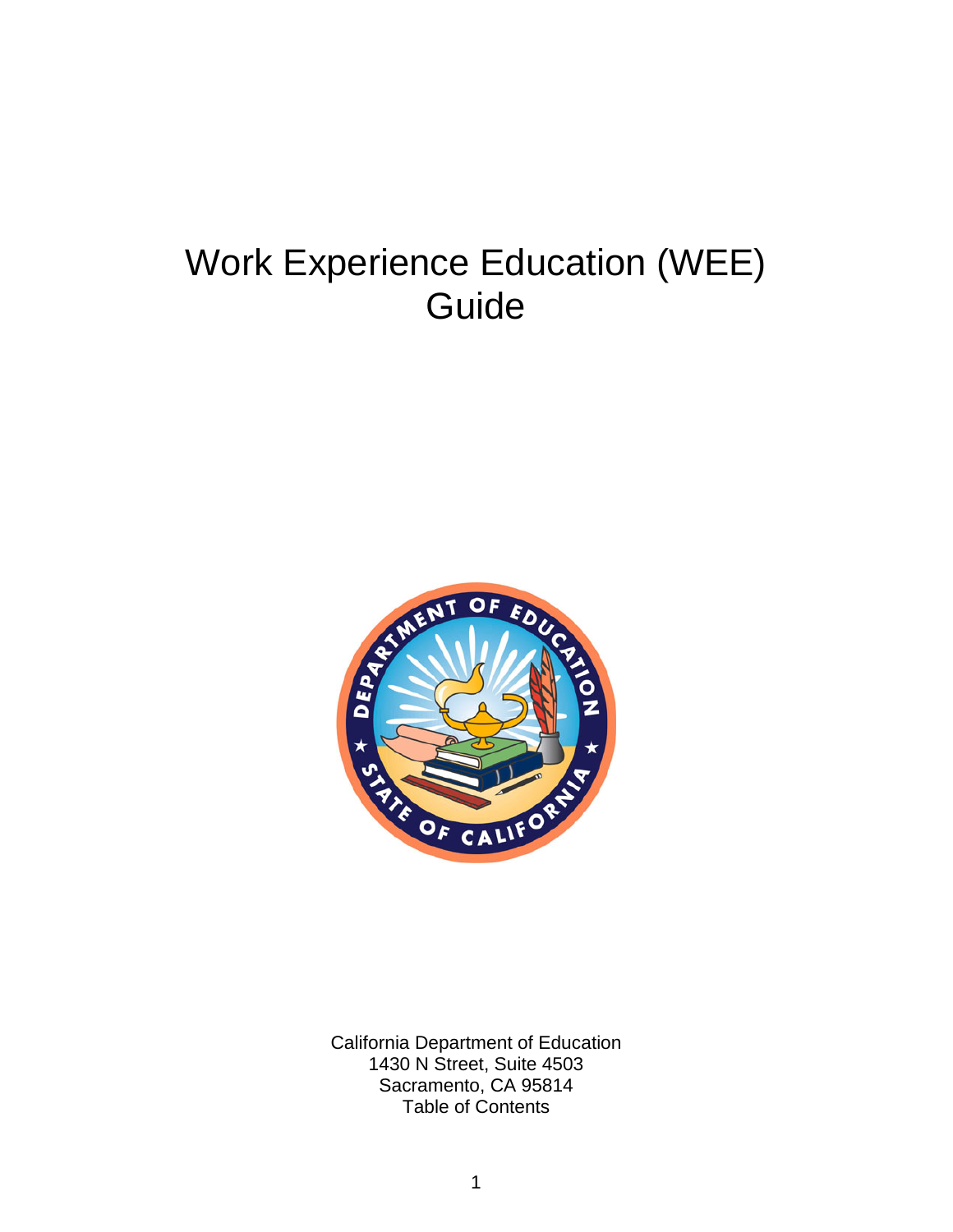| Employment Development Department (EDD)/Youth Employment Services 15         |  |
|------------------------------------------------------------------------------|--|
|                                                                              |  |
|                                                                              |  |
|                                                                              |  |
|                                                                              |  |
| The Individuals with Disabilities Education Act Amendments of 1997 (IDEA) 16 |  |
|                                                                              |  |
|                                                                              |  |
|                                                                              |  |
|                                                                              |  |
|                                                                              |  |
|                                                                              |  |
|                                                                              |  |
|                                                                              |  |
|                                                                              |  |
|                                                                              |  |
|                                                                              |  |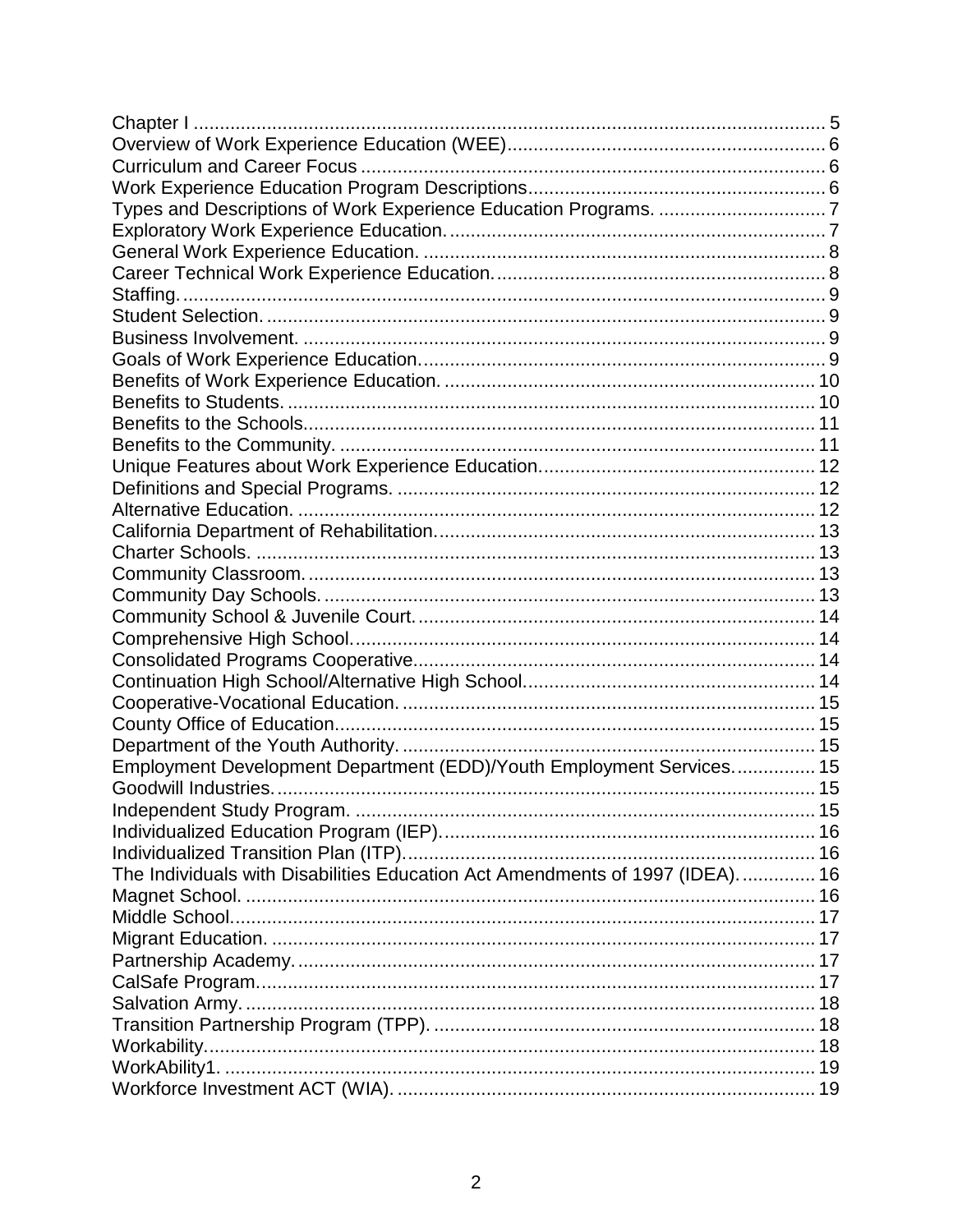| Chapter II                                                                 |  |
|----------------------------------------------------------------------------|--|
|                                                                            |  |
|                                                                            |  |
|                                                                            |  |
|                                                                            |  |
|                                                                            |  |
|                                                                            |  |
|                                                                            |  |
|                                                                            |  |
|                                                                            |  |
|                                                                            |  |
|                                                                            |  |
|                                                                            |  |
|                                                                            |  |
|                                                                            |  |
| Timeline for the Planning and Implementation of a WEE Program 52           |  |
| California Association of Work Experience Educators (CAWEE) Web Site 53    |  |
|                                                                            |  |
|                                                                            |  |
|                                                                            |  |
| California State Plan for Perkins Vocational and Applied Technology Act 53 |  |
|                                                                            |  |
|                                                                            |  |
|                                                                            |  |
| The Secretary's Commission on Achieving Necessary Skills - SCANS 56        |  |
|                                                                            |  |
| Work Experience Education Program and Curriculum Standards57               |  |
|                                                                            |  |
|                                                                            |  |
|                                                                            |  |
|                                                                            |  |
|                                                                            |  |
|                                                                            |  |
|                                                                            |  |
|                                                                            |  |
|                                                                            |  |
|                                                                            |  |
|                                                                            |  |
|                                                                            |  |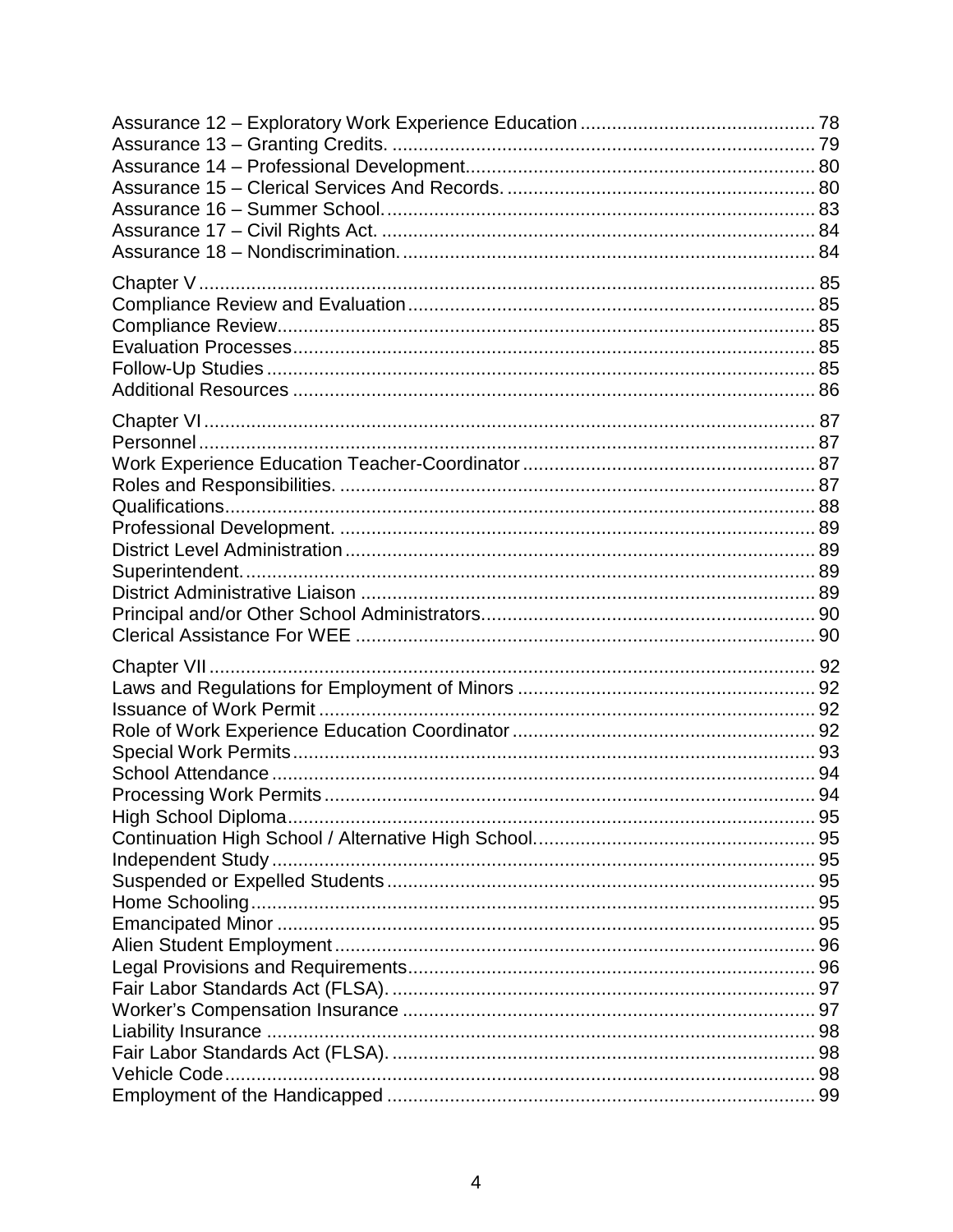| Internship/Exploratory Work Experience Education/Academy  101 |  |
|---------------------------------------------------------------|--|
|                                                               |  |
|                                                               |  |
|                                                               |  |
|                                                               |  |
|                                                               |  |
|                                                               |  |
|                                                               |  |
|                                                               |  |
|                                                               |  |
|                                                               |  |
|                                                               |  |
|                                                               |  |
|                                                               |  |
|                                                               |  |
|                                                               |  |
|                                                               |  |
|                                                               |  |
|                                                               |  |
|                                                               |  |
|                                                               |  |
|                                                               |  |
|                                                               |  |
|                                                               |  |
|                                                               |  |
| Decals.                                                       |  |
|                                                               |  |
|                                                               |  |
|                                                               |  |
|                                                               |  |
|                                                               |  |
|                                                               |  |
|                                                               |  |
|                                                               |  |
|                                                               |  |

# <span id="page-4-0"></span>**Chapter I**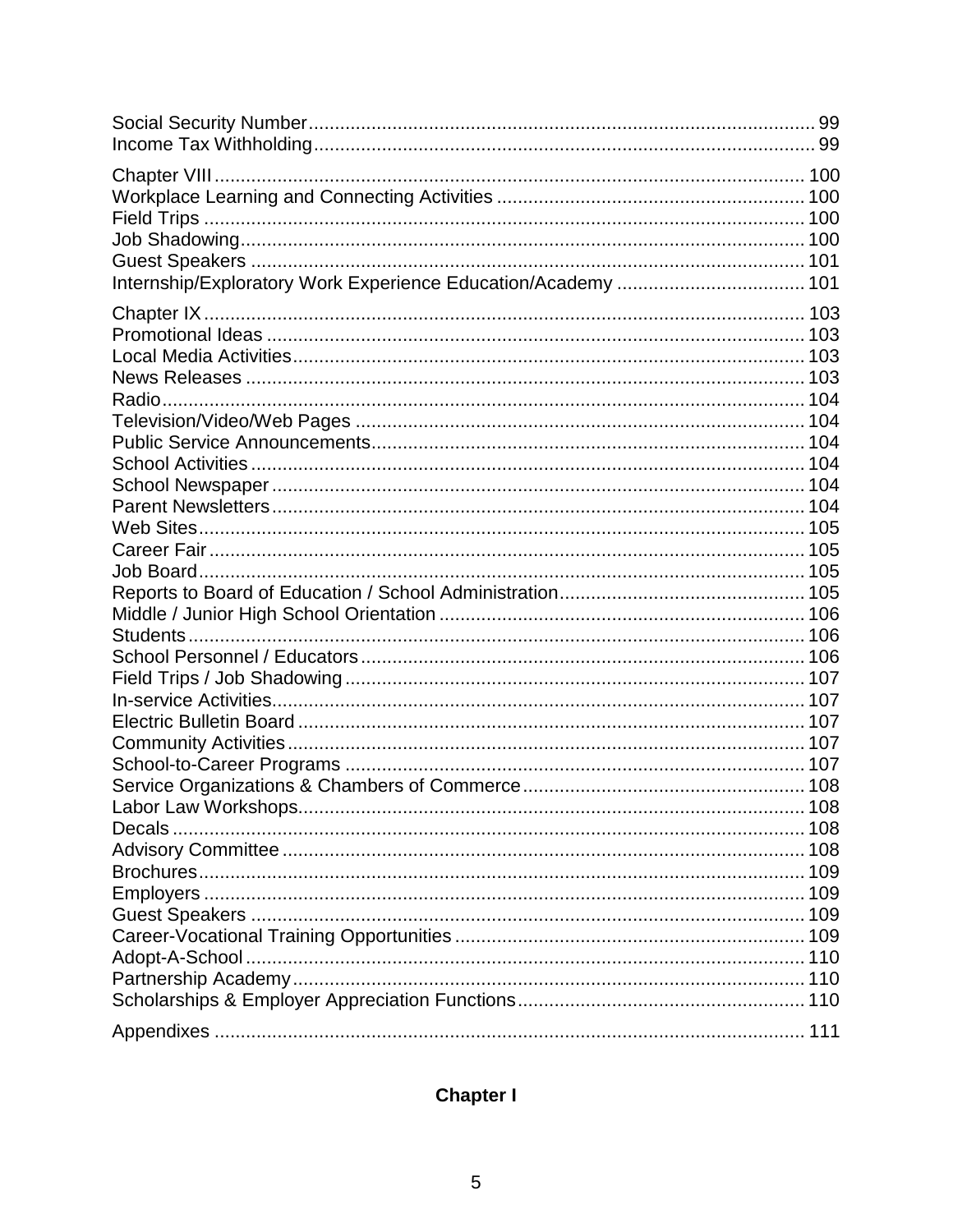#### **Overview of Work Experience Education (WEE)**

<span id="page-5-0"></span>This handbook is presented as a working reference for Work Experience Education (WEE), teacher-coordinators (coordinators), and administrators interested in starting or improving existing WEE Programs. It provides guidelines and specific information about WEE Programs. However, in recognition of the divergent needs of California school districts, students, and communities, it does not endorse nor prescribe one type of program over another.

<span id="page-5-1"></span>**Curriculum and Career Focus.** The current emphasis of WEE is to link the academic core curriculum with the world of work and to promote students' school-to-career transitions. WEE, as part of the total educational process, assists students to develop skills, habits, and attitudes conducive to employment success and personal growth and helps them to choose and to prepare realistically and wisely for careers. Through partnerships with local businesses, WEE utilizes the community's business-industrial complex as a career-training laboratory in which students can develop a positive work ethic, learn, and develop skills to improve performance in an actual work setting. Achievement of these objectives requires the integrated efforts of administrators, teachers, counselors, students, parents/legal guardians, and employers.

<span id="page-5-2"></span>**Work Experience Education Program Descriptions.** Work Experience Education is a course of study, which the governing board of any school district or other specified local education agency (LEA) may establish and maintain in accordance with the provisions of the California Education Code (EC). The California Code of Regulations (CCR), Title 5, prescribes the standards and operations guidelines for acceptable programs. Each local educational agency (LEA), if it elects to conduct a WEE Program, must submit a Secondary District Plan for Work Experience Education to the California Department of Education for approval (Note: LEAs include school districts, county offices, consolidated programs, cooperatives, migrant education regions and charter schools).

The operational plan of the WEE Program combines an on-the-job component with related classroom instruction designed to maximize the value of the on-the-job experience and to produce specified local district educational outcomes. Students' successes in WEE depend on the quality of the related classroom instructional component, the quality of the partnership between the employers and the WEE coordinator, and the degree of involvement by the students and parents/legal guardians.

WEE includes both paid and non-paid experiences. The school district may offer any one or more of the following types of WEE as specified in the California Code of Regulations (5 CCR § 10071).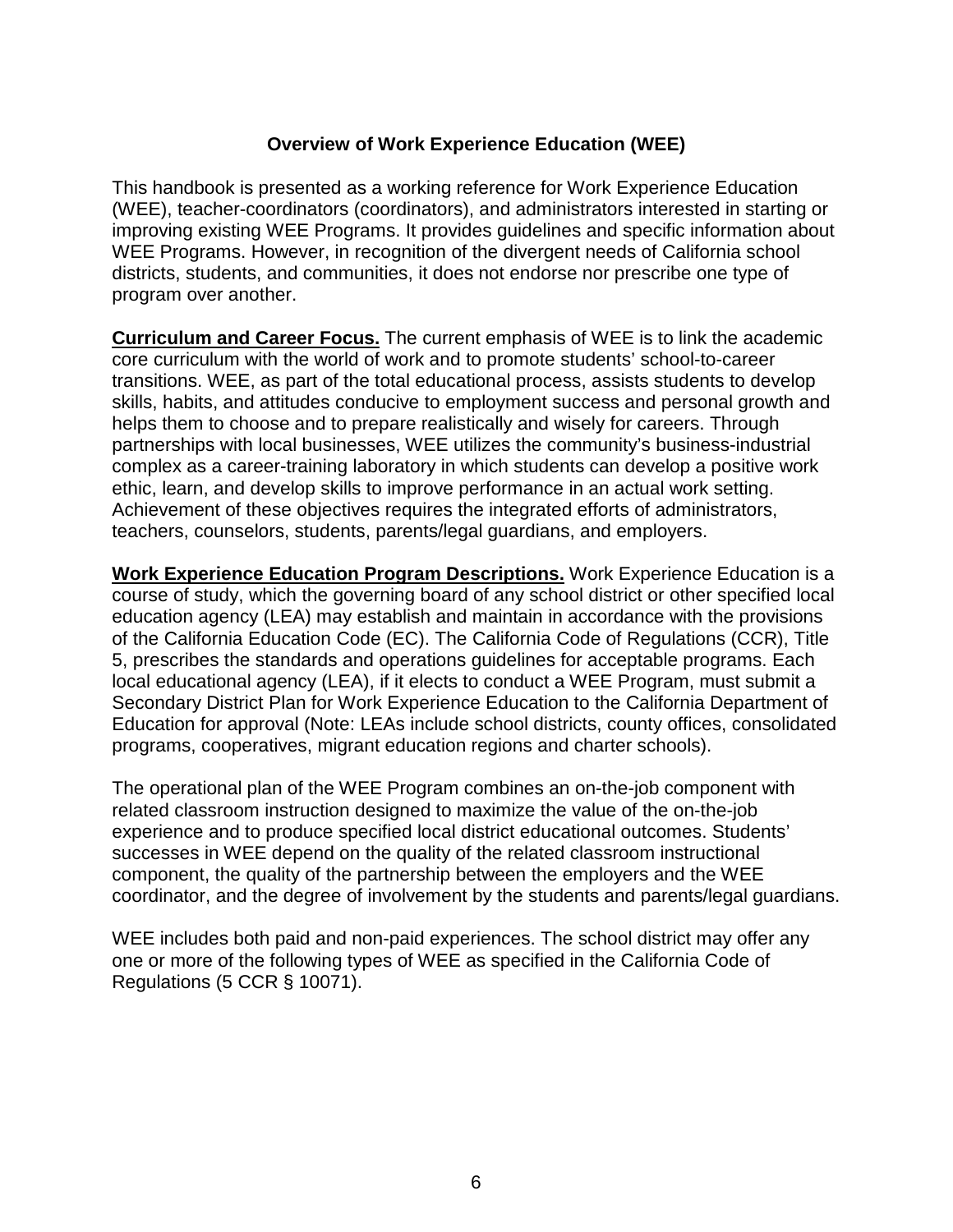#### <span id="page-6-0"></span>**Types and Descriptions of Work Experience Education Programs.**

| 3. Career Technical Work Experience Education Paid or Non-Paid |  |
|----------------------------------------------------------------|--|

<span id="page-6-1"></span>**Exploratory Work Experience Education.** The major goal of Exploratory Work Experience Education is to provide career guidance through non-paid observations and experiences at selected sites. Many schools offer internships for students. An internship is similar to Exploratory Work Experience except internships are not outlined in the California Education Code while Exploratory WEE is described. In order to receive funding, California Academies are required by EC § 54692 to provide Academy students with an internship. WEE coordinators are encouraged to work with the Academies at their school site to help organize and run these required internships under an Exploratory WEE Program. School districts interested in starting an internship should consider following the guidelines outlined in the California Education Code for Exploratory WEE to run any internship.

The description of Exploratory Work Experience Education is that it is nonpaid, and its general purpose is to provide students the opportunity to observe and sample a variety of conditions of work for ascertaining their interest and suitability for the occupations they are exploring. Exploratory Work Experience Education includes a combination of job observations and related classroom instruction in Work Experience Education. The student may be required to perform, on a limited, periodic and sampling basis, nonpaid work activities while exploring the occupation.

The employer or work site supervisor may, but shall not be required to teach production or other job skills to the Exploratory Work Experience Education student. The length of exploratory assignments may vary, depending on the aptitude of the student, the occupation being explored, the facilities of the worksites, and/or the job classification.

The student shall not replace a paid employee while being an Exploratory WEE student. A detailed training plan must be developed identifying what will be learned and how many hours will be spent at each job site. A student may not be a part of Exploratory Work Experience Education if pay is received for like work at the same worksites or similar job during hours when not assigned as an Exploratory Work Experience Education student. Students who move from an Exploratory WEE unpaid position to a paid position can then be moved into a General WEE Program.

The district shall provide Worker's Compensation Insurance for the student, since the student is not an employee of the business they are observing. A student in Exploratory Work Experience Education must be at least 12 years of age. (5 CCR §10071)

The rationale for having an Exploratory WEE Program is due to the changing nature of work in our society and the need for students to be aware of career opportunities. This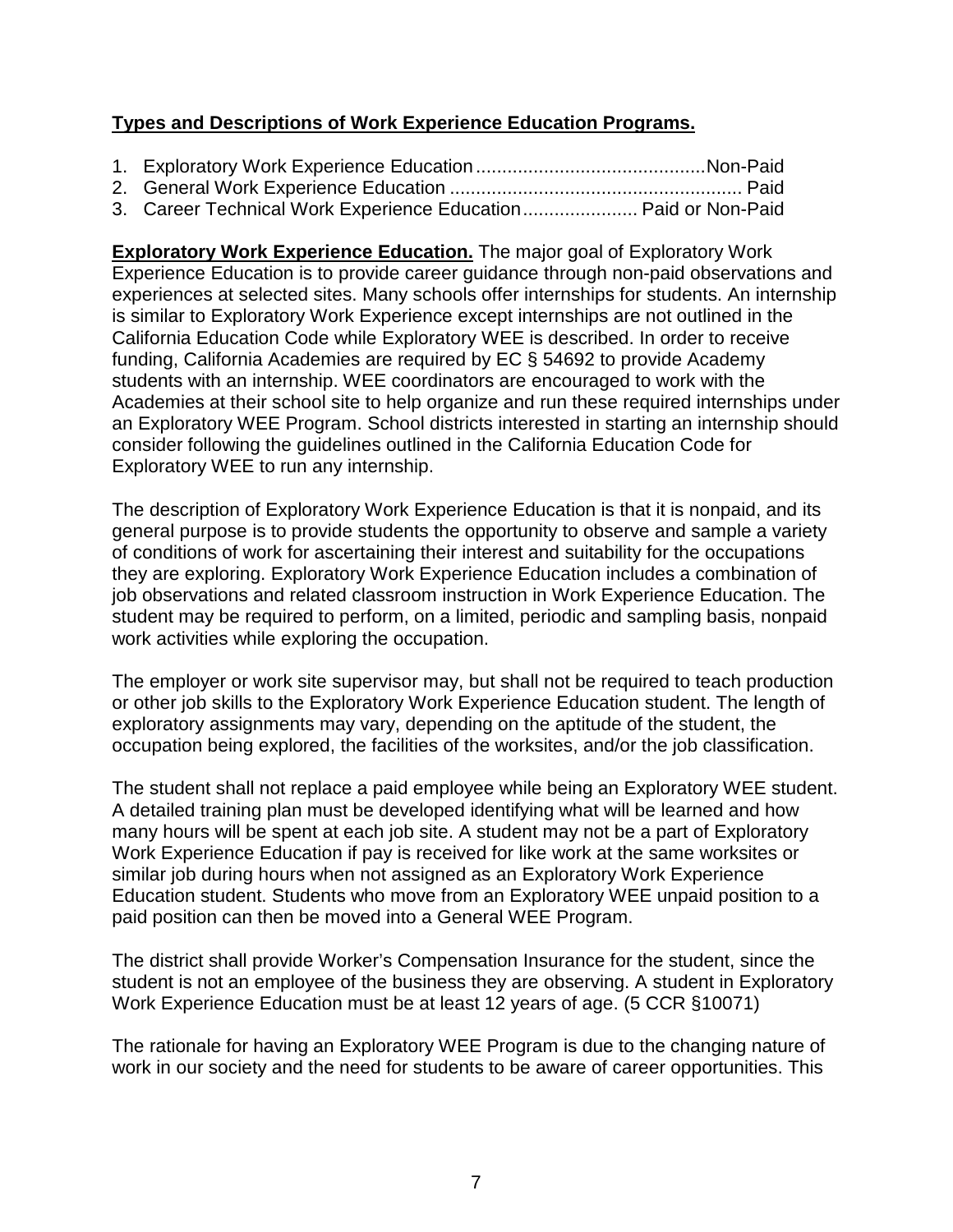program provides an opportunity for a broad spectrum of students to explore career paths with the goal of clarifying career directions.

<span id="page-7-0"></span>**General Work Experience Education.** The major goal of General Work Experience Education is to enable students to become productive, responsible individuals through supervised, paid employment experiences.

The description of General Work Experience Education is that it is an instructional course, which has as its purpose the application of the basic skills of reading, writing and computation. General Work Experience Education students will acquire general and specific occupational skills through a combination of supervised paid employment in any occupational field and related classroom instruction in Work Experience Education. (5 CCR §10071)

In order for a student's job to qualify for the WEE Program, the student must earn at least minimum wage, be covered by Worker's Compensation Insurance, and work a minimum number of hours per week. The minimum hours allowable for students to work is outlined in the District Plan (See Chapter I on District Plans). Unlike Career Technical WEE, students enrolled in a General WEE Program may have a paid job that does not necessarily relate to Career Technical course work.

The rationale for having a General WEE program is the changing nature of work in our society, which requires students to develop appropriate work habits and attitudes that may be transferred to a variety of employment situations.

<span id="page-7-1"></span>**Career Technical Work Experience Education.** The major goal of Career Technical Work Experience Education is to develop and refine occupational competencies necessary to acquire paid employment or non-paid placements, to adapt to the employment environment, and to advance in an occupation.

The description of Career Technical Work Experience Education is that it has as its purpose the reinforcement and extension of vocational learning opportunities for students through a combination of related classroom instruction in Work Experience Education and supervised paid employment in the occupation for which their Career Technical course in school prepares them. Students enrolled in Career Technical Work Experience Education must have a job that is related to a concurrently enrolled Career Technical course. (Example: a student in a CAD class works for an engineering company doing computer aided design work.)

NOTE: Career Technical WEE is very similar to cooperative Career Technical Education (CTE) programs and community classrooms. (EC § 52372.1) The rules and regulations for these programs shall include, but not limited to, all of the following:

- 1. Selection and approval of work and training sites.
- 2. Related classroom instruction.
- 3. Supervision of students while in training.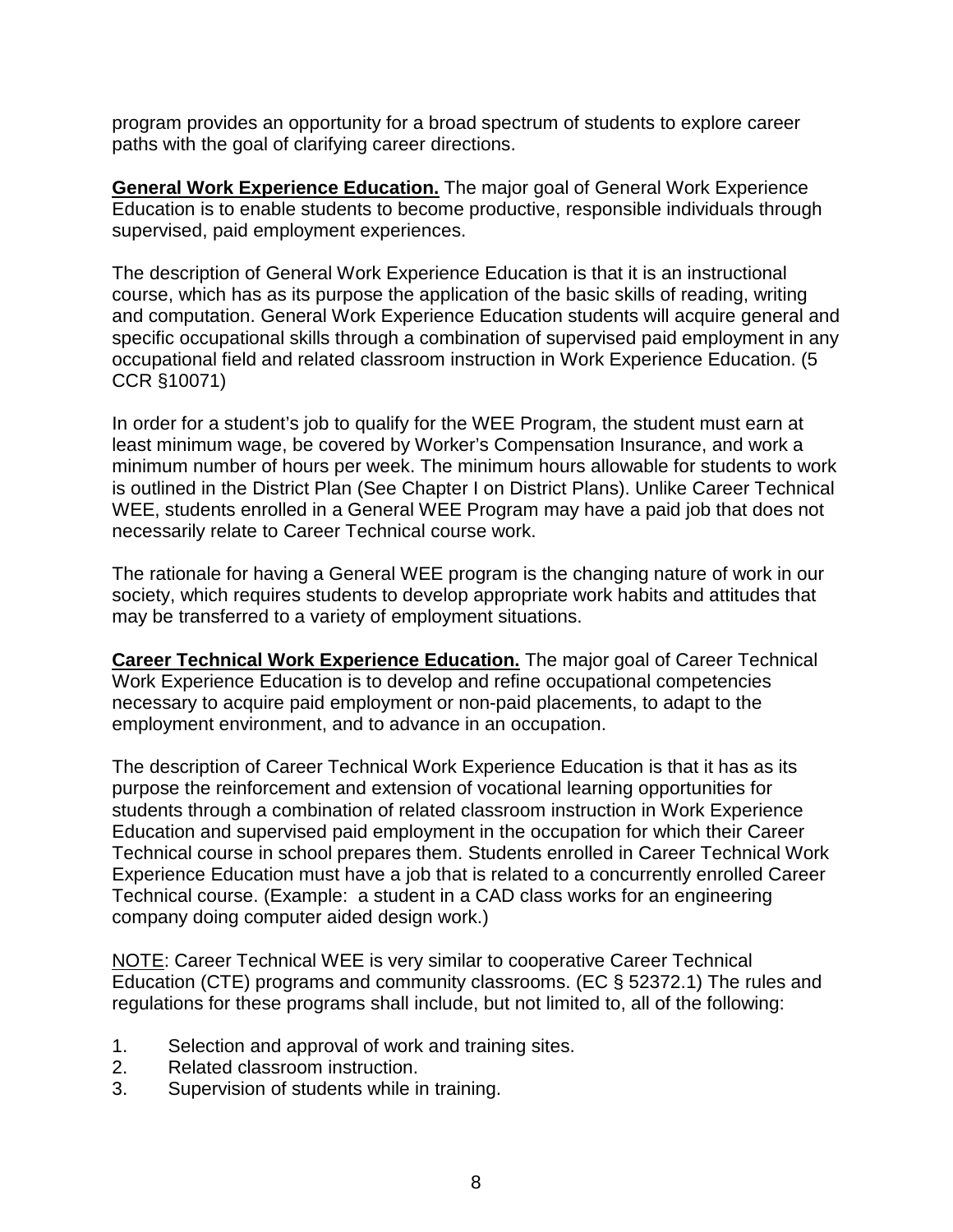- 4. Joint venture training agreements and plans.
- 5. Student/teacher ratios.
- 6. Paid and unpaid on-the-job experiences.
- 7. Credit for participating in cooperative CTE programs and community classrooms.

The rationale for having a Career Technical WEE Program is through employment, students can strengthen the occupational skills acquired in the classroom while learning current technology and business/industry practices.

<span id="page-8-0"></span>**Staffing.** Requirements for a WEE coordinator are outlined in Chapter IV Assurance #3. In Chapter VI, the role and responsibilities of a WEE coordinator are listed.

The WEE coordinator needs to be able to be a leader both within and outside the education community. The WEE coordinator must have knowledge of child labor laws and work with local employers to see that they are followed. The WEE coordinator must possess a valid secondary level credential, have two years of occupational experience outside the field of education (8 quarters of social security credits), and is knowledgeable of the educational purposes, standards, laws and regulations regarding WEE.

<span id="page-8-1"></span>**Student Selection.** General and Career Technical WEE are open to all juniors and seniors who are working a minimum number of hours as outlined by the local education Board's District Plan. In order for a student's job to qualify, the employer must be paying the student at least minimum wage and the student must be covered by the employer's Worker's Compensation Insurance. The WEE coordinator needs to approve all students' work sites. (The minimum age for students enrolled in Exploratory WEE is 12 years of age.)

<span id="page-8-2"></span>**Business Involvement.** Each WEE Program has an extensive partnership with local employers. Employers may participate in a variety of ways including:

- 1. Serve on WEE Advisory Boards.
- 2. Assist in developing WEE curriculum.
- 3. Provide speakers for the class related portion of WEE.
- 4. Host field trips to give students a perspective of the workplace.
- 5. Provide mentors to WEE students who serve as career-related role models and personal points of contact in the field of training.
- 6. Provide summer jobs and part-time school year jobs.

<span id="page-8-3"></span>**Goals of Work Experience Education.** The major goals of WEE include the following:

- 1. Recognize the process and content of the school's curriculum are relevant to career requirements and responsibilities.
- 2. Appreciate the importance of work to personal fulfillment and development of independence and maturity.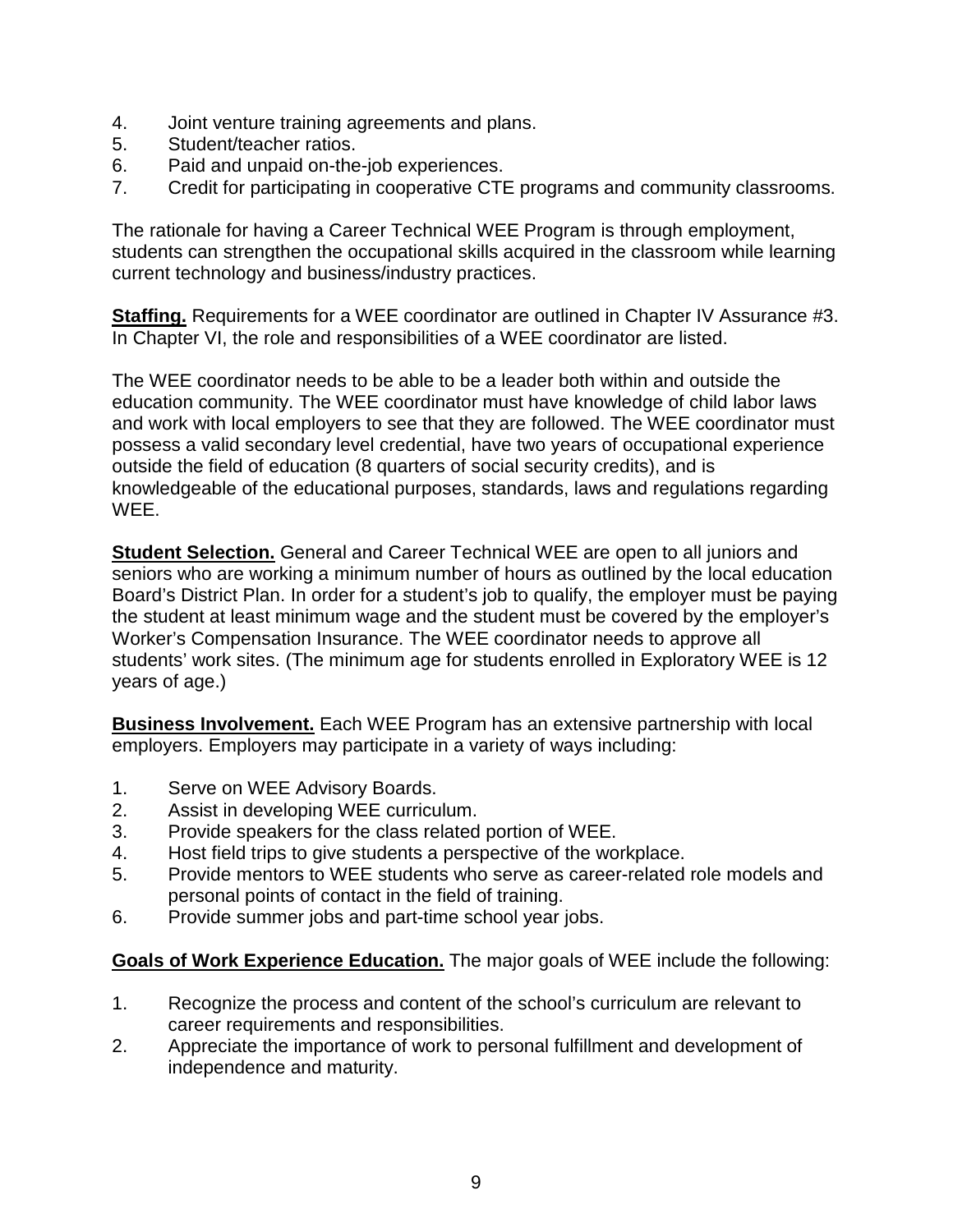- 3. Analyze career opportunities and their requirements and compare these with personal potential and expectations.
- 4. Relate, in a positive manner, to Work Experience Education supervisors, employers, co-workers, and the public being serviced.
- 5. Identify with and participate in adult roles and responsibilities in the world of work.
- 6. Utilize and reinforce the core academic skills of reading, writing, and computation through the world of work.

<span id="page-9-0"></span>**Benefits of Work Experience Education.** WEE Programs provide an opportunity to establish tangible relevance between the education curriculum and the world of employment. In our rapidly changing, complex technological society, where jobs for the unskilled are disappearing. Old skills are fast becoming obsolete, and new and flexible skills are increasingly in demand, WEE has become recognized as a vital component of modern education. WEE Programs extend learning experiences outside the classroom in to the community. The value of this extension lies in the fact that the businessindustry community serves as an expansive training laboratory for the education community.

<span id="page-9-1"></span>**Benefits to Students.** WEE is part of the total education process that:

- 1. Assists students to choose wisely a career path.
- 2. Prepares students for full-time employment suitable to their abilities and interests.
- 3. Gives students the opportunity to learn to work with others in ways, which are successful and rewarding.

Students can develop their skills and assess their capabilities while on-the-job and working with adults. Students may systematically observe work being carried out in the actual work setting in order to determine the suitability of an occupation and how much preparation is required for that career. More specifically, WEE assists students in making career choices, in learning saleable employment skills, and making the transition to the world of work.

A study by the Institute of Columbia University Education and Economy Teacher's College produced the following results relating to students enrolled in School-to-Work Programs such as WEE:

- Regardless of their risk of school failure, students have more interest in school and have comparable or better attendance.
- In comparison to similar students, maintain good grades and take classes that are more difficult. For African American and Hispanic youth, participation in at least one of a variety of school-to-work programs is linked to increased future course taking in science and math.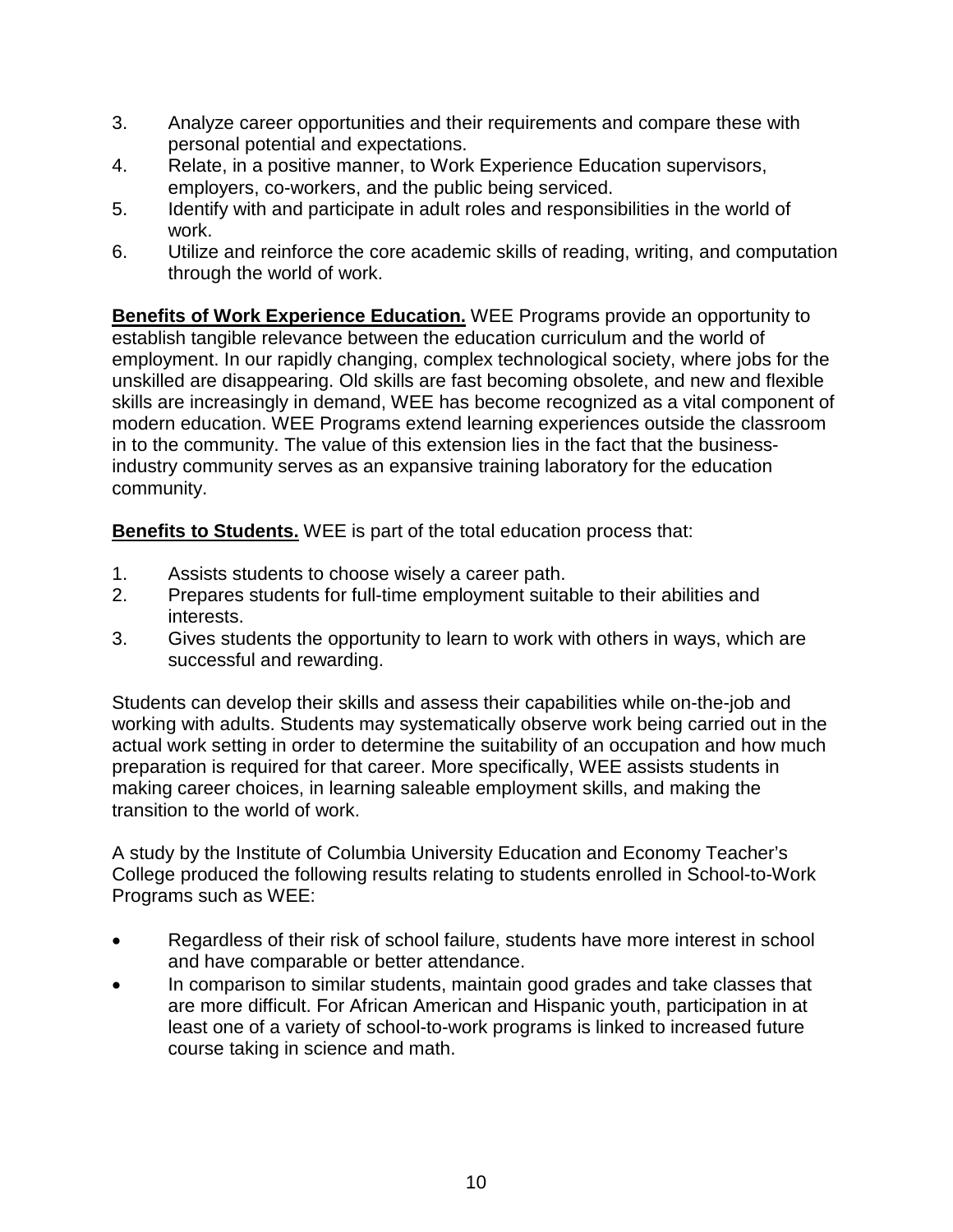- Are more likely than comparable students to complete the requirements for graduation, have better graduation rates, and graduate on time (particularly those at "high risk" of not graduating).
- Attend college in greater numbers than their peers and are better able to choose a career once there.
- Jobs obtained by school-to-work graduates are more likely to be within meaningful career paths and offer higher wages than the jobs of other high school graduates.

Secondary benefits include personal growth in the student's:

- Sense of responsibility and self-reliance.
- Self-image and personal pride.
- Economic security and independence.
- Incentive for academic effort and achievement.
- Personality and poise.
- Self-understanding and appreciation of others.
- Ability to work cooperatively with others.
- Knowledge, skills, and attitudes necessary for successful job performance.
- Work habits, which meet employer expectations.
- Awareness of community educational, training, and employment opportunities.
- Awareness of social and economic realities of the occupational world.

<span id="page-10-0"></span>**Benefits to the Schools.** As more students become aware of the importance of education to their personal goals, the school climate and the school image in the community improve. Among the benefits of WEE to the schools are:

- Improved classroom performance by students.
- Greater retention of at-risk students.
- Better relations between school and community.
- Increased support from the business community.
- Greater parent involvement and cooperation with.

<span id="page-10-1"></span>**Benefits to the Community.** WEE Programs readily gain acceptance and support in the community because their short and long-term benefits relate to recognized community concerns. WEE outcomes supported and endorsed by the community include:

- Increased participation by youth in our economic system through early access to wage-earning status.
- Documentation of the decline of delinquency and crime when students are employed part-time.
- Improved citizenship and community participation by students whose contributions to the economy are recognized through school credit and community approval.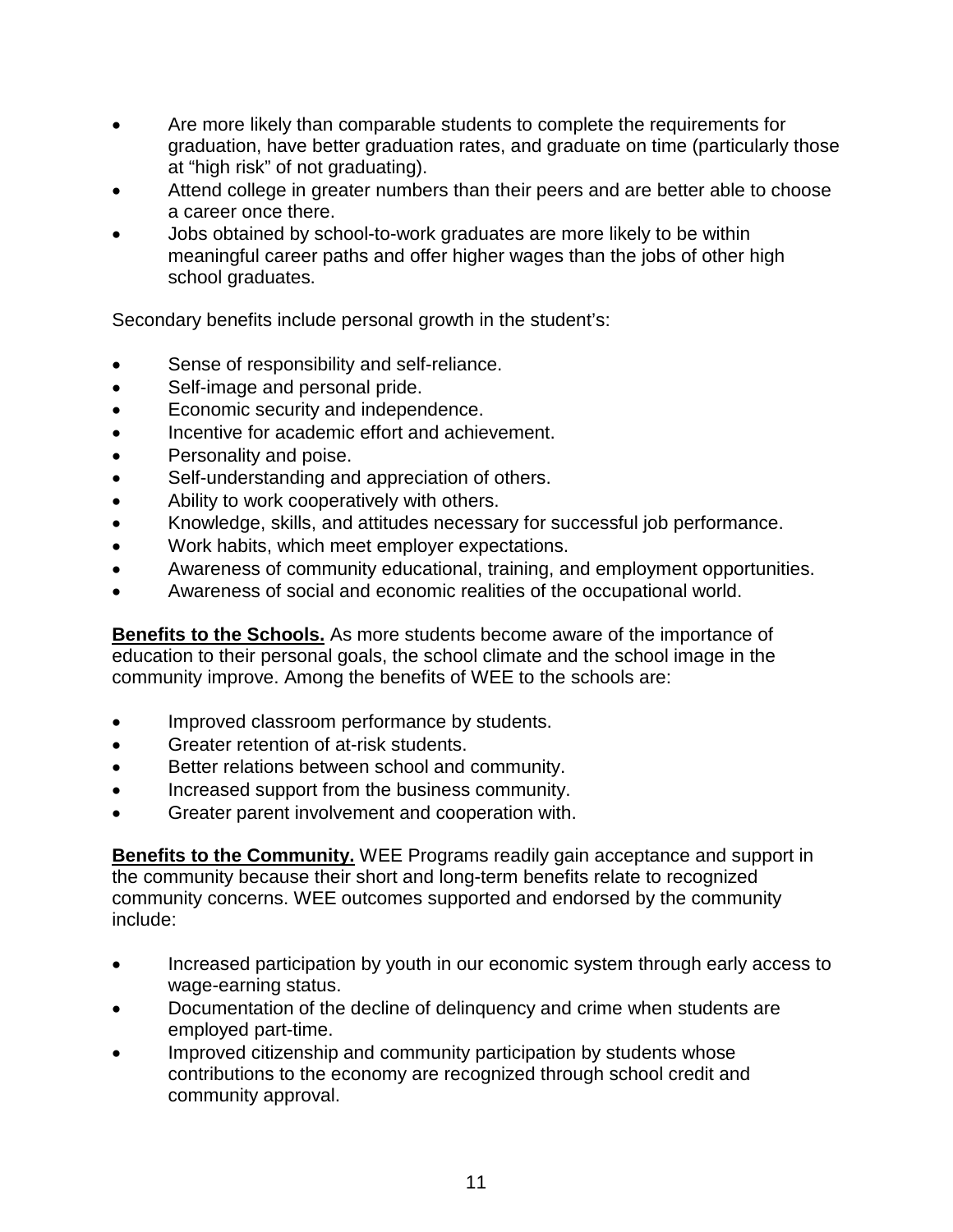- Better relations between community and school.
- Tangible economic value to taxpaying employers.
- Help to insure the health and safety of working minors in the community by educating employers about work permits and state and federal labor laws.

#### <span id="page-11-0"></span>**Unique Features about Work Experience Education.** Work Experience Education:

- Involves a close working partnership between the high school and local businesses.
- Provides ongoing partnerships among a school district, postsecondary educational institutions, local employers, and the California Department of Education.
- Provides for the voluntary participation of students.
- Requires parental or guardian permission for acceptance into the program.
- Includes a mentor program where each student is partnered with a business, in the local community, who is committed to training and evaluating the student's progress on the job site.
- General and Career Technical WEE places students in jobs with local employers.
- Provides additional motivational activities with local community and business involvement.
- Includes workplace learning during the 11th and 12th grade for students enrolled in General or Career Technical WEE.
- General and Career Technical WEE can provide a transition from the rigid daily schedule of most comprehensive high schools to a more flexible college schedule where students may spend less time in class and more time studying independently.

<span id="page-11-1"></span>**Definitions and Special Programs.** Throughout the state, in addition to the educational community, agencies are developing programs to better service the wide spectrum of youth with all their divergent needs. WEE Programs are an integral part of this continuing effort to expand programs and to focus resources on students with special needs.

The following definitions are presented as being those necessary for an understanding of the total WEE Program and are, in many cases, directly cited from the Education Code (EC) or the California Code of Regulations, Title 5 (5 CCR ).

<span id="page-11-2"></span>**Alternative Education.** Provides an alternative setting to the comprehensive high school where students receive individual attention, the opportunity to work independently with emotional support, in a small school setting where behavior modification is used to help students overcome social and behavioral problems. Students and teachers who participate in an alternative education program do so voluntarily. Programs considered alternative education include continuation schools, community day schools, opportunity classes/programs and Independent Study. Work Experience Education programs are usually offered as part of an alternative student's course of study.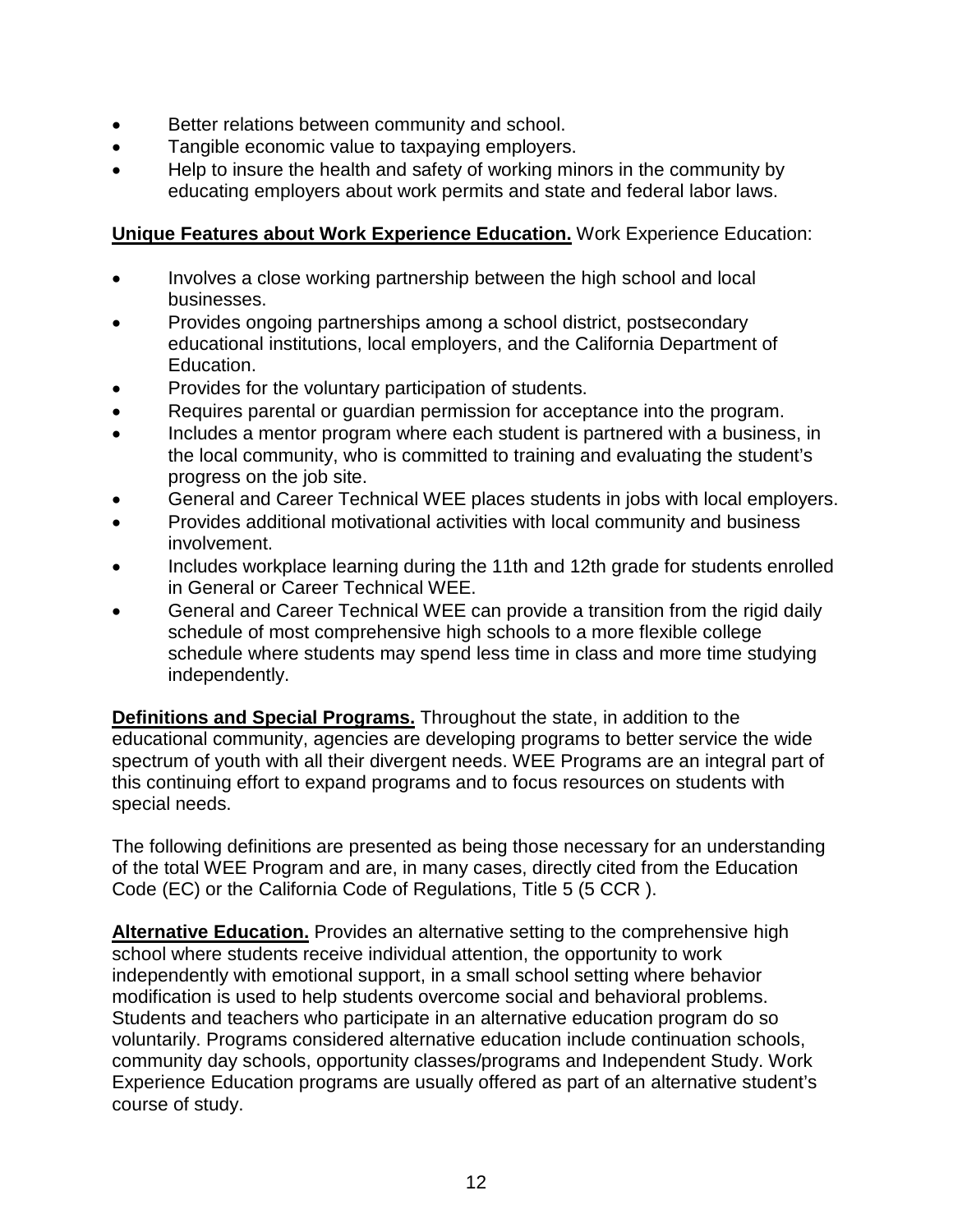<span id="page-12-0"></span>**California Department of Rehabilitation.** The California Department of Rehabilitation (DOR) works in partnership with consumers and other stakeholders to provide services and advocacy resulting in employment, independent living and equality for individuals with disabilities. DOR has created the Workplace Solutions web page for the employer to get the most frequently requested information. For more information, visit their web site [http://www.rehab.ca.gov/.](http://www.rehab.ca.gov/)

<span id="page-12-1"></span>**Charter Schools.** California Charter School Act of 1992 established schools as an option for parents, students, teachers and community members to design self-governing schools to meet the needs of the community.

Charter schools are independent public schools, designed and operated by educators, parents, community leaders, educational entrepreneurs, and others. They are sponsored in California by school districts and county boards of education that monitor their quality and integrity but allow them to operate free from the traditional bureaucratic and regulatory red tape that hog-ties public schools. Freed from such micro management, charter schools design and deliver programs tailored to educational excellence and community needs.

Charter schools are accountable to their sponsor, the local school district or county school board, to produce positive academic results and adhere to the charter contract. The basic concept of charter schools is that they are free to exercise increased flexibility in return for this accountability. They are accountable for both academic results and fiscal practices to several groups: the sponsor that grants them, the parents who choose the charter school and the public that funds them.

Charter schools that are directly funded through a local school district need to follow the District Plan for WEE for that school district. Indirectly funded Charter schools, which are not funded by the local school district, will need to submit their own District Plan to the California Department of Education for approval to run a Work Experience Education Program.

<span id="page-12-2"></span>**Community Classroom.** "... is an instructional methodology which utilizes unpaid onthe-job training experiences at business, industry, and public agency sites to assist students in acquiring those competencies (skills, knowledge, and attitudes) necessary to acquire entry-level employment. The intent of the community classroom methodology is to provide additional resources to concurrent, formalized classroom instruction so learning can be expanded and the acquisition of saleable skills enhanced." (5 CCR §10080)

<span id="page-12-3"></span>**Community Day Schools.** Schools designed for placement of expelled and other highrisk youth, who need to be kept separate from other students. Such schools may be located in storefronts or other non-school locations and have small student-teacher ratios. Work Experience Education Programs are usually offered in Community Day Schools. Indirectly funded Community Day Schools, who are not funded by the local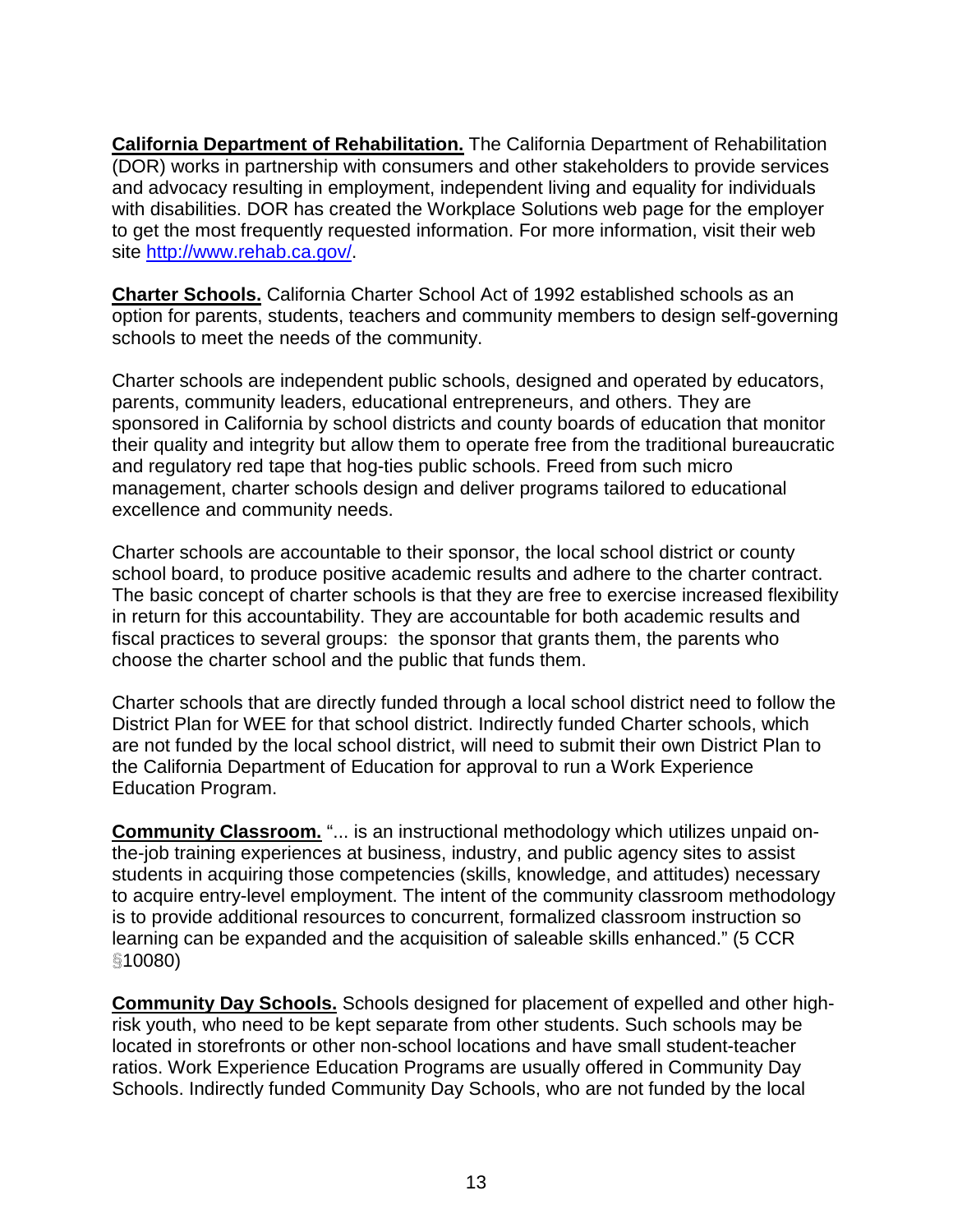school district, will need to submit their own District plan to the California Department of Education for approval.

<span id="page-13-0"></span>**Community School & Juvenile Court.** A county board of education may establish and maintain one or more community schools. (EC §1980) Community school students may be:

- 1. Pupils who have been expelled from a school while attending either continuing classes, opportunity classes, or alternative classes.
- 2. Pupils who have been excluded from programs for the educationally handicapped or students who have been referred to county community schools by a school district as a result of the recommendation by a school attendance review board.
- 3. Pupils who are court wards or on probation from juvenile halls or camps who are not in attendance in any school and who are referred by any court. (EC §1981)

<span id="page-13-1"></span>**Comprehensive High School.** The comprehensive high school is an innovative education organization for secondary level students, which is unique to the United States. It provides both academic and Career Technical courses, and combines college bound and non-college bound students on the same campus with many of the same classes. Administrative and counseling services are usually available. The goal for students is transition into college, further training, or entering the world of work.

<span id="page-13-2"></span>**Consolidated Programs Cooperative.** Small school districts may choose to be part of a cooperative in order to increase administrative efficiency. Most cooperatives are administered by a county office of education, although some are administered by one of the member districts.

<span id="page-13-3"></span>**Continuation High School/Alternative High School.** It is the intent of the Legislature that continuation education schools and classes shall be established and maintained to provide all of the following:

- 1. An opportunity for pupils to complete the required academic courses of instruction to graduate from high school.
- 2. A program of instruction, which emphasizes occupational orientation or a workstudy schedule and offers intensive guidance services to meet the special needs of pupils.
- 3. A program designed to meet the educational needs of each pupil, including, but not limited to, independent study, regional occupation programs, work-study, career counseling, and job placement services as a supplement to classroom instruction. (EC § 48430)

Continuation school is an alternative education program that is usually smaller than a comprehensive high school designed to meet the needs of students at risk of not completing their schooling or lacking enough credits for graduation. Work Experience Education is usually offered to students enrolled in a continuation school.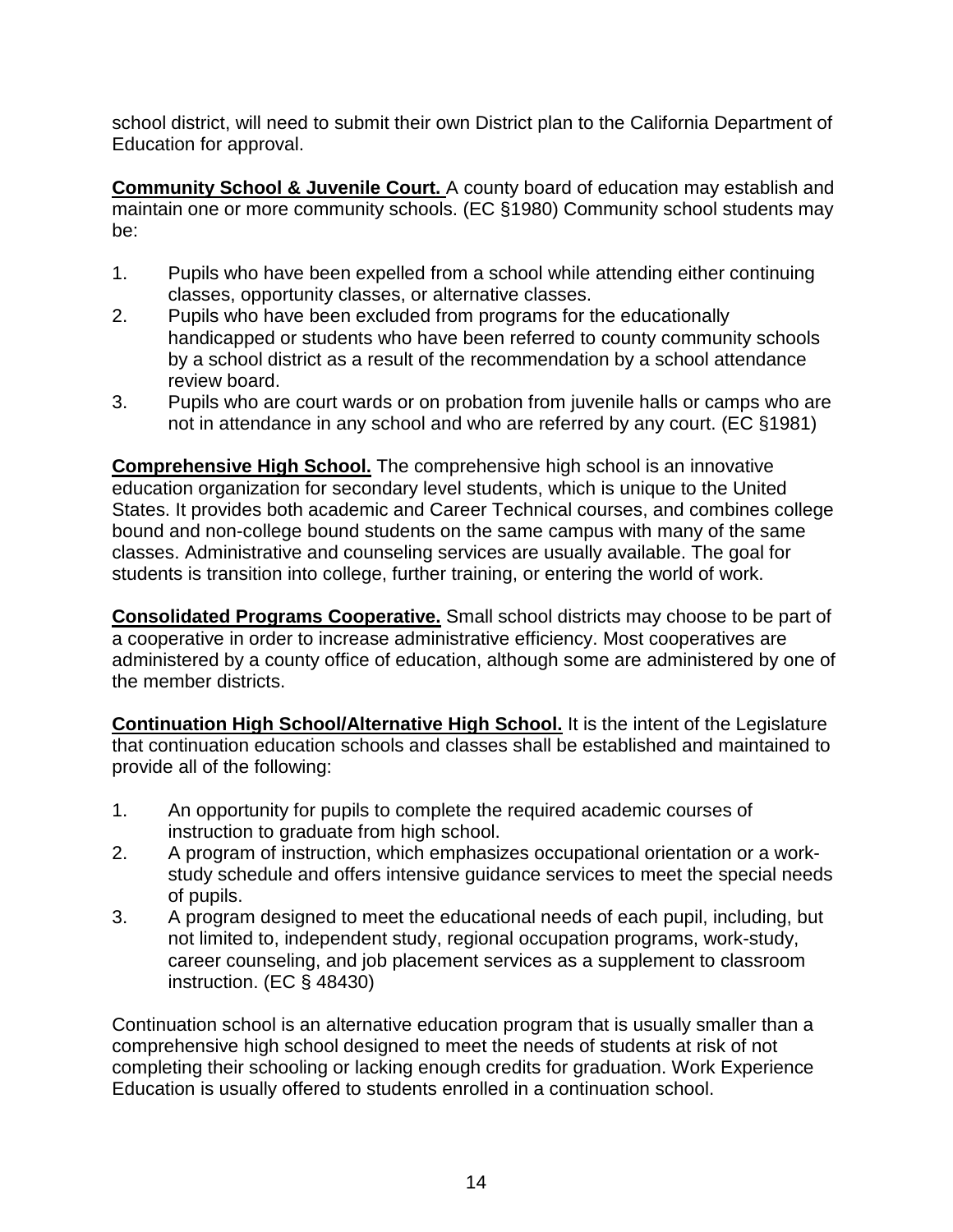<span id="page-14-0"></span>**Cooperative-Vocational Education.** This is an instructional methodology, which correlates concurrent, formal vocational classroom instruction with regularly scheduled, paid on-the-job training experience. Cooperative vocational education assists students to develop and refine occupational competencies (attitudes, skills, and knowledge) needed to acquire, adjust, and advance in an occupation. (5 CCR §10106)

<span id="page-14-1"></span>**County Office of Education.** Frequently administers categorically funded programs, such as special education; Elementary and Secondary Education Act (ESEA), Chapter 2; ESEA Chapter 1, Neglected or Delinquent Youth; and child development.

<span id="page-14-2"></span>**Department of the Youth Authority.** The Department of the Youth Authority is the largest offender agency in the nation, providing institutional education, training, and parole supervision for the most serious juvenile and young adult offenders in the state. The Department is responsible for young men and women in institutions and camps, and on parole. Commitments are received from both the juvenile and criminal courts. The Department also assists local justice agencies with their efforts to control crime and delinquency, and encourages the development of state and local programs to prevent crime and delinquency.

<span id="page-14-3"></span>**Employment Development Department (EDD)/Youth Employment Services.** The California division of the EDD provides employment-related services such as information on available jobs, local and statewide; information about agencies to assist with employment-related complaints; information about Unemployment Insurance or Disability Insurance; vocational counseling; vocational testing; and job referrals.

<span id="page-14-4"></span>**Goodwill Industries.** Goodwill Industries' primary mission is to help people gain the skills they need to succeed in today's workforce. More than 80 percent of people seeking Goodwill's services are low-income or welfare-dependent individuals with limited education or employment skills, a criminal record or history of substance abuse. Some have lost their jobs due to changes in the local economy. Another 19 percent have disabilities or a medical condition and need to build their skills or stamina to maintain employment. Local Goodwill agencies offer programs and services to help individuals pursue their employment goals. For more information on these services, visit their website at [http://www.goodwill.org.](http://www.goodwill.org/)

<span id="page-14-5"></span>**Independent Study Program.** An Independent Study Program is an alternative to classroom instruction consistent with a school district's course of study and is not an alternative curriculum. It provides students with a choice of ways to acquire the values, skills, and knowledge all students should gain. Students meet with teachers, usually on a weekly basis, and complete their courses and assignments at home.

• Independent study shall be based on a written agreement signed by the pupil, pupil's parent/legal guardian if the pupil is less than 18 years of age, the certificated employee who has been designated as having responsibility for the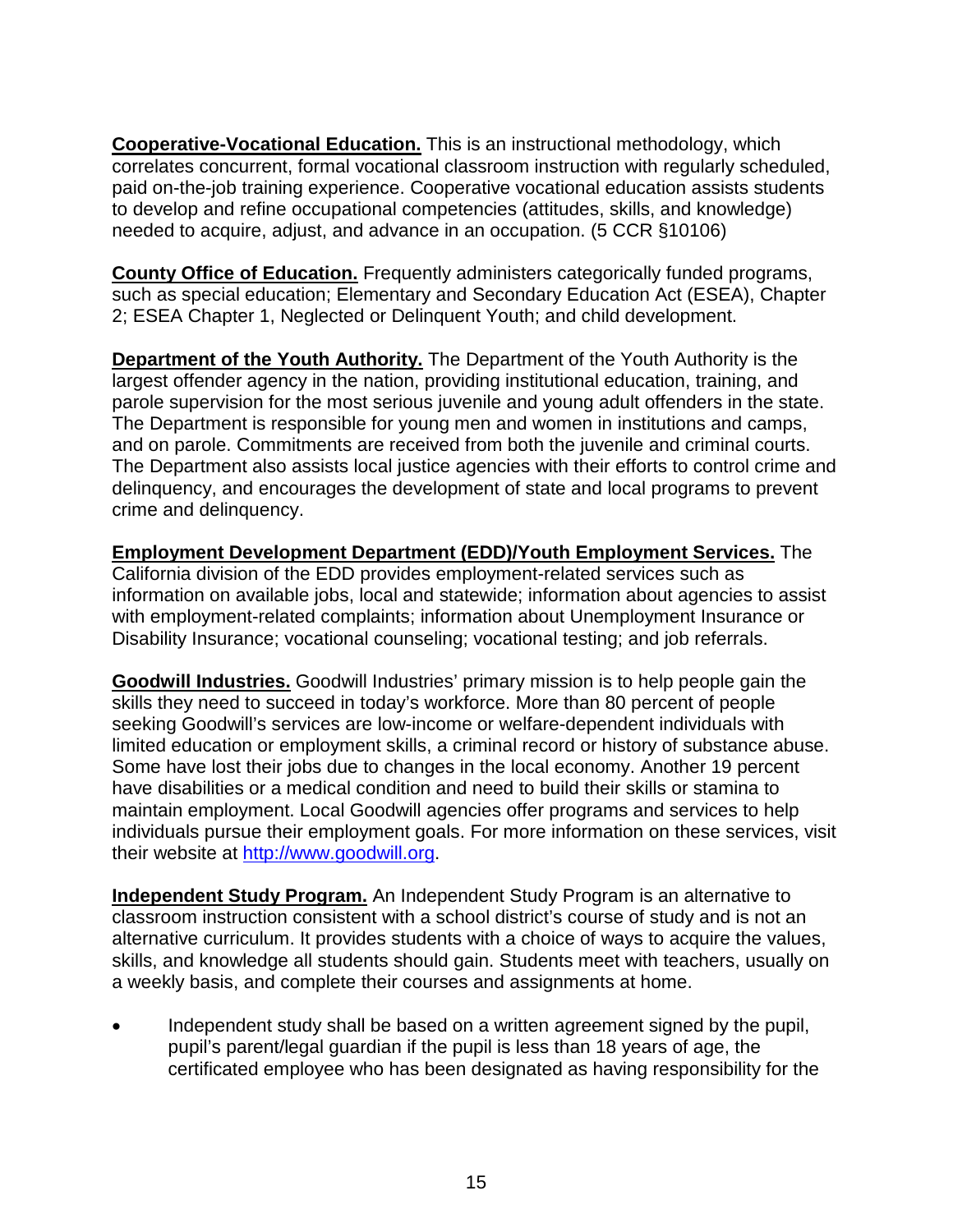general supervision of independent study student and all persons who have direct responsibility for providing assistance to the pupil.

This agreement shall include, but not be limited to:

- The manner, frequency, time and place for submitting assignments and reporting progress.
- The title and statement of the major educational objectives and addresses the activities and personnel to be involved, resources to be used, and method to evaluate successful completion of agreement.
- The duration of the independent study agreement.
- A statement of the number of credits to be earned upon completion of the agreement. (5 CCR §11700 -11703)
- The Work Experience coordinator for independent study students is required to complete two Job Site visitations each semester. The method of issuing credits for the hours worked by the student needs to be outlined in the District Plan. The Work Experience Education coordinator and site administrator determine the method of delivering related instruction to the students enrolled in Work Experience Education.

<span id="page-15-0"></span>**Individualized Education Program (IEP).** An IEP is a written agreement between the school and student's parent/legal guardian. The IEP is about the needs of individuals with exceptional needs and measures to address those needs. The program must be approved by the parent/legal guardian. It is, in effect, a contract between the school and home about the services to be provided for the student with exceptional needs.

<span id="page-15-1"></span>**Individualized Transition Plan (ITP).** An ITP is a statement of needed transition services, which must be integrated into the pupil's IEP. The ITP includes a statement of interagency responsibilities or linkages before the student leaves the school setting. Transition services are defined as a coordinated set of activities, which promotes movement from school to post-school activities, including post-secondary education, vocational training, integrated employment, continuing and adult education, adult services, independent living, or community participation.

#### <span id="page-15-2"></span>**The Individuals with Disabilities Education Act Amendments of 1997 (IDEA).**

The Individuals with Disabilities Education Act Amendments of 1997 were signed into law on June 4, 1997. This Act strengthens academic expectations, accountability for the nation's 5.8 million children with disabilities and bridges the gap that too often exist between what children with disabilities learn, and what is required in regular curriculum. For more information about this act, visit their website at <http://www.ed.gov/offices/OSERS/Policy/IDEA/index.html.>

<span id="page-15-3"></span>**Magnet School.** Magnet schools or career magnet schools provide students with a college preparatory curriculum as well as workforce preparation curriculum through the WEE Program. These programs enable students to enter immediately into a well-paying career. By grouping students interested in broad occupational themes, magnet school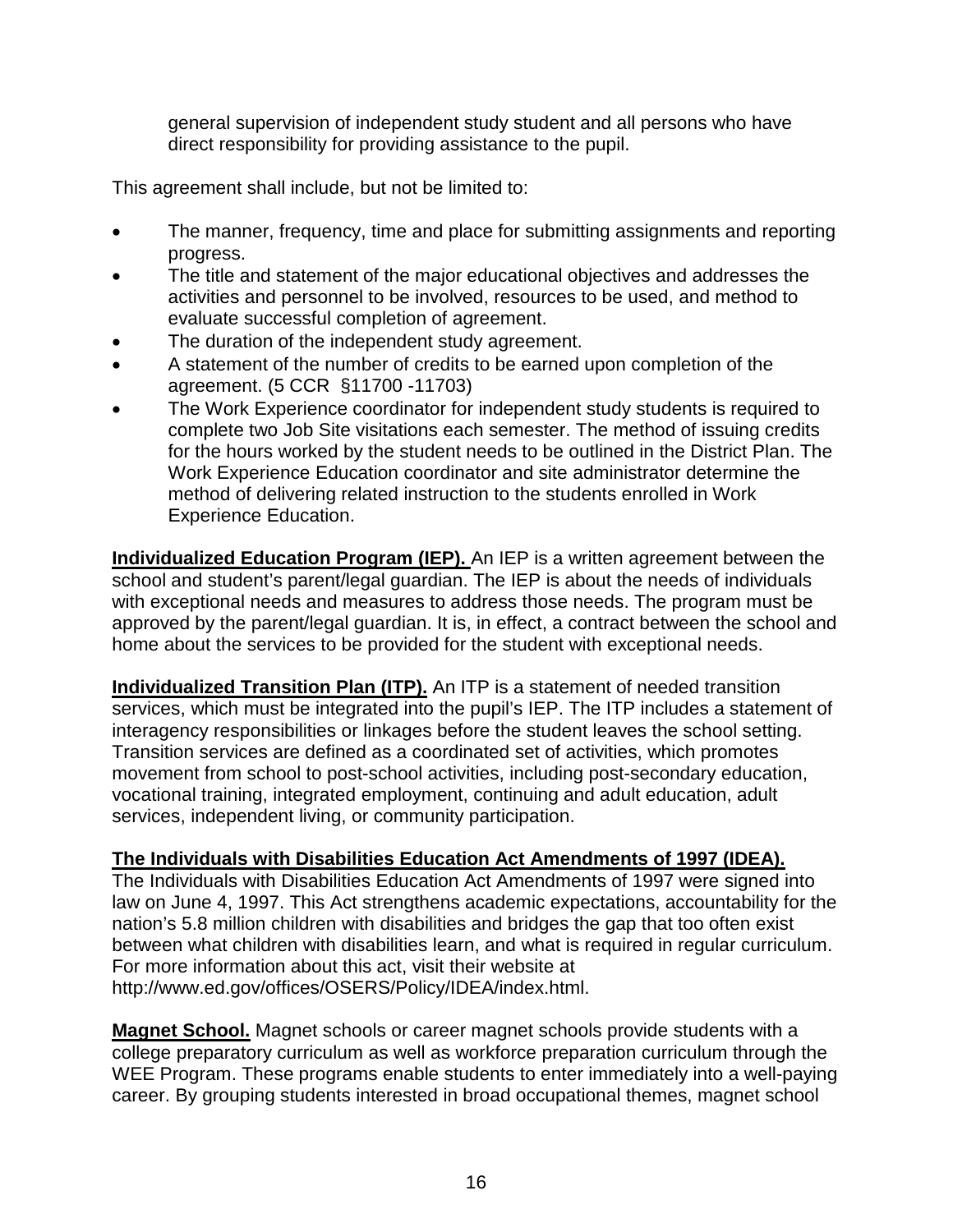programs focus on a career path cluster and link closely with related business and industry. A magnet program can draw students with the same interests to one school where they can pursue those interests most effectively.

<span id="page-16-0"></span>**Middle School.** The middle school usually encompasses grades 6, 7, and 8. The primary challenges of this school are both personal and academic. The middle grades should prepare students academically for high school while providing them with a caring, incremental transition. Students are introduced to a "cafeteria" type schedule where they have many teachers during the day. Twelve-year-old students may enroll in an Exploratory WEE Program.

<span id="page-16-1"></span>**Migrant Education.** The Migrant Education program is funded by the federal education department. Migrant Education provides supplementary services to children (ages 3 through 21) of migrant farm workers. The major goal of the program is to assist these students in achieving their highest education potential. Within California, there is bicultural and bilingual staff to provide services (i.e., dropout prevention and work-study) to secondary school students. Migrant Education supports career education and many migrant students are involved in school districts' Work Experience Education programs.

<span id="page-16-2"></span>**Partnership Academy.** The Partnership Academy includes a practicum, internship, or a work experience component during the 11<sup>th</sup> or 12<sup>th</sup> grade. The academy program design typically organizes programs similar to magnet programs; however, an academy is structured as a school-within-a-school or Smaller Learning Community. The goal of this school-within-a-school program is to motivate students who may otherwise not complete high school and to encourage students to participate in activities, which will lead to graduation with their classmates. Components of the Academy model include:

- A common academy structure involves a collaborative team of core teachers such as mathematics, science, English, and Career-Technical Education (CTE) instructors.
- A career-oriented program, with local employers directly involved, which provides students with a major step towards skills attainment, which local employers utilize.
- A partnership between a school district, local employers, and the California Department of Education.
- Voluntary program on the part of both students and parents.
- Academics can focus on a variety of career paths such as graphic arts technology, hospitality, marketing, or environmental agriculture.
- WEE coordinators can be a valuable resource to Academies with their knowledge of the local community and experience in placing students in job sites.
- The WEE Program can serve as the core of the academy, and the basis for a business and industry linkage that includes mentoring and workplace learning experiences.
- In many cases, WEE can provide internship opportunities which are required for students in most academies.

<span id="page-16-3"></span>**CalSafe Program.** Each CalSafe (Pregnant Minor) Program shall: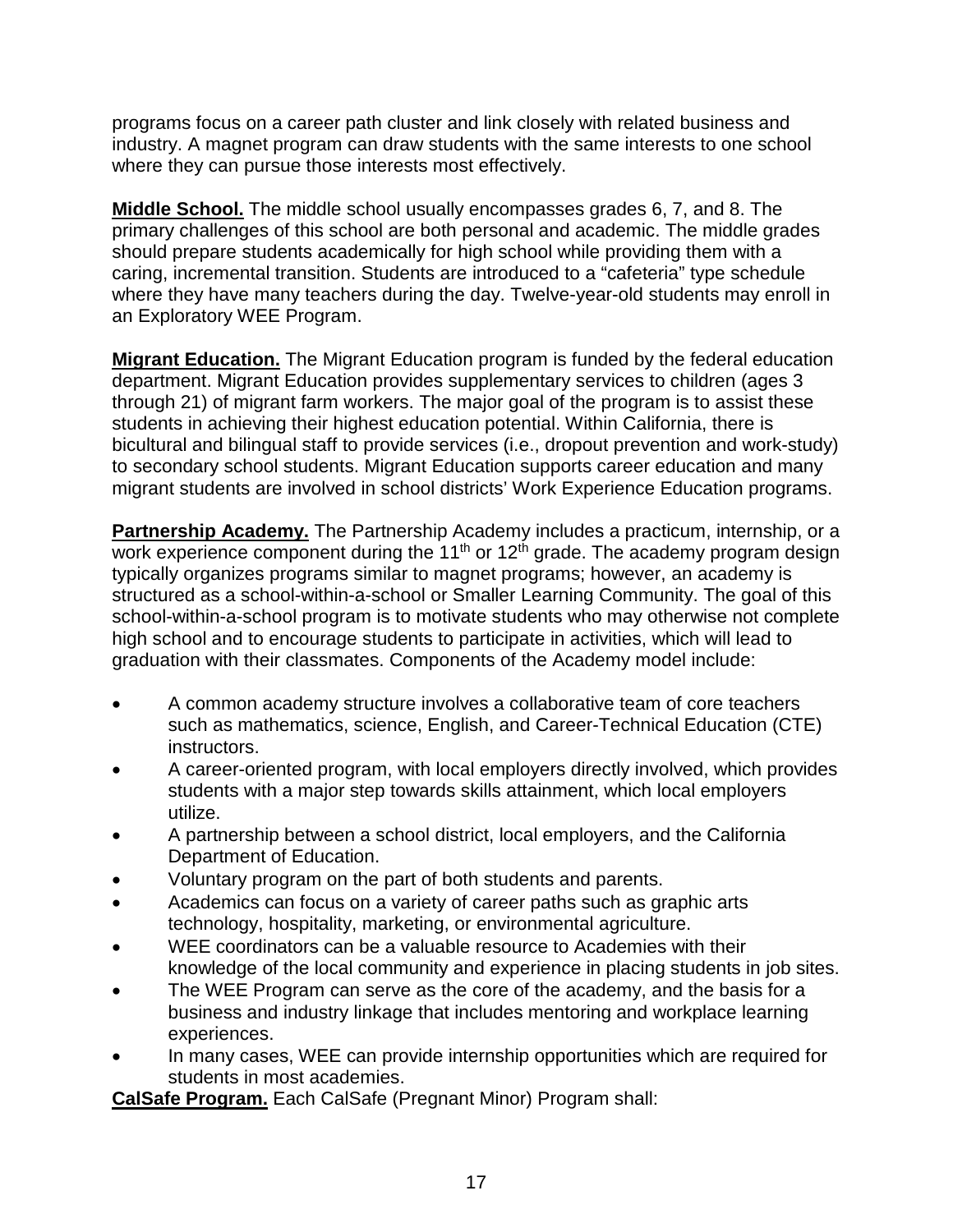- 1. Identify program goals, student needs, and community resources.
- 2. Provide an academic program, which affords equal educational opportunity to students who are pregnant minors. (5 CCR §11823)

Any student is eligible for participation in the Pregnant Minor Program if she has not graduated from high school and has written pregnancy verification from a licensed physician. A statement from a licensed physician stating the student is receiving prenatal care must be obtained by the superintendent within 60 days after placement in the Pregnant Minor Program. A student becomes ineligible for the Pregnant Minor Program at the end of the semester during which delivery takes place. The program plan committee may extend the eligibility if it is in the best interest of the student, but not to exceed one additional semester. Schools, which conduct a School-Age Parenting and Infant Development program, shall offer participation in that program to students until eligibility for the Pregnant Minor Program ends. (5 CCR §11829)

<span id="page-17-0"></span>**Salvation Army.** The Salvation Army is dedicated to caring for the poor, feeding the hungry, clothing the naked, loving the unlovable, and befriending the friendless. This dedication has produced an international network of helpful ministries.

Adult rehabilitation centers, among the most widely known is Salvation Army services. Through the Salvation Army services, participants can receive adequate housing, nourishing meals, and necessary medical care. They can also engage in work therapy, spiritual guidance, and skilled counseling in clean and wholesome surroundings. Residents may be referred or be recommended by the courts.

<span id="page-17-1"></span>**Transition Partnership Program (TPP).** This program provides special education students with job readiness skills. Services include assessment, career guidance, job skills training, job club/placement preparation, and personal counseling. TPP may pay for on-the-job training, but wages are paid by the employer. Success of TPP depends on the joint cooperative efforts between the Employment Development Department (EDD), the Department of Rehabilitation (DR), and the California Department of Education (CDE).

<span id="page-17-2"></span>**Workability.** This program assists students with special needs to make the transition from school to work, post-secondary education, or training. Workability promotes independent living and provides comprehensive pre-employment services (assessment, career guidance, job search skills training, work experience/vocational training, and mobility training), employment services, worksite training, and follow-up services. Placement and follow-up are continuous until high school graduation. Wages may be subsidized by Workability funds.

This program is administered by the California Department of Education and is sponsored by the State Department of Rehabilitation and the Employment Development Department.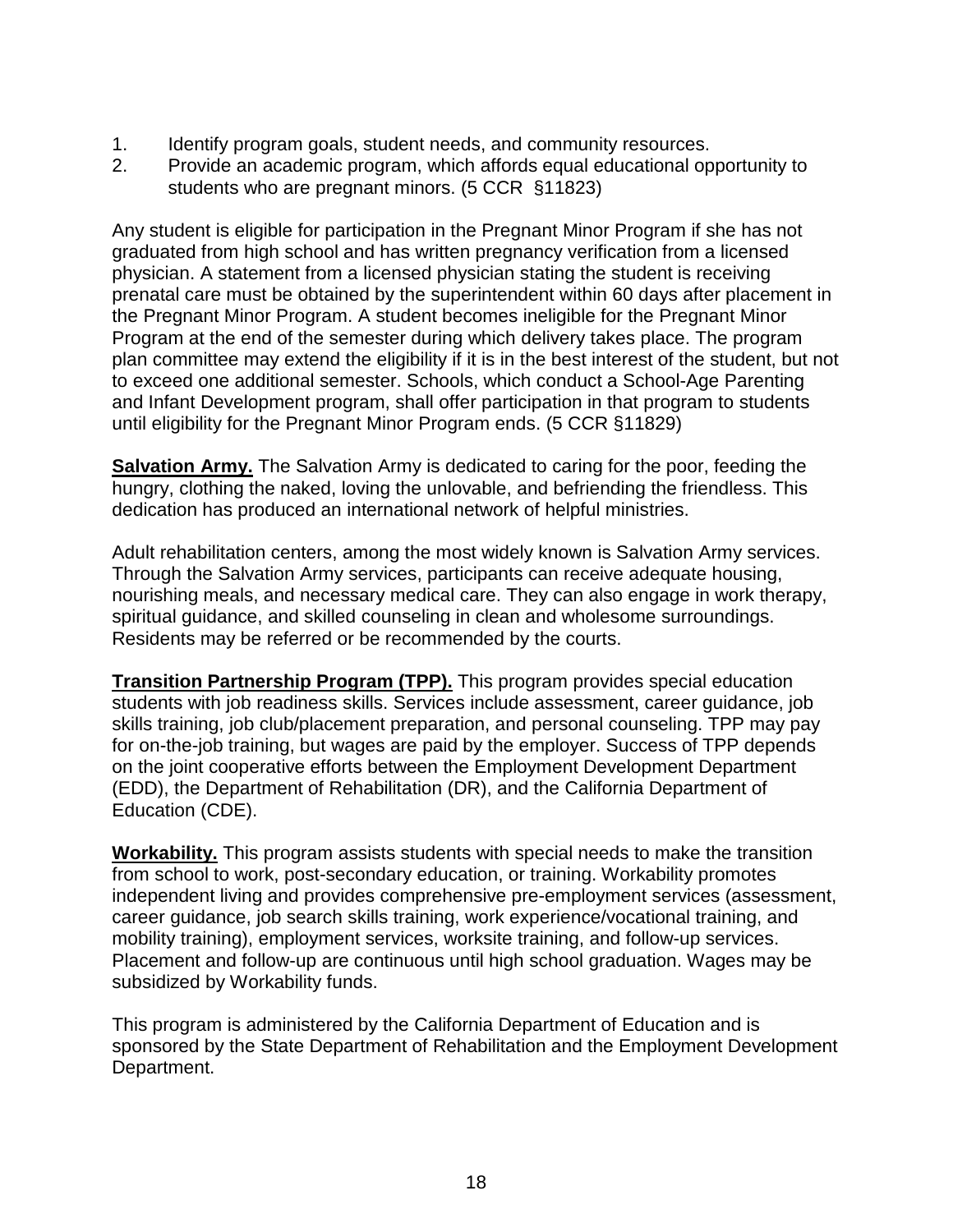<span id="page-18-0"></span>**WorkAbility1.** The Mission of Workability1 is to promote the involvement of key stakeholders including students, families, educators, employers, and other agencies in planning and implementing an array of services that will culminate in successful student transition to employment, lifelong learning and quality of life.

Workability1 is a training program for special education students ages 16-22. It is designed to promote career awareness and exploration while students complete their secondary education program. Workability 1 provides students with opportunities for job shadowing, paid and non-paid work experience, and ongoing support and guidance from vocational personnel. Workability1 is administered by the California Department of Education, Special Education Department.

Businesses that employ Workability Students benefit by having screened students ready to learn whose interests/skills are matched to employer's needs. The student receives ongoing support services through a job coach. This program provides a lowrisk, low-cost job training for the employer who will have trained employees ready to hire at the end of the training period. Students benefit through this interagency collaboration by having the opportunity to explore careers, while having a support system to help them make career decisions as they gain work experience. For more information, visit their web site at [http://www.workability1.net.](http://www.workability1.net/)

<span id="page-18-1"></span>**Workforce Investment ACT (WIA).** The federal Workforce Investment Act is a potential funding, service, and business referral resource for the WEE coordinators and administrators committed to starting or improving Work Experience Education. Based on the realities of today's global economy, WIA is a framework for creating a world-class workforce development system that depends on (1) private sector involvement in and use of the system, (2) collaboration among the various agencies and partners who must work together toward the common goal of helping individuals find steady, self-sustaining employment, and (3) a dedicated, competent, professional staff at all levels of the system. Importantly, WIA is committed to serving youth with the federal Department of Labor having issued the following vision statement:

"Out-of-school youth (and those most at risk of dropping out) are an important part of the new workforce 'supply pipeline' needed by businesses to fill job vacancies in the knowledge economy. WIA-funded youth programs will provide leadership by serving as a catalyst to connect these youth with quality secondary and postsecondary educational opportunities and high-growth and other employment opportunities."

Does your WEE Program include students that are WIA eligible? To be eligible for services under the Workforce Investment Act, youth must:

- 1. Meet low income requirements:
	- a. Be 14 through 21 years of age, and
	- b. Face the challenges associated with being in at least one of the following categories: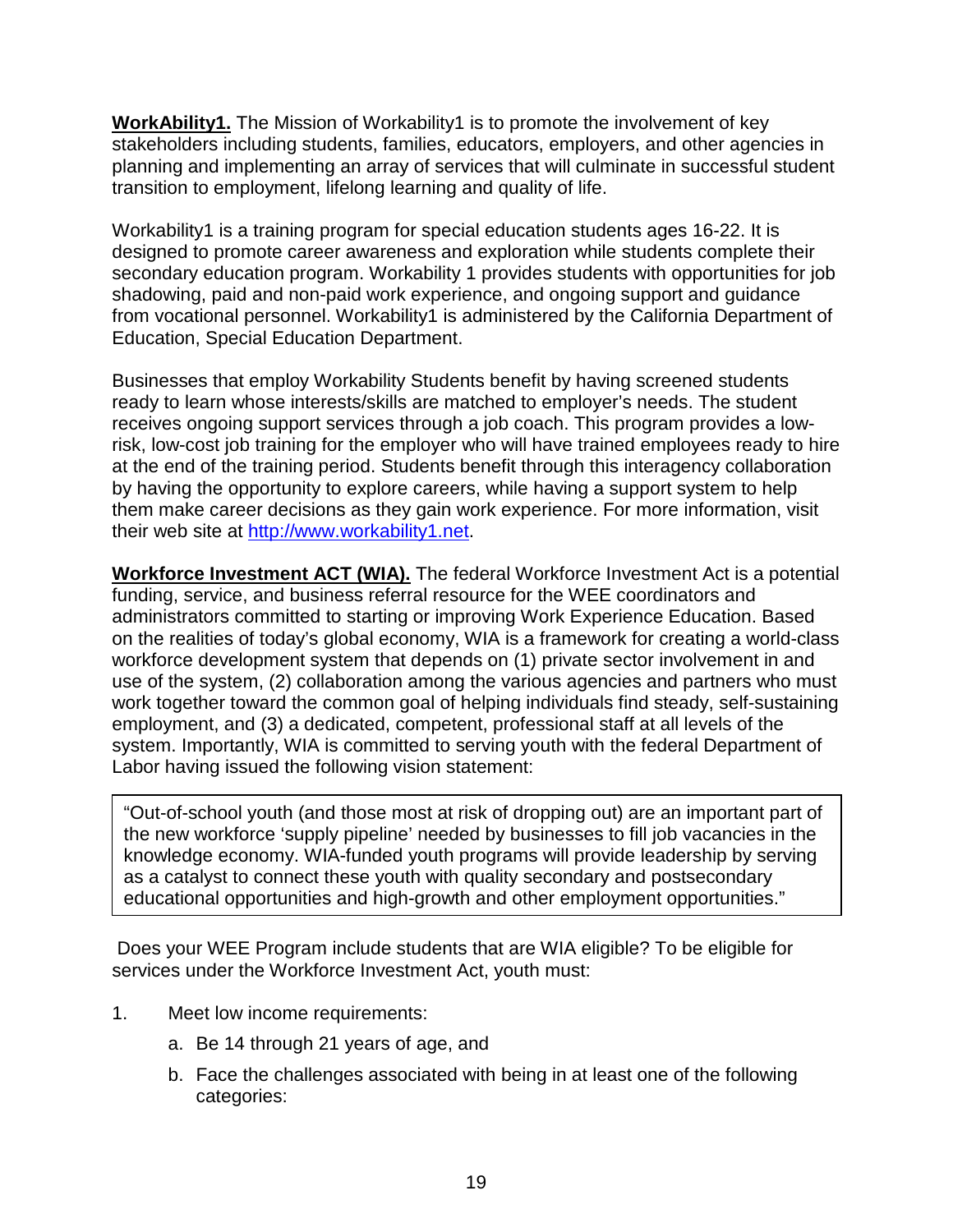- i. School drop-out
- ii. Basic skills deficient (one or more grade levels below the grade level appropriate to the age of the individual)
- iii. Pregnant or parenting
- iv. Disabled, including learning disabled
- v. Homeless or runaway youth
- vi. Offenders
- vii. Others with serious barriers to employment, as identified by the Local Workforce Investment Board

How can WIA youth dollars be used? If you want to compete for WIA funds or services, it is important to develop a working knowledge of what WIA youth funds allow. Chapter 4 of Title I Section 129 of the law describes the use of funds. It describes how funds must be used in two interrelated fashions, program design features and program elements. The law envisions a comprehensive service design. Starting with an employability planning process that includes an assessment, goal setting, and identification of strategies and referral options, programs must be available that either directly provide or offer access to education, work preparation services, continuous support and labor market intermediaries. There are three program design features:

- 1. Program Design Funds allowed to a local area for eligible youth shall be used to carry out programs that:
	- a. Provide an objective assessment of the academic levels, skill levels, and service needs of each participant, which assessment shall include a review of basic skills, occupational skills, prior work experience, employability, interests, aptitudes (including interests and aptitudes for nontraditional jobs), supportive service needs, and development needs of such participant. A new assessment of a participant is not required if the provider carrying out such a program determines it is appropriate to use a recent assessment of the participant conducted pursuant to another education or training program.
	- b. Develop service strategies for each participant that shall identify an employment goal (including, in appropriate circumstances, nontraditional employment), appropriate achievement objectives, and appropriate services for the participant taking into account the assessment conducted pursuant to subparagraph (A). A new service strategy for a participant is not required if the provider carrying out such a program determines it is appropriate to use a recent service strategy developed for the participant under another education or training program; and provide:
		- i. preparation for postsecondary educational opportunities, in appropriate cases;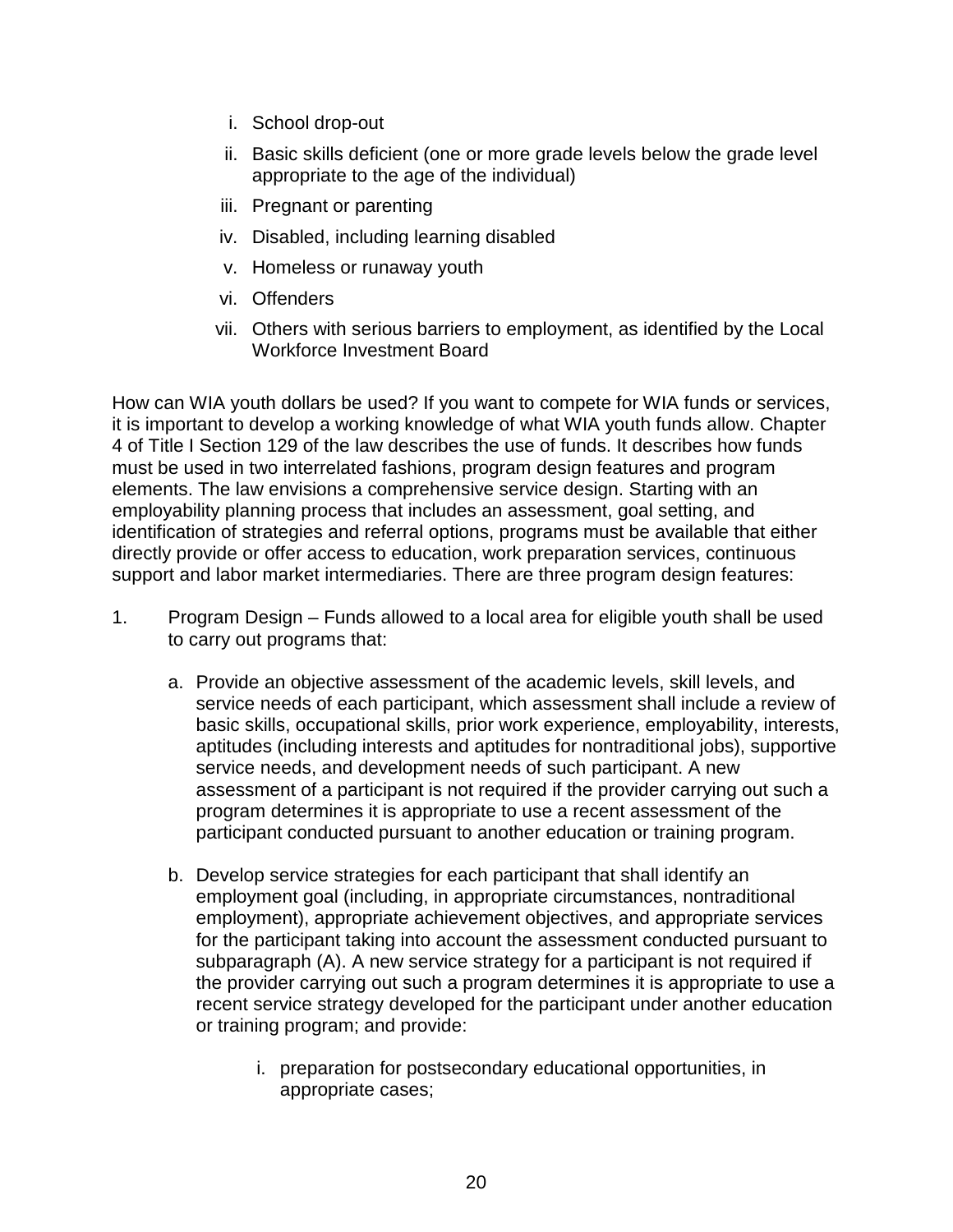- ii. strong linkages between academic and occupational learning;
- iii. preparation for unsubsidized employment opportunities, in appropriate cases; and
- iv. effective connections to intermediaries with strong links to (1) the job market; and (2) local and regional employers.
- 2. Federal legislation also includes ten required program elements. This list of mandated services represents a prescription for success with at-risk youth and constitutes a base from which to build a successful youth service program. You can assume that Local Workforce Investment Boards will use this list to evaluate the offerings from all youth program vendors.
	- a) Program Elements -The programs described in paragraph (1) shall provide elements consisting of:
		- a. tutoring, study skills training, and instruction, leading to completion of secondary school, including dropout strategies;
		- b. alternative secondary school services, as appropriate;
		- c. summer employment opportunities that are directly linked to academic and occupational learning;
		- d. as appropriate, paid and unpaid work experiences, including internships and job shadowing;
		- e. occupational skills training, as appropriate;
		- f. leadership development opportunities, which may include community service and peer-centered activities encouraging responsibility and other positive social behaviors during non-school hours, as appropriate;
		- g. supportive services;
		- h. adult mentoring for a period of participation and a subsequent period, for a total of not less than 13 months;
		- i. follow-up services for not less than 12 months after the completion of participation, as appropriate, and
		- j. comprehensive guidance and counseling, which may include drug and alcohol abuse counseling and referral, as appropriate.
- 3. California has 49 Local Workforce Investment Areas, each administered by a Local Workforce Investment Board (LWIB) responsible for local WIA funds. Each LWIB is required to establish at least one comprehensive One-Stop Center, specify the wide range of required partners, and services available. Youth programs funded under WIA are required partners in One-Stop systems. Although not all One-Stop systems have reached their optimum effective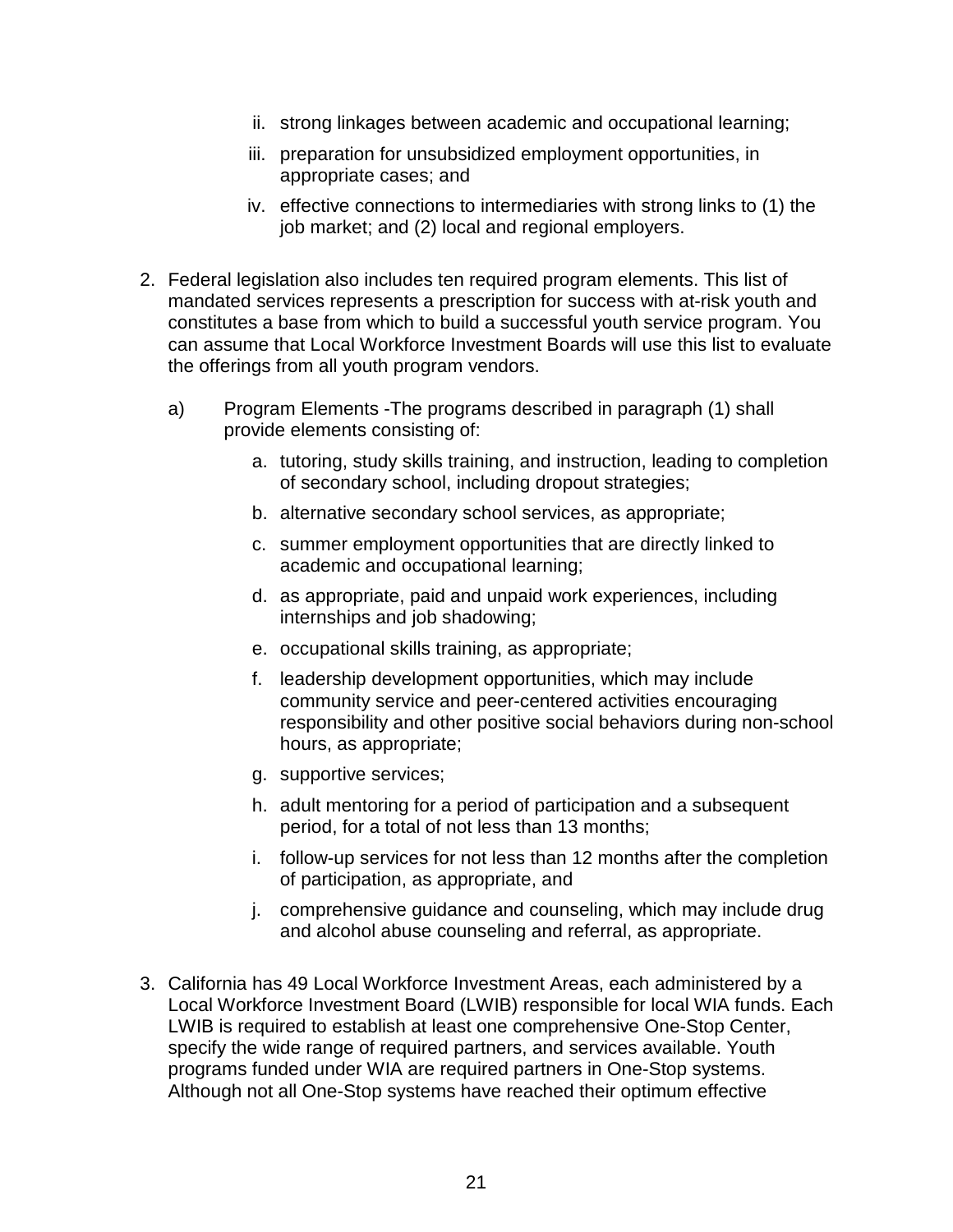outreach efforts to serve youth, pursue youth program partnerships, or provide youth services, your local One-Stop Centers could be a valuable resource to high school students in achieving their immediate and longer-term career goals.

In order to locate your local Workforce Investment Area and One-Stop Center, visit the Web site of the California Workforce Investment Board at [http://www.calwia.org.](http://www.calwia.org/) Established by Executive Order in response to the mandate of the federal Workforce Investment Act, this Board assists the Governor in setting and guiding policy in the area of workforce development. In addition to a direct link to all local Workforce Investment Areas, you will find additional WIA information.

<span id="page-21-0"></span>**History of Work Experience Education.** Schools and school districts starting Work Experience Education programs can use information from the chronological listing of work related programs included in this chapter to derive justification for their WEE Programs and understand how such programs evolved in Public Schools.

Educational programs, which join the theory and practice, have been in operation in the United States since the early 1900's. One of the first programs appears to have been initiated in 1906 at the Cincinnati School of Engineering where shop and factory work were coordinated. Wilson H. Ivins and William B. Runge, in *Work Experience in High School*, 1951, New York: Ronald Press Company reported that Cincinnati probably had the first high school level WEE Program. Retail selling was another field of training the early programs conducted in Rochester, Boston, and some Midwestern cities.

**1915 to present**: The federal government exhibited an expanding interest in vocational education as demonstrated by the passage of such legislation as the Smith-Hughes Act, the George-Deen Act, and the George-Barden Act. Specific federal funding supported cooperative programs in distributive and industrial education and eventually in all occupational areas.

**1939 – 1942**: The National Youth Administration helped to focus the attention of educators on the value of student employment under school supervision. Students were hired to work part-time to produce defense-needed materials.

**1941 – 1942**: The California Joint Committee on Work Experience, composed of approximately 18 secondary level representatives of major education associations, inquired extensively into WEE practices and published several reports on its activities and recommendations. Largely due to the work of this joint committee, the provisions of the California Code of Regulations (previously known as the California Administrative Code), Title 5, § 98, pertaining to Work Experience Education were adopted by the State Board of Education in May 1942.

**1949 – 1951**: The Commission for Vocational Education was established in response to requests from secondary school administrators for specific information about WEE Programs and the need for a WEE handbook. During the next two years, commission members visited 40 secondary schools throughout the state. Findings indicated that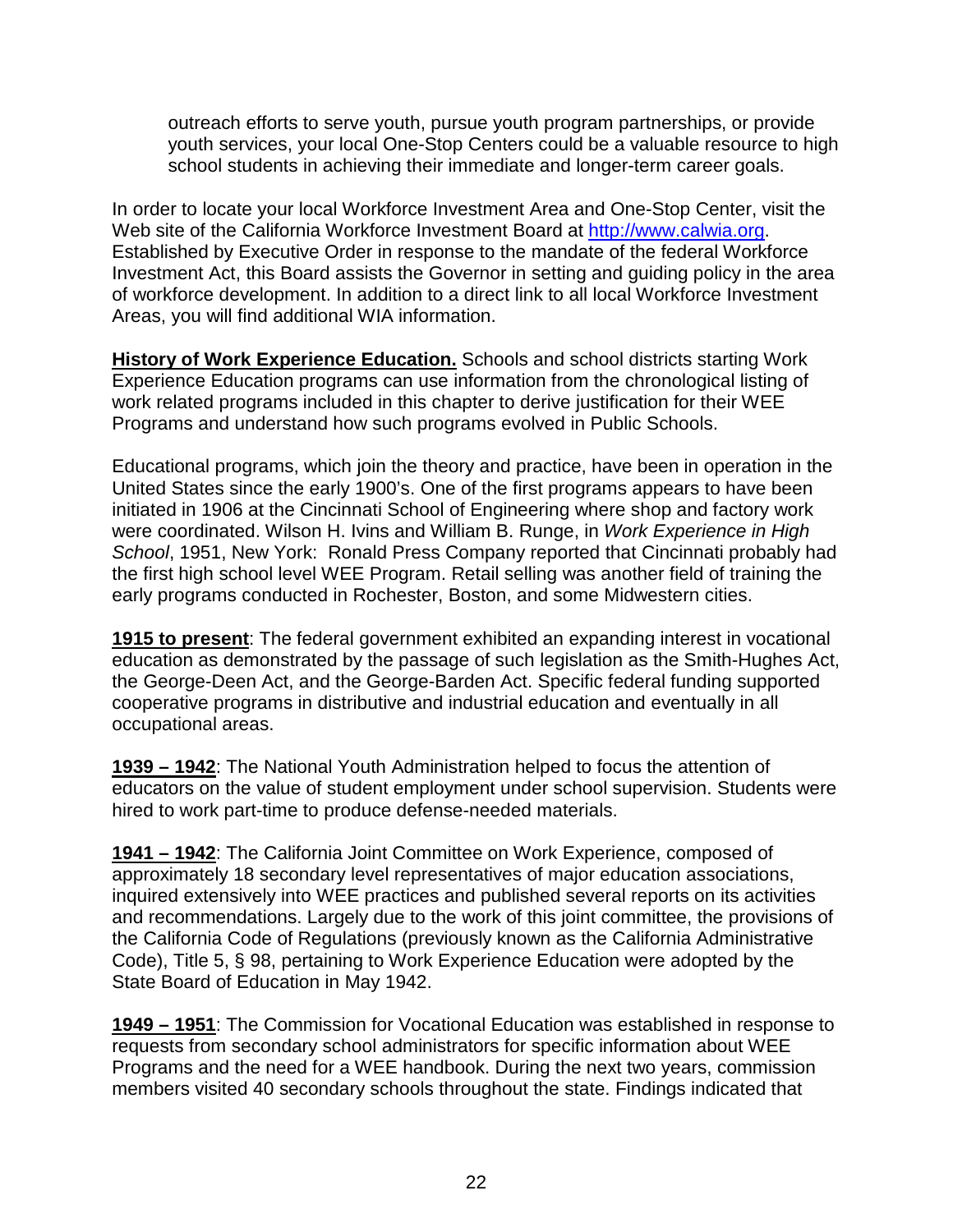extreme diversity existed and guidance and leadership were both desired and needed for the successful operation of WEE Programs.

**1950**: The Bureau of Secondary Education, California State Department of Education, asked high school principals to state whether their schools operated WEE Programs. This inquiry indicated that 125 senior and four-year high schools were giving their students credit for WEE.

**1954 – 1955**: The State Department of Education retained Henry T. Tyler to conduct a study to (1) examine the current status of WEE Programs in the public secondary schools of the state, (2) identify problems common to WEE Programs of all types and, insofar as possible, propose solutions for them, (3) recommend acceptable patterns of operation of WEE Programs, and (4) develop suitable definitions and classifications for WEE Programs. Tyler reported his findings in the 1956 Report of the *Study of Work Experience Programs in California High Schools and Junior Colleges*; a major source of information on California's WEE Programs.

Tyler proposed that the term "*work experience education*" replace the loosely applied term "*work experience*" when student employment was under the supervision of the school and the school provided related classroom instruction. He also described, for the first time, the three major types of Work Experience Education.

**1959**: A statewide advisory committee met to plan and outlines the contents of the first edition of the W*ork Experience Education Handbook*. The first draft was reviewed and the handbook published by the State Department of Education that same year.

**1963**: Herbert D. Gwinn, consultant for the Bureau of Secondary Education, State Department of Education, solicited comments and suggestions for the 1965 revision of the WEE handbook.

That same year, the Federal Vocational Education Act of 1963 challenged all vocational educators, including WEE coordinators, to improve and extend their services to youth.

**1965**: In 1963-1964, groups of Work Experience Education coordinators in the northern and southern regions of the state began to organize a professional association. The groups merged in 1965 to form the California Association of Work Experience Education (CAWEE), an organization of professionals involved in WEE at the secondary schools and cooperative WEE post-secondary schools. CAWEE was formed to establish and maintain guidelines for professional conduct, to provide in-service training opportunities, and to ensure that WEE educators understand the laws and regulations pertaining to the employment of youth.

**1967**: The State Director of Vocational Education invited practitioners, school administrators, junior college representatives, and state agency heads to meet as the State Advisory Committee for Work Experience Education. The purposes of the committee were to identify and discuss problems and to offer leadership in finding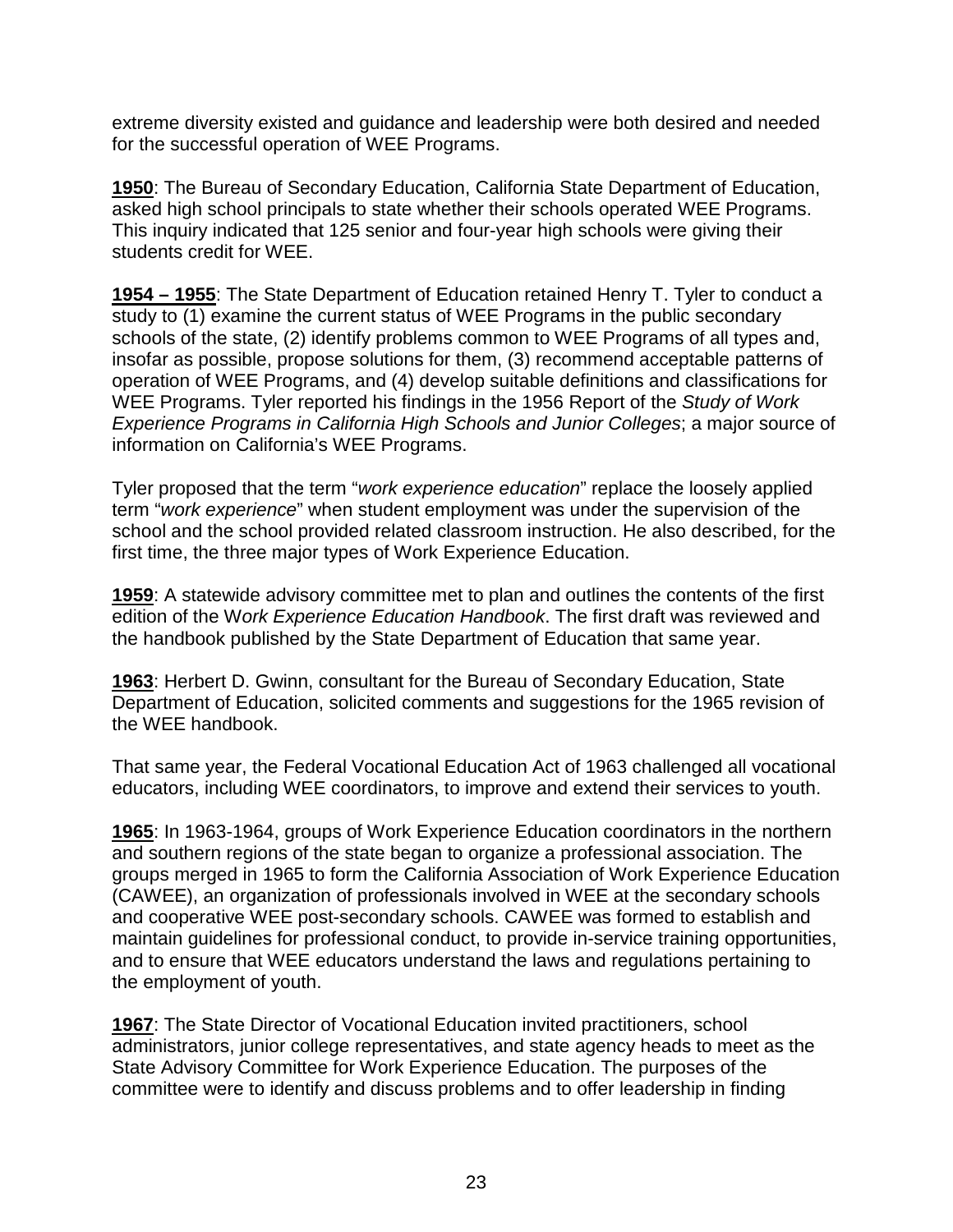solutions. Through its influence and support, statewide improvement in both the status and conduct of WEE Programs has occurred.

**1970**: An ad hoc committee was formed to develop the WEE goals and objectives for each of the three types of WEE. See the following section of this chapter, "Goals of Work Experience Education," for a more extensive presentation of the committee results.

**1972**: Thomas A. Shellhammer, Deputy Superintendent for Programs, State Department of Education, solicited comments and suggestions for the 1972 revision of the WEE handbook.

**1983 – 1984**: CAWEE sponsored AB 3331 (Johnston) which allowed flexibility to the classroom instruction requirement for WEE. This legislation allowed for the "equivalent" of one "period" of related instruction per week rather than the one-hour requirement as stated in the 1983 legislation, SB 813 (Hart).

**1984 – 1985**: The Work Experience Education Program Quality Review (WEEPQR) process was modeled after the process developed by the California Department of Education for the review of secondary school programs.

The Legislature unanimously passed AB 2076 (Allen), the only vocational education bill signed by the Governor. AB 2076 provided \$126,000 each year for three years in order to improve the quality of WEE throughout the State. The process was based on a system of three major components: compliance, quality, and technical assistance. WEEPQR encouraged and promoted exchanges between programs and learning among WEE coordinators. The process was continued for a fourth year through vocational program improvement funds, which terminated on June 30, 1990.

**1989**: The WEE Exchange Program component of the 1984 WEEPQR was identified as a free service available to local educational agencies (LEAs). The goal was to assist LEAs in developing, improving, and/or expanding WEE Programs. The WEE Exchange was designed to send a professional WEE Exchange coordinator to another LEA to work with a staff member or for a WEE coordinator to observe a successful program in another district.

**1989 – 1994**: A WEE task force began work on the WEE Program and curriculum standards to meet the California Department of Education (CDE) and Career-Vocational Education Division goal to have a curriculum guide for every subject area. This document was patterned after the CDE publications *Model Curriculum Standards, Grade Nine through Twelve* (1985) *Secondary School Program Quality Criteria* (1985) and *Industrial and Technology Education Program Framework and Curriculum Standards, Draft* (1994).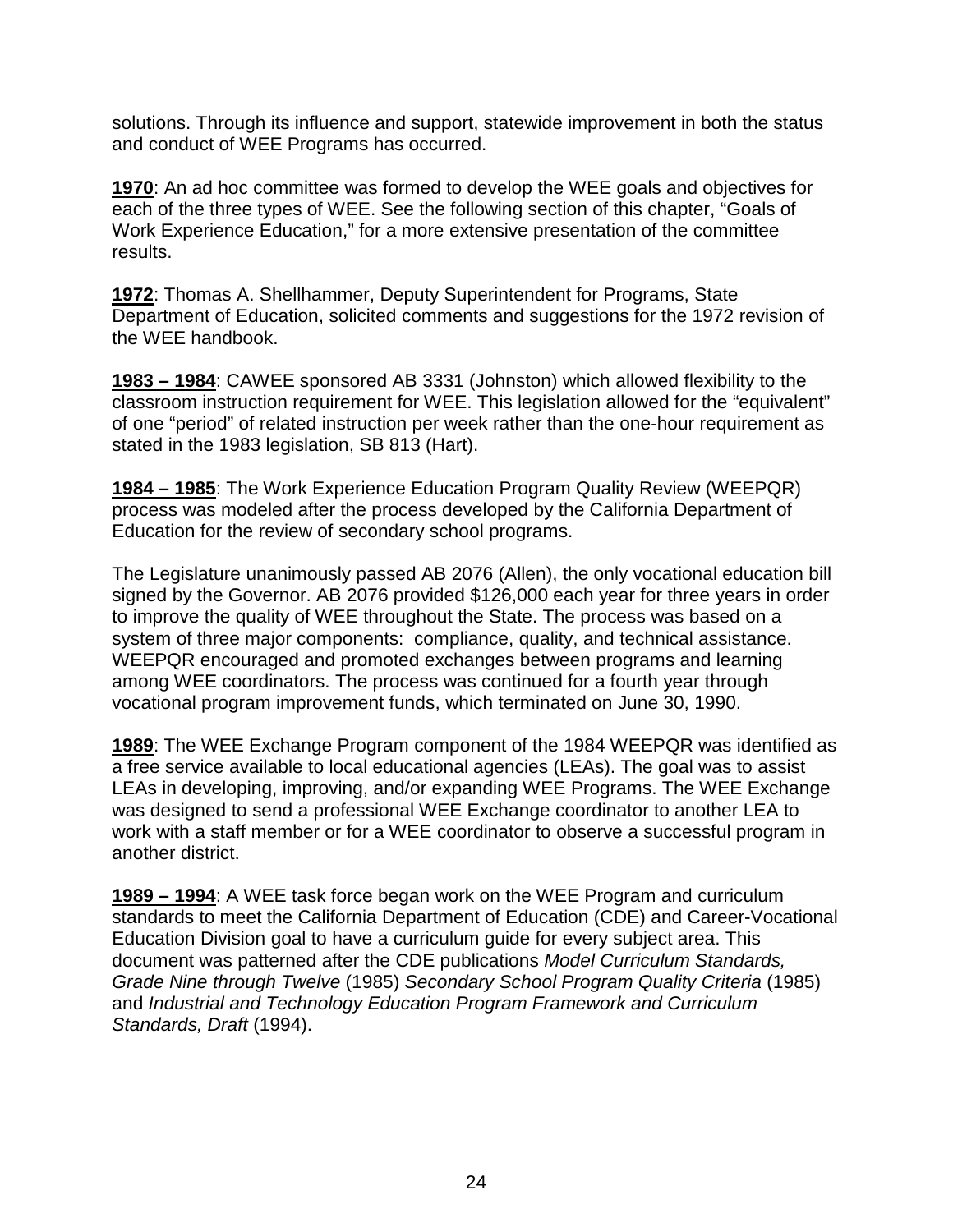The draft document began in 1989 presented quality curriculum standards and a program framework for Exploratory, General, and Career Technical WEE. Local school districts were encouraged to use the quality review in the WEE Programs.

During the years since 1989, changes were made to the format and content of program frameworks. Based on new directions from the CDE, Career-Vocational Education Division, a revised, updated program framework and curriculum standards document was developed through the Work Site Learning Project and submitted to the CDE in 1994.

**1991**: *The Work Permit Handbook* for California Public Schools, Sacramento: California Department of Education, 1991 was designed as a guide to child labor laws, the issuing of work permits, and as a reference document for school personnel charged with responsibilities in the area of issuing work permits to minors.

The U. S. Secretary of Labor convened a blue-ribbon panel to look at skills and standards. Their findings were published as *What Work Requires of Schools* - The *Secretary's Commission on Achieving Necessary Skills (SCANS) Report*. The skills described were not specific to a particular career or job but were generic to all employees at all levels and in any size company.

During this year, the State Department of Education (SDE) was renamed as the California Department of Education (CDE).

**1992**: California's *Second to None* report was developed and completed. This report presented and discussed the components of successful comprehensive reform strategies.

**1992: California Charter School Act of 1992**: Established charter schools as an option for parents, schools and community members to design self-governing schools established to meet the needs of their community. Work Experience Education Programs are often a part of the curriculum of these schools.

**1992 – 1994**: Revision of the 1959 *Handbook on Work Experience Education* was to include operational strategies and suggestions for implementing the integrated curriculum through WEE. Revision of the *Work Experience Education Program and Curriculum Standards* was initiated.

**1994**: In May 1994, the federal School-to-Work Opportunities Act of 1994 was signed into law. This act placed the major responsibility on state governments for developing coherent systems for school-to-work.

**1995**: *California Child Labor Laws*, *1995-96* developed and published by California's Department of Industrial Relations, Division of Labor Standards Enforcement.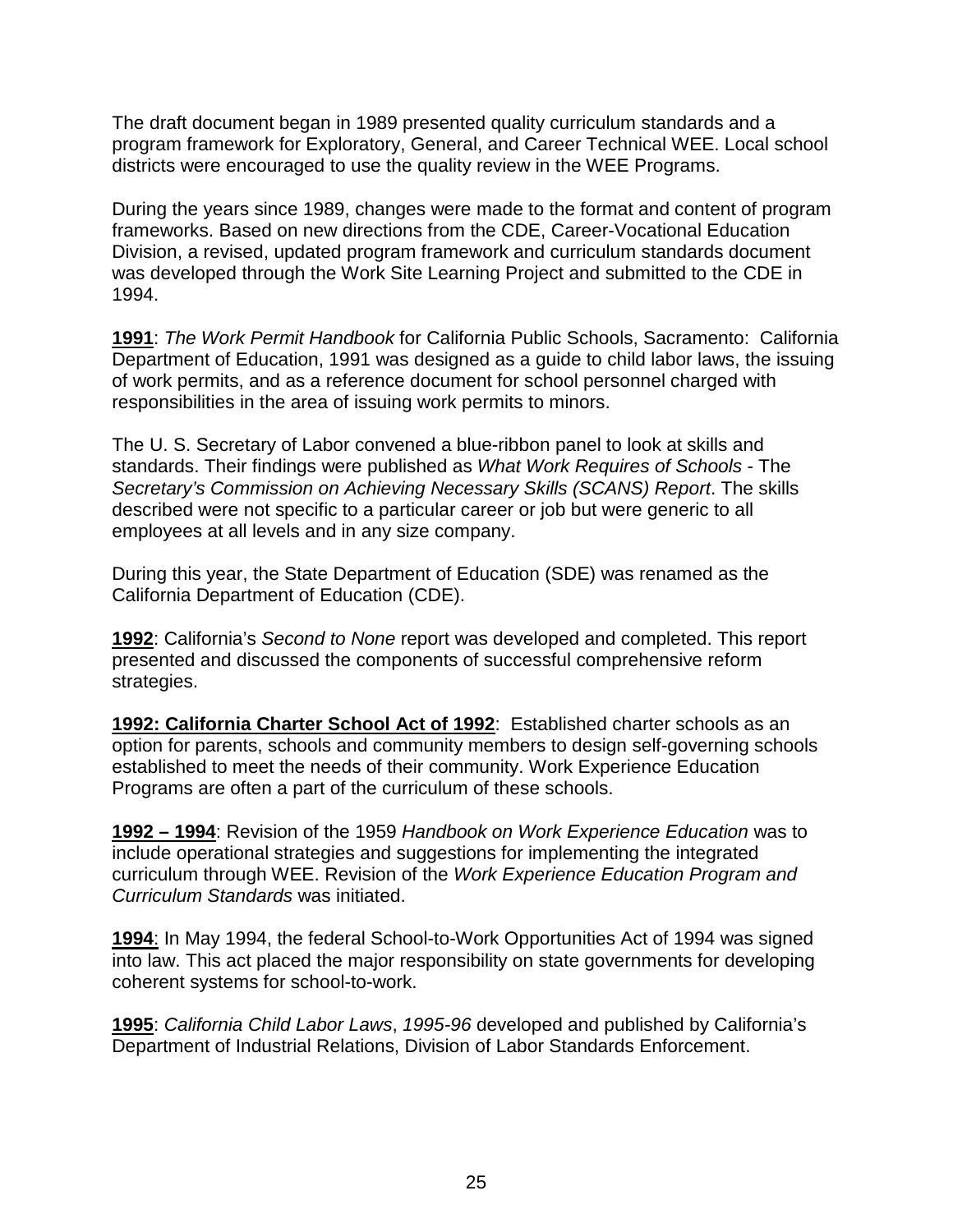**1996**: Final drafts of the *Handbook on Work Experience Education* and the *Work Experience Education Program and Curriculum Standards* developed for the CDE.

**1997**: The *California School-to-Career Plan*, written by interagency partnerships was approved, funded, and implemented.

**1997**: *The California Resource Network for Young Worker Health and Safety* is created. CAWEE is a member of the founding board. The Network brings together organizations that serve teachers, employers, youth, parents, and job trainers, to provide information on workplace health and safety for teens. From the Network, you can receive:

- Fact sheets for teens and employers.
- Workshops for job trainers, corrdinators, or employers.
- Materials for teaching about health and safety.
- Answers to questions about child labor laws.
- Advice and resources.

The Network is coordinated by U. C. Berkeley's Labor Occupations Health Program. Visit [www.youngworkers.org](http://www.youngworkers.org/) or call 1-888-933-TEEN (8336) for more information, and to find out how to participate in their annual Safe Jobs for Youth Month campaign, including teen poster and journalism contests.

**1997**: QuickPermit™ software is introduced in California and presented at CAWEE conferences as one way to issue and monitor Work Permits.

**1998**: Revision and publication of the *Work Permit Handbook* for *California Schools* by the California Department of Education. Revision of California's Department of Industrial Relations' *California Child Labor Laws*, 1998. Publication of the *Work-Based Learning Guide* by the California Department of Education.

**2001**: No Child Left Behind Act of 2001 (NCLB) - Designed to improve student achievement and change the culture of America's school. The law is built on four common-sense pillars:

- 1) Accountability
- 2) Scientific resource
- 3) Expanded parent options
- 4) Expanded local control and flexibility

NCLB focuses on the ten core subject areas of English, math, science, civics, government, history, economics, geography, foreign language and art. Since Work Experience Education is not one of these ten core subject areas, it does not have to meet the same credentialing requirements. Instructors teaching WEE in California shall meet the requirements outlined in EC §51762 which require a WEE instructor to possess a valid secondary credential and have two years of occupational experience outside the field of education.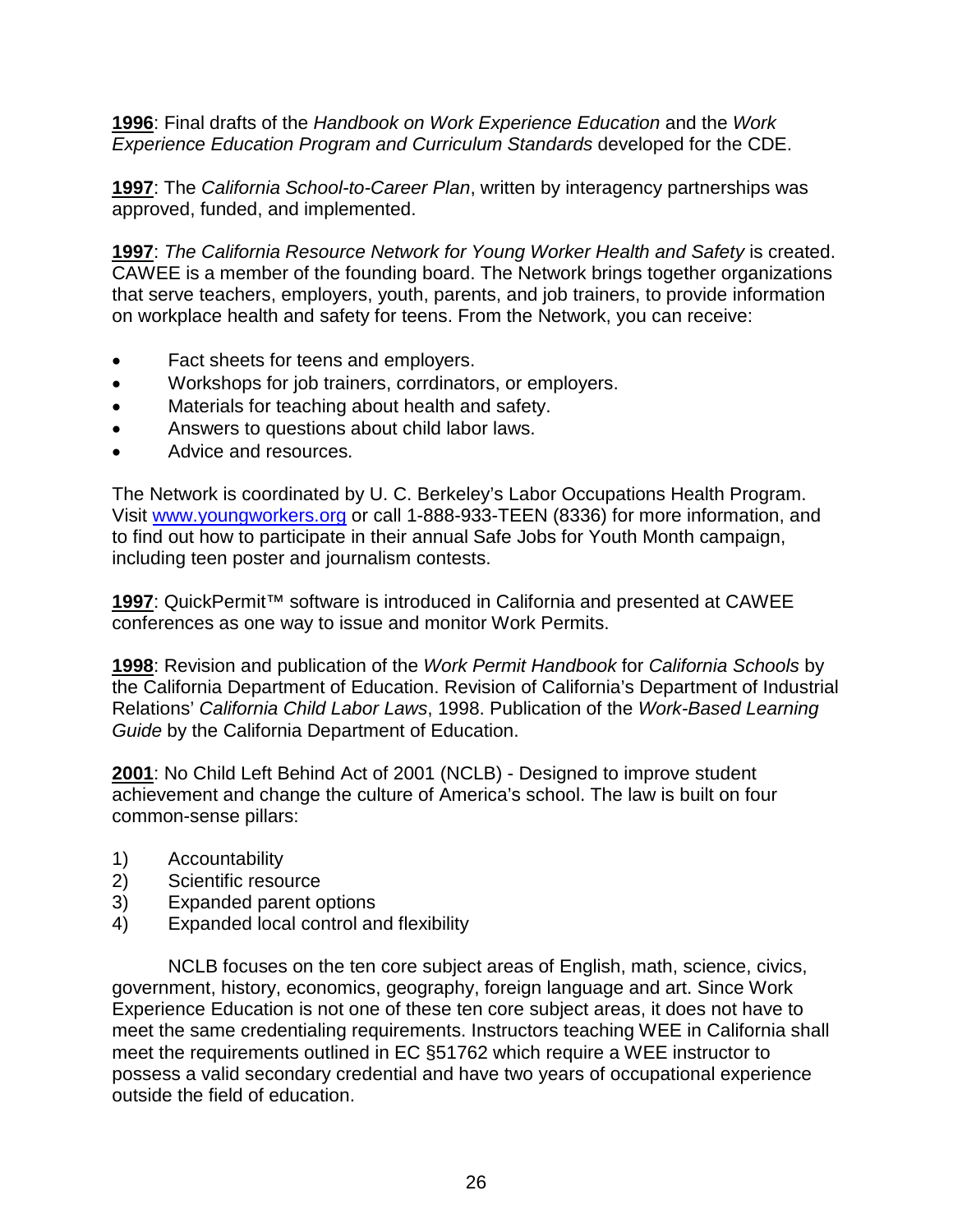**2004**: Using Carl Perkins Funds to improve Work Experience Education Programs statewide a network of trained field practitioners was formed called the Work Experience Education Resource and Assistance Network (WEERAN). This group of volunteers would provide services to colleagues in their region and give input to the revision of the *California Work Experience Education Guide*, the *Work Experience "Nuts and Bolts" Toolkit* and the *Work Permit Handbook*.

**2007:** The Work Experience Education program was eliminated from Carl D. Perkins funds. This elimination of WEE's primary funding source drastically reduced number of programs throughout the state.

**2009**: Revision and publication of the *Work Permit Handbook* and the *Work Experience Education Guide* for California Schools by the California Department of Education.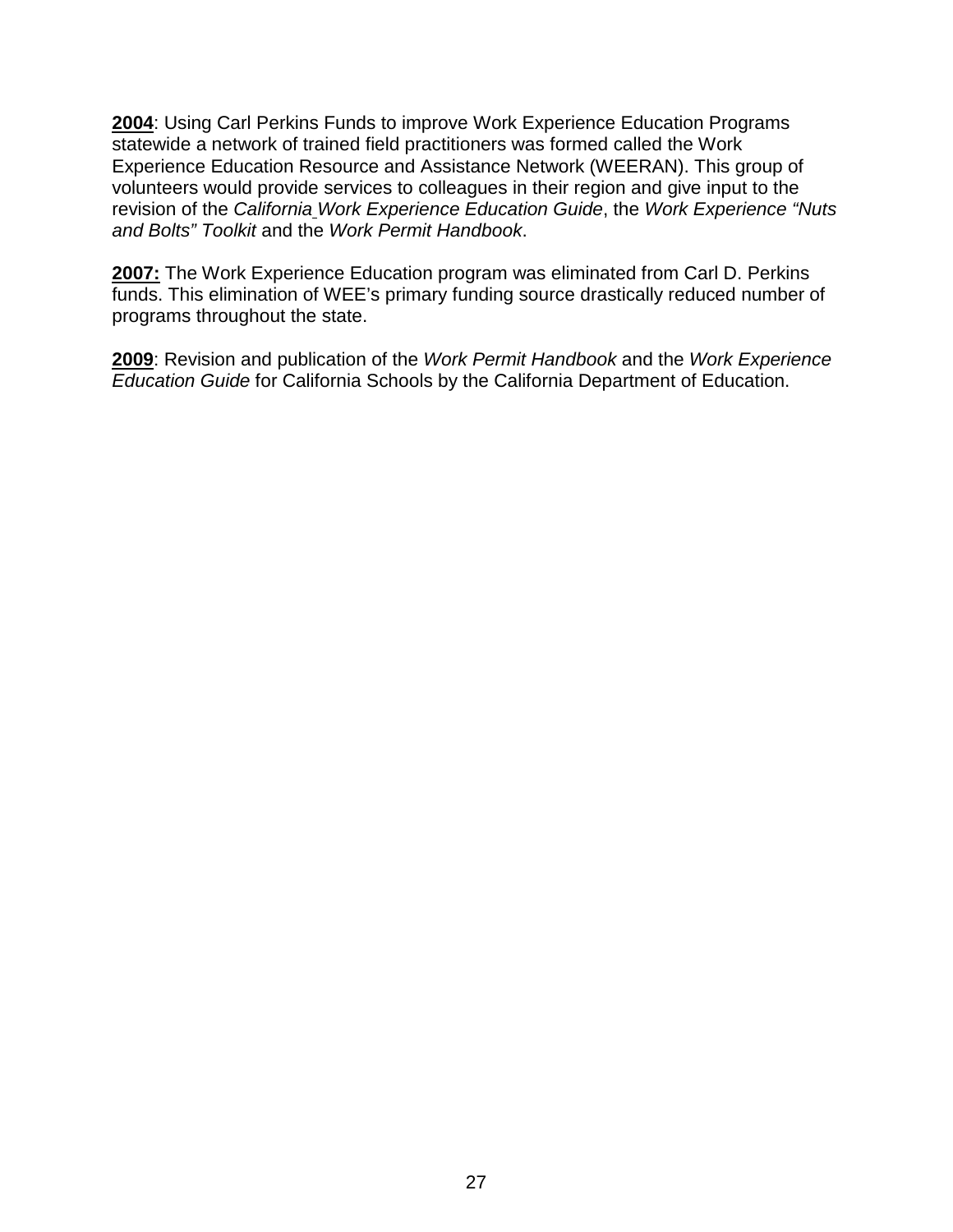### **Chapter II**

## <span id="page-27-2"></span>**Comparing Work Based Learning Programs**

<span id="page-27-1"></span><span id="page-27-0"></span>The following chart compares Work Experience Education (WEE), Community Classroom, and Cooperative Vocational Education (COOP) Programs.

|                                                               | <b>Definitions</b>                                                                                                                                                                                                                                                                                                                                                                                                                                                                                                                                                                                                                                                                                                                                                                                                                                                                                                                                                                                                                                                                                                                                                                                                                                                                                                                                                                                                                                                                                                                                                                                                                     | Legal<br><b>Citation</b> | <b>Authority</b><br><b>Cite</b>                                                      |
|---------------------------------------------------------------|----------------------------------------------------------------------------------------------------------------------------------------------------------------------------------------------------------------------------------------------------------------------------------------------------------------------------------------------------------------------------------------------------------------------------------------------------------------------------------------------------------------------------------------------------------------------------------------------------------------------------------------------------------------------------------------------------------------------------------------------------------------------------------------------------------------------------------------------------------------------------------------------------------------------------------------------------------------------------------------------------------------------------------------------------------------------------------------------------------------------------------------------------------------------------------------------------------------------------------------------------------------------------------------------------------------------------------------------------------------------------------------------------------------------------------------------------------------------------------------------------------------------------------------------------------------------------------------------------------------------------------------|--------------------------|--------------------------------------------------------------------------------------|
| <b>Work</b><br><b>Experience</b><br><b>Education</b><br>(WEE) | <b>Career Technical Work Experience</b><br>Education has as its purpose the<br>reinforcement and extension of vocational<br>learning opportunities for students through<br>a combination of related classroom<br>instruction in WEE and supervised paid<br>employment in the occupation for which<br>their vocational course in school prepares<br>them.<br><b>General Work Experience Education</b><br>is an instructional course, which has as its<br>purpose the application of basic skills of<br>reading, writing and computation. General<br>WEE students will acquire general and<br>specific occupational skills through a<br>combination of a supervised paid<br>employment in any occupational field and<br>related classroom instruction in WEE.<br><b>Exploratory Work Experience</b><br>Education is nonpaid and has as its general<br>purpose the vocational guidance of the<br>students by affording them opportunities to<br>observe and sample a variety of conditions<br>of work for the purpose of ascertaining their<br>interest and suitability for the occupation<br>they are exploring. Exploratory WEE<br>includes a combination of job observations<br>and related classroom instruction in WEE.<br>The student may be required to perform, on<br>a limited, periodic and sampling basis,<br>nonpaid work activities while exploring the<br>occupation. The employer or worksites<br>supervisor may, but shall not be required<br>to, teach production or other job skills to the<br>Exploratory WEE student. The length of<br>exploratory assignments may vary,<br>depending on the aptitude of the student, | 5 CCR<br>§10070          | $EC \S$<br>51760(a)<br>51760.3(b)5<br>1762.5(b)<br>51762.5(d)5<br>1762.5(e)<br>51764 |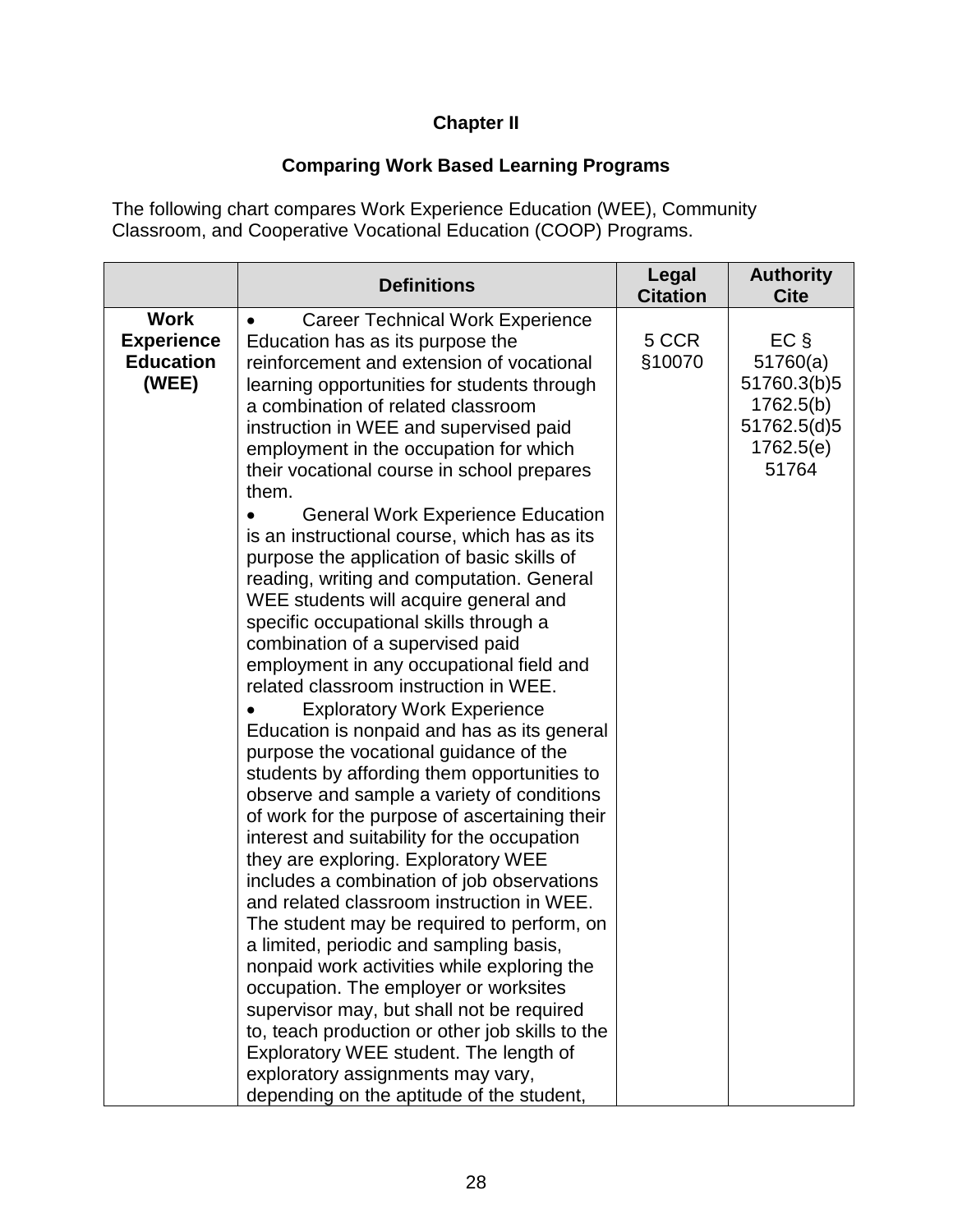|                                                                                      | the occupation being explored, the facilities |        |            |
|--------------------------------------------------------------------------------------|-----------------------------------------------|--------|------------|
|                                                                                      | of the worksites, and the job classification. |        |            |
|                                                                                      | A student may not be a part of Exploratory    |        |            |
|                                                                                      | WEE if pay is received for like work at the   |        |            |
|                                                                                      | same worksites or similar job during hours    |        |            |
|                                                                                      | when not assigned as an Exploratory WEE.      |        |            |
|                                                                                      | The student shall not replace a paid          |        |            |
|                                                                                      | employee. The district shall provide          |        |            |
|                                                                                      | Workers Compensation Insurance for the        |        |            |
|                                                                                      | student. A secondary school student in        |        |            |
|                                                                                      | Exploratory WEE may be less than 16           |        |            |
|                                                                                      | years of age.                                 |        |            |
| <b>Community</b>                                                                     | "Community Classroom" is an instructional     |        |            |
| <b>Classroom</b>                                                                     | methodology, which utilizes unpaid on-the-    | 5 CCR  | $EC \S$    |
|                                                                                      | job training experiences at business,         | §10080 | 52372      |
|                                                                                      | industry and public agency sites to assist    |        | 52372.1    |
|                                                                                      | students in acquiring those competencies      |        |            |
|                                                                                      | (skills, knowledge, and attitudes) necessary  |        |            |
|                                                                                      | to acquire entry-level employment. The        |        |            |
|                                                                                      | intent of the community classroom             |        |            |
|                                                                                      | methodology is to provide additional          |        |            |
|                                                                                      | resources, so concurrent, formalized          |        |            |
|                                                                                      | classroom instruction can be extended and     |        |            |
|                                                                                      | the acquisition of salable skills enhanced.   |        |            |
| Cooperative                                                                          | "Cooperative Vocational Education" is an      |        |            |
| <b>Vocational</b>                                                                    | instructional methodology, which correlates   | 5 CCR  | $EC \S$    |
| <b>Education</b>                                                                     | concurrent, formal vocational classroom       | §10100 | 52372      |
| (COOP)                                                                               | instruction with regularly scheduled, paid    |        | 52372.1(a) |
|                                                                                      | on-the-job training experiences.              |        |            |
|                                                                                      | Cooperative vocational education assists      |        |            |
|                                                                                      | students to develop and refine occupation     |        |            |
|                                                                                      | competencies (attitudes, skills, and          |        |            |
|                                                                                      | knowledge) needed to acquire, adjust, and     |        |            |
|                                                                                      | advance in an occupation.                     |        |            |
| Comments:                                                                            |                                               |        |            |
| Neither community classroom nor cooperative vocational education is an instructional |                                               |        |            |
| program. They are methodologies utilized to teach students occupational skills.      |                                               |        |            |
| "Methodology" means a technique or procedure used for teaching students skills.      |                                               |        |            |

<span id="page-28-0"></span>

|                                                               | <b>Formal Training Agreement</b>                                                                                                                                              | Legal<br><b>Citations</b>  | <b>Authority</b><br><b>Cited</b> |
|---------------------------------------------------------------|-------------------------------------------------------------------------------------------------------------------------------------------------------------------------------|----------------------------|----------------------------------|
| <b>Work</b><br><b>Experience</b><br><b>Education</b><br>(WEE) | As outlined in the District Plan, Work<br>Experience Education shall consist of one<br>or more of the following paid and unpaid<br>types of on-the-job experiences, which the | 5 CCR<br>§10070 &<br>10071 | $EC$ §<br>51762.5<br>(d)         |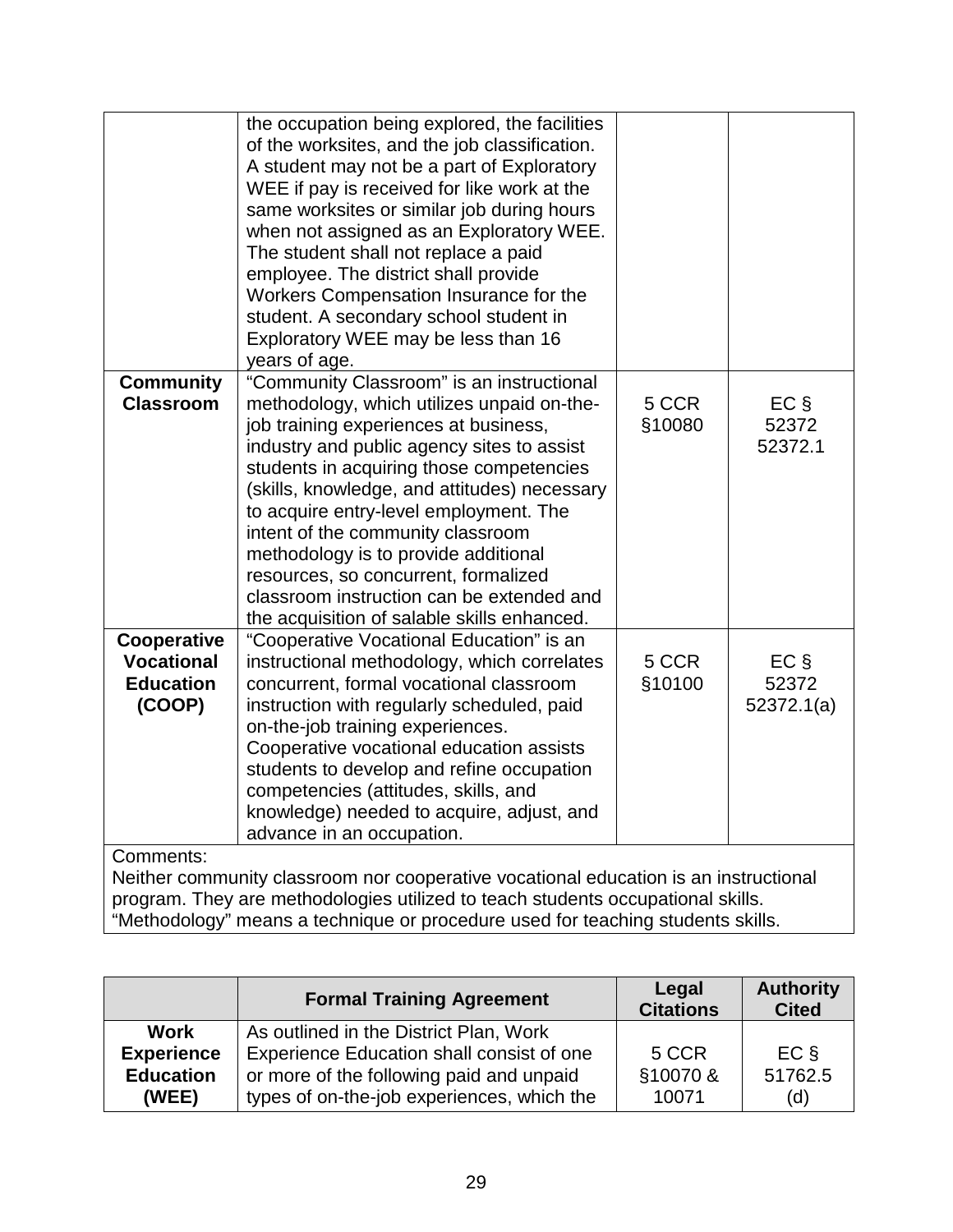| secondary school district may offer through<br>a formal training agreement with each<br>employer. The written agreement shall<br>identify the responsibilities of the student,<br>employer, parent or guardian (with respect<br>to minors only) and the secondary school<br>district shall outline the objectives that the                                                                                                                                                                                                                                                                                                                        |  |
|---------------------------------------------------------------------------------------------------------------------------------------------------------------------------------------------------------------------------------------------------------------------------------------------------------------------------------------------------------------------------------------------------------------------------------------------------------------------------------------------------------------------------------------------------------------------------------------------------------------------------------------------------|--|
| student is to accomplish at the training site:<br>(a) Career Technical Work Experience<br>Education has as its purpose the<br>reinforcement and extension of career<br>learning opportunities for a student through<br>a combination of related classroom<br>instruction in Work Experience Education<br>and supervised paid employment in the<br>occupation for which the student's career<br>technical course in school prepares<br>him/her.                                                                                                                                                                                                    |  |
| (b) General Work Experience Education is<br>an instructional course, which has as its<br>purpose the application of basic reading,<br>writing, and computation skills. A General<br>Work Experience Education student will<br>acquire general and specific occupational<br>skills through a combination of a<br>supervised paid employment in any<br>occupational field and related classroom<br>instruction in Work Experience Education.                                                                                                                                                                                                        |  |
| (c) Exploratory Work Experience Education<br>is nonpaid and has as its general purpose<br>the career guidance of the student by<br>affording him/her opportunities to observe<br>and sample systematically a variety of<br>conditions of work for the purpose of<br>ascertaining his/her interest and suitability<br>for the occupation he/she is exploring.<br><b>Exploratory Work Experience Education</b><br>includes a combination of job observations<br>and related classroom instruction in Work<br>Experience Education. The student may be<br>required to perform, on a limited, periodic<br>and sampling basis, nonpaid work activities |  |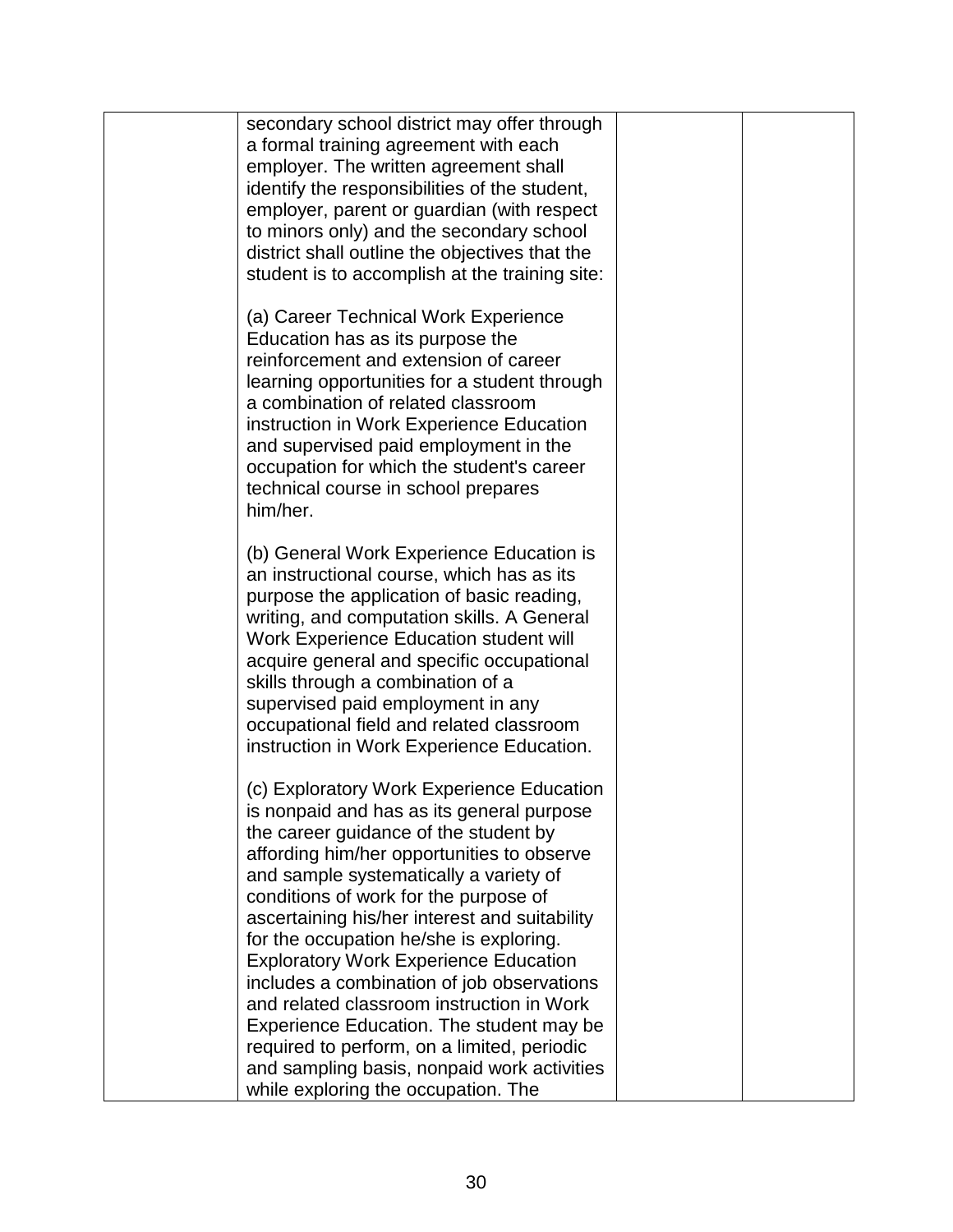| employer or workstation supervisor may,                                            |  |
|------------------------------------------------------------------------------------|--|
| but shall not be required to, teach                                                |  |
| production or other job skills to the                                              |  |
| <b>Exploratory Work Experience Education</b>                                       |  |
| student. The length of exploratory                                                 |  |
| assignments may vary, depending on the                                             |  |
| aptitude of the student, the occupation                                            |  |
| being explored, the facilities of the                                              |  |
| workstation, and the job classification. A                                         |  |
| student may not be a part of Exploratory                                           |  |
| Work Experience Education if pay is                                                |  |
| received for like work at the same                                                 |  |
| workstation or similar job during hours                                            |  |
| when not assigned as an Exploratory Work                                           |  |
| <b>Experience Education student. The student</b>                                   |  |
| shall not replace a paid employee. The                                             |  |
| district shall provide Worker's                                                    |  |
| Compensation Insurance for the student. A                                          |  |
| student in Exploratory Work Experience                                             |  |
| Education may be less than 16 years of                                             |  |
| age. Permits to Employ and Work (CDE                                               |  |
| Form B1-4) are not required for students                                           |  |
| enrolled in Exploratory Work Experience                                            |  |
| Education.                                                                         |  |
|                                                                                    |  |
| Secondary school districts conducting a<br>Work Experience Education program shall |  |
| submit a Secondary District Plan to the                                            |  |
| California Department of Education (CDE)                                           |  |
| that includes all of the following:                                                |  |
|                                                                                    |  |
| (a) Evidence of the local governing board's                                        |  |
| approval of the Work Experience Education                                          |  |
| Secondary District Plan (e.g. meeting                                              |  |
| minutes);                                                                          |  |
|                                                                                    |  |
| (b) The course description with the units of                                       |  |
| instruction per week for each semester                                             |  |
| offered;                                                                           |  |
| (c) Assurances by the employer that each                                           |  |
| student and employer have entered into a                                           |  |
| training agreement that includes all of the                                        |  |
| following:                                                                         |  |
|                                                                                    |  |
| (1) The specific student objectives to be                                          |  |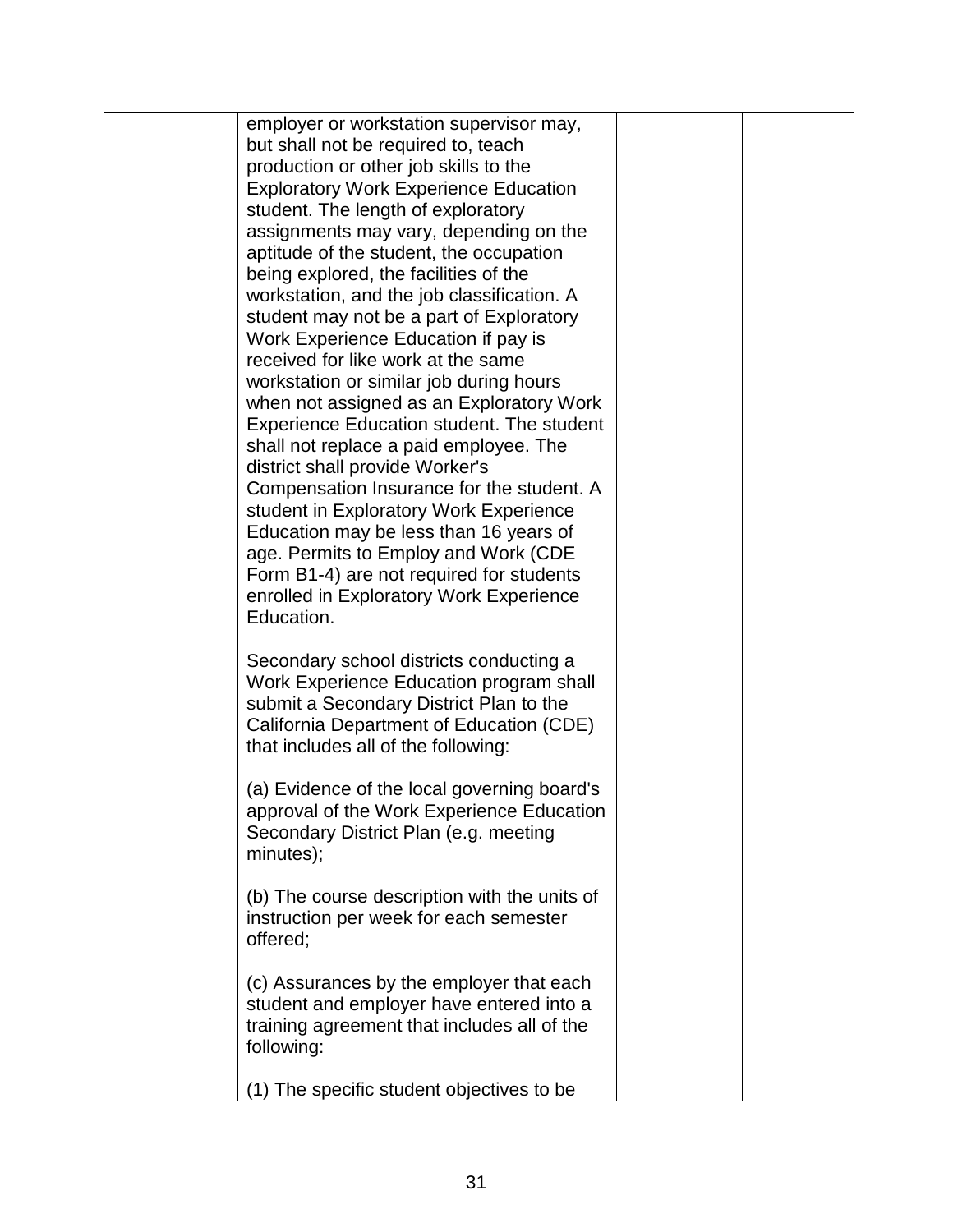| accomplished at the work site;                                                                                                                                                                                                         |  |
|----------------------------------------------------------------------------------------------------------------------------------------------------------------------------------------------------------------------------------------|--|
| (2) Assurance by the employer that the<br>work site offers a reasonable probability of<br>continuous employment for the student<br>during the period for which the student is<br>enrolled in the Work Experience Education<br>program; |  |
| (3) Assurance by the employer that he/she<br>has adequate equipment, materials, and<br>other facilities to provide appropriate<br>learning opportunities;                                                                              |  |
| (4) Assurance by the employer that the<br>work conditions will not endanger the<br>health, safety, welfare, or morals of the<br>student;                                                                                               |  |
| (5) Assurance by the employer that he/she<br>will provide adequate adult supervision at<br>all times when the student is engaged in<br><b>Work Experience Education employment;</b>                                                    |  |
| (6) Assurance by the employer that he/she,<br>as required by law, provides Workers'<br>Compensation Insurance coverage<br>whenever there is an employer-employee<br>relationship;                                                      |  |
| (7) Assurance by the employer that he/she<br>will maintain the student's hourly work<br>records and cooperate in rating his/her<br>achievement at the work site; and                                                                   |  |
| (8) Assurance by the employer that he/she<br>does not and will not discriminate on the<br>basis of race, creed, color, sex, sexual<br>orientation, or religion;                                                                        |  |
| (d) A detailed explanation of the criteria for<br>granting school credit by the school district;<br>and                                                                                                                                |  |
| (e) If applicable, a letter of authorization to<br>issue Permits to Employ and Work (CDE                                                                                                                                               |  |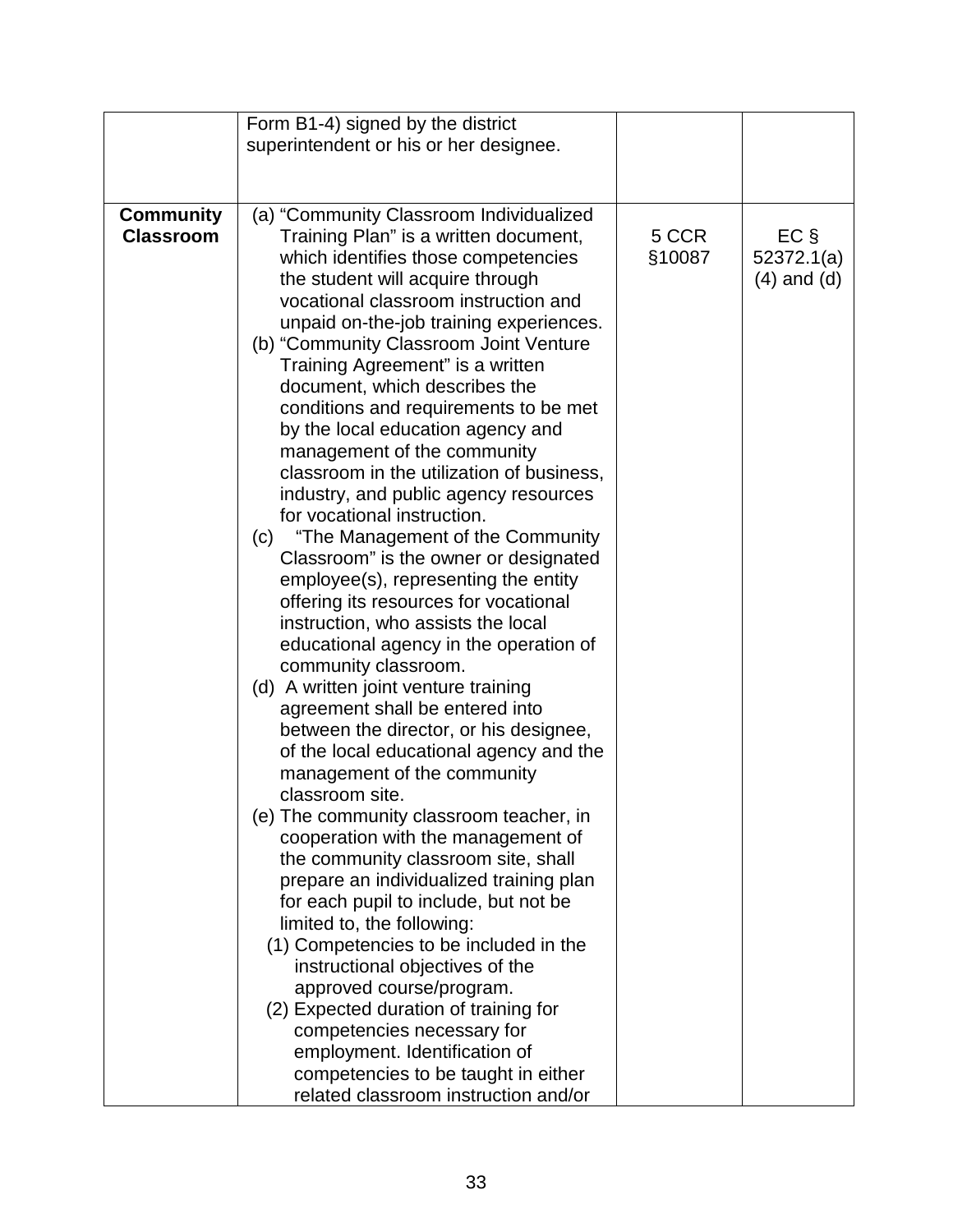|                                                                | the unpaid training station.<br>Verification that the student has<br>acquired the competency<br>demonstrating a proficiency<br>equivalent to entry-level employment.<br>A copy of the community classroom-<br>training plan shall be maintained at<br>the community classroom-training<br>site.                                                                                                                                                                                                                                                                                                                                                                                                                                                                                                                                                                                                                                                                                                                                                                                                                                                                                                     |                 |                                                                          |
|----------------------------------------------------------------|-----------------------------------------------------------------------------------------------------------------------------------------------------------------------------------------------------------------------------------------------------------------------------------------------------------------------------------------------------------------------------------------------------------------------------------------------------------------------------------------------------------------------------------------------------------------------------------------------------------------------------------------------------------------------------------------------------------------------------------------------------------------------------------------------------------------------------------------------------------------------------------------------------------------------------------------------------------------------------------------------------------------------------------------------------------------------------------------------------------------------------------------------------------------------------------------------------|-----------------|--------------------------------------------------------------------------|
| Cooperative<br><b>Vocational</b><br><b>Education</b><br>(COOP) | Training Agreement established between<br>employer and local education agency.<br>(a) The vocational education director or<br>his/her designee shall prepare a written<br>training agreement, which delineates<br>the responsibilities of each employer<br>and local education agency.<br>(b) The cooperative vocational education<br>teacher in cooperation with the training<br>station employer and student shall<br>prepare an individualized training plan<br>for each pupil to include, but not limited<br>to, the following:<br>(1) Competencies to be presented in the<br>instructional objectives of the<br>approved course/program.<br>(2) Expected duration of training for<br>competencies necessary for<br>employment.<br>(3) Identification of competencies to be<br>taught in either related classroom<br>instruction and/or the paid training<br>station.<br>(4) Verification that the student has<br>acquired the competency by<br>demonstrating a proficiency<br>equivalent to entry-level employment<br>and/or advanced occupational areas.<br>A copy of the individualized training<br>plan shall be maintained at the<br>cooperative vocational education<br>training station. | 5 CCR<br>§10108 | $EC \S$<br>46300 (f)<br>and<br>52372.1(a)<br>$(4)$ and<br>52372.1<br>(b) |

<span id="page-33-0"></span>

| Selection and Approval of Work Stations | Legal<br><b>Citations</b> | <b>Authority</b><br><b>Cited</b> |
|-----------------------------------------|---------------------------|----------------------------------|
|-----------------------------------------|---------------------------|----------------------------------|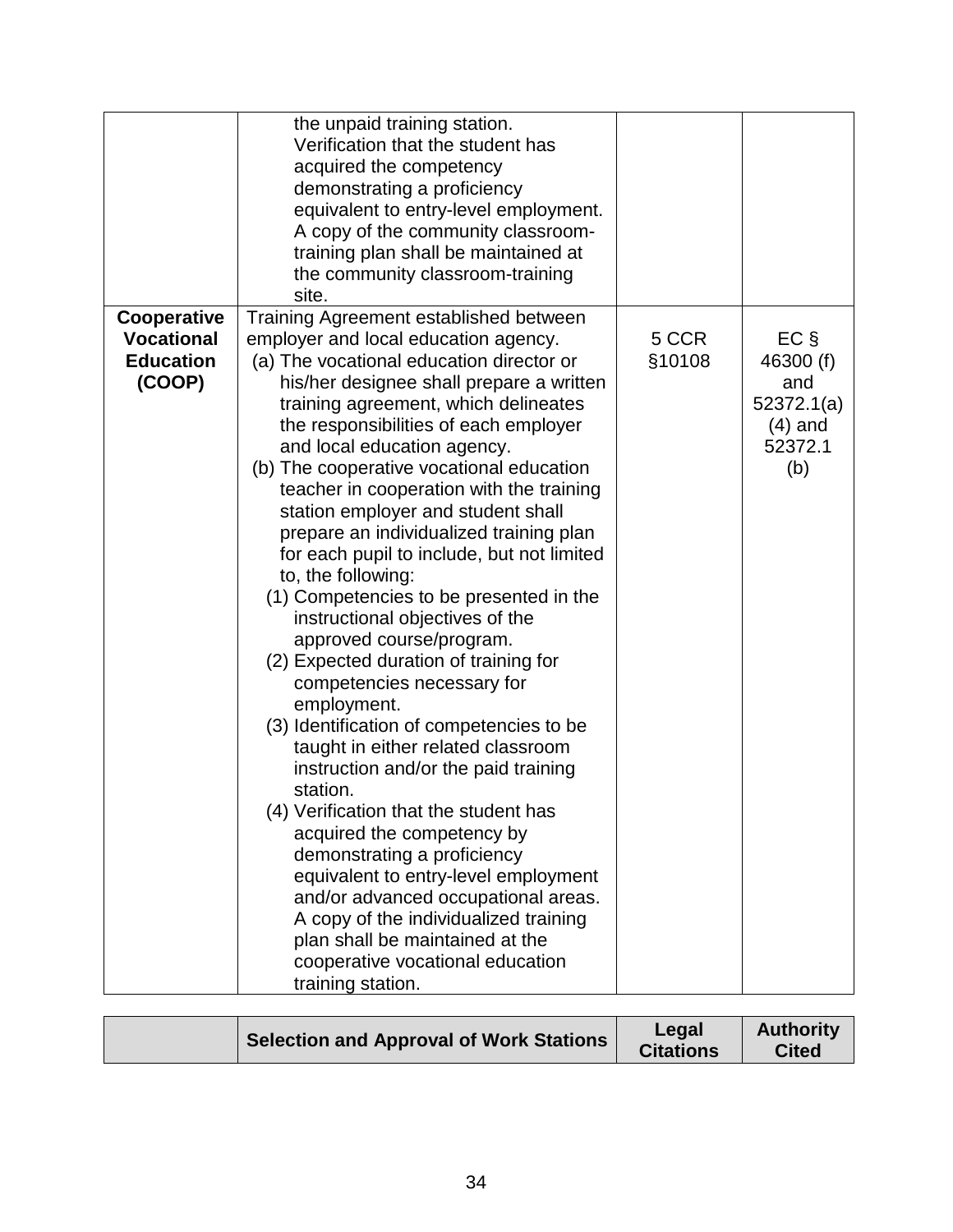| <b>Work</b>       | In selecting and approving a workstation for                      |            |               |
|-------------------|-------------------------------------------------------------------|------------|---------------|
| <b>Experience</b> | an individual student, the WEE coordinator                        | 5 CCR      | $EC \S$       |
| <b>Education</b>  | shall approve workstations that will enable                       | §10072     | 51762         |
| (WEE)             | the student to accomplish meaningful                              |            | 51762.5(a)    |
|                   | learning objectives.                                              |            |               |
| <b>Community</b>  | "Community Classroom Training Station" is                         |            |               |
| <b>Classroom</b>  | the business/industry or public agency                            | 5 CCR      | $EC \S$       |
|                   | location where the student receives his/her                       | §10086 and | 52372.1(a)    |
|                   | unpaid on-the-job training experiences.                           | 10080      | 44806,        |
|                   | The following criteria shall be used to select                    |            | 46300(f),     |
|                   | and approve a community classroom                                 |            | 52372.1(a)    |
|                   | training station:                                                 |            | (3), (4), (6) |
|                   | (a) The management of the community                               |            | and $(d)$     |
|                   | classroom methodology and a                                       |            |               |
|                   | willingness to participate in the training                        |            |               |
|                   | experience.                                                       |            |               |
|                   | (1) Have a clear understanding of the                             |            |               |
|                   | community classroom methodology                                   |            |               |
|                   | and a willingness to participate in the                           |            |               |
|                   | training experience                                               |            |               |
|                   | (2) Cooperate with the vocational                                 |            |               |
|                   | education director or his/her                                     |            |               |
|                   | designee, in preparing a written joint                            |            |               |
|                   | venture agreement.                                                |            |               |
|                   | (3) Participate with the community                                |            |               |
|                   | classroom teacher in preparing an                                 |            |               |
|                   | individualized training plan.                                     |            |               |
|                   | (4) Provide and assist students with                              |            |               |
|                   | unpaid on-the-job training                                        |            |               |
|                   | experiences as described in the                                   |            |               |
|                   | individualized training plan.                                     |            |               |
|                   | (5) Consult with the community<br>classroom teacher regarding the |            |               |
|                   | student's progress during the unpaid                              |            |               |
|                   | on-the-job training experiences.                                  |            |               |
|                   | (6) Assist in maintaining accurate                                |            |               |
|                   | records of the pupil's training hours.                            |            |               |
|                   | (b) The training station shall offer training                     |            |               |
|                   | opportunities in the specific occupation                          |            |               |
|                   | for which the course is approved.                                 |            |               |
|                   | Training opportunities at the station                             |            |               |
|                   | shall expand competencies developed                               |            |               |
|                   | in the classroom instruction portion of                           |            |               |
|                   | the student's training.                                           |            |               |
|                   | (c) The training station shall have                               |            |               |
|                   | adequate equipment, materials, and                                |            |               |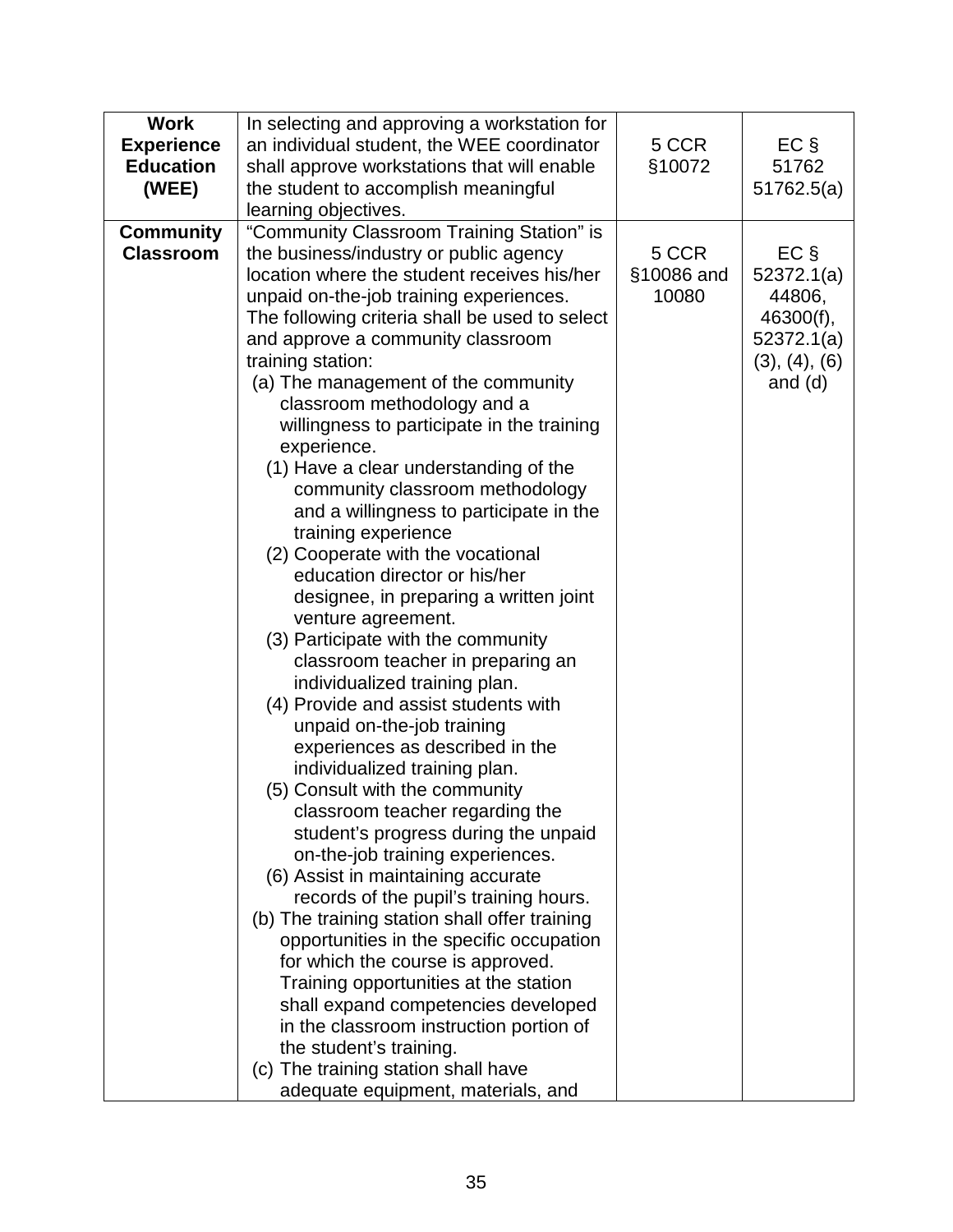|                   | other resources to provide an<br>appropriate learning opportunity.<br>(d) Training station conditions shall prevail<br>which will not endanger the health,<br>safety, welfare, or morals of the pupil.<br>(e) The training station shall be<br>concurrently engaged in a business<br>operation, which requires employment<br>in the occupations for which training is                                                                                                                                                                                                                                                                                                                                                                                                                                                                                                                                                                                                                                                                                                                                                                                                                                                                                                         |            |                                                                                                       |
|-------------------|-------------------------------------------------------------------------------------------------------------------------------------------------------------------------------------------------------------------------------------------------------------------------------------------------------------------------------------------------------------------------------------------------------------------------------------------------------------------------------------------------------------------------------------------------------------------------------------------------------------------------------------------------------------------------------------------------------------------------------------------------------------------------------------------------------------------------------------------------------------------------------------------------------------------------------------------------------------------------------------------------------------------------------------------------------------------------------------------------------------------------------------------------------------------------------------------------------------------------------------------------------------------------------|------------|-------------------------------------------------------------------------------------------------------|
|                   | provided.                                                                                                                                                                                                                                                                                                                                                                                                                                                                                                                                                                                                                                                                                                                                                                                                                                                                                                                                                                                                                                                                                                                                                                                                                                                                     |            |                                                                                                       |
| Cooperative       | The following criteria shall be used to select                                                                                                                                                                                                                                                                                                                                                                                                                                                                                                                                                                                                                                                                                                                                                                                                                                                                                                                                                                                                                                                                                                                                                                                                                                |            |                                                                                                       |
| <b>Vocational</b> | and approve training stations.                                                                                                                                                                                                                                                                                                                                                                                                                                                                                                                                                                                                                                                                                                                                                                                                                                                                                                                                                                                                                                                                                                                                                                                                                                                | 5 CCR      | $EC$ §                                                                                                |
| <b>Education</b>  | The employer at the cooperative<br>(a)                                                                                                                                                                                                                                                                                                                                                                                                                                                                                                                                                                                                                                                                                                                                                                                                                                                                                                                                                                                                                                                                                                                                                                                                                                        | §10107 and | 52372 and                                                                                             |
| (COOP)            | vocational education training station shall:                                                                                                                                                                                                                                                                                                                                                                                                                                                                                                                                                                                                                                                                                                                                                                                                                                                                                                                                                                                                                                                                                                                                                                                                                                  | 10100      | 52372.1(a)                                                                                            |
|                   | (1)<br>Have a clear understanding of<br>program objectives and a willingness to<br>participate in the program.<br>Provide adequate supervision to<br>(2)<br>ensure a planned program of the students'<br>paid on-the-job training in order that the<br>student may receive maximum education<br>benefit.<br>(3)<br>Consult with the cooperative<br>vocational education teacher regarding the<br>paid on-the-job progress of the student.<br>Cooperate with the vocational<br>(4)<br>education director or his/her designee in<br>preparing a written training agreement.<br>Participate with the cooperative<br>(5)<br>vocational education teacher and the<br>student in preparing an individualized<br>training plan.<br>Provide a minimum of 8 hours of<br>(6)<br>paid employment per week to assist<br>students to acquire those competencies<br>necessary for employment and<br>advancement in the occupational area for<br>which training is offered.<br>Assist in maintaining accurate<br>(7)<br>records of the students' training hours.<br>Provide Workers' Compensation<br>(8)<br>Insurance for students employed through<br>the Cooperative Vocational Education<br>Program.<br>(b)<br>The training station shall offer<br>training opportunities in the specific |            | 44806,<br>46300(f),<br>51769,<br>52372,<br>52372.1(a)<br>(1)(a)(3),<br>(a)(4),<br>$(a)(6)$ and<br>(b) |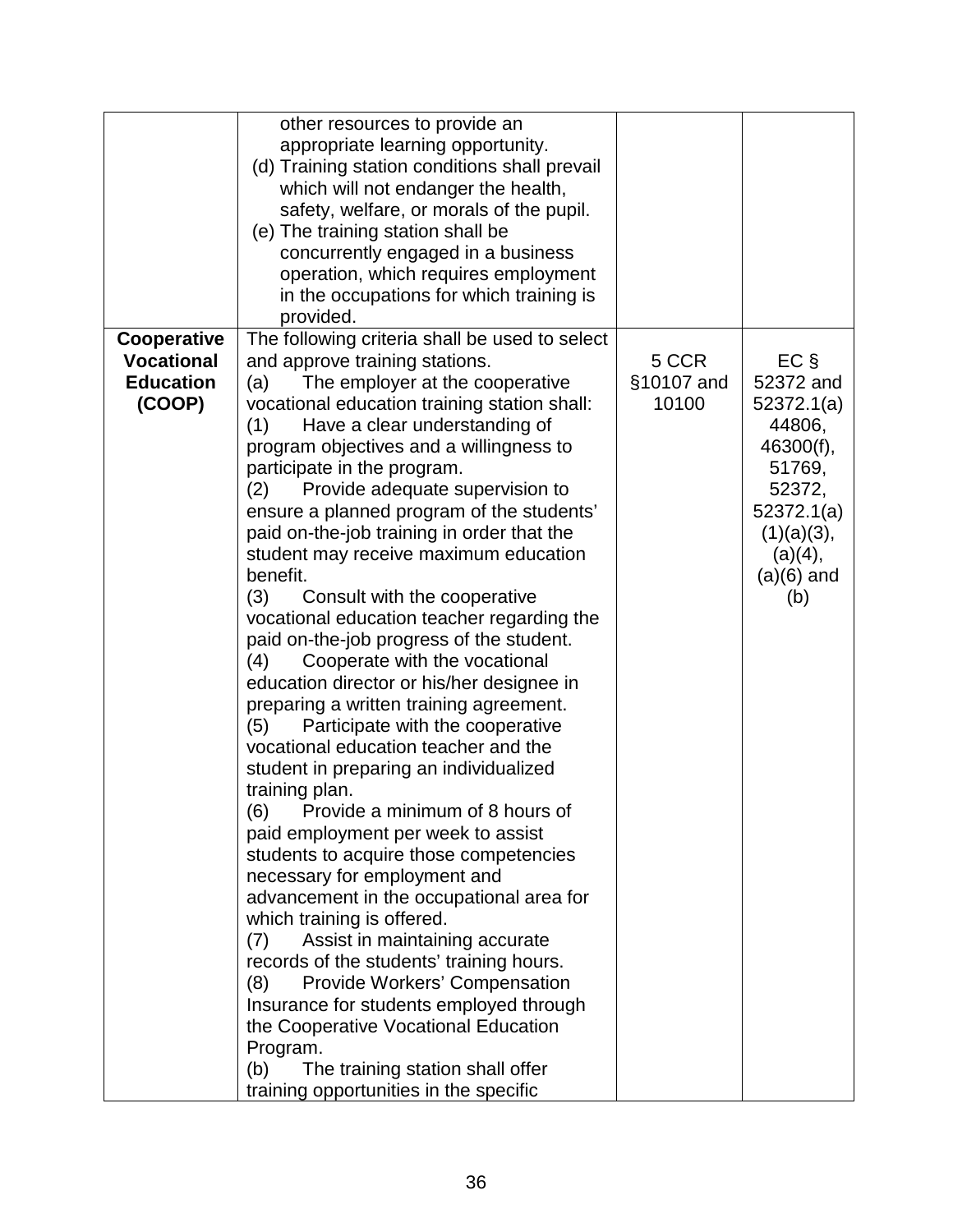| occupation for which the course is                    |  |
|-------------------------------------------------------|--|
| approved. Training opportunities at the paid          |  |
| station shall be in the occupation for which          |  |
| related instruction is provided.                      |  |
| Training station working conditions<br>$\mathsf{(c)}$ |  |
| shall not endanger the health, safety,                |  |
| welfare or morals of the students.                    |  |
| The Training station shall have<br>(d)                |  |
| adequate equipment, materials and other               |  |
| resources to provide an appropriate                   |  |
| learning opportunity.                                 |  |
| "Cooperative Vocational Education Training            |  |
| Station" is the business/industry, location,          |  |
| public or private, where the student                  |  |
| receives his/her regularly, scheduled, paid,          |  |
| on-the-job training experiences.                      |  |
|                                                       |  |

|                                                               | <b>Related Classroom Instruction</b>                                                                                                                                                                                                                                                                                                                                                                                                                                                                                                                                                                                                                                                    | Legal<br><b>Citations</b> | <b>Authority</b><br><b>Cited</b> |
|---------------------------------------------------------------|-----------------------------------------------------------------------------------------------------------------------------------------------------------------------------------------------------------------------------------------------------------------------------------------------------------------------------------------------------------------------------------------------------------------------------------------------------------------------------------------------------------------------------------------------------------------------------------------------------------------------------------------------------------------------------------------|---------------------------|----------------------------------|
| <b>Work</b><br><b>Experience</b><br><b>Education</b><br>(WEE) | The WEE coordinator shall conduct the<br>related classroom instruction. Related<br>classroom instruction shall be developed<br>for each semester as well as the type of<br>WEE offered, including units in appropriate<br>scope and sequence. "Related Classroom<br>Instruction" means formal vocational<br>instruction, which is correlated with paid on-<br>the-job training experiences.                                                                                                                                                                                                                                                                                             | 5 CCR<br>§10073           | $EC \S$<br>51762<br>51762.5      |
| <b>Community</b><br><b>Classroom</b>                          | Formal related concurrent vocational<br>classroom instruction shall be:<br>(1) Based on the skills, knowledge,<br>attitudes, and related performance<br>levels in the occupation for which<br>training in conducted.<br>(2) Provided at a minimum equivalency of<br>three instructional periods per week.<br>An instructional period must equal at<br>least 50 minutes. A minimum of one<br>instructional period per week shall be<br>scheduled and conducted.<br>b) The curriculum for a vocational<br>course/program, utilizing the<br>community classroom methodology,<br>shall identify how competencies<br>necessary for employment will be<br>taught through concurrent classroom | 5 CCR<br>§ 10085          | $EC \S$<br>52372.1(a)            |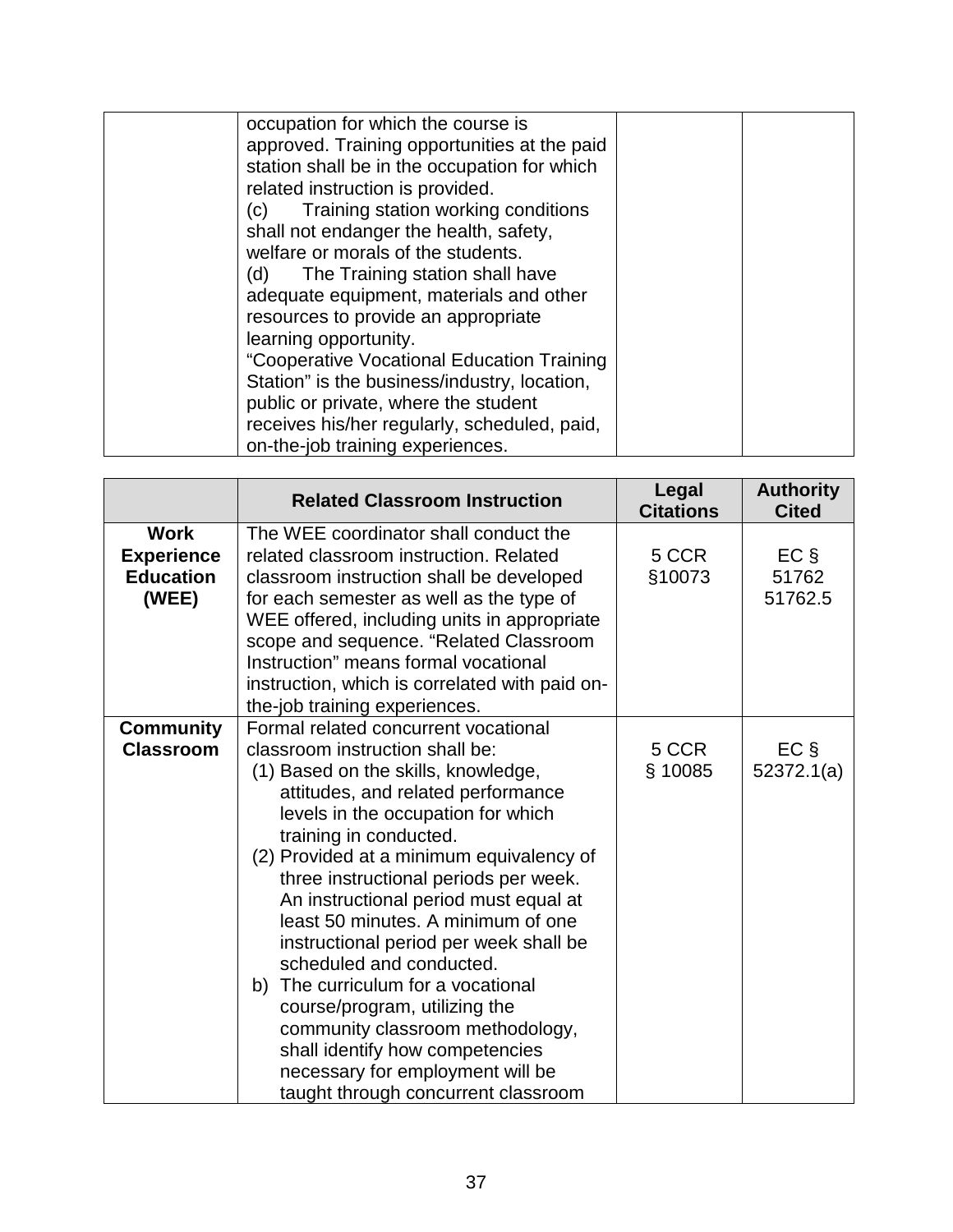|                   | instruction and be expanded through                 |         |                 |
|-------------------|-----------------------------------------------------|---------|-----------------|
|                   | unpaid on-the-job training experiences.             |         |                 |
|                   | "Related Classroom Instruction" means<br>C)         |         |                 |
|                   | formal vocational instruction, which is             |         |                 |
|                   | correlated with unpaid on-the-job                   |         |                 |
|                   |                                                     |         |                 |
|                   | training experiences.                               |         |                 |
|                   | d) "Community Classroom Teacher" is the             |         |                 |
|                   | certificated vocational education                   |         |                 |
|                   | instructor, employed by the local                   |         |                 |
|                   | educational agency operating a                      |         |                 |
|                   | community classroom instruction,                    |         |                 |
|                   | conducts the required visitations to on-            |         |                 |
|                   | the-job training stations, and verifies             |         |                 |
|                   | student acquisition of competencies                 |         |                 |
|                   | identified in the training plan.                    |         |                 |
|                   | "Formal Vocational Instruction" means<br>e)         |         |                 |
|                   | instruction provided by a qualified                 |         |                 |
|                   | teacher, utilizing a lesson plan, to a              |         |                 |
|                   | group of students in a classroom.                   |         |                 |
|                   | "Concurrent Classroom Instruction"<br>$f$ )         |         |                 |
|                   | means classroom instruction and                     |         |                 |
|                   |                                                     |         |                 |
|                   | unpaid on-the-job training experiences              |         |                 |
|                   | are being conducted together within the             |         |                 |
|                   | same time frame (quarter, semester,                 |         |                 |
|                   | program year, etc.)                                 |         |                 |
|                   | g) "Competency" means the prescribed                |         |                 |
|                   | performance level for a skill,                      |         |                 |
|                   | knowledge, and attitude necessary to                |         |                 |
|                   | accomplish a task.                                  |         |                 |
| Cooperative       | Formal related vocational classroom<br>a)           |         |                 |
| <b>Vocational</b> | instruction shall be:                               | 5 CCR   | $EC \S$         |
| <b>Education</b>  | (1) Concurrent and directly related to the          | § 10106 | 52372.1(a)      |
| (COOP)            | paid on-the-job training of students.               |         | 52372.1(a)      |
|                   | (2) Organized to ensure that each                   |         | $(2)$ and $(c)$ |
|                   | student will have sufficient number of              |         |                 |
|                   | hours of related classroom instruction              |         |                 |
|                   | and on-the-job training experience to               |         |                 |
|                   | provide the student with those                      |         |                 |
|                   | competencies necessary for                          |         |                 |
|                   | employment and advancement in the                   |         |                 |
|                   |                                                     |         |                 |
|                   | occupational area for which training is<br>offered. |         |                 |
|                   |                                                     |         |                 |
|                   | (3) Provided at a minimum equivalency               |         |                 |
|                   | of three instructional periods per                  |         |                 |
|                   | week. An instructional period must                  |         |                 |
|                   | equal at least 50 minutes. A minimum                |         |                 |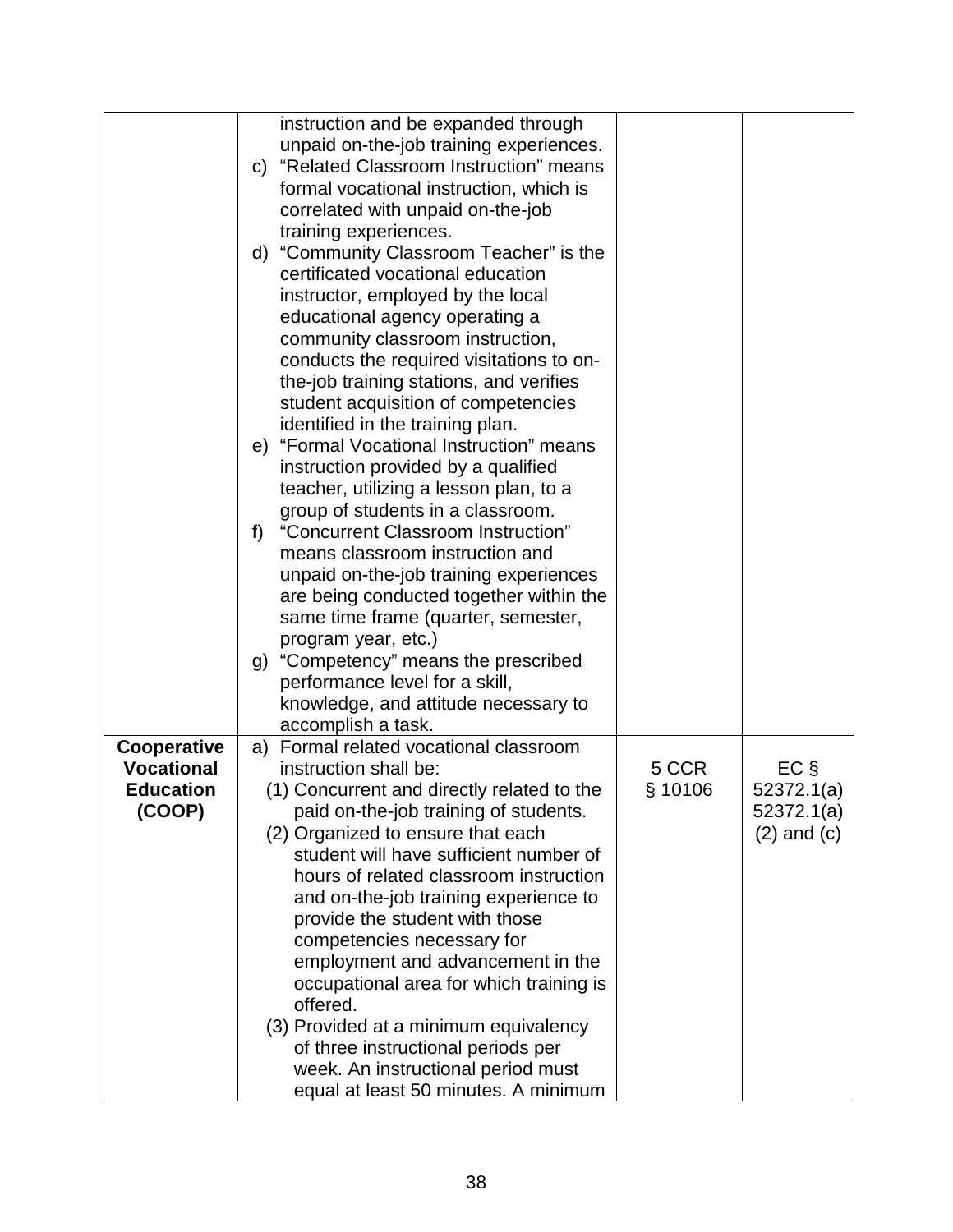| of one instructional period per week      |  |
|-------------------------------------------|--|
| shall be scheduled and conducted.         |  |
| (b) The curriculum for a vocational       |  |
| course/program, utilizing the             |  |
| cooperative vocational education          |  |
| methodology, shall identify how           |  |
| competencies necessary for                |  |
| employment will be taught through         |  |
| concurrent classroom instruction and      |  |
| on-the-job training experiences.          |  |
| (c) "Competency" means the prescribed     |  |
| performance level for a skill,            |  |
| knowledge, and attitude necessary to      |  |
| accomplish a job task.                    |  |
| (d) "Formal Vocational Instruction" means |  |
| instruction provided by a qualified       |  |
| teacher, utilizing a lesson plan, to a    |  |
| group of students in a classroom.         |  |
| (e) "Related Classroom Instruction" means |  |
| formal vocational instruction, which is   |  |
| correlated with paid on-the-job training  |  |
| experiences.                              |  |
| (f) "Concurrent Classroom Instruction"    |  |
| means classroom instruction and paid      |  |
| on-the-job training experiences are       |  |
| being conducted together within the       |  |
| same time frame (quarter, semester,       |  |
| program year, etc.).                      |  |
| (g) "Methodology" means a technique or    |  |
| procedure used for teaching students      |  |
| skills.                                   |  |

|                                                               | <b>Teacher Responsibilities</b>                                                                                                                                                                                                                                                                                                                                                                                                                  | Legal<br><b>Citations</b>                     | <b>Authority</b><br><b>Cited</b> |
|---------------------------------------------------------------|--------------------------------------------------------------------------------------------------------------------------------------------------------------------------------------------------------------------------------------------------------------------------------------------------------------------------------------------------------------------------------------------------------------------------------------------------|-----------------------------------------------|----------------------------------|
| <b>Work</b><br><b>Experience</b><br><b>Education</b><br>(WEE) | (a) The WEE coordinator approves<br>students for enrollment in WEE (EC<br>§51760)<br>(b) The WEE coordinator is responsible for<br>preparing and conducting related<br>classroom instruction. (EC §51 760,<br>§51762.5(b) & 5 CCR § 10073<br>(c) The WEE coordinator identifies,<br>selects, and/or approves work sites.<br>(EC § 51762.5(a) & 5 CCR § 10072)<br>(d) A minimum of two on-site contacts per<br>semester with a supervisor at each | 5 CCR<br>§10071,<br>10072,<br>10073,<br>10074 | $EC \S$<br>51762                 |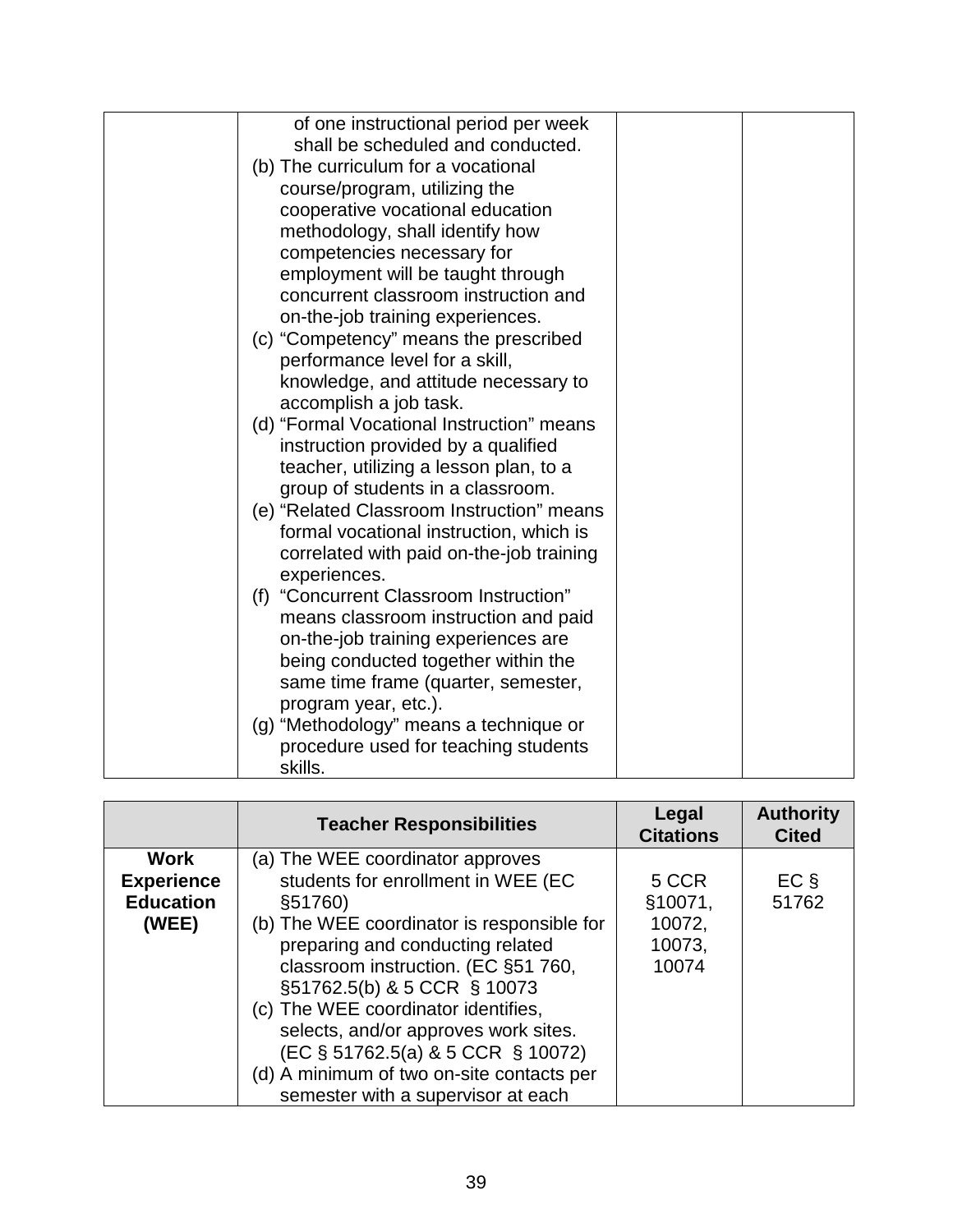|                  | work site and minimum of one on-site           |         |            |
|------------------|------------------------------------------------|---------|------------|
|                  | contact during the summer school               |         |            |
|                  | session is mandated for completion by          |         |            |
|                  | the WEE coordinator. (5 CCR $\S$               |         |            |
|                  | 10074)                                         |         |            |
|                  | (e) Clerical services & Records: A             |         |            |
|                  |                                                |         |            |
|                  | provision is made for clerical services        |         |            |
|                  | to assist the professional in meeting          |         |            |
|                  | the goals and objectives of WEE and to         |         |            |
|                  | assure the accuracy, completeness,             |         |            |
|                  | and quality of the records. The district       |         |            |
|                  | shall maintain records including:              |         |            |
|                  | (f) Type of WEE in which each student is       |         |            |
|                  | enrolled, where the student is                 |         |            |
|                  |                                                |         |            |
|                  | employed, the type of job held or              |         |            |
|                  | observation sees and hours of rotation.        |         |            |
|                  | $(EC \S 51762.5)$                              |         |            |
|                  | (g) Work permit issued, if applicable (EC $\S$ |         |            |
|                  | 49110) Note: Not required for                  |         |            |
|                  | Exploratory WEE.                               |         |            |
|                  | (g) Employers report of student's hourly       |         |            |
|                  | work record and performance on the             |         |            |
|                  | job, (EC § 51762.5)                            |         |            |
|                  | (h) Report of employer consultations. (EC      |         |            |
|                  | § 51762.5 & 5 CCR § 10074)                     |         |            |
|                  | Ratings of each student, including<br>(i)      |         |            |
|                  |                                                |         |            |
|                  | his/her grade. (EC $\S$ 51760.3 & $\S$         |         |            |
|                  | 51762-5)                                       |         |            |
|                  | Formal training agreement for each<br>(j)      |         |            |
|                  | employer and student that describes            |         |            |
|                  | the responsibilities of the employer,          |         |            |
|                  | student, school, and parent/legal              |         |            |
|                  | guardian. (EC § 51762.5 & 5 CCR)               |         |            |
| <b>Community</b> | Community classroom teacher provides           |         |            |
| <b>Classroom</b> | related classroom instruction and              | 5 CCR   | $EC \S$    |
|                  | supervision/coordination.                      | § 10083 | 52372,     |
|                  | (a) Provide concurrent formal vocational       |         | 52372.1(a) |
|                  | classroom instruction. Instruction shall       |         |            |
|                  | be based on skills, knowledge,                 |         |            |
|                  |                                                |         |            |
|                  | attitudes, and related performance             |         |            |
|                  | levels in the occupation for which             |         |            |
|                  | instruction in conducted.                      |         |            |
|                  | (b) Conduct required training station visits   |         |            |
|                  | to observe students, provide                   |         |            |
|                  | instruction, and ensure that student           |         |            |
|                  | acquisition of competencies identified         |         |            |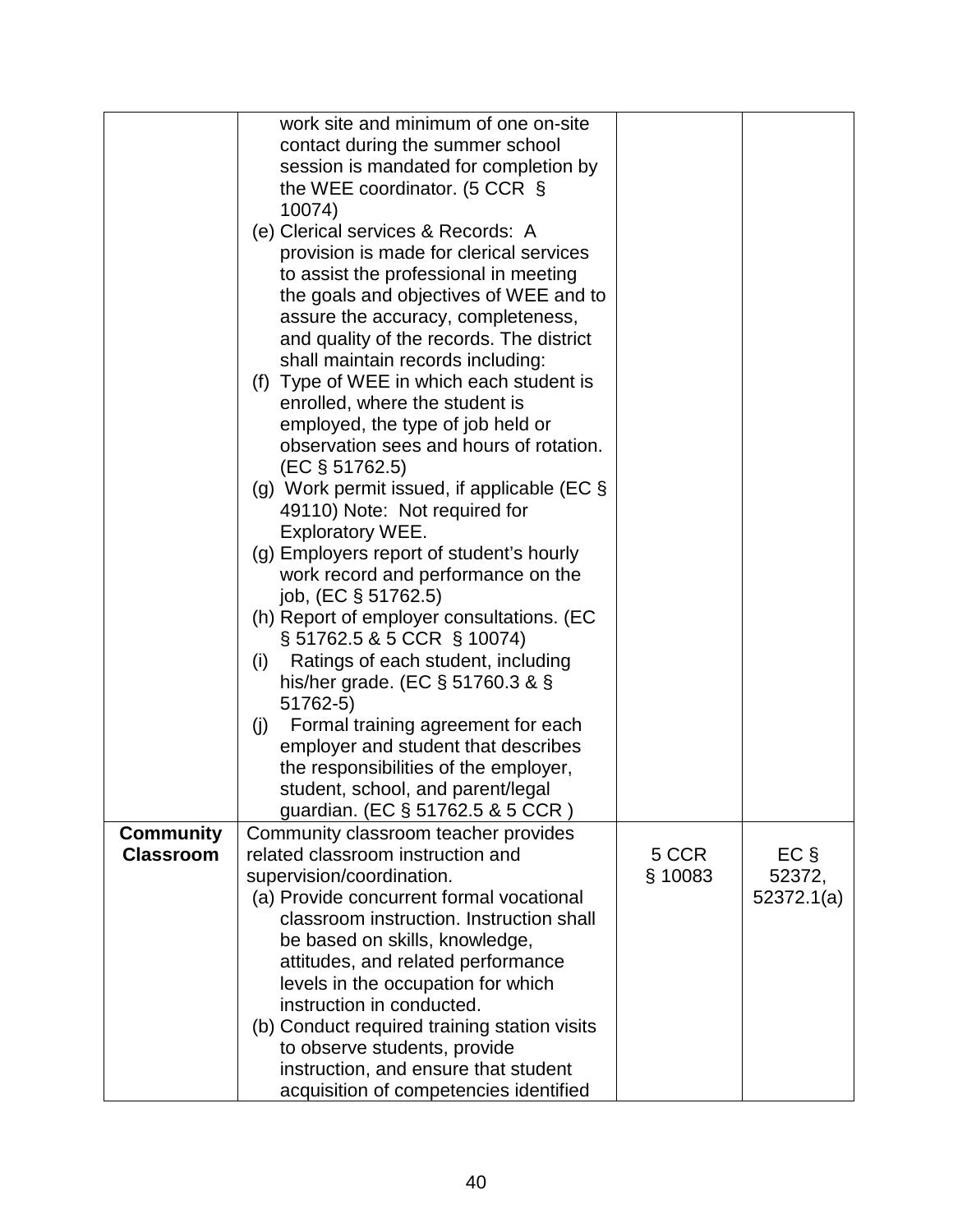|                                                                | <b>Course Approval Process</b>                                                                                                                                                                                                                                                                                                                                                                                                                                                                                                                                                                                | Legal<br><b>Citations</b> | <b>Authority</b><br><b>Cited</b> |
|----------------------------------------------------------------|---------------------------------------------------------------------------------------------------------------------------------------------------------------------------------------------------------------------------------------------------------------------------------------------------------------------------------------------------------------------------------------------------------------------------------------------------------------------------------------------------------------------------------------------------------------------------------------------------------------|---------------------------|----------------------------------|
|                                                                | (g) Conduct required training station visits<br>to observe students and ensure that<br>student acquisition of competencies<br>identified in the individualized training<br>plan is occurring.<br>(h) Prepare individualized training plans.<br>Provide ongoing and final evaluation<br>(i)<br>of the student's achievement of course<br>instructional objectives.                                                                                                                                                                                                                                             |                           |                                  |
|                                                                | teacher shall:<br>(a) Assist students in career planning and<br>guidance.<br>(b) Locate and select training stations to<br>provide students on-the-job training<br>experiences commensurate with their<br>abilities and interests.<br>(c) Plan on-the-job training station<br>experiences with the employer.<br>(d) Provide a written evaluation of the paid<br>on-the-job progress of the student at<br>least once each grading period.<br>(e) Assist students with continued<br>educational objectives and/or<br>employment placement.<br>(f) Provide concurrent, formal, related<br>classroom instruction. |                           |                                  |
| Cooperative<br><b>Vocational</b><br><b>Education</b><br>(COOP) | Cooperative vocational education teacher<br>provides related classroom instruction and<br>supervision/coordination.<br>The cooperative vocational education                                                                                                                                                                                                                                                                                                                                                                                                                                                   | 5 CCR<br>§10104           | $EC \S$<br>52372,<br>52372.1(a)  |
|                                                                | in the individualized training plan is<br>taking place.<br>(c) Prepare individualized training plans.<br>(d) Locate and select training stations to<br>provide students unpaid on-the-job<br>learning experiences commensurate<br>with their skill training.<br>(e) Monitor the student's progress by<br>completing the individualized training<br>plan.<br>(f) Provide ongoing and final evaluation of<br>the student's achievement of<br>course/program instructional<br>objectives.                                                                                                                        |                           |                                  |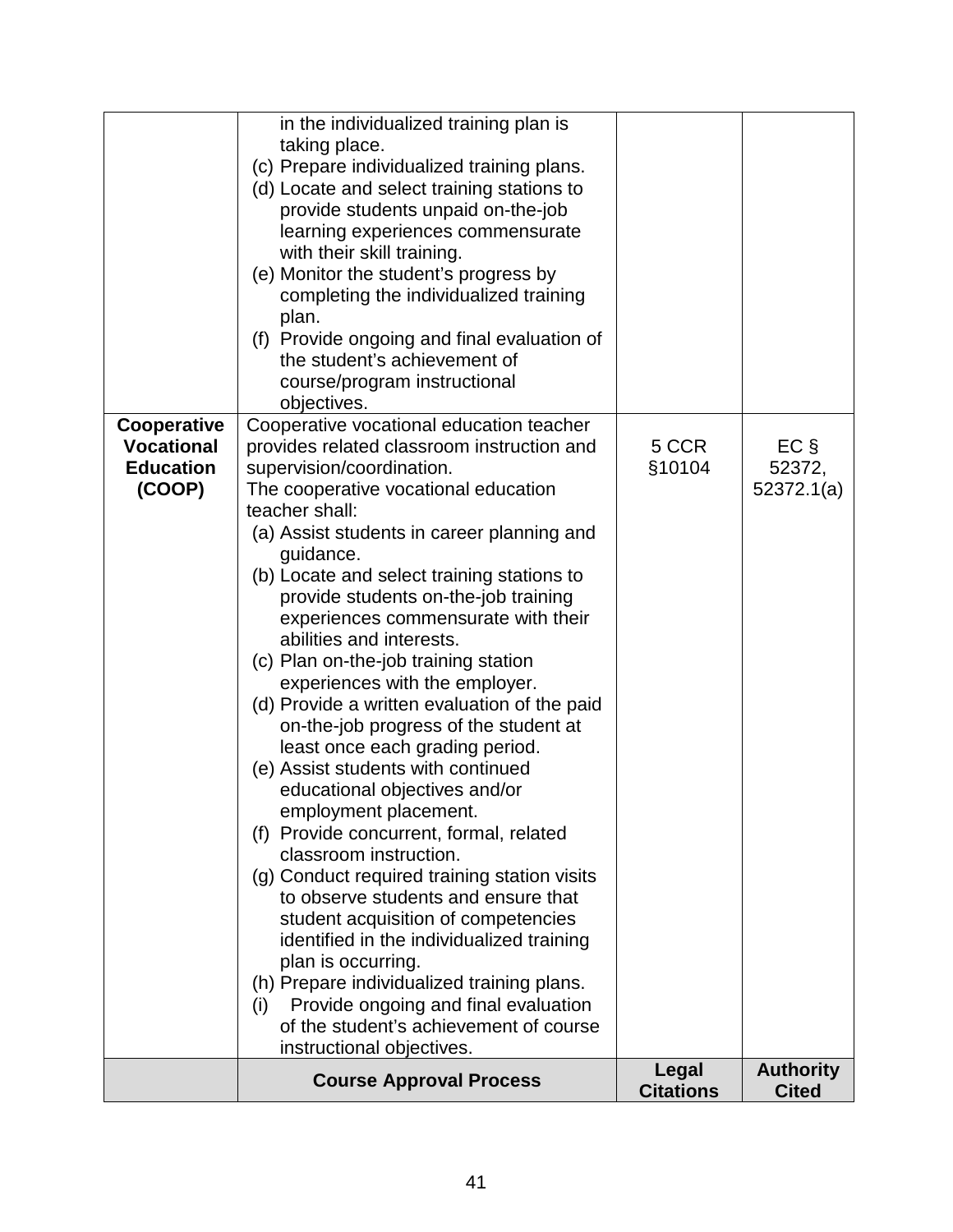| <b>Work</b><br><b>Experience</b><br><b>Education</b><br>(WEE)  | Secondary school districts conducting Work<br>Experience Education shall develop a plan<br>in a form prescribed by the State<br>Department of Education in accordance<br>with the standards described in this article.                                                                                | 5 CCR<br>§10070 | $EC \S$<br>51762<br>46300(b)<br>51762.5(d) |
|----------------------------------------------------------------|-------------------------------------------------------------------------------------------------------------------------------------------------------------------------------------------------------------------------------------------------------------------------------------------------------|-----------------|--------------------------------------------|
| <b>Community</b><br><b>Classroom</b>                           | "Approved Vocational Education<br>Course/Program," means the State<br>Department of Education has approved the<br>vocational education course/program by<br>either signing a ROC/P Course Approval<br>Application (Form VE-77) or local<br>educational agency Program Inventory<br>(Form VE-30).      | 5 CCR<br>§10080 | $EC \S$<br>52372 and<br>52372.1            |
| Cooperative<br><b>Vocational</b><br><b>Education</b><br>(COOP) | "Approved Vocational Education<br>(i)<br>Course/Program" means the State<br>Department of Education has approved the<br>vocational education course/program by<br>either signing a ROC/P Course Approval<br>Application (Form VE-77) or local<br>educational agency Program Inventory<br>(Form VE-30) | 5 CCR<br>§10100 | $EC \S$<br>52372.1(a)                      |

|                                                        | <b>Training Site Supervision</b>                                                                                                                                                                                                                                                                                                                                                                     | Legal<br><b>Citations</b> | <b>Authority</b><br><b>Cited</b> |
|--------------------------------------------------------|------------------------------------------------------------------------------------------------------------------------------------------------------------------------------------------------------------------------------------------------------------------------------------------------------------------------------------------------------------------------------------------------------|---------------------------|----------------------------------|
| Work<br><b>Experience</b><br><b>EDUCATION</b><br>(WEE) | In carrying out the district plan for WEE, the<br>coordinator shall provide for supervision of<br>students by preparing individual training<br>plans, observing the consulting with<br>students, and making a minimum of two on-<br>site contacts per semester with each work<br>station supervisor and a minimum of one<br>on-site contact during summer school to<br>evaluate student performance. | 5 CCR<br>§ 10074          | ED <sub>§</sub><br>51762 (c)     |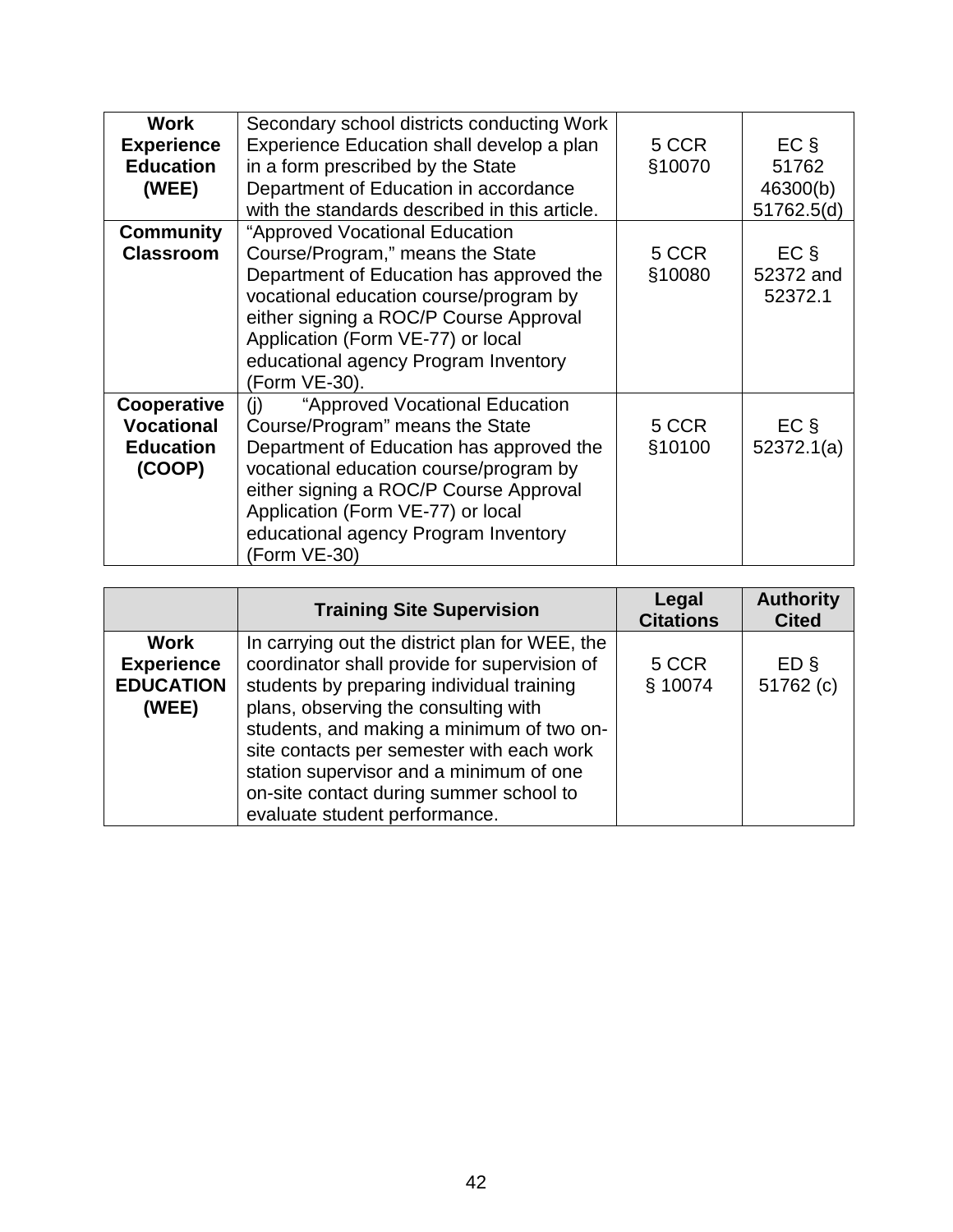|                                          |                                                                                                                                                                                                                                                                                                                                                                                                                                                                                                                                                                                                                                                                                                                                                                                                                                                                                                                                                                                                                                                                                                                                                                                                                                                                           | $EC \S$                                      |
|------------------------------------------|---------------------------------------------------------------------------------------------------------------------------------------------------------------------------------------------------------------------------------------------------------------------------------------------------------------------------------------------------------------------------------------------------------------------------------------------------------------------------------------------------------------------------------------------------------------------------------------------------------------------------------------------------------------------------------------------------------------------------------------------------------------------------------------------------------------------------------------------------------------------------------------------------------------------------------------------------------------------------------------------------------------------------------------------------------------------------------------------------------------------------------------------------------------------------------------------------------------------------------------------------------------------------|----------------------------------------------|
|                                          |                                                                                                                                                                                                                                                                                                                                                                                                                                                                                                                                                                                                                                                                                                                                                                                                                                                                                                                                                                                                                                                                                                                                                                                                                                                                           |                                              |
|                                          |                                                                                                                                                                                                                                                                                                                                                                                                                                                                                                                                                                                                                                                                                                                                                                                                                                                                                                                                                                                                                                                                                                                                                                                                                                                                           | 52372.1(a)                                   |
|                                          |                                                                                                                                                                                                                                                                                                                                                                                                                                                                                                                                                                                                                                                                                                                                                                                                                                                                                                                                                                                                                                                                                                                                                                                                                                                                           | $(2)$ and                                    |
|                                          |                                                                                                                                                                                                                                                                                                                                                                                                                                                                                                                                                                                                                                                                                                                                                                                                                                                                                                                                                                                                                                                                                                                                                                                                                                                                           | (1)(3)                                       |
|                                          |                                                                                                                                                                                                                                                                                                                                                                                                                                                                                                                                                                                                                                                                                                                                                                                                                                                                                                                                                                                                                                                                                                                                                                                                                                                                           |                                              |
|                                          |                                                                                                                                                                                                                                                                                                                                                                                                                                                                                                                                                                                                                                                                                                                                                                                                                                                                                                                                                                                                                                                                                                                                                                                                                                                                           |                                              |
|                                          |                                                                                                                                                                                                                                                                                                                                                                                                                                                                                                                                                                                                                                                                                                                                                                                                                                                                                                                                                                                                                                                                                                                                                                                                                                                                           |                                              |
|                                          |                                                                                                                                                                                                                                                                                                                                                                                                                                                                                                                                                                                                                                                                                                                                                                                                                                                                                                                                                                                                                                                                                                                                                                                                                                                                           |                                              |
|                                          |                                                                                                                                                                                                                                                                                                                                                                                                                                                                                                                                                                                                                                                                                                                                                                                                                                                                                                                                                                                                                                                                                                                                                                                                                                                                           |                                              |
|                                          |                                                                                                                                                                                                                                                                                                                                                                                                                                                                                                                                                                                                                                                                                                                                                                                                                                                                                                                                                                                                                                                                                                                                                                                                                                                                           |                                              |
|                                          |                                                                                                                                                                                                                                                                                                                                                                                                                                                                                                                                                                                                                                                                                                                                                                                                                                                                                                                                                                                                                                                                                                                                                                                                                                                                           |                                              |
|                                          |                                                                                                                                                                                                                                                                                                                                                                                                                                                                                                                                                                                                                                                                                                                                                                                                                                                                                                                                                                                                                                                                                                                                                                                                                                                                           |                                              |
|                                          |                                                                                                                                                                                                                                                                                                                                                                                                                                                                                                                                                                                                                                                                                                                                                                                                                                                                                                                                                                                                                                                                                                                                                                                                                                                                           |                                              |
|                                          |                                                                                                                                                                                                                                                                                                                                                                                                                                                                                                                                                                                                                                                                                                                                                                                                                                                                                                                                                                                                                                                                                                                                                                                                                                                                           |                                              |
|                                          |                                                                                                                                                                                                                                                                                                                                                                                                                                                                                                                                                                                                                                                                                                                                                                                                                                                                                                                                                                                                                                                                                                                                                                                                                                                                           |                                              |
| community classroom students             |                                                                                                                                                                                                                                                                                                                                                                                                                                                                                                                                                                                                                                                                                                                                                                                                                                                                                                                                                                                                                                                                                                                                                                                                                                                                           |                                              |
|                                          |                                                                                                                                                                                                                                                                                                                                                                                                                                                                                                                                                                                                                                                                                                                                                                                                                                                                                                                                                                                                                                                                                                                                                                                                                                                                           |                                              |
| are enrolled, a minimum of one hour      |                                                                                                                                                                                                                                                                                                                                                                                                                                                                                                                                                                                                                                                                                                                                                                                                                                                                                                                                                                                                                                                                                                                                                                                                                                                                           |                                              |
| per week of supervision/coordination     |                                                                                                                                                                                                                                                                                                                                                                                                                                                                                                                                                                                                                                                                                                                                                                                                                                                                                                                                                                                                                                                                                                                                                                                                                                                                           |                                              |
| time shall be provided.                  |                                                                                                                                                                                                                                                                                                                                                                                                                                                                                                                                                                                                                                                                                                                                                                                                                                                                                                                                                                                                                                                                                                                                                                                                                                                                           |                                              |
| (c) Only the community classroom teacher |                                                                                                                                                                                                                                                                                                                                                                                                                                                                                                                                                                                                                                                                                                                                                                                                                                                                                                                                                                                                                                                                                                                                                                                                                                                                           |                                              |
| who provides related classroom           |                                                                                                                                                                                                                                                                                                                                                                                                                                                                                                                                                                                                                                                                                                                                                                                                                                                                                                                                                                                                                                                                                                                                                                                                                                                                           |                                              |
|                                          |                                                                                                                                                                                                                                                                                                                                                                                                                                                                                                                                                                                                                                                                                                                                                                                                                                                                                                                                                                                                                                                                                                                                                                                                                                                                           |                                              |
|                                          |                                                                                                                                                                                                                                                                                                                                                                                                                                                                                                                                                                                                                                                                                                                                                                                                                                                                                                                                                                                                                                                                                                                                                                                                                                                                           |                                              |
|                                          |                                                                                                                                                                                                                                                                                                                                                                                                                                                                                                                                                                                                                                                                                                                                                                                                                                                                                                                                                                                                                                                                                                                                                                                                                                                                           |                                              |
|                                          |                                                                                                                                                                                                                                                                                                                                                                                                                                                                                                                                                                                                                                                                                                                                                                                                                                                                                                                                                                                                                                                                                                                                                                                                                                                                           |                                              |
|                                          |                                                                                                                                                                                                                                                                                                                                                                                                                                                                                                                                                                                                                                                                                                                                                                                                                                                                                                                                                                                                                                                                                                                                                                                                                                                                           |                                              |
|                                          |                                                                                                                                                                                                                                                                                                                                                                                                                                                                                                                                                                                                                                                                                                                                                                                                                                                                                                                                                                                                                                                                                                                                                                                                                                                                           |                                              |
|                                          |                                                                                                                                                                                                                                                                                                                                                                                                                                                                                                                                                                                                                                                                                                                                                                                                                                                                                                                                                                                                                                                                                                                                                                                                                                                                           |                                              |
|                                          |                                                                                                                                                                                                                                                                                                                                                                                                                                                                                                                                                                                                                                                                                                                                                                                                                                                                                                                                                                                                                                                                                                                                                                                                                                                                           |                                              |
|                                          |                                                                                                                                                                                                                                                                                                                                                                                                                                                                                                                                                                                                                                                                                                                                                                                                                                                                                                                                                                                                                                                                                                                                                                                                                                                                           |                                              |
|                                          |                                                                                                                                                                                                                                                                                                                                                                                                                                                                                                                                                                                                                                                                                                                                                                                                                                                                                                                                                                                                                                                                                                                                                                                                                                                                           |                                              |
|                                          |                                                                                                                                                                                                                                                                                                                                                                                                                                                                                                                                                                                                                                                                                                                                                                                                                                                                                                                                                                                                                                                                                                                                                                                                                                                                           |                                              |
|                                          |                                                                                                                                                                                                                                                                                                                                                                                                                                                                                                                                                                                                                                                                                                                                                                                                                                                                                                                                                                                                                                                                                                                                                                                                                                                                           |                                              |
|                                          |                                                                                                                                                                                                                                                                                                                                                                                                                                                                                                                                                                                                                                                                                                                                                                                                                                                                                                                                                                                                                                                                                                                                                                                                                                                                           |                                              |
|                                          |                                                                                                                                                                                                                                                                                                                                                                                                                                                                                                                                                                                                                                                                                                                                                                                                                                                                                                                                                                                                                                                                                                                                                                                                                                                                           |                                              |
|                                          |                                                                                                                                                                                                                                                                                                                                                                                                                                                                                                                                                                                                                                                                                                                                                                                                                                                                                                                                                                                                                                                                                                                                                                                                                                                                           |                                              |
|                                          | (a) The community classroom teachers<br>shall make at least one visitation every<br>3 weeks to consult with the<br>management of the community<br>classroom, observe students at the<br>training station, provide instruction, and<br>ensure that student acquisition of<br>competencies identified in the<br>individualized training plan is taking<br>place. Each visitation shall include an<br>observation of the student engaged in<br>unpaid on-the-job training experiences.<br>(b) The community classroom teacher<br>shall be provided time for<br>supervision/coordination equivalent to<br>one hour per week for every five<br>enrolled. When less than five students<br>instruction shall provide<br>supervision/coordination for the unpaid<br>on-the-job training of students.<br>(d) "Supervision/Coordinator" are those<br>activities performed by the community<br>classroom teacher, usually outside of<br>the classroom that include but are not<br>limited to advisory committee<br>operation, program promotion,<br>recruitment, selection of training<br>stations training plan development,<br>relating in-school instruction to unpaid<br>on-the-job training, on-the-job<br>student/employer visitations, and<br>evaluation of student progress. | 5 CCR<br>\$10088(a)(b)<br>$(c)$ and<br>10080 |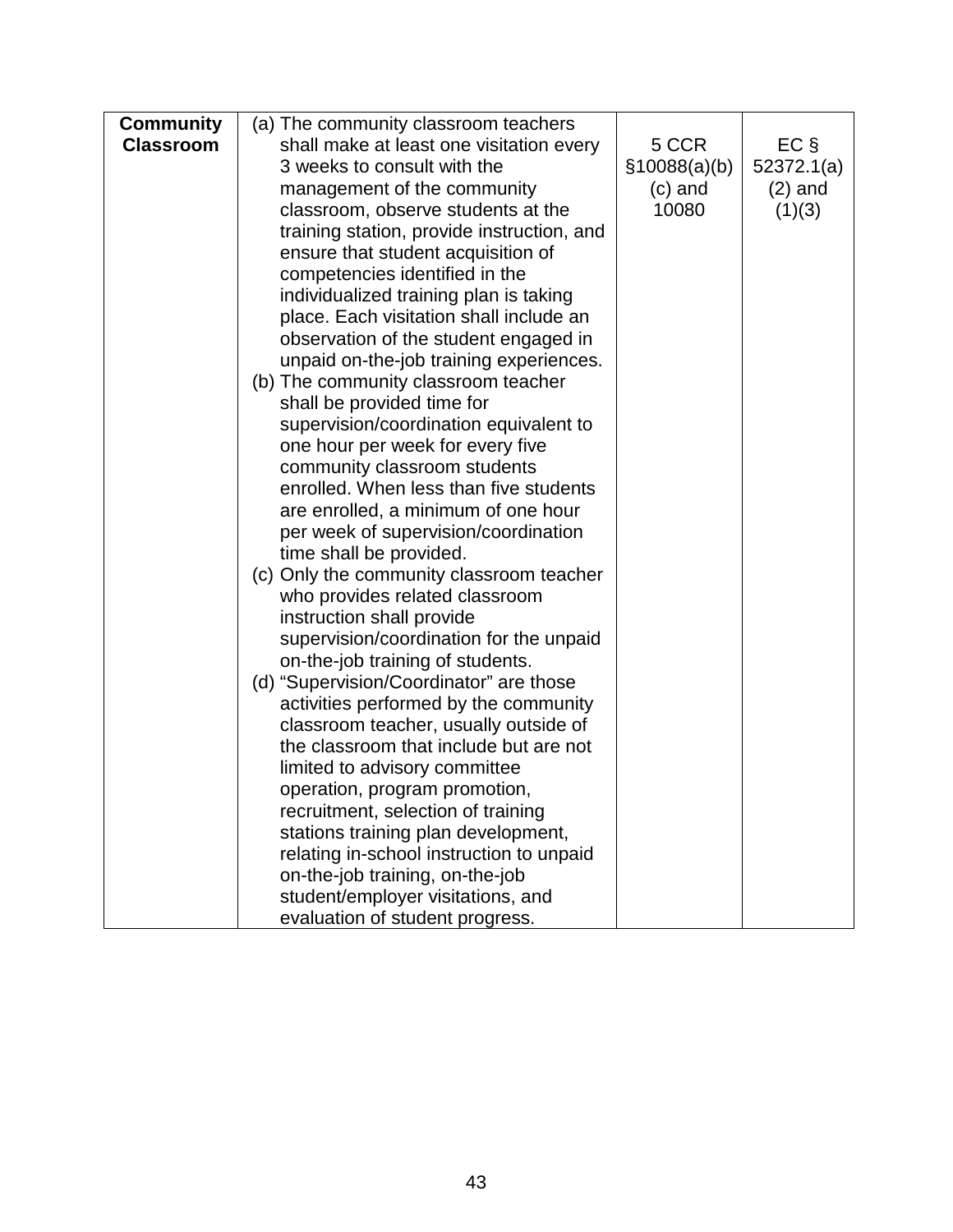| Cooperative       | (a) The cooperative vocational education  |           |                 |
|-------------------|-------------------------------------------|-----------|-----------------|
| <b>Vocational</b> | teacher shall make at least one           | 5 CCR     | ED <sub>§</sub> |
| <b>Education</b>  | visitation every four weeks to each       | § 10109   | 52372 and       |
| (COOP)            | employer to ensure that the training      | And 10100 | 52372.1(a)      |
|                   | agreement provisions are being met        |           | 52372.1(a)      |
|                   | and student acquisition of                |           | $(2)$ and       |
|                   | competencies identified in the            |           | (a)(3)          |
|                   | individualized training plan are taking   |           |                 |
|                   | place. One out of every two visits to the |           |                 |
|                   | training station must include an          |           |                 |
|                   | observation of the student engaged in     |           |                 |
|                   | on-the-job training experiences.          |           |                 |
|                   | (b) The cooperative vocational education  |           |                 |
|                   | teacher shall be provided time for        |           |                 |
|                   | supervision/coordination equivalent to    |           |                 |
|                   | one hour per week for every five          |           |                 |
|                   | cooperative vocational education          |           |                 |
|                   | students enrolled. When less than five    |           |                 |
|                   | students are enrolled, a minimum of       |           |                 |
|                   | one hour per week of                      |           |                 |
|                   | supervision/coordination time shall be    |           |                 |
|                   | provided.                                 |           |                 |
|                   | (c) Only the cooperative vocational       |           |                 |
|                   | education teacher who provides related    |           |                 |
|                   | classroom instructional shall provide     |           |                 |
|                   | supervision/coordination for the paid     |           |                 |
|                   | on-the-job training of students.          |           |                 |
|                   | (d) "Supervision/Coordination' are those  |           |                 |
|                   | activities performed by the cooperative   |           |                 |
|                   | vocational education teacher, usually     |           |                 |
|                   | outside of the classroom that include,    |           |                 |
|                   | but are not limited to: advisory          |           |                 |
|                   | committee operation, program              |           |                 |
|                   | promotion/recruitment, selection of       |           |                 |
|                   | training stations, training plan          |           |                 |
|                   | development, relating in-school           |           |                 |
|                   | instruction to paid on-the-job training,  |           |                 |
|                   | on-the-job student/employer visitation,   |           |                 |
|                   | and evaluation of student progress.       |           |                 |

|                   | <b>Teacher Qualifications</b>         | Legal<br><b>Citations</b> | <b>Authority</b><br><b>Cited</b> |
|-------------------|---------------------------------------|---------------------------|----------------------------------|
| <b>Work</b>       | (a) The Work Experience Education     |                           |                                  |
| <b>Experience</b> | Teacher-Coordinator shall possess a   | 5 CCR                     | $EC$ §                           |
| <b>Education</b>  | valid California credential, have two | §10075                    | 51762                            |
| (WEE)             | years of occupational experience      |                           | $46300(b)$ .                     |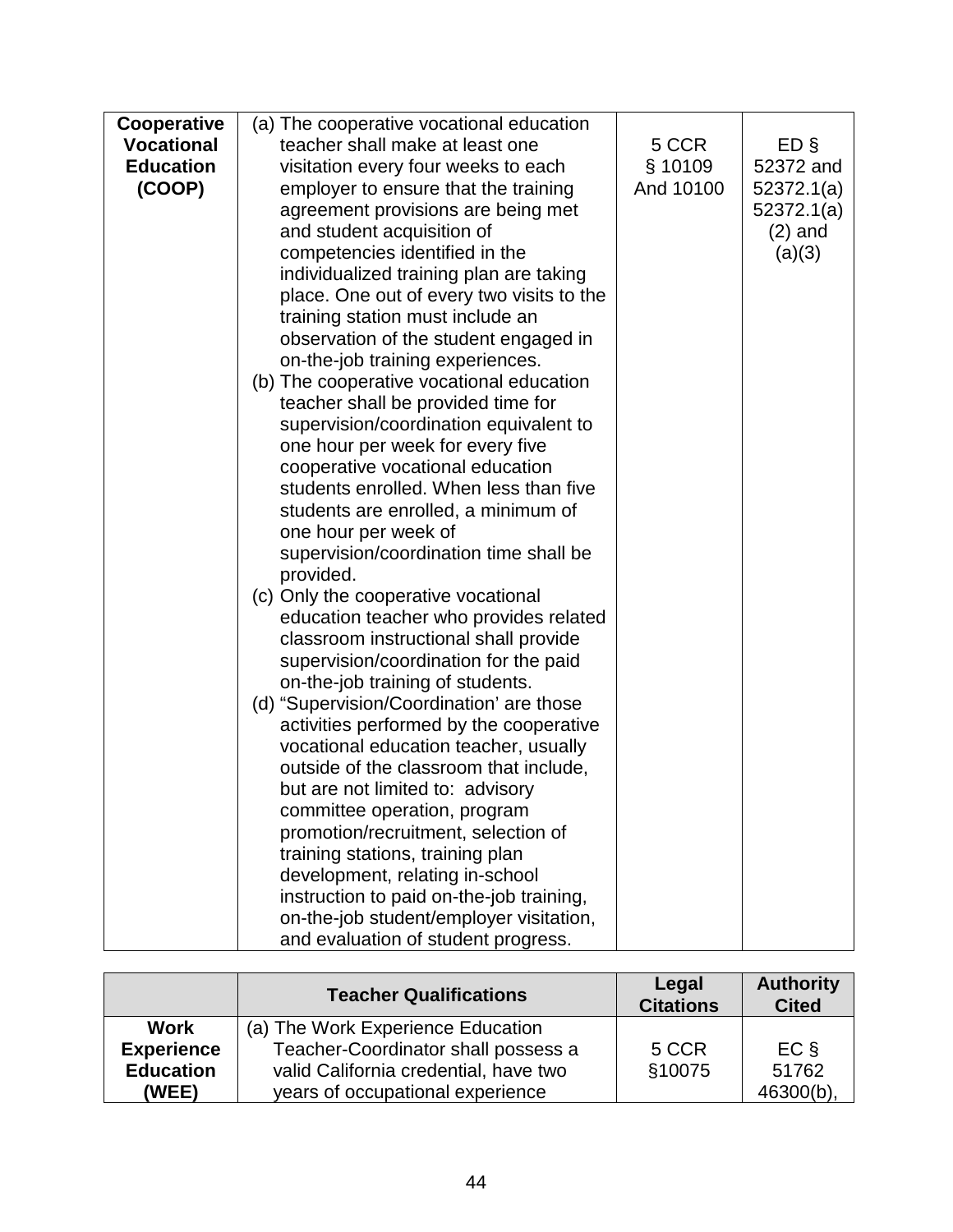|                                                                | outside the field of education, and have<br>knowledge of the educational purposes,<br>standards, laws, and rules and<br>regulations applicable to Work<br><b>Experience Education.</b><br>(b) For the purpose of this section,<br>credential means a Preliminary,<br>Professional Clear, Life Credential, or<br>any non-intern teaching credential<br>issued under prior statutes that<br>authorizes a person to teach in<br>California K-12 schools.                        |                 | 51762,<br>51762.5                  |
|----------------------------------------------------------------|------------------------------------------------------------------------------------------------------------------------------------------------------------------------------------------------------------------------------------------------------------------------------------------------------------------------------------------------------------------------------------------------------------------------------------------------------------------------------|-----------------|------------------------------------|
| <b>Community</b><br><b>Classroom</b>                           | (e) "Community Classroom Teacher" is the<br>certificated vocational education<br>instructor, employed by the local<br>education agency operating a<br>community classroom instruction,<br>conducts the required visitations to on-<br>the-job training stations, and verifies<br>student acquisition of competencies<br>identified in the training plan.                                                                                                                     | 5 CCR<br>§10080 | $EC \S$<br>52372 and<br>52372.1    |
| Cooperative<br><b>Vocational</b><br><b>Education</b><br>(COOP) | (e) "Cooperative Vocational Education<br>Teacher" is the certificated vocational<br>education instructor, employed by the<br>local educational agency, operating a<br>cooperative vocational education<br>instructional methodology, which<br>provides the formal vocational<br>classroom instruction, conducts the<br>required visitations to paid on-the-job<br>training stations, and verifies student<br>acquisition of competencies identified<br>in the training plan. | 5 CCR<br>§10100 | $EC \S$<br>52372 and<br>52372.1(a) |

|                                                        | <b>Records</b>                                                                                                                                                                 | Legal<br><b>Citations</b> | <b>Authority</b><br><b>Cited</b> |
|--------------------------------------------------------|--------------------------------------------------------------------------------------------------------------------------------------------------------------------------------|---------------------------|----------------------------------|
| Work<br><b>Experience</b><br><b>Education</b><br>(WEE) | Type of WEE in which each student is<br>enrolled, where the student is employed,<br>the type of job held or observation sites and<br>hours of rotation. (EC $\S$ 51762.5)      | 5 CCR<br>and EC           | $EC$ §<br>10071,<br>10074.       |
|                                                        | Work permit issued, if applicable. (EC §<br>49110) Note: Not required for Exploratory<br>WEE. Employer's report of student's hourly<br>work record and performance on the job. |                           | 49110,<br>51760.3,<br>51762.5,   |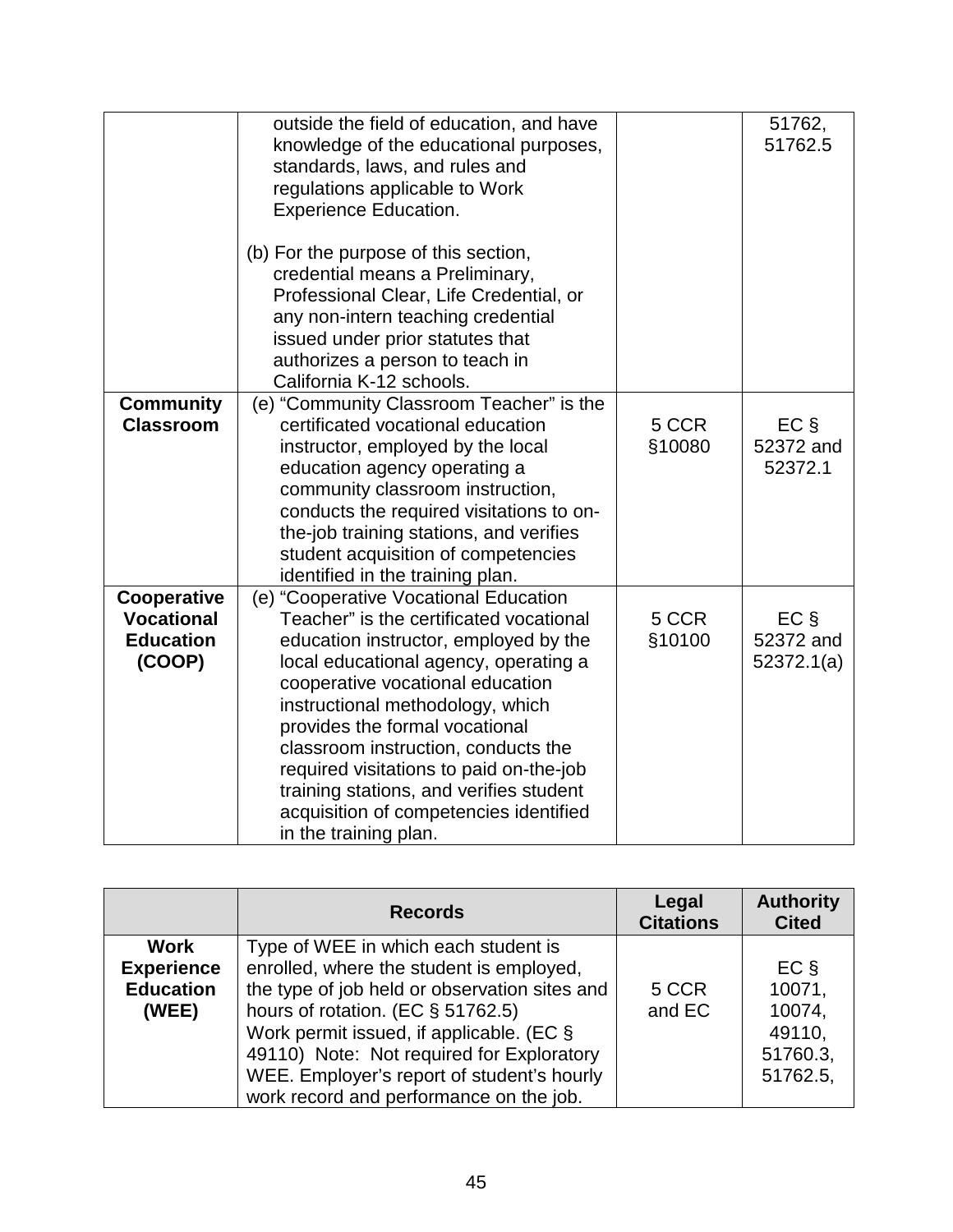|                                                                | (EC § 51762.5) Report of employer<br>consultations. (EC $\S$ 51762.5 & 5 CCR $\S$<br>10074) 15.e. Ratings of each student,<br>including his/her grade. (EC $\S$ 51760.3 & $\S$<br>51762.5) 15.f. Formal training agreement<br>for each employer and student that<br>describes the responsibilities of the<br>employer, student, school, and parent/legal<br>guardian. (EC § 51762.5 & 5 CCR §<br>10071)                                                                                                                                                                                                                                                                                                                                     |                  |                                                                                                         |
|----------------------------------------------------------------|---------------------------------------------------------------------------------------------------------------------------------------------------------------------------------------------------------------------------------------------------------------------------------------------------------------------------------------------------------------------------------------------------------------------------------------------------------------------------------------------------------------------------------------------------------------------------------------------------------------------------------------------------------------------------------------------------------------------------------------------|------------------|---------------------------------------------------------------------------------------------------------|
| <b>Community</b><br><b>Classroom</b>                           | The community classroom teacher shall<br>keep on file, copies of the following<br>records:<br>(a) Joint Venture Training Agreement.<br>(b) Individualized Training Plan.<br>(c) Community Classroom teacher unpaid<br>training station visitations and<br>community classroom site<br>management consultations regarding<br>student progress and training plan on-<br>the job experiences.<br>(d) Pupils' training hours from the<br>management of the community<br>classroom.<br>(e) Students assigned at community<br>classroom sites including locations,<br>duration of time, dates, and hours.                                                                                                                                         | 5 CCR<br>§ 10084 | $EC \S$<br>52372<br>and<br>52372.1(a)<br>52372.1(a)<br>(3),<br>52372.1(a)<br>(4), (a)(6)<br>and $(d)$ , |
| Cooperative<br><b>Vocational</b><br><b>Education</b><br>(COOP) | The cooperative vocational education<br>teacher shall keep on file copies of the<br>following records:<br>(a) Evidence of work permits issued.<br>(b) Training agreements.<br>(c) Individualized training plans.<br>(d) Cooperative vocational education<br>teacher on-site training station<br>visitations and employer consultations<br>regarding student progress and training<br>plan paid on-the-job experiences.<br>(e) Pupil training hours from the employer.<br>(f) Students enrolled in the cooperative<br>vocational education program,<br>including the names of firms that<br>served as training stations, the duration<br>of time the students were employed,<br>and the total number of hours the<br>students were employed. | 5 CCR<br>§ 10105 | $EC \S$<br>52372 and<br>52372.1(a)                                                                      |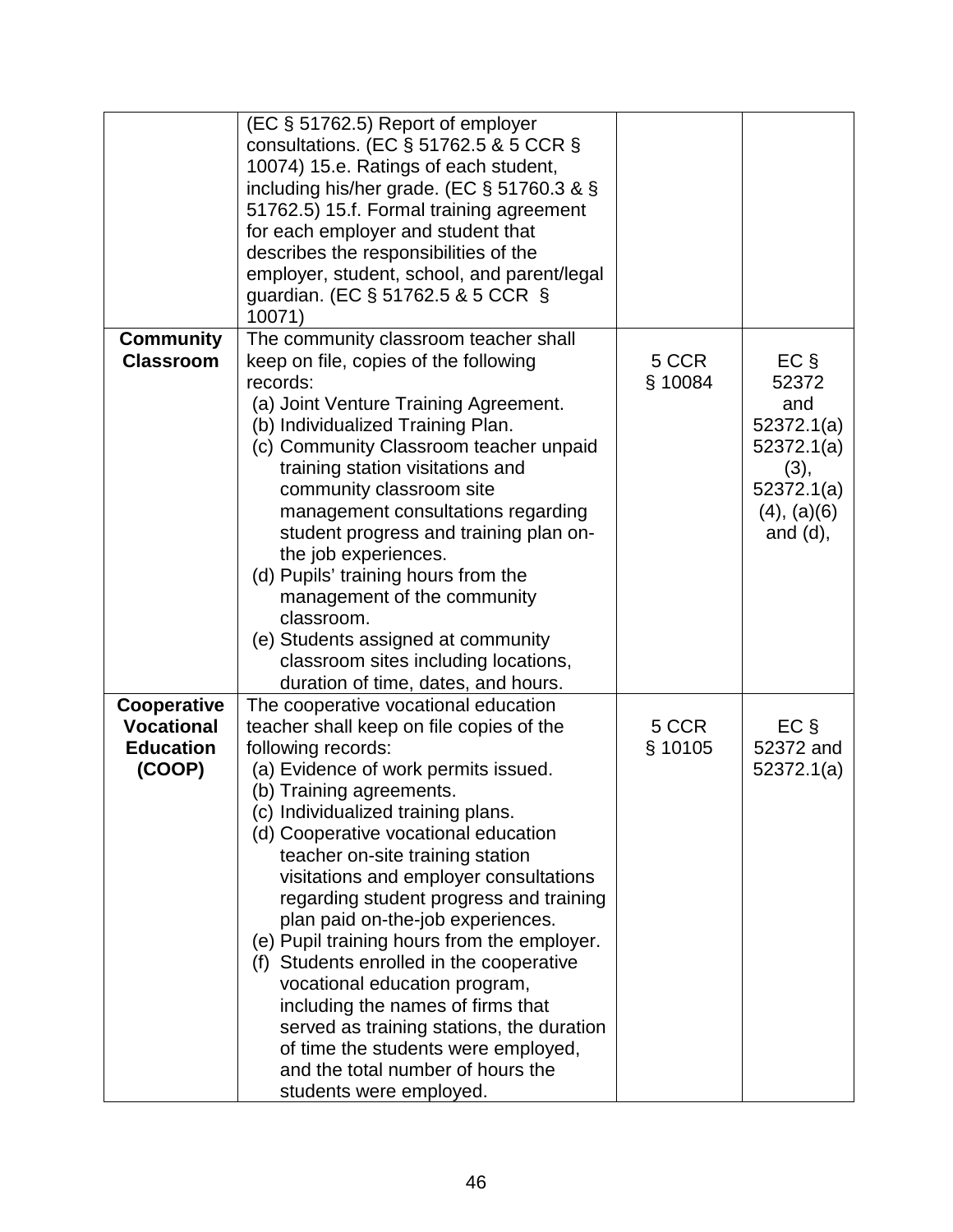|                                                                | <b>Criteria For Earning Academic Credit</b>                                                                                                                                                                                                                                                                                                                                                                                                                                                                                                                                                                                                                                                                                                                                                                                                   | Legal<br><b>Citations</b> | <b>Authority</b><br><b>Cited</b> |
|----------------------------------------------------------------|-----------------------------------------------------------------------------------------------------------------------------------------------------------------------------------------------------------------------------------------------------------------------------------------------------------------------------------------------------------------------------------------------------------------------------------------------------------------------------------------------------------------------------------------------------------------------------------------------------------------------------------------------------------------------------------------------------------------------------------------------------------------------------------------------------------------------------------------------|---------------------------|----------------------------------|
| <b>Work</b><br><b>Experience</b><br><b>Education</b><br>(WEE)  | The governing board shall grant to a pupil<br>for the satisfactory completion of work<br>experience education established under<br>Education Code 51760 credit in an amount<br>not to exceed a total of 40 semester<br>periods made up of one or a combination of<br>two or more of the following types:<br>(a) For Exploratory WEE: Ten (10)<br>semester periods for each semester,<br>with a maximum of twenty (20)<br>semester periods earned in two<br>semesters.<br>(b) For General WEE: Ten (10) semester<br>periods for each semester with a<br>maximum of forty (40) semester<br>periods.<br>(c) For Vocation WEE: Ten (10) semester<br>periods for each semester with a<br>maximum of forty (40) semester<br>periods. The criteria and procedures<br>use to grant credits must be included in<br>the District Plan on file with CDE. | 5 CCR<br>§ 1635           |                                  |
| <b>Community</b><br><b>Classroom</b>                           | Provision shall be made for evaluating and<br>rating each student's achievement in<br>Community Classroom. Credit shall be<br>granted for the satisfactory completion of<br>the following:<br>(a) Evaluation of participation in related<br>classroom instruction, which is the<br>responsibility of the community<br>classroom teacher.<br>(b) Evaluation of participation at the unpaid<br>training workstation is the responsibility<br>of the community classroom teacher<br>with the assistance of the management<br>of the community classroom.                                                                                                                                                                                                                                                                                         | 5 CCR<br>§ 10081          | ECS<br>52372 and<br>52372.1      |
| Cooperative<br><b>Vocational</b><br><b>Education</b><br>(COOP) | Provision shall be made for evaluating and<br>rating each student's achievement in<br><b>Cooperative Vocational Education. Credit</b><br>shall be granted for the satisfactory<br>completion of the following:<br>(a) Evaluation of participation in related                                                                                                                                                                                                                                                                                                                                                                                                                                                                                                                                                                                  | 5 CCR<br>§ 10102          | $EC \S$<br>52372                 |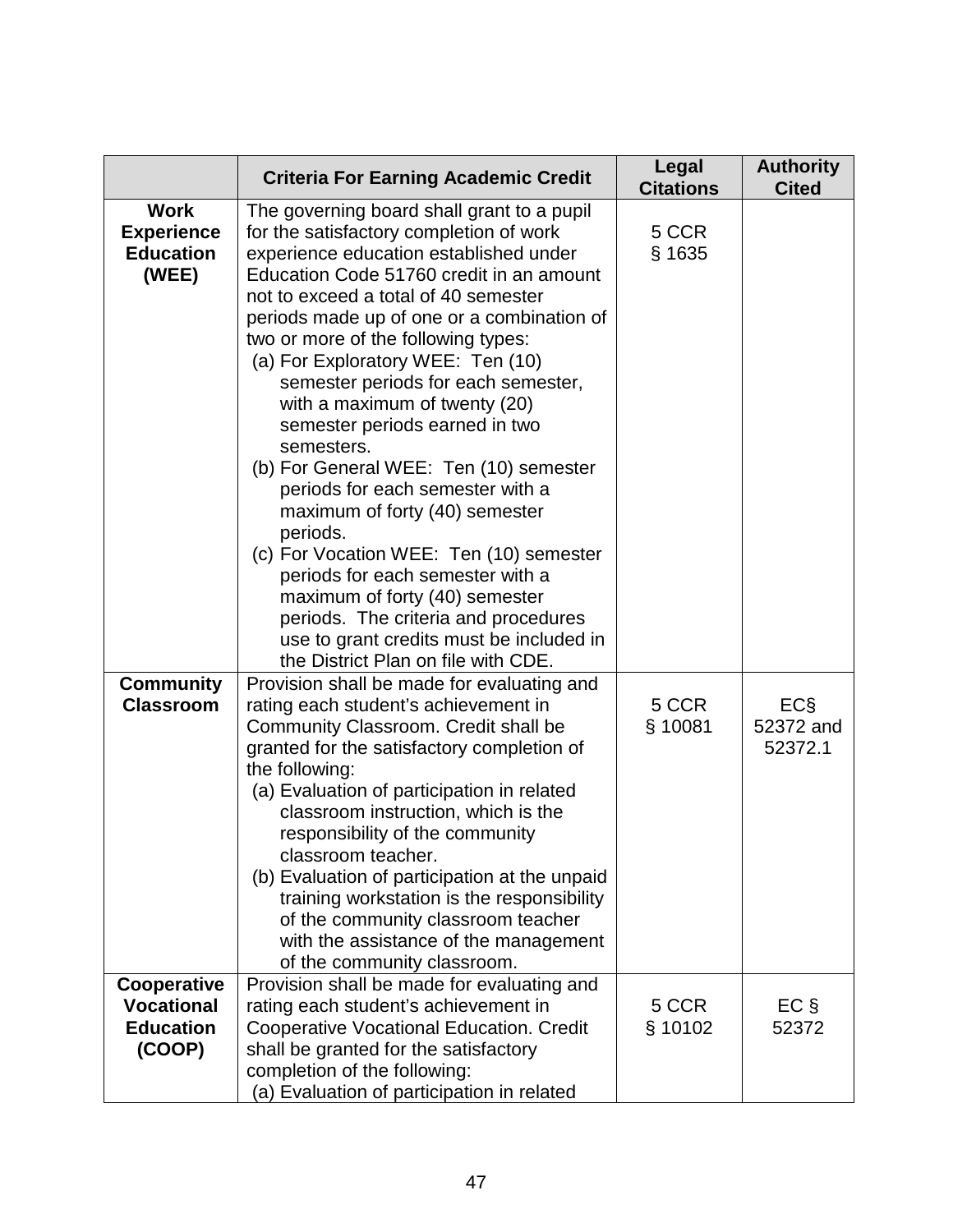| classroom instruction, which is the<br>responsibility of the cooperative<br>vocational education teacher.<br>(b) Evaluation of participation at the paid<br>training station, which is the |  |
|--------------------------------------------------------------------------------------------------------------------------------------------------------------------------------------------|--|
| responsibility of the cooperative<br>vocational education teacher with the                                                                                                                 |  |
| assistance of the employer.                                                                                                                                                                |  |

The management of the community classroom assists the instruction with evaluation. The employer in cooperative vocational education assists the instructor with evaluation.

|                                                                | <b>Student Qualifications</b>                                                                                                                                                                                                                                                                                                                                                                                                                                                                                                                                                                                                                                     | Legal<br><b>Citations</b> | <b>Authority</b><br><b>Cited</b> |
|----------------------------------------------------------------|-------------------------------------------------------------------------------------------------------------------------------------------------------------------------------------------------------------------------------------------------------------------------------------------------------------------------------------------------------------------------------------------------------------------------------------------------------------------------------------------------------------------------------------------------------------------------------------------------------------------------------------------------------------------|---------------------------|----------------------------------|
| <b>Work</b><br><b>Experience</b><br><b>Education</b><br>(WEE)  | At the time of enrollment, students are at<br>least 16 years of age (EC $\S$ 51760.3(a))<br>Exceptions:<br>• Students in grade 11 or higher. (EC §<br>51760.3(a)(i))<br>• Students enrolled in Exploratory WEE<br>may be 12 years of age and in middle<br>school. (5 CCR § 10071)<br>• Principal may certify exemption. (EC $\S$<br>51760.3(a)(2)(3)<br>• WEE may be identified on the IEP. (EC<br>$\S 51760.3(a)(4)$                                                                                                                                                                                                                                             | 5 CCR                     | $EC \S$<br>51760.3               |
| <b>Community</b><br><b>Classroom</b>                           | In order to qualify for participation in<br>Community Classroom, an individual must<br>be concurrently enrolled in the approved<br>vocational education course/program.                                                                                                                                                                                                                                                                                                                                                                                                                                                                                           | 5 CCR<br>§ 10082          | $EC$ §<br>52372 and<br>52372.1   |
| Cooperative<br><b>Vocational</b><br><b>Education</b><br>(COOP) | In order to qualify for participation in<br>cooperative vocational education, a student<br>shall:<br>(a) Be at least 16 years of age except, a<br>student with exceptional needs,<br>including, but not limited to, financial or<br>motivational needs as determined by<br>the principal or local educational<br>director.<br>(b) Be a full-time student. For the purpose<br>of this section, a full-time student<br>means one of the following:<br>(1) A student enrolled in<br>continuation/alternative education.<br>(2) A student enrolled in a regional<br>occupational center or regional<br>occupational program.<br>(3) A student enrolled in the regular | 5 CCR<br>§ 10103          | $EC \S$<br>52372                 |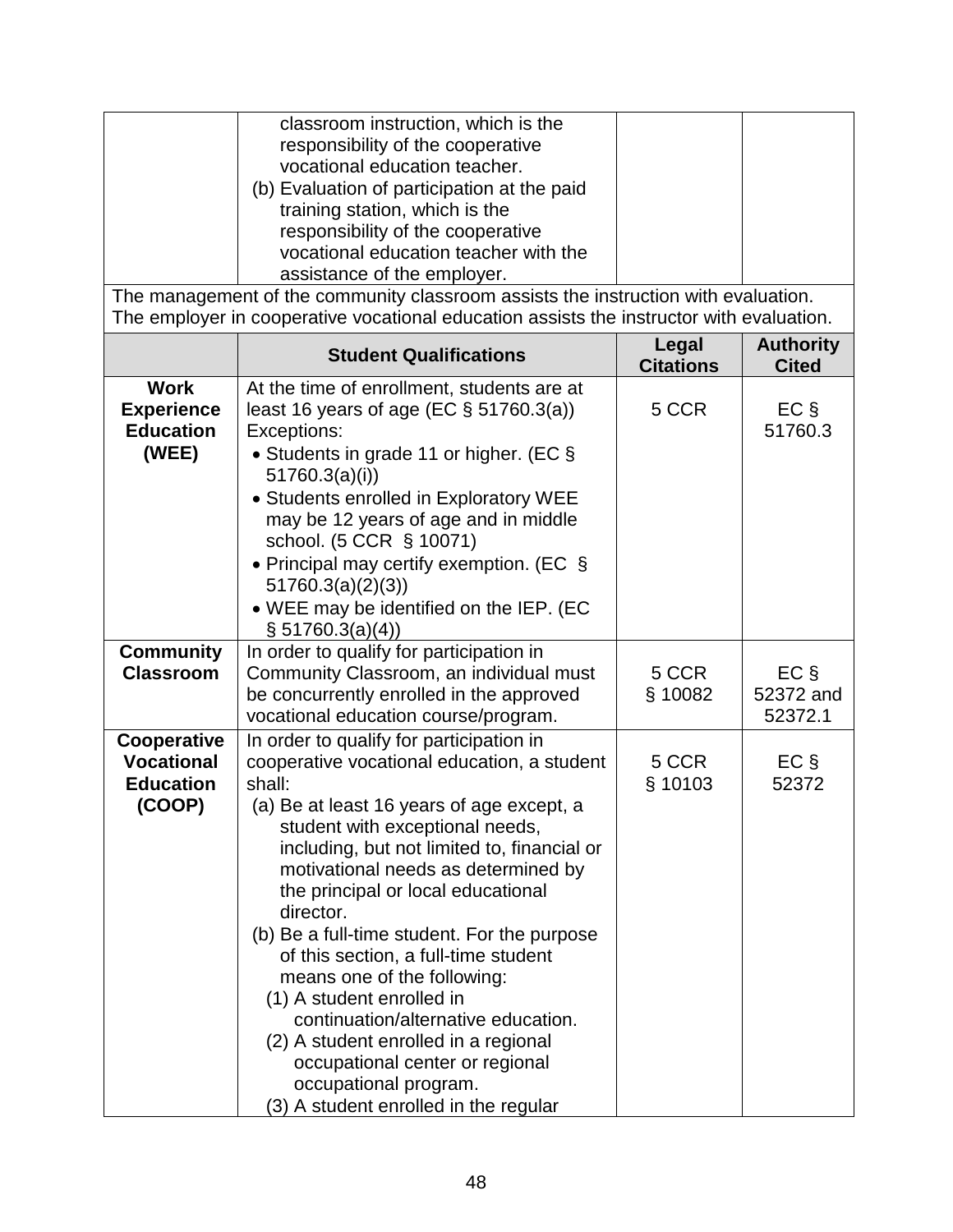| school for the minimum day,<br>excluding cooperative vocational<br>education.<br>(4) A student enrolled in a summer<br>school approved pursuant to |  |
|----------------------------------------------------------------------------------------------------------------------------------------------------|--|
| regulations of the State Board.                                                                                                                    |  |
| (c) Have parental or guardian approval if                                                                                                          |  |
| under 18 years of age.                                                                                                                             |  |
| (d) Be currently enrolled in the approved                                                                                                          |  |
| vocational education course/program.                                                                                                               |  |
| A full time student in CVE means a student enrolled in one of the following:                                                                       |  |
| $-$ continuation/alternative education                                                                                                             |  |
| $-$ ROC/P (secondary and adult)                                                                                                                    |  |
| regular school for minimum day                                                                                                                     |  |
| - approved summer school                                                                                                                           |  |

|                                                                | <b>Student Teacher Ratio</b>                                                                                                                                                                                                                                                                                                                                                                                                                                                                                                     | Legal<br><b>Citations</b> | <b>Authority</b><br><b>Cited</b> |
|----------------------------------------------------------------|----------------------------------------------------------------------------------------------------------------------------------------------------------------------------------------------------------------------------------------------------------------------------------------------------------------------------------------------------------------------------------------------------------------------------------------------------------------------------------------------------------------------------------|---------------------------|----------------------------------|
| <b>Work</b><br><b>Experience</b><br><b>Education</b><br>(WEE)  | The pupil/teacher-coordinator ration in<br>WEE does not exceed 125 pupils per one<br>full-time equivalent certificated WEE<br>coordinator. Only duties and time directly<br>related to the operation of WEE are<br>considered when determining the pupil-<br>teacher-coordinator ration (EC §46300(b))                                                                                                                                                                                                                           |                           | $EC \S$<br>43600 (b)             |
| <b>Community</b><br><b>Classroom</b>                           | (a) The maximum number of students per<br>vocational education course section<br>utilizing the community classroom<br>and/or cooperative vocational<br>education methodology shall not<br>exceed 30 at any time.<br>(b) The maximum number of students<br>assigned to a vocational education<br>instructor, utilizing the community<br>classroom and/or cooperative<br>vocational education methodology,<br>including both related classroom<br>instruction and<br>supervision/coordination, shall not<br>exceed 75 at any time. | 5 CCR<br>§10089           | $EC \S$<br>52372.1(a)            |
| Cooperative<br><b>Vocational</b><br><b>Education</b><br>(COOP) | (a) The maximum number of student per<br>vocational education course section<br>utilizing the community classroom<br>and/or cooperative vocational<br>education methodology shall not                                                                                                                                                                                                                                                                                                                                            | 5 CCR<br>§10110           |                                  |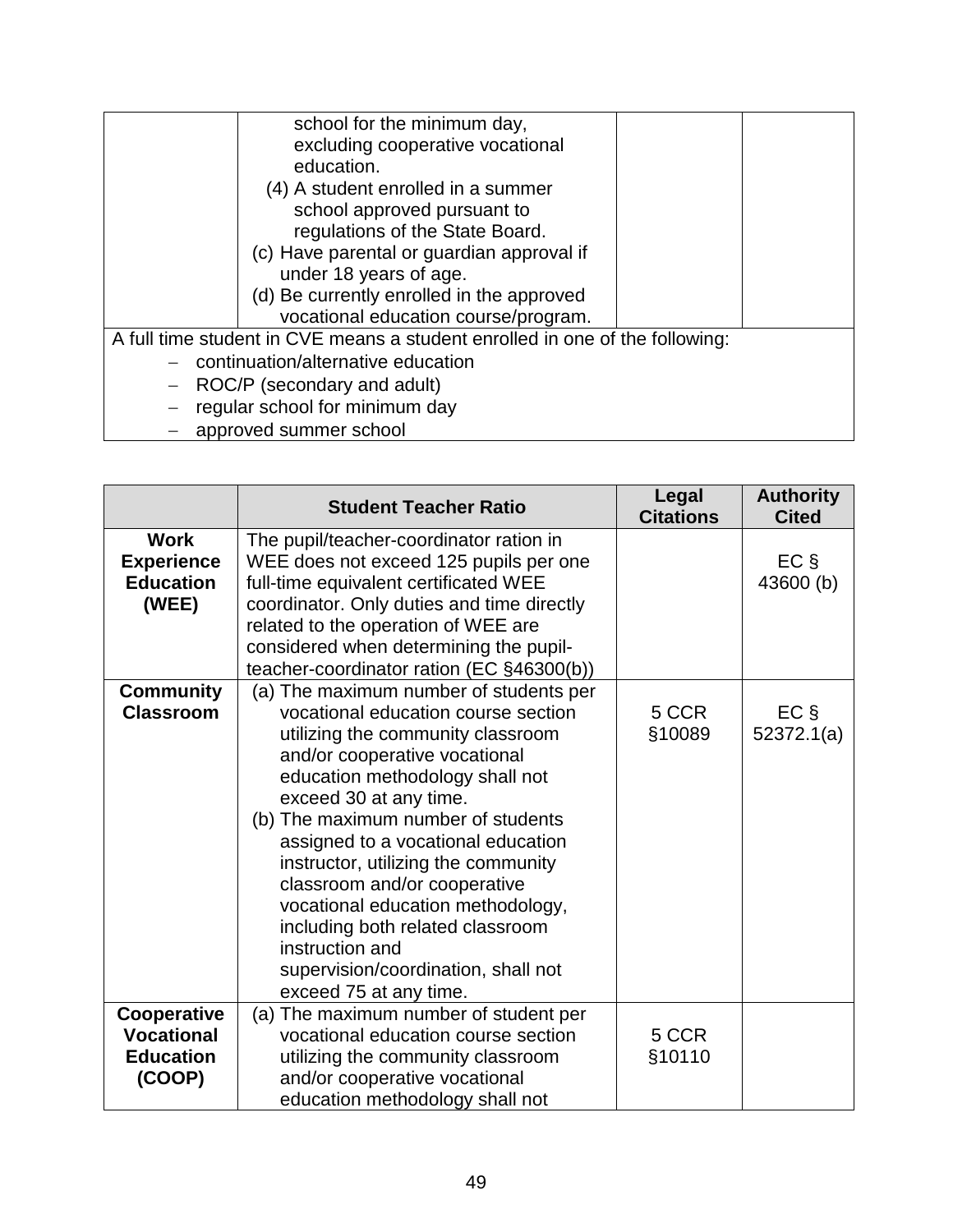| exceed 30 at any time.<br>(b) The maximum number of students<br>assigned to a vocational education<br>instructor, utilizing the community<br>classroom and/or cooperative<br>vocational education methodology,<br>including both related classroom<br>instruction and |  |
|-----------------------------------------------------------------------------------------------------------------------------------------------------------------------------------------------------------------------------------------------------------------------|--|
|                                                                                                                                                                                                                                                                       |  |
| supervision/coordination, shall not                                                                                                                                                                                                                                   |  |
| exceed 75 at any time.                                                                                                                                                                                                                                                |  |

|                                                               | <b>Unpaid</b>                                                                                                                                                                                                            | Legal<br><b>Citations</b> | <b>Authority</b><br><b>Cited</b> |
|---------------------------------------------------------------|--------------------------------------------------------------------------------------------------------------------------------------------------------------------------------------------------------------------------|---------------------------|----------------------------------|
| <b>Work</b><br><b>Experience</b><br><b>Education</b><br>(WEE) | For General and Career Technical Work<br>Experience the student must be paid at<br>least state minimum wage.<br>Exploratory WEE is an unpaid placement.<br>Exploratory WEE students may not be paid<br>a wage or salary. | 5 CCR<br>§10071&<br>10121 | $EC \S$<br>51762                 |
|                                                               | Work permits are not required for minors<br>who meet all of the following conditions:                                                                                                                                    |                           |                                  |
|                                                               | (a) the minor is not receiving pay or<br>financial reimbursement for services<br>rendered in volunteer services or<br>educational purposes;                                                                              |                           |                                  |
|                                                               | (b) the minor is not in an employer-<br>employee relationship in accordance with<br>The Fair Labor Standards Act and the<br>minor is an unpaid trainee, volunteer, or in-<br>school placement; and                       |                           |                                  |
|                                                               | (c) the minor has parental permission and<br>has submitted written evidence thereof with<br>the school district, charter school, or private<br>school of enrollment.                                                     |                           |                                  |
| <b>Community</b><br><b>Classroom</b>                          | (a) The unpaid on-the-job training element<br>of the program shall not:<br>(1) Provide the management of the<br>community classroom site with an<br>immediate benefit.<br>(2) Allow a student to replace an              | 5 CCR<br>§10090           | $EC \S$<br>52372.1(a)            |
|                                                               | employee of the community<br>classroom site or cause the                                                                                                                                                                 |                           |                                  |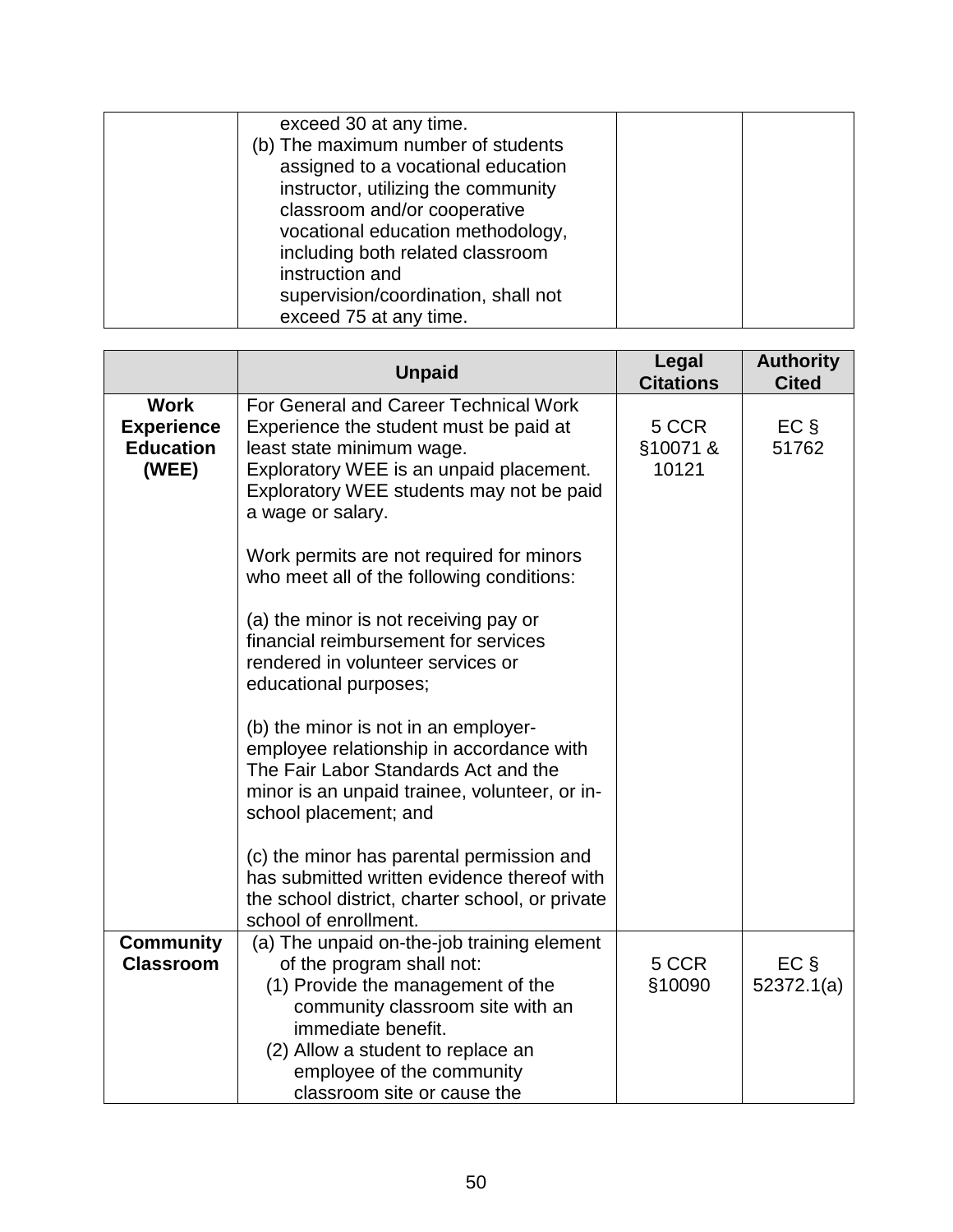|                                                                                                                                                                       | employee's hours to be reduced, nor<br>shall the student's training activities<br>preclude the hiring of additional<br>employees.<br>(3) Include productive work of any kind<br>as defined by State and Federal<br>Labor Regulations (Div. 2, Part 4<br>commencing with Section 2011,<br>California Labor Code; FLSA 29 U.S.<br>Code, Sections 201 et seq.).<br>(b) Unpaid on-the-job training<br>experiences shall only expand<br>competencies developed in the<br>classroom instruction portion of the<br>vocational course/program utilizing<br>the community classroom<br>methodology. |                 |                      |
|-----------------------------------------------------------------------------------------------------------------------------------------------------------------------|--------------------------------------------------------------------------------------------------------------------------------------------------------------------------------------------------------------------------------------------------------------------------------------------------------------------------------------------------------------------------------------------------------------------------------------------------------------------------------------------------------------------------------------------------------------------------------------------|-----------------|----------------------|
| Cooperative<br><b>Vocational</b><br><b>Education</b>                                                                                                                  | Students must be paid at least minimum<br>wage.                                                                                                                                                                                                                                                                                                                                                                                                                                                                                                                                            | 5 CCR<br>§10107 | $EC \S$<br>52372 and |
| (COOP)                                                                                                                                                                |                                                                                                                                                                                                                                                                                                                                                                                                                                                                                                                                                                                            |                 | 52372                |
| Unpaid on-the-job training experiences must be identified in the training plan and relate<br>directly to the instructional objectives of the approved course/program. |                                                                                                                                                                                                                                                                                                                                                                                                                                                                                                                                                                                            |                 |                      |

|                                                                                                                                                                     | <b>Paid</b>                                                                                                                                                         | Legal<br><b>Citations</b> | <b>Authority</b><br><b>Cited</b> |
|---------------------------------------------------------------------------------------------------------------------------------------------------------------------|---------------------------------------------------------------------------------------------------------------------------------------------------------------------|---------------------------|----------------------------------|
| Work<br><b>Experience</b><br><b>Education</b><br>(WEE)                                                                                                              | Students enrolled in general or Career<br>Technical work experience education must<br>be paid at least minimum wage.<br>Exploratory WEE students are not paid.      | 5 CCR<br>§ 10071          | $EC$ §<br>51762                  |
| <b>Community</b><br><b>Classroom</b>                                                                                                                                | Students are not paid.                                                                                                                                              | 5 CCR<br>§ 10090          | $EC$ §<br>52372.1(a)             |
| Cooperative<br><b>Vocational</b><br><b>Education</b><br>(COOP)                                                                                                      | (a) The paid on-the-job training experience<br>shall be:<br>(1) Regularly scheduled.<br>(2) In the specific occupation for which<br>the course/program is approved. | 5 CCR<br>§ 10111          | $EC$ §<br>52372.1(a)             |
| Paid on-the-job training experiences must be identified in the training plan and relate<br>directly to the instructional objectives of the approved course/program. |                                                                                                                                                                     |                           |                                  |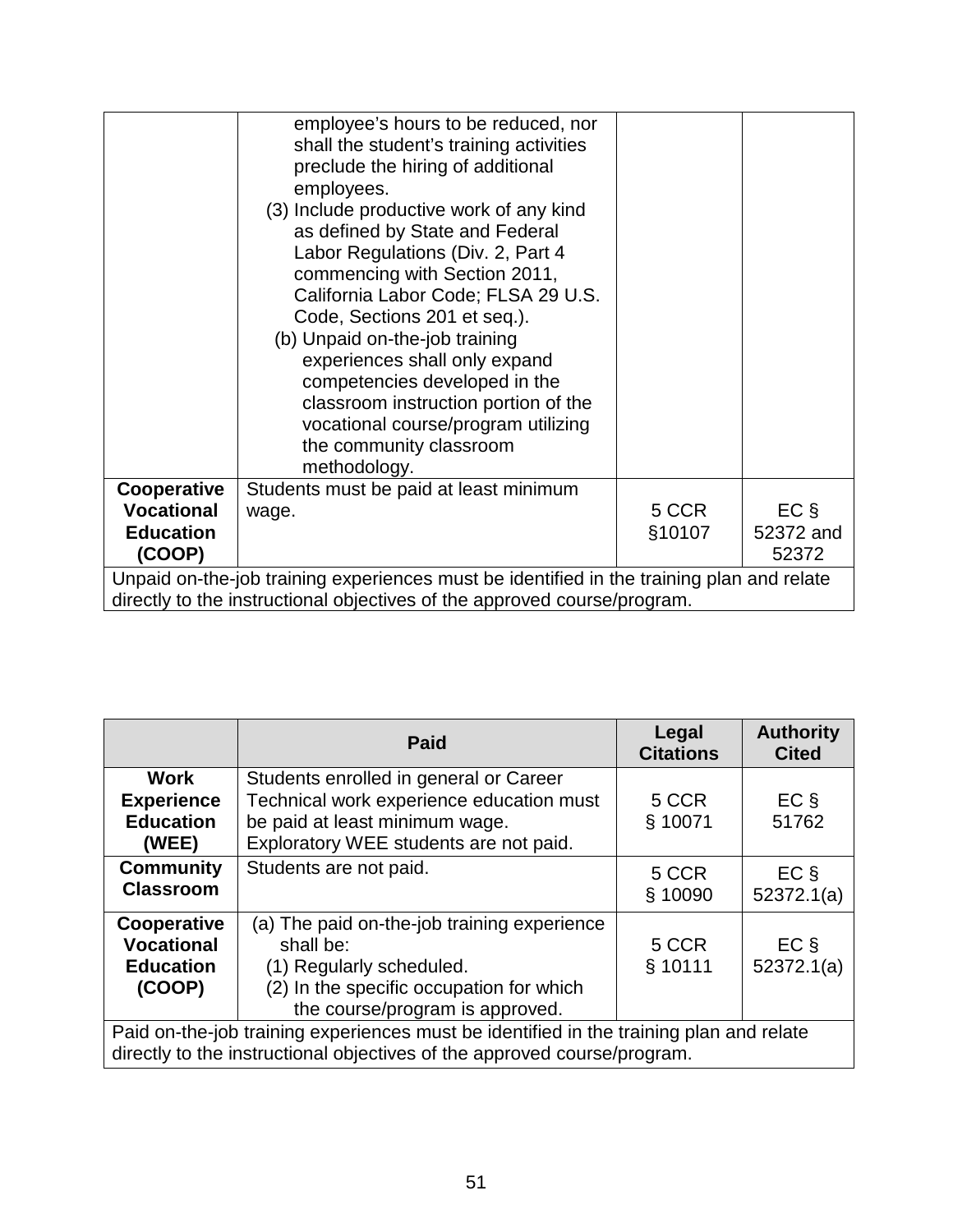# **Chapter III**

## **Planning a Work Experience Education Program**

The development, revision, or review of a WEE Program requires the use of many resources. In the planning and development phases, careful attention should be paid in order to maintain a balance between all program components in order to avoid over emphasizing any one area. The following is a suggested timeline for implementing a WEE Program.

| <b>August - February</b>                                                                                                                                                                                                                                                                                                                                                                                                                                                                                                                                                                                                                                                                                                                                                                                    | March - May                                                                                                                                                                                                                                                                                                                                                                                                                                                                                                                                                                                                                                                                                                                                                                                                                                                                                         | <b>August - September</b>                                                                                                                                                                                                   |
|-------------------------------------------------------------------------------------------------------------------------------------------------------------------------------------------------------------------------------------------------------------------------------------------------------------------------------------------------------------------------------------------------------------------------------------------------------------------------------------------------------------------------------------------------------------------------------------------------------------------------------------------------------------------------------------------------------------------------------------------------------------------------------------------------------------|-----------------------------------------------------------------------------------------------------------------------------------------------------------------------------------------------------------------------------------------------------------------------------------------------------------------------------------------------------------------------------------------------------------------------------------------------------------------------------------------------------------------------------------------------------------------------------------------------------------------------------------------------------------------------------------------------------------------------------------------------------------------------------------------------------------------------------------------------------------------------------------------------------|-----------------------------------------------------------------------------------------------------------------------------------------------------------------------------------------------------------------------------|
| <b>Develop WEE Course</b>                                                                                                                                                                                                                                                                                                                                                                                                                                                                                                                                                                                                                                                                                                                                                                                   | <b>Recruitment</b>                                                                                                                                                                                                                                                                                                                                                                                                                                                                                                                                                                                                                                                                                                                                                                                                                                                                                  | Implementation                                                                                                                                                                                                              |
| • Review district procedures<br>for course development,<br>utilize advisory committee<br>expertise, examine and<br>address state standards,<br>incorporate strategies to<br>increase student<br>achievement, review<br>available materials, and<br>visit/consult other WEE<br>Programs.<br>• Write District Plan<br>• Local Education Agency<br>(School Board) approves<br>District Plan.<br>• District Plan is submitted to<br>California Department of<br>Education for approval.<br>• Identify and Confirm - WEE<br>coordinator, Designated<br><b>Administrator and District</b><br>Representative.<br>• Future WEE coordinator<br>registers and attends Fall<br>CAWEE Workshop for In-<br>service on WEE and Labor<br>Laws. If possible, bring key<br>administrator, counselor<br>and business partner. | • Recruit and Select<br><b>Students - Distribute</b><br>information about WEE to<br>students and school staff,<br>screen/accept applications,<br>hold interviews, select<br>students, notify counselors<br>to schedule students for<br>upcoming year.<br>Coordinate program with<br>$\bullet$<br>school site, maintain<br>ongoing communication<br>with school staff, connect<br>with special programs and<br>school site plans.<br>• Continue to establish<br>support with local<br>businesses and business<br>associations.<br>Develop related instruction.<br>$\bullet$<br>• Develop public relation plan<br>and materials.<br><b>Future WEE coordinator</b><br>$\bullet$<br>registers and attends<br>spring CAWEE workshop<br>for in-service on WEE and<br>labor laws contact related<br>school programs such as<br>academies or School-to-<br><b>Career Programs for</b><br>enrollment in WEE. | Make final selections.<br>$\bullet$<br>Notify students.<br>Schedule students into<br>$\bullet$<br>WEE Program.<br>Finalize plans for<br>$\bullet$<br>implementation of WEE<br>Program. Contact CDE<br>if having difficulty. |

Timeline for the Planning and Implementation of a WEE Program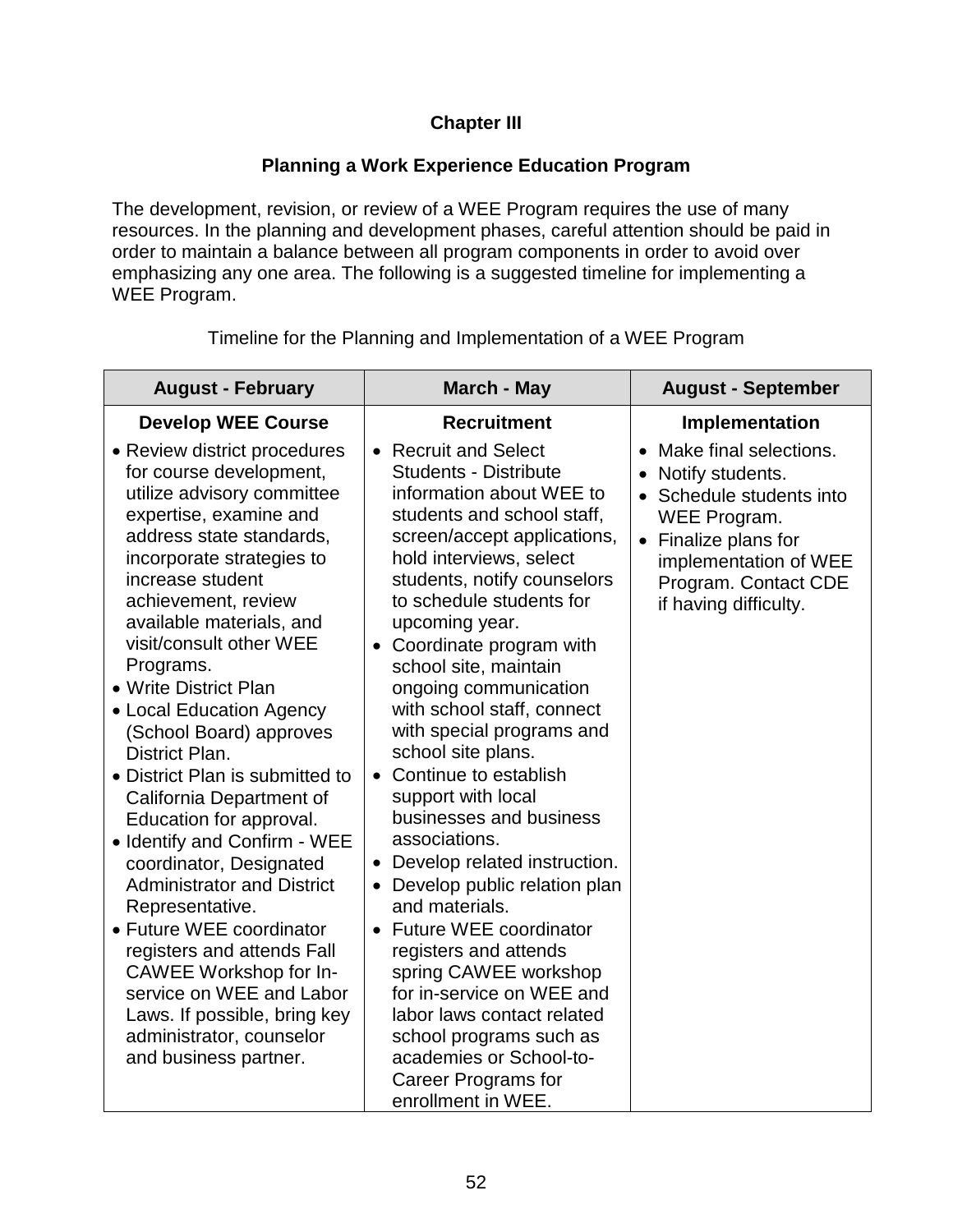In addition to this handbook, the following resources may be helpful for developing a WEE Program.

# **California Association of Work Experience Educators (CAWEE) Web Site.**

California Association of Work Experience Educators (CAWEE) was formed to establish and maintain guidelines for professional conduct; to provide in-service training opportunities; and to ensure that Work Experience Educators understand labor laws and regulations regarding your employment. CAWEE is an organization of professionals involved in Work Experience Education programs in secondary schools and Cooperative Work Experience Education programs at community colleges throughout the state. Activities for members include:

- Attending chapter meetings and workshops.
- Participating in regional conference.
- Accessing a central location for work experience information.
- Having a "voice" on issues relating to youth training and employment.
- Networking for school-to-work implementation.
- Acquiring up-to-date legislation on work-related issues.

Today, CAWEE represents over 500 of the 2500 secondary schools in California that have Work Experience Education Programs as well as 85 of the 109 community colleges that have Cooperative Work Experience Programs. [WWW.CAWEE.org](http://www.cawee.org/)

**California Career Planning Guide 2003 - 2005**. The purpose of this guide is to assist students in the career planning process. A series of exercises and related materials guide students to develop a Career Action Plan, which will allow them to pursue their life and career goals more effectively. [www.Californiacareers.info](http://www.californiacareers.info/)

**California Code of Regulations, Title 5 (5 CCR )**. The rules and regulations adopted by the State Board of Education and published as the California Code of Regulations, Title 5, Education. The California Code of Regulations and the Education Code must be referred to for the legal basis of school programs such as WEE. [http://government.westlaw.com/linkedslice/default.asp?Action=TOC&RS=GVT1.0&VR=](http://government.westlaw.com/linkedslice/default.asp?Action=TOC&RS=GVT1.0&VR=2.0&SP=CCR-1000) [2.0&SP=CCR-1000](http://government.westlaw.com/linkedslice/default.asp?Action=TOC&RS=GVT1.0&VR=2.0&SP=CCR-1000)

**California Department of Education (CDE**). An important source of information and forms for Work Experience Education Coordinators. [www.cde.ca.gov](http://www.cde.ca.gov/)

**California Education Code (EC)**. The California Education Code contains many rules relating to the operation of a WEE Program. The California Education Code is also the legal basis for the development of the sections of the California code of Regulations, Title 5. Most California codes can be found at [http://www.leginfo.ca.gov/calaw.html.](http://www.leginfo.ca.gov/calaw.html)

#### **California State Plan for Perkins Vocational and Applied Technology Act 1991- 1994**. A major thrust of the plan is to implement *The Thinking Curriculum*. Work Experience Education has the opportunity to participate with the academic and career-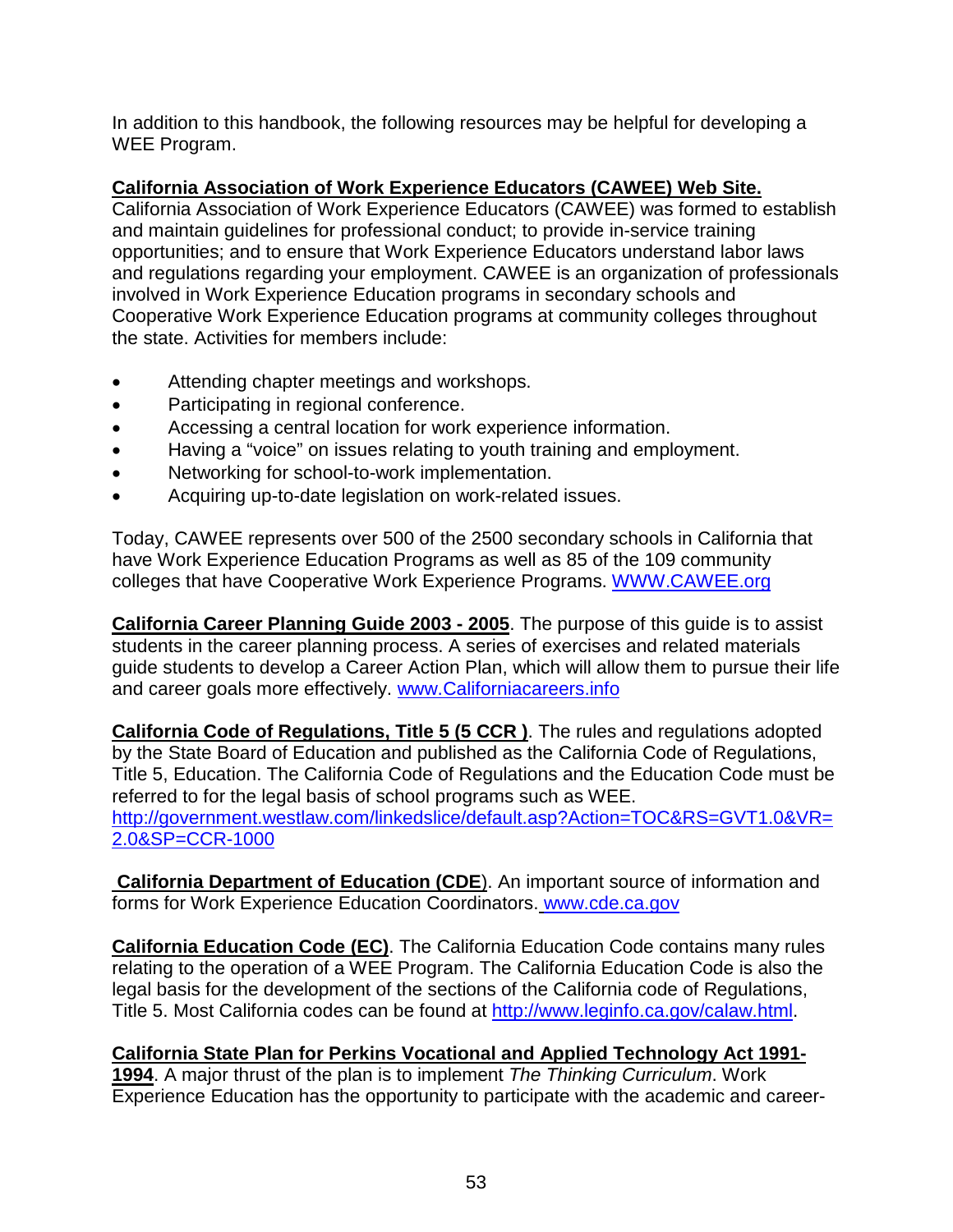vocational subject areas in the placement and supervision of students in work based learning experiences, both non-paid and paid.

The California High School Investment training includes *Toward* a *Thinking Curriculum: An Overview:*

"Since 1945, the global economic core has shifted from industry and manufacturing to technology and service. Not minerals and metals, but knowledge and information are the economy's strategic resources. This dramatic change means that increasingly, employers will expect their workers to be better thinkers and problem solvers. Even the most routine and simple jobs will require higher order thinking skills. Workers will be expected to think abstractly, critically, and creatively and to organize information, and to work cooperatively with others.

For the United States to compete successfully in this new global market, curriculum must be adjusted to reflect the demands of the knowledge-work economy. The thinking and meaning-centered curriculum incorporates the needed adjustments and has the fundamental goals of enabling students to become independent thinkers, discovers, and inventors. It is a curriculum for all students, not just the educational elite. Five major themes pervade the thinking and meaning-centered curriculum:

- Construction of Meaning
- Elaboration Beyond Content
- Self-Regulations of Learning
- Connection to Existing Knowledge
- Interaction Within a Personally Meaningful Learning Environment"

**Coordinated Compliance Monitoring Review (CCR***)*. On a cycle established by the CDE, districts receiving Carl D. Perkins education funds are scheduled for a CCR, which is conducted by CDE personnel, approximately one-third of the state's LEAs are monitored each year. The most common type of CCR is conducted with a district/school site; less common are Consolidated Program Cooperative CCR, County Office CCR, SELPA school site, and Migrant Education Region CCR. The goals of the CCR process can be summarized as decreased multiple compliance monitoring visits by the California Department of Education (CDE) and reduce duplications of monitoring in the LEA.

The school district should take responsibility for conducting a self-review prior to the scheduled CDE compliance review. A self-review allows the school to correct noncompliance problems prior to review and for the school staff and community to gain a better understanding of the program and program requirements.

WEE Programs are included as part of the CCR process through the designation of "Career/Technical Education."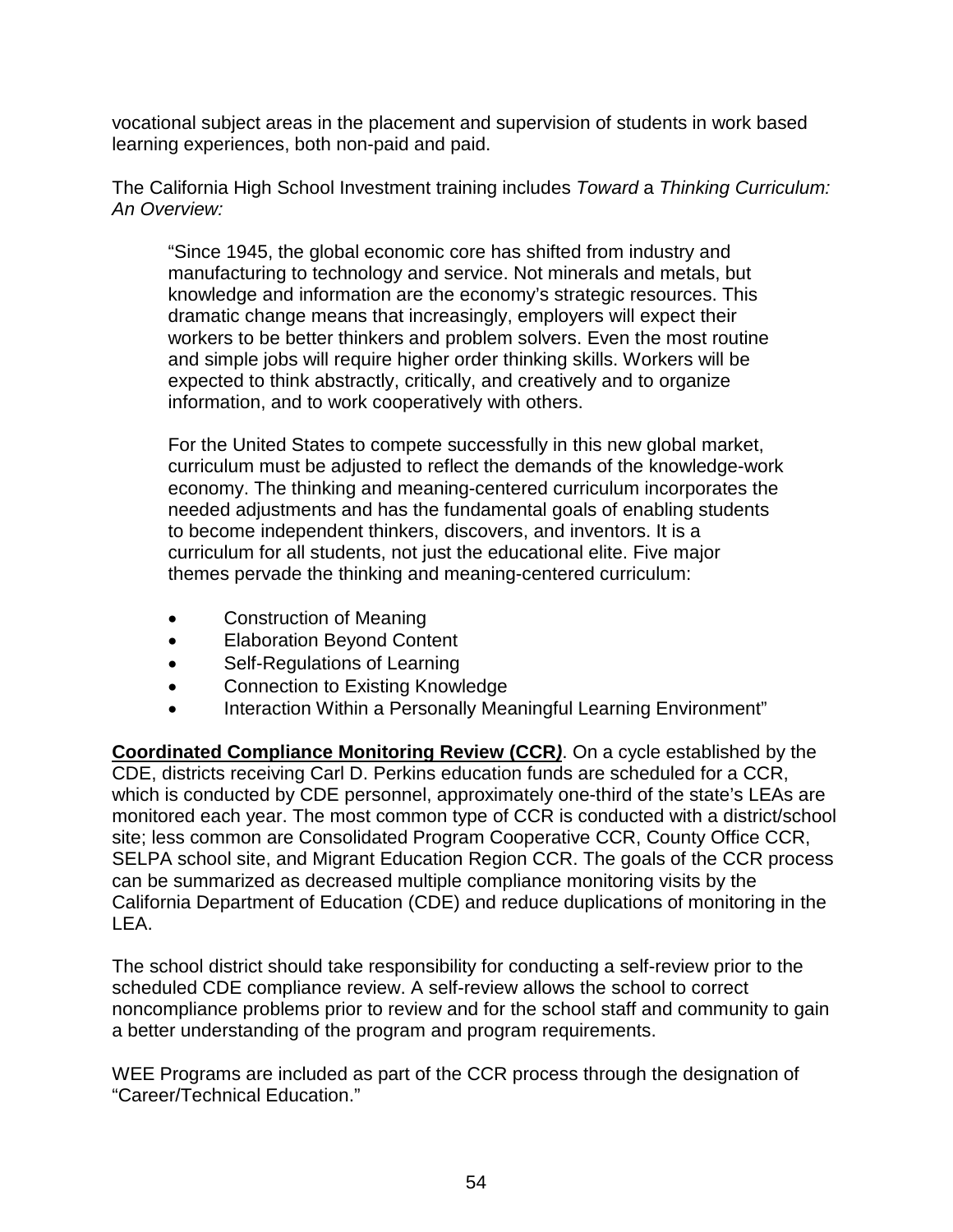**No Child Left Behind Act**. The *No Child Left Behind Act of 2001 (No Child Left Behind)* is an education reform designed to improve student achievement and change the culture of America's schools.

With passage of *No Child Left Behind*, Congress reauthorized the Elementary and Secondary Education *Act (ESEA)*--the principal federal law affecting education from kindergarten through high school. In amending *ESEA*, the new law represents a sweeping overhaul of federal efforts to support elementary and secondary education in the United States. It is built on four pillars: accountability for results, an emphasis on doing what works based on scientific research, expanded parental options, and expanded local control and flexibility.

**Secondary District Plan for Work Experience Education (WEE)**. In order for a school district or LEA to offer a valid WEE Program and grant credit for the successful completion of WEE Program requirements, the district must comply with the California Education Code and the California Code of Regulations, Title 5, § 10070, which states, "Secondary school districts conducting Work Experience Education shall develop a plan in a form described by the California Department of Education in accordance with the standards described in this article." Charter schools who offer WEE Programs and are not part of a school district must file their own District Plan.

The district plan serves many purposes and does the following:

- Provides the basis for developing district philosophies, goals, and objectives relating to WEE.
- Describes the organizational structure for the operation of WEE in the district, including the job descriptions of personnel with lists of roles and duties for each position.
- Describes the methods and procedures the district will use to maintain compliance with the various laws, rules, and regulations affecting WEE.
- Provides a basis for the development and establishment of district standards that may exceed or be in addition to any state standards.
- Serves as a guide for the evaluation of WEE.
- Provides visibility for the WEE Program to the district governing board, other district personnel and the general public, especially during the plan approval process.

In order to develop a district plan, certain planning activities should take place prior to the actual writing or revision of a WEE district plan. The following questions can be used as a guide for planning:

- How can the students' needs for WEE be determined?
- How does WEE fit into the existing philosophy of the district?
- What are the attitudes of community employers, and to what extent will training facilities be made available for the program?
- What are other community providers of youth employment services doing?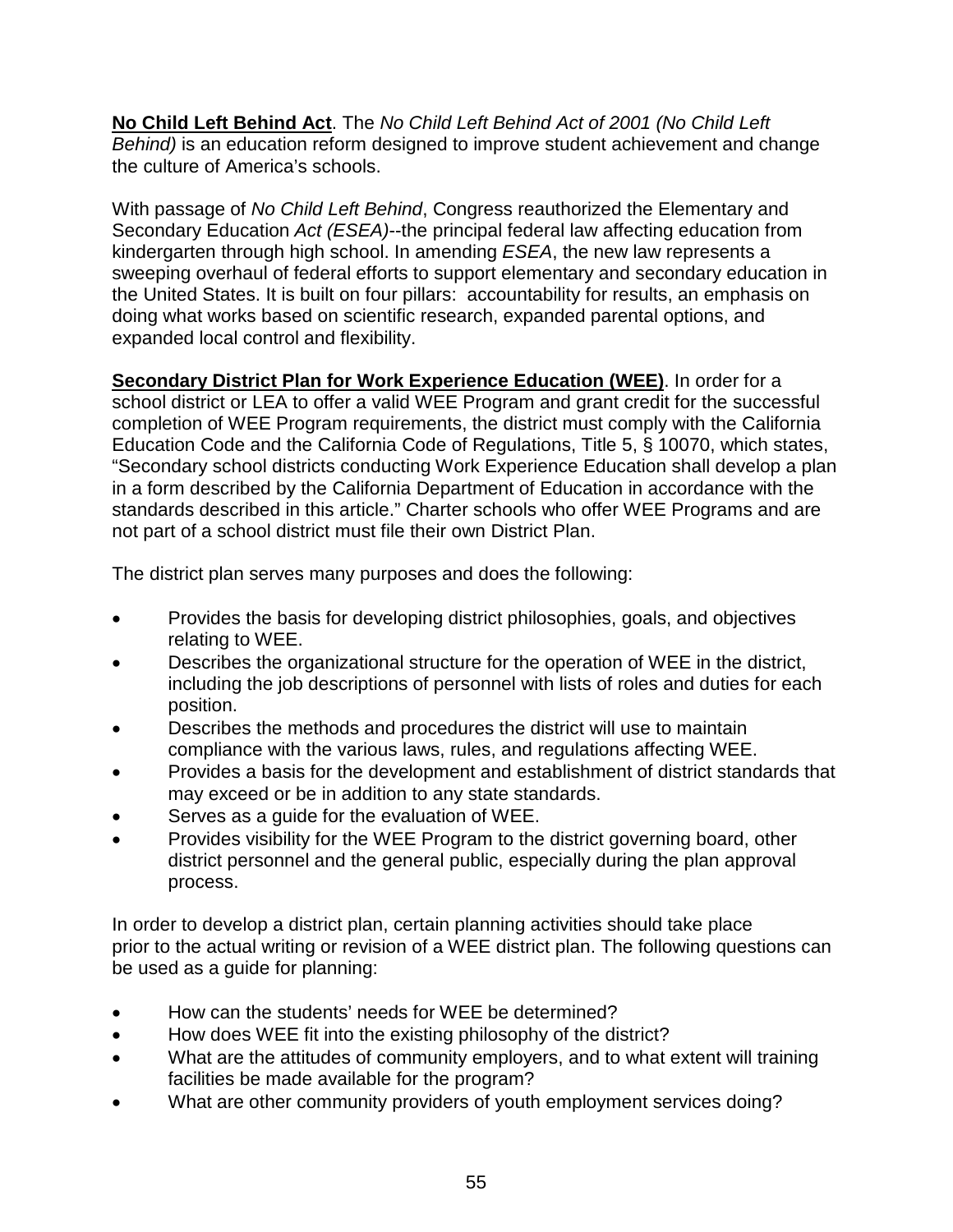- What will the WEE Program cost? How can those costs be met?
- What are the needs of the students, especially those who are disadvantaged, handicapped, or limited English speakers?
- Will administration support be available?
- How does the faculty view the WEE Program?
- What public or private vocational training is available to district students other than that offered by the district?
- How do the community and parents/legal guardians regard part-time work for high school students?
- How many students, who might be qualified for WEE, have work permits on file?

The development and writing of the district plan should involve more than just one individual. Persons who might participate in the development and writing of a district plan should include:

- Academy and School-to Career coordinators.
- District level curriculum specialist(s).
- School site administrator(s), curriculum vice principal preferred.
- Practicing or proposed WEE coordinator(s).
- Existing and/or potential employers of WEE students.
- Parents/legal guardians who have shown an interest in Career/Vocational Education or who have been active in developing school standards.

In order to have a district plan approved, the Secondary District Plan for Work Experience Education (WEE) states the district plan must be adopted by the local governing board, filed, and approved with the California Department of Education.

Prior to adoption by the local governing board, the completed district plan should be submitted for review to the persons and/or committee, which the district designated as part of the approval process. Those persons should participate in the presentation to the governing board.

The approved district plan must be submitted to the Work Experience Education Office and the California Department of Education (CDE). The plan will be reviewed by CDE staff to determine if the plan meets all criteria and can be approved, or if additional and/or revised information is necessary. If revisions are required, the CDE staff will contact the district to describe and discuss the requisite amendments. The terms of approval for a district plan is determined by the CDE.

CAUTION: Before writing a district plan for WEE, contact the appropriate representative of the California Department of Education to determine the most current revision plan is being used. This can be done by visiting the CDE or CAWEE web sites.

**The Secretary's Commission on Achieving Necessary Skills – SCANS**. The federal SCANS report explores the questions: How do we prepare for the future? How do we manage change? How do we achieve security? The central task of SCANS is to define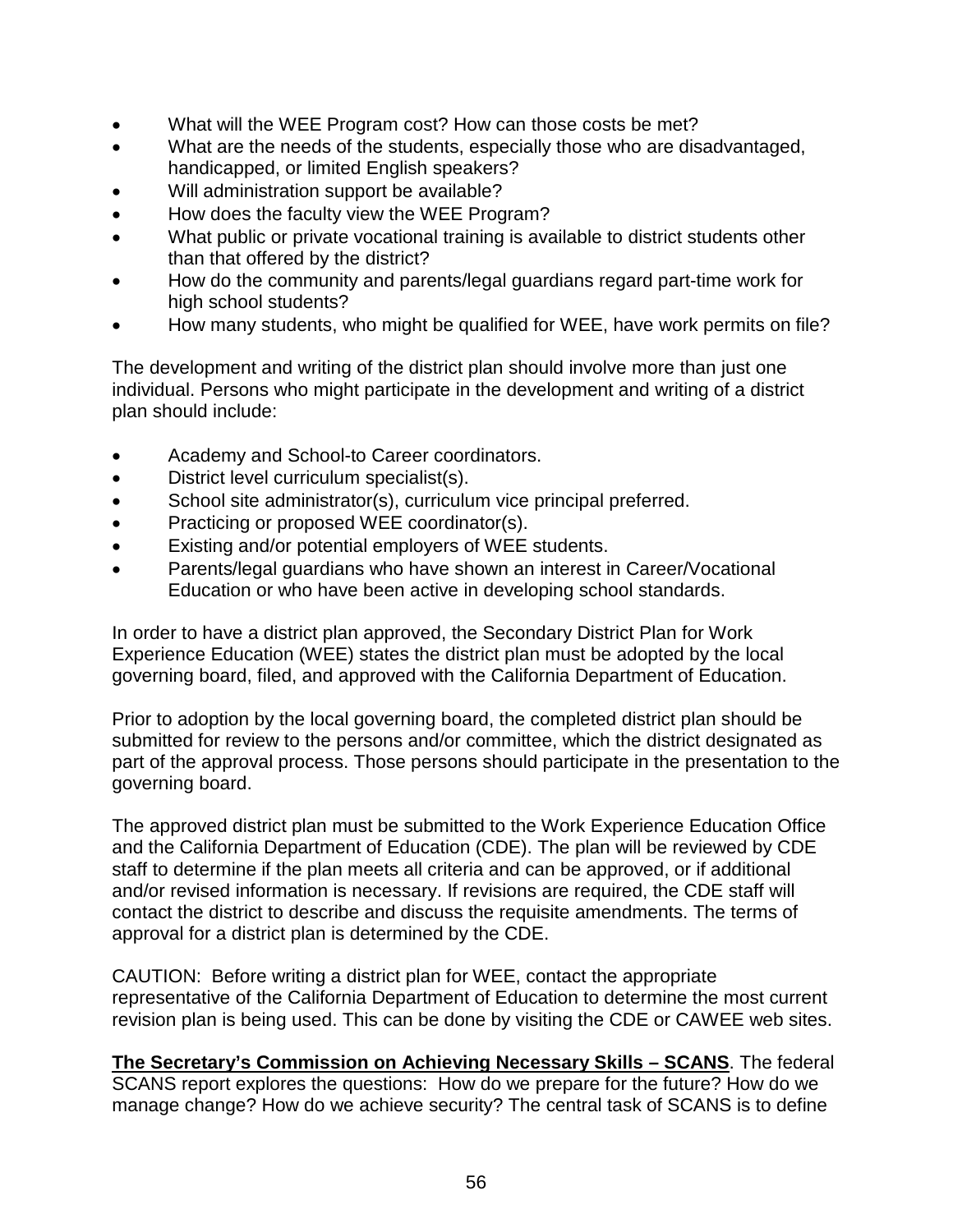the know-how that our students and workers need for workplace success. Employers were asked about their work force requirements and schools were asked if those requirements were incorporated into the curriculum.

Workplace know-how, as detailed in the SCANS report, is made up of five competencies and a three-part foundation of skills and personal qualities that are needed for solid job performance.

Skills competencies are what a person must know in order to be effective in five facets of any workplace:

- Resources: allocating time, money, materials, space, and staff.
- Interpersonal Skills: working on teams, teaching others, serving customers, leading, negotiating, and working well with people from culturally diverse backgrounds.
- Information: acquiring and evaluating data, organizing and maintaining files, interpreting and communicating, and using computers to process information.
- Systems: understanding social, organizational, and technological systems, monitoring and correcting performance, and designing or improving systems.
- Technology: selecting equipment and tools, applying technology to specific tasks, and maintaining and troubleshooting technologies.

Underlying these skills competencies are the skills foundation made up of the following components:

- Basic skills: reading, writing, arithmetic and mathematics, speaking and listening.
- Thinking skills: thinking creatively, making decisions, solving problems, seeing things in the mind's eye, knowing how to learn, and reasoning.
- Personal Qualities: individual responsibility, self-esteem, sociability, selfmanagement, and integrity.

The SCANS report and process were developed to: define a common core of skills so schools can improve and become more accountable, support the efforts of teachers and schools to help students see relationships between what they study and its applications in real-world contacts, and define core proficiencies for workers who want to go back to school to upgrade their skills.

**Work Based Learning Guide, California Department of Education, 1998**. This handbook was developed to provide educators with an overview of the many workbased learning programs available to California's teachers, students, businesses, and labor. Terminology commonly used is defined and legal issues of work-based learning activities and programs are discussed and described.

**Work Experience Education Program and Curriculum Standards**. The California Department of Education (CDE) and the Career-Vocational Education Division have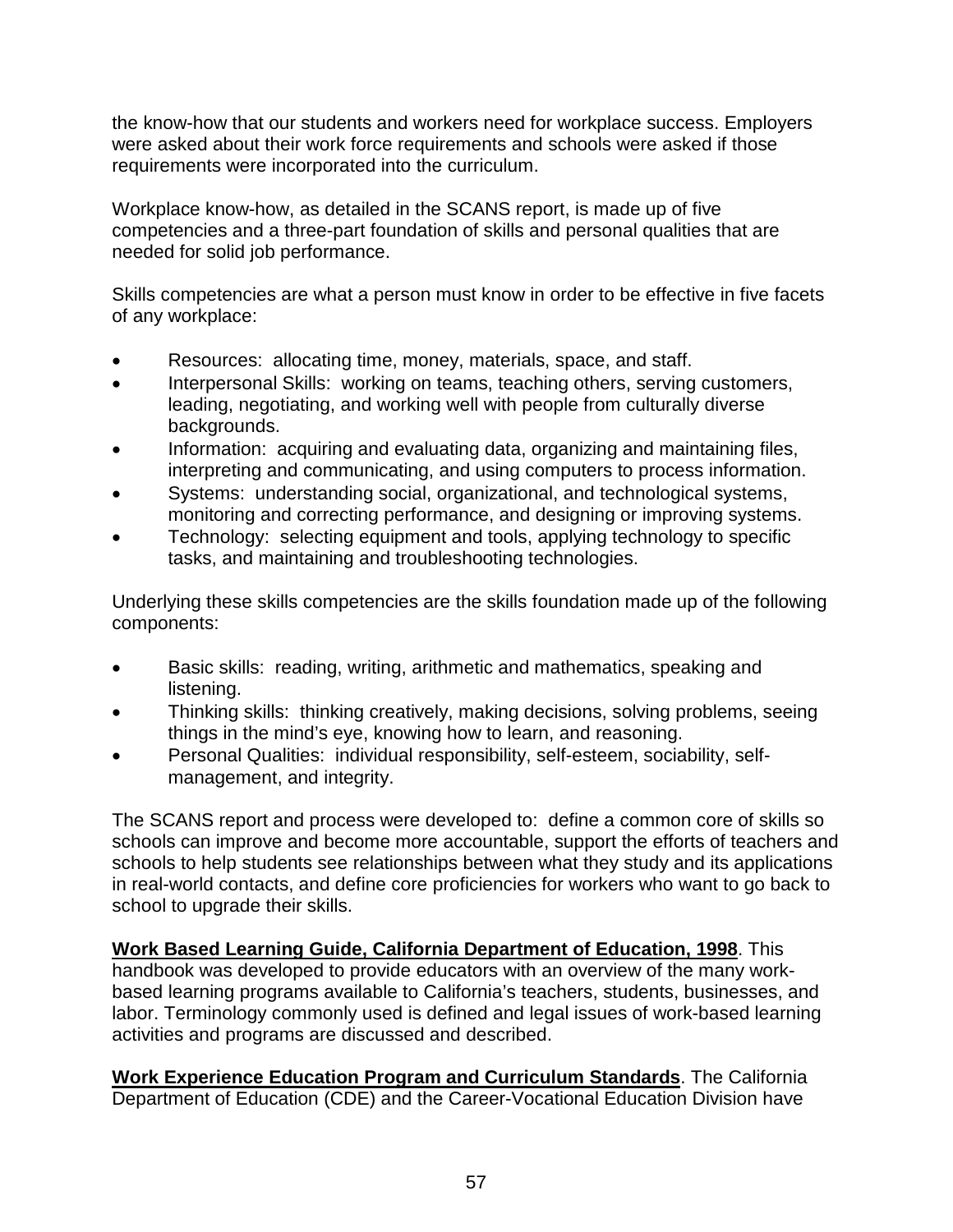directed every subject area to have program and curriculum standards. The WEE Program and curriculum standards were developed by the CDE, Work Site Learning Project, in cooperation with the California Association of Work Experience Educators and an ad hoc advisory committee.

The use of the Work Experience Education Program and Curriculum Standards, can help develop and maintain quality and consistency among the WEE Programs offered throughout the state. The document should also be one of the resources used in developing, planning, and evaluating WEE Programs and may be available through the Work Experience Education office of the California Department of Education.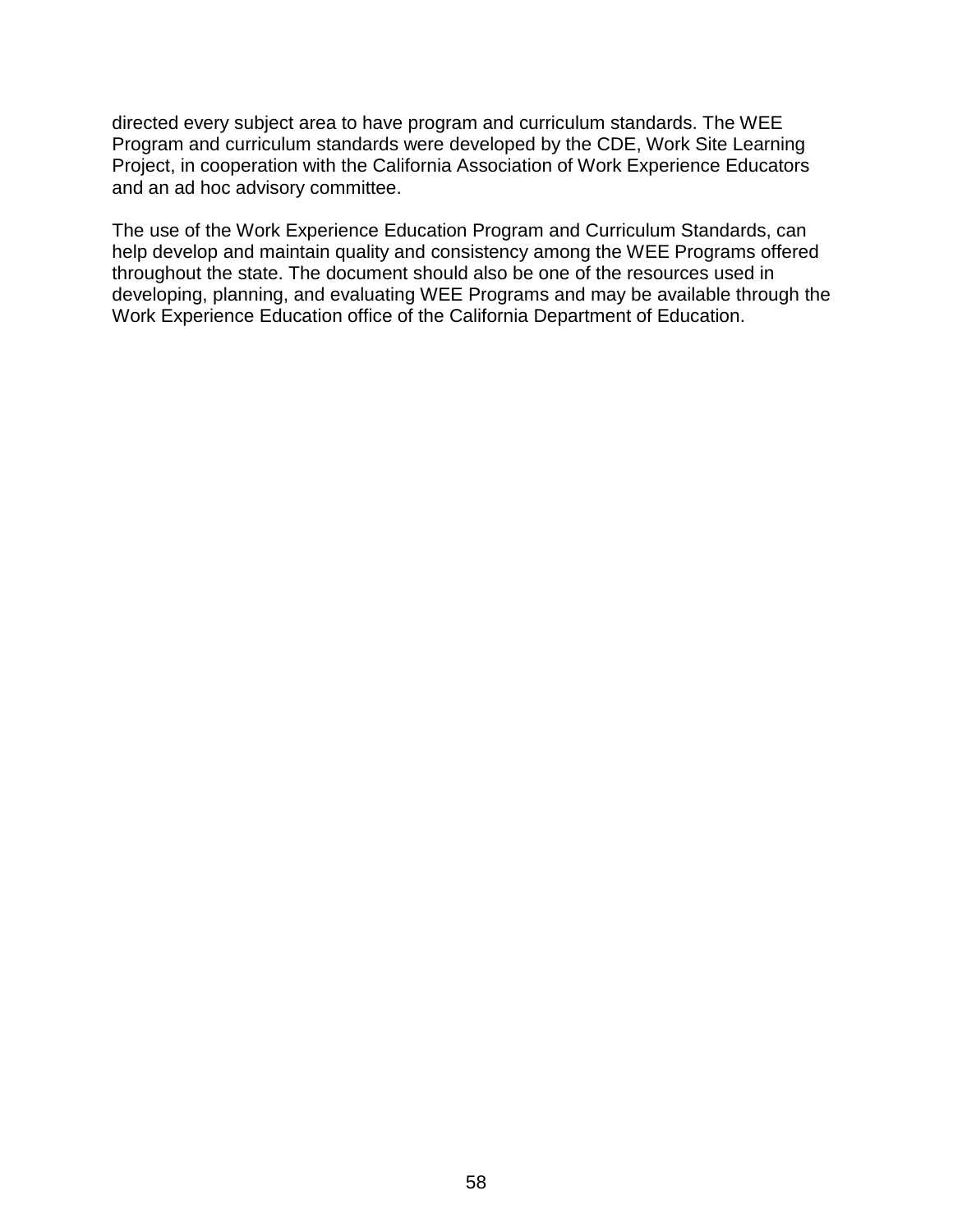## **Chapter IV**

## **Program Implementation and Management**

This chapter presents the requirements necessary for the legal operation of a quality Work Experience Education Program (WEE). The development, implementation, compliance item and quality criterion for the management of a WEE Program are described in this chapter using the "Assurances" required in the Secondary District Plan for WEE.

The basic, legal requirements governing WEE Programs can be found in the Coordinated Compliance Monitoring Review (CCR) and the Secondary District Plan for Work Experience Education (WEE). Both of these documents are based on education laws and regulations as found in EC § 46144 through 46147, 46300 and 51760 through 51778 and 5 CCR § 10070 through 10075. *The Secondary District Plan for Work Experience Education (WEE)* reflects the legal requirements for the development and approval of a WEE Program by the California Department of Education (CDE).

A secondary District Plan for WEE must be approved by the local school board, filed and approved by CDE. Charter schools, not directly under the authority of a school district, must file their own Secondary District Plan. The time line for writing a Secondary District Plan is included in the Timeline in Chapter III.

The Compliance Review and Evaluation Process for WEE is described in more detail in Chapter V.

**Secondary District Plan.** See Appendix of this guide or visit the CAWEE website at [www.cawee.org](http://www.cawee.org/) for the current copy of Secondary District Plan for Work Experience Education (WEE) Application. All Work Experience Programs must meet the following assurances.

**Assurance 1 – District Plan.** The district plan for Work Experience Education (WEE) has been approved and adopted by the local governing board. (EC § 51762 and 5 CCR §10070)

The Education Code states: "The Department of Education shall adopt any rules and regulations necessary to implement the standards set by the Superintendent of Public Instruction, in order to maintain the educational purpose and character of work experience education." Further, EC §51762.5 states that these standards shall include, but not be limited to:

- Selection and approval of work stations.
- Classroom instruction.
- Supervision of pupils.
- Formal training agreements.
- Paid and unpaid on-the-job Work Experience Programs.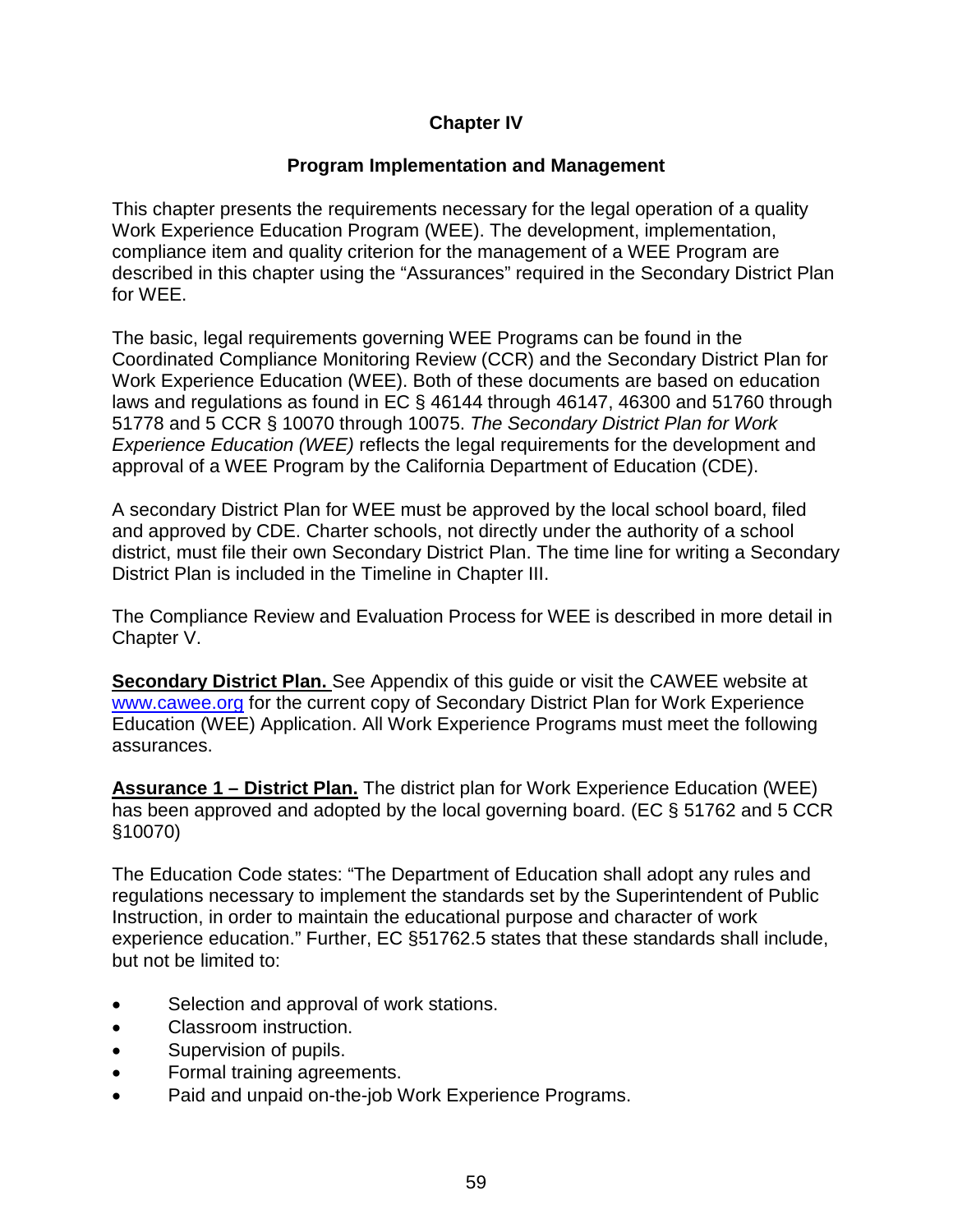• Academic credit for participation in work experience education programs.

In setting forth regulations for the implementation of the Education Code, 5 CCR § 10070 states: "Secondary school districts conducting Work Experience Education shall develop a plan in a form prescribed by the State Department of Education in accordance with the standards described in this article."

**Plan Development and Submission**: The development of WEE goals and objectives for the completion of a district plan should be a team effort between teachers, administrators, and support staff. Prior to adoption by the local governing board, the completed plan should be submitted for review to the persons and/or committee, which the district designates as part of the approval process. Those persons should participate in the presentation to the local governing board. A district plan must be developed and adopted by the local governing board.

**Approval Process**. The local governing board must submit a copy of the board minutes approving the District Plan completed, locally approved and signed Secondary District Plan for Work Experience Education (WEE) to the California Department of Education, ROCP/Workforce Development office. The submitted copy of the plan must bear the original signatures of the district superintendent or his/her designee.

Upon submission, the CDE will review the plan. If there is a need for revisions, the CDE will directly contact the district regarding suggestions for such revisions. After revisions are completed, revised copies with original signatures must be resubmitted to the CDE for review and approval.

**Compliance Item**. "The district's CDE-approved Secondary District Plan for Work Experience Education is on file."

**Quality Criterion**. The school site's WEE Program is guided by a district plan, which clearly defines goals and standards. In addition, the development of the goals and objectives should be a team effort between teachers, administrators, and support staff.

**Assurance 2 – Responsibility For District Plan.** The WEE coordinator shall implement and/or comply with the assurances contained herein. The school district administration is responsible for those assurances outside the purview of the WEE coordinator (e.g. Assurances 14, 15, 17, and 18).

**Compliance Item**. The district and Work Experience Education coordinator are complying with the assurances contained in the District Plan. The WEE coordinator should make certain that all lines of communication are open so that decisions, which affect the WEE Program, can benefit from input by the WEE coordinator.

**Quality Criterion**. A board-approved District Plan is on file for WEE with CDE. The District Plan is written with goals and standards to guide the planning and implementation of WEE Programs at the school site.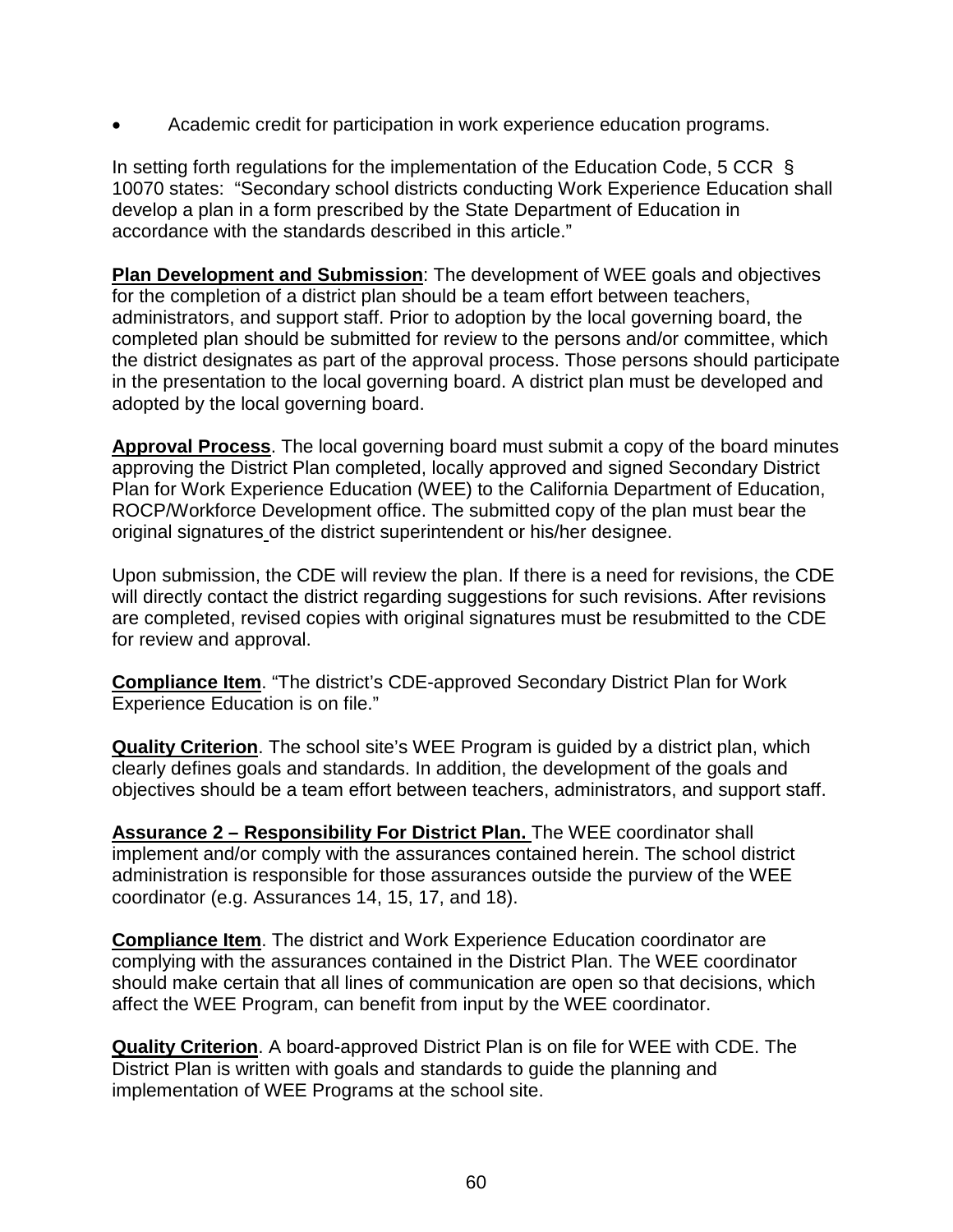**Assurance 3 - Credential.** The WEE coordinator possesses a valid credential, has two years of occupational experience outside the field of education, and has knowledge of the educational purposes, standards, laws, and regulations regarding WEE. (EC § 51762 & CCR T5 § 10075)

**Compliance Item.** The WEE coordinator possesses a valid secondary level credential and has two years of occupational experience outside the field of education.

The "valid credential" may be for: special education, single-subject, multi-subjects, designated subjects, Pupil Personnel Services, administrative, etc. The 5 CCR § 10075 also states that the coordinator shall have "knowledge of the educational purposes, standards, laws and rules and regulations applicable to WEE.

In addition, the credential holder must have worked for two years outside of the field of education. There is no time on the number of years during which the two years requirement may be accumulated and the working experiences may be full-time or parttime. For the purposes of WEE credentialing, military service is also considered to be "outside the field of education." A copy of the WEE coordinator's earned Social Security credits can serve as proof of two years of work outside of the field of education.

**Quality Criterion**. Instructor has two years of work experience outside of education (may be proved by showing eight social security credits).

## **Assurance 4 – Enrollment In WEE.**

**Assurance 4a.** The WEE coordinator approves students for enrollment in WEE. (EC § 51760)

**Compliance Item.** The WEE coordinator has approved all students to be enrolled in the program.

**Quality Criterion**: Students enter the WEE Program through many avenues: referral by counselors, teachers, employers, parent/legal guardians, the WEE coordinator, or other students. Legally, students' age, grade level, and approval of the work site are the only factors which govern enrollment in WEE. Only those students who meet the WEE coordinator's approval should be admitted to the program. Students should not be considered enrolled in the WEE Program until all legal papers are signed by the parents/legal guardians, employer, student and WEE coordinator. The completed training plan confirming student hours, hourly pay, job responsibilities and the employers' workers compensation proves that the job meets the specifications for a WEE job. A legal issue could develop if a student is receiving high school credit for a job that does not qualify and an injury or other problems were to develop.

**Assurance 4b – Student Enrollment**. At the time of enrollment, students are at least 16 years of age (EC § 51760.3(a))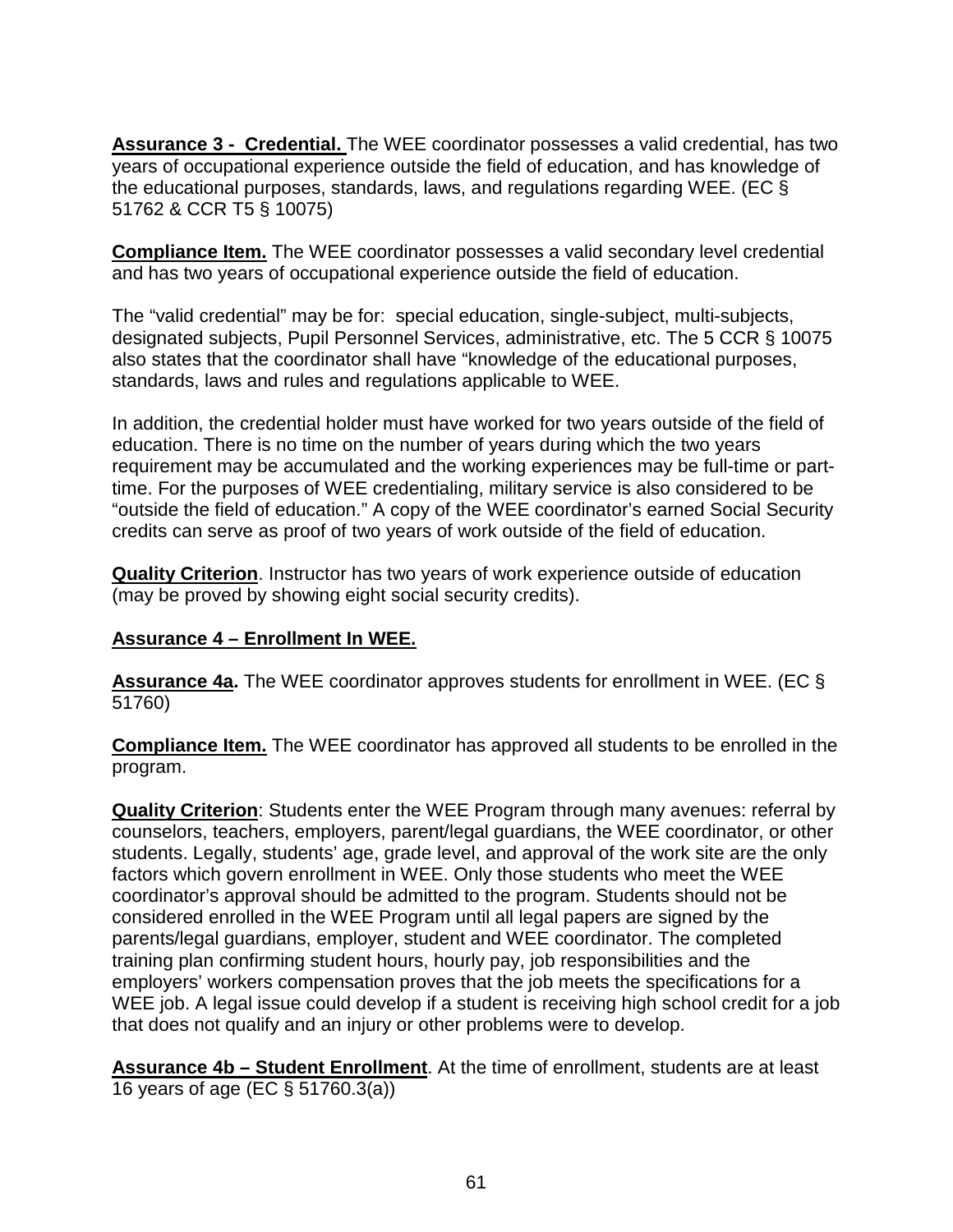Exceptions:

- Students in grade 11 or higher. (EC  $\S$  51760.3(a)(i))
- Students enrolled in Exploratory WEE may be 12 years of age and in the middle school. (5 CCR § 10071 (c))
- Principal may certify exemption. (EC § 51760.3(a)(2)(3))
- WEE may be identified on the IEP. (EC  $\S$  51760.3(a)(4))

There are two instances whereby a school-site administrator may exempt a student from EC § 51760.3(a). That is when the principal certifies that the pupil is in need of immediate Work Experience Education in order to pursue employment opportunities or that there is a probability that the pupil will no longer be enrolled as a full-time pupil without the opportunity to enroll in a Work Experience Education program.

In all cases where exemptions are made to the 16-years-of-age rule, supporting documentation should be in each student's WEE file.

**Compliance Item**. The student is at least 16 years of age or in the 11<sup>th</sup> grade (except those in exploratory work experience). Note: exceptions to the 16-years-of-age rule may be made by the principal or have WEE identified on the IEP (Individual Education Plan).

**Quality Criterion.** To insure a quality WEE Program, the following student selection process should be followed:

- The district has established and prioritized section criteria.
- All students who are eligible enrollees are acquainted with the program being offered.
- The WEE coordinator works closely with the counseling staff in the selection of the participants.
- The WEE coordinator works closely with the special education teachers in the placement of special needs students.
- Counselors and the WEE coordinator identify and design specific activities for students at risk of dropping out of school.

**Students with Special Needs**. WEE should be open to all students, but those who have the greatest need for job training and education are often the student with special needs/handicapping conditions. Meeting the needs of students with special needs is a challenge and requires an in-depth understanding of students' strengths and handicapping conditions. Intensive communication with the students' teachers, counselors, providers of special services, parents/legal guardians, etc. is essential Whenever possible, the coordinator should be part of Individualized Education Plan (IEP) teams for students' vocational and transition planning.

# **Assurance 5 – Minimum Day**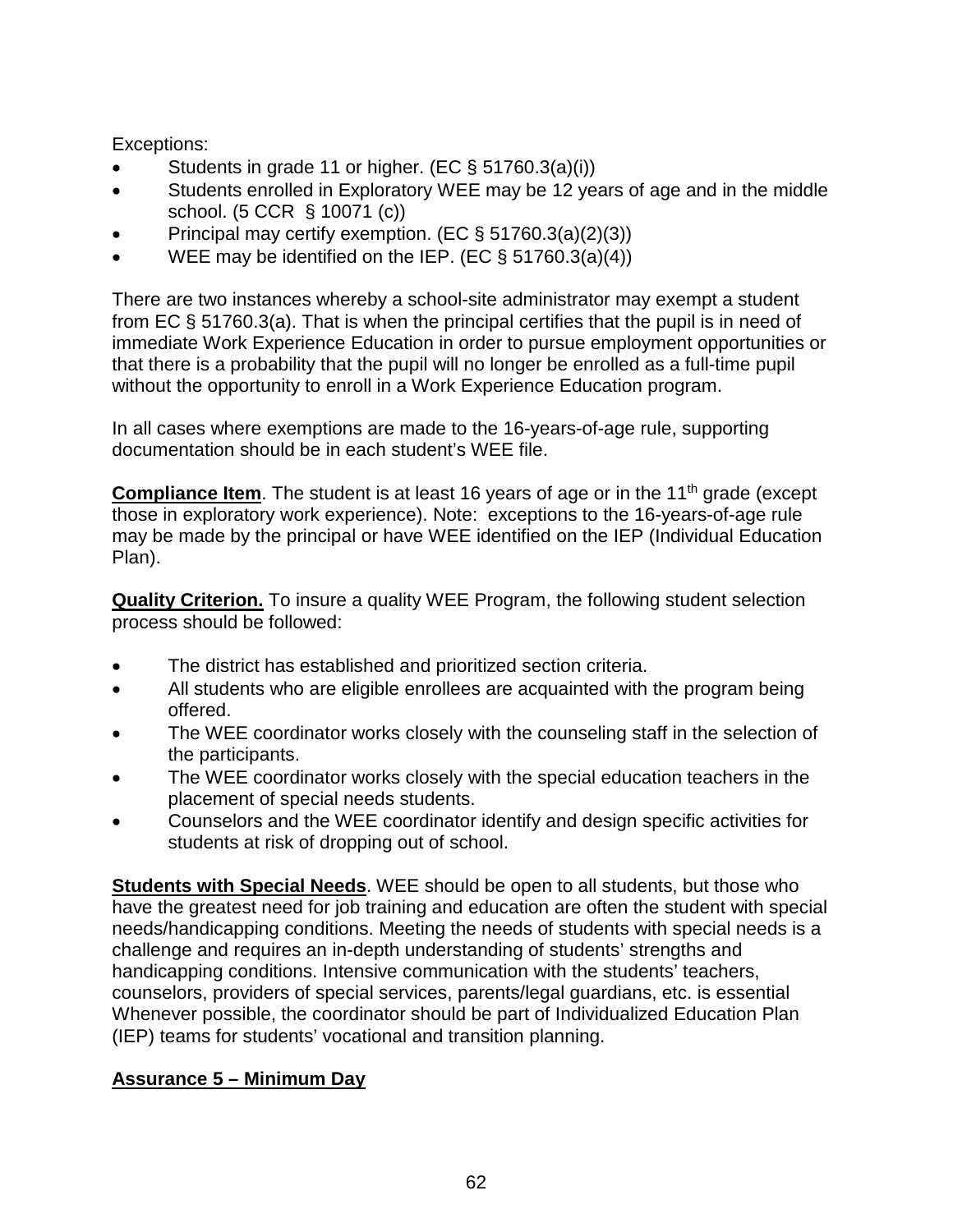**Minimum Day**. The minimum day for students is at least 180 minutes in duration (excluding WEE). (EC  $\S$  46144)

Exceptions:

- Continuation high school students (EC § 46145)
- Graduating WEE students in the last semester of their senior years (EC § 46147)

Students who attend high school for the minimum 180 instructional minutes must enroll in WEE in addition to those required minutes.

Exemptions:

- Graduating Seniors: An exemption to the 180 minutes requirement is stated in EC § 46147. The exemption is for "...a 12<sup>th</sup> grade pupil in his or her last semester or quarter…who is enrolled in a work experience education program…and who would complete all of the requirements for graduation, except courses of physical education, for less than 180 minutes each day, to attend high school for less than a minimum day of 180 minutes…" For students who attend comprehensive high school for less than 6 periods a day, the district will receive a proportional ADA (Average Daily Attendance). Individual districts vary on their policy. Some districts allow last semester seniors a shorter day some do not, check local Board policy in your area.
- Continuation High Schools: Continuation high schools are also exempt from the 180 minute minimum day requirement. EC 46170 states, "In continuation high schools…no pupil…shall be credited with more than 15 hours of attendance in any calendar week."

For those students who can prove that they are working full-time, EC 48400 states that, for compulsory continuation education "All persons 16 years of age or older and under 18 years of age…shall attend…for not less than four 60-minute hours per week…"

Independent Study: Independent study students who have approved independent study contracts with the school are required to attend school for one hour per week. (5 CCR § 11700-11702)

**Compliance item**. In addition to Work Experience Education are students enrolled in classes totaling at least 180 minutes per day.

**Quality Criterion**. Students are enrolled in at least 180 minutes of other classes in addition to their WEE class.

**Assurance 6 – Pupil/Teacher Ratio.** The pupil/teacher-coordinator ratio in WEE does not exceed 125 pupils per one full-time equivalent certificated WEE coordinator. Only duties and time directly related to the operation of WEE are considered when determining the pupil/teacher-coordinator ratio. (EC § 46300(b))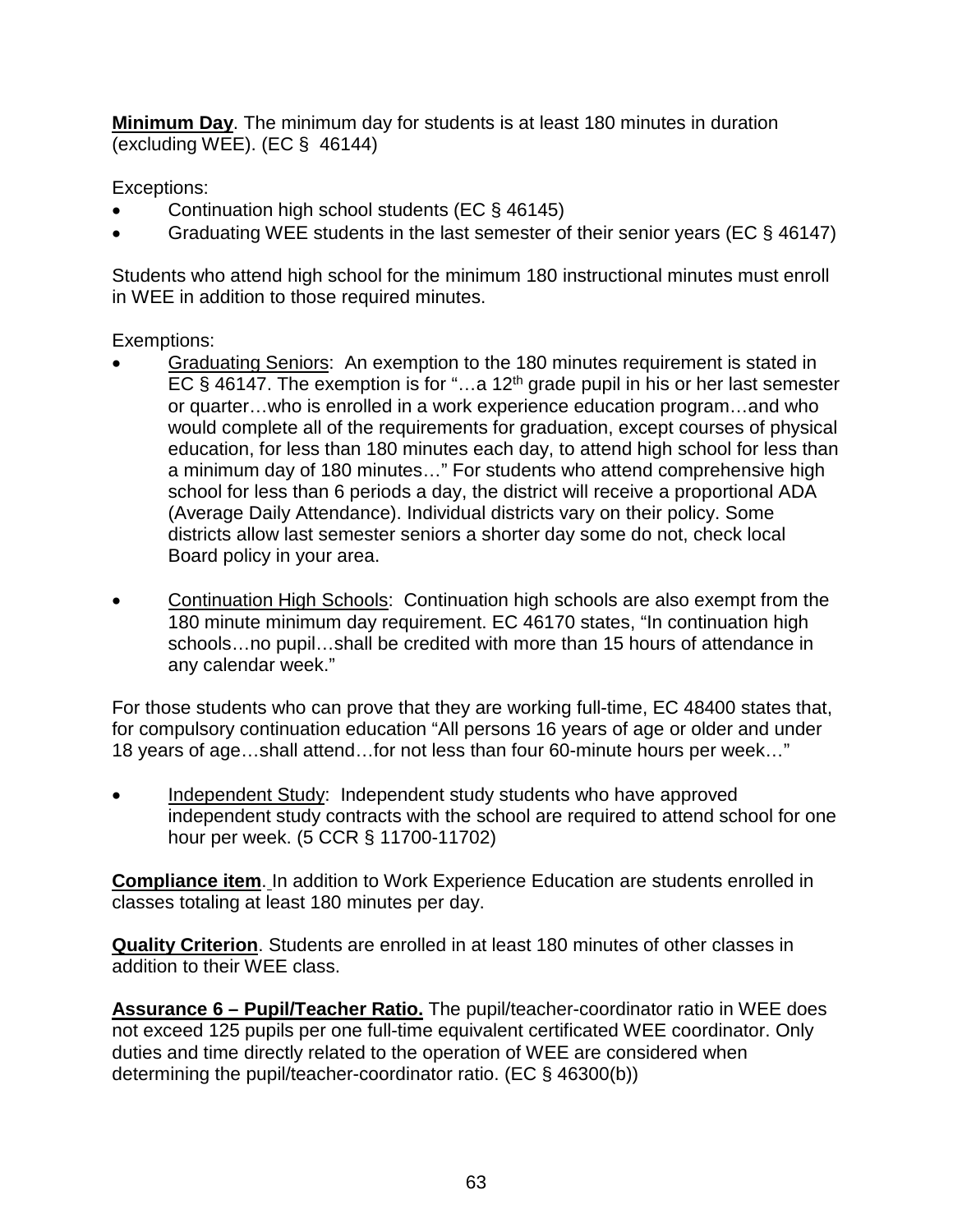Exceptions: Ratio may be waived by the State Board of Education. (EC § 46300(b))

**Compliance Item.** "The student-to-WEE coordinator ratio does not exceed 125 students to one FTE coordinator for regular school year programs."

Class size: The Coordinated Compliance Review (CCR), Compliance Item states that the student-to-WEE coordinator ratio should not exceed 125 students for one full-time equivalent WEE coordinator for the regular school year programs.

**Quality Criterion**. No more than 125 students for a full time WEE coordinator are enrolled in the program on October 15, December 15 and February 15.

## **Assurance 7 – Related Classroom Instruction.**

**Assurance 7a**. The WEE coordinator is responsible for preparing and conducting related classroom instruction. (EC § 51760, § 51762.5(b) & 5 CCR § 10073)

**Compliance Item.** Law states, "the Work Experience Education teacher-coordinator shall prepare and conduct the related classroom instruction. Related classroom instruction shall be developed for each semester and each type of Work Experience Education offered, including units in appropriate scope and sequence."

The *Secondary District Plan for Work Experience Education (WEE)* requires the school district to attach a course description with major units of instruction for each semester and for each type of WEE offered.

**Quality Criterion**. The purpose of related instruction is to enrich WEE and to correlate experiences at the work station with school programs. The goals of the program include personal job fulfillment, appreciation for interpersonal relationships, relevancy of work to the curriculum, the understanding of basic economic practices, and the development of career goals.

The instruction conducted by the coordinator is directly related to the skills and knowledge students need in order to succeed in current and future jobs. Instruction is tailored to the individual needs of the students and draws upon the student's job-related experiences. Instruction is organized sequentially and is planned to cover a common core of competencies appropriate to WEE.

Many factors are required for a Quality WEE Program. The following components are part of the class related instruction of a quality WEE program:

**Curriculum.** For a quality program the instruction should cover a two-year sequence of courses, which follows the WEE standards. Some topics to be covered should include:

- Conducting job search activities
- Analyzing labor market needs and projections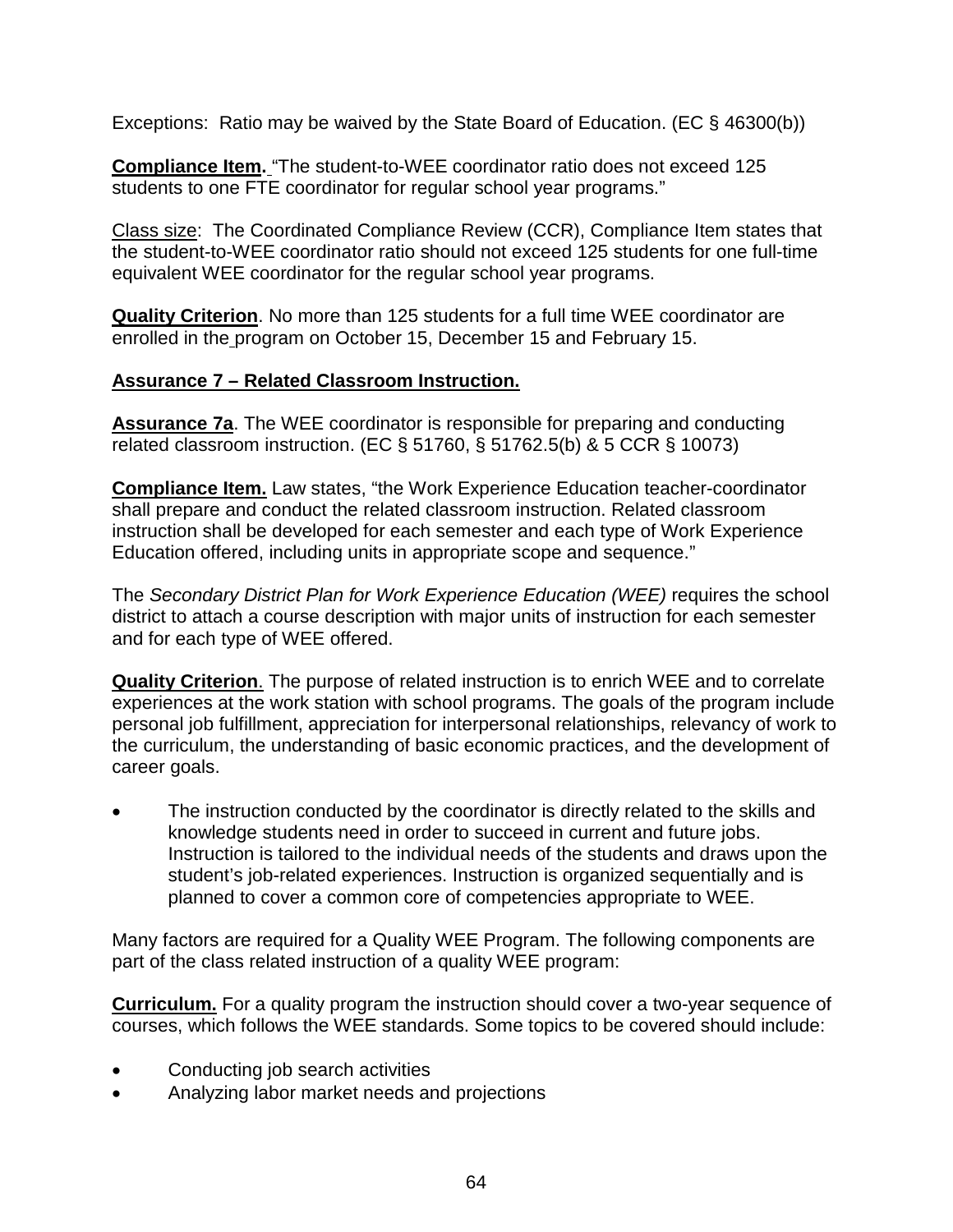- Getting, keeping, and leaving a job
- Career awareness and development
- Interviewing skills
- Resume writing
- Getting along with others in the work place
- Getting raises and promotions
- Attitudes on the job
- Other employability skills
- Taxes
- Labor laws
- Safety on the job
- Portfolio Development

This two-year sequential curriculum should involve such instructional strategies as:

- Individual study and group instruction
- Audio and visual aids
- Field trips to business firms
- Use of outside resources including recent graduates
- Remedial teaching strategies as needed
- Develop leadership skills

**Students with Special Needs**: The related classroom instruction component of WEE needs to be adjusted for students with special needs. Special education teachers and/or support services personnel should be able to direct the coordinator towards appropriate teaching materials or give directions as to revising existing material to appropriate teaching levels for student success.

The special education program should also have instructional classroom aides who are often available to assist with mainstreamed students. Aides could work with the coordinator adapting materials and/or spending time in the classroom during related classroom instruction.

**Evaluations/Grading**. This component of the WEE Program may be developed per guidelines in your WEE District Plan allowing for individual teacher discretion. Grades may be earned for attendance, successful completion of assignments, test scores, etc. Teachers may devise their own grading system that may or may not factor in evaluations from the students work site supervisors.

**Resources**. There are excellent resources for the WEE coordinator in preparing the WEE related classroom instruction curriculum. A few of those available are:

- California Department of Education web page at [www.cde.ca.gov](http://www.cde.ca.gov/)
- CA Planning Guide 2003-2005 www.Californiacareers.info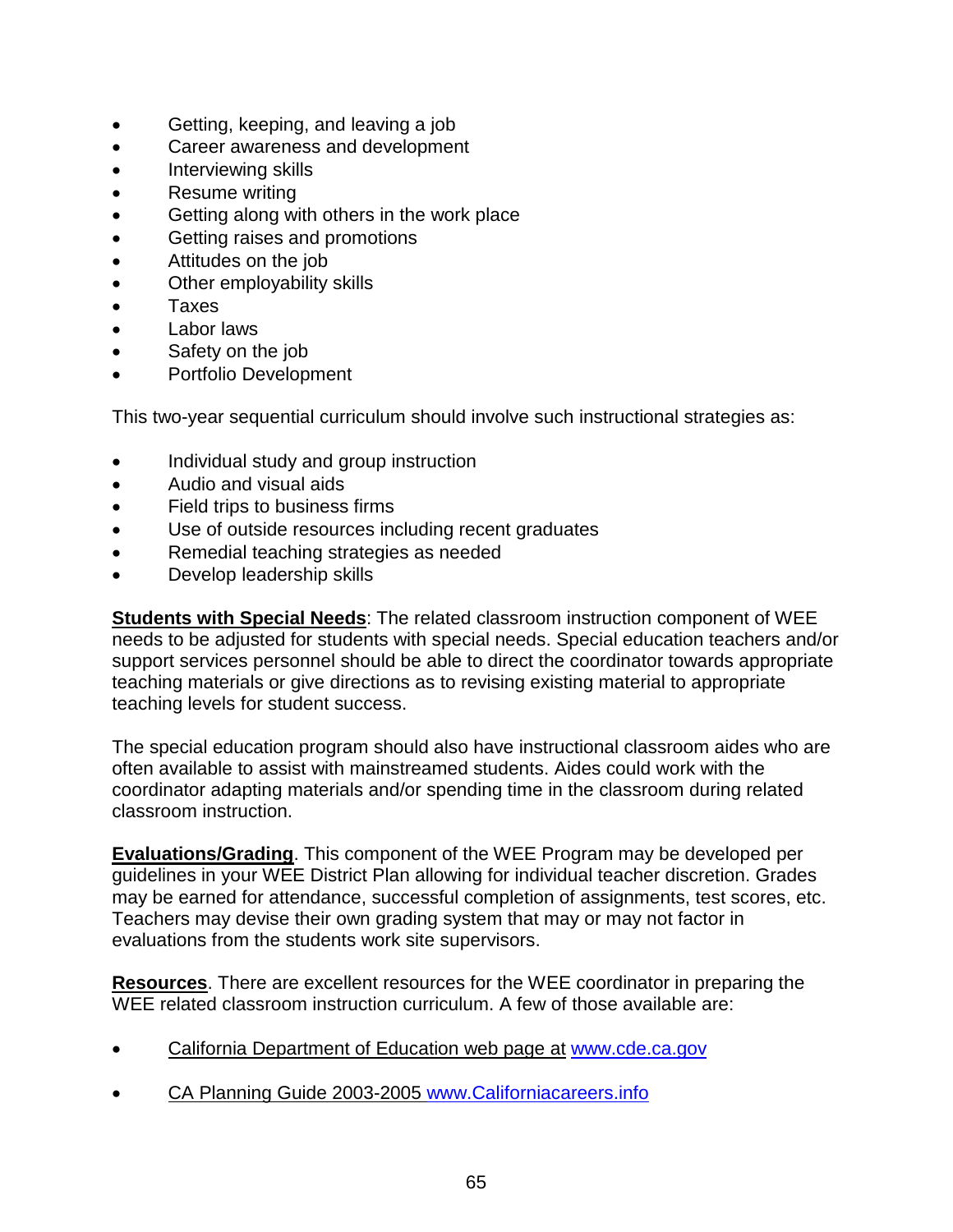- CAWEE web page at [www.cawee.org](http://www.cawee.org/)
- Teen Health and Safety on the Job. Labor Occupation Health Program U.C. Berkeley (510) 642-5507
- Work-Based Learning Guide,California Department of Education, 1998
- Work Experience Education Nuts and Bolts Toolkit, co-sponsored by California Department of Education and California Association of Work Experience **Educators**
- Work Experience Education Program and Curriculum Standards located at [www.cawee.org](http://www.cawee.org/)
- Workforce Career Development Model, California Department of Education
- Work Permit Handbook for California Schools: Laws and Regulations Governing the Employment of Minors, California Department of Education

**Assurance 7b**. Related classroom instruction or guidance for each semester and type of WEE is conducted by the WEE coordinator a minimum equivalent of one instructional period per week offered in sessions scheduled intermittently throughout the semester. (EC § 51760.3(b))

**Compliance item**. During the course of the pupil's enrollment in the program, the pupil receives as a minimum the equivalent of one instructional period per week of classroom instruction or counseling by a certificated employee. The instruction or counseling shall be offered in sessions scheduled intermittently throughout the semester.

**Quality Criterion**. All students enrolled in the program attend the equivalent of one instructional period per week. Accurate attendance is taken.

**Class meeting times**. There is no mandate as to the time of day in which the instructional period should occur. Different programs have different schedules; the time of day the class meets is based on the school schedule (see below).

For a class which consistently meets one instructional period per week, the related instruction class maybe scheduled as the "0" period of the school day (before the official school day begins), or as the last instruction period of the school day. Class related instruction may also be offered during the students' WEE class period.

**Scheduling Related Classroom Instruction**. Although the regulations specify that related classroom instruction must be provided for an equivalent of one instruction period for each week of the semester, there is no mandate as to the manner in which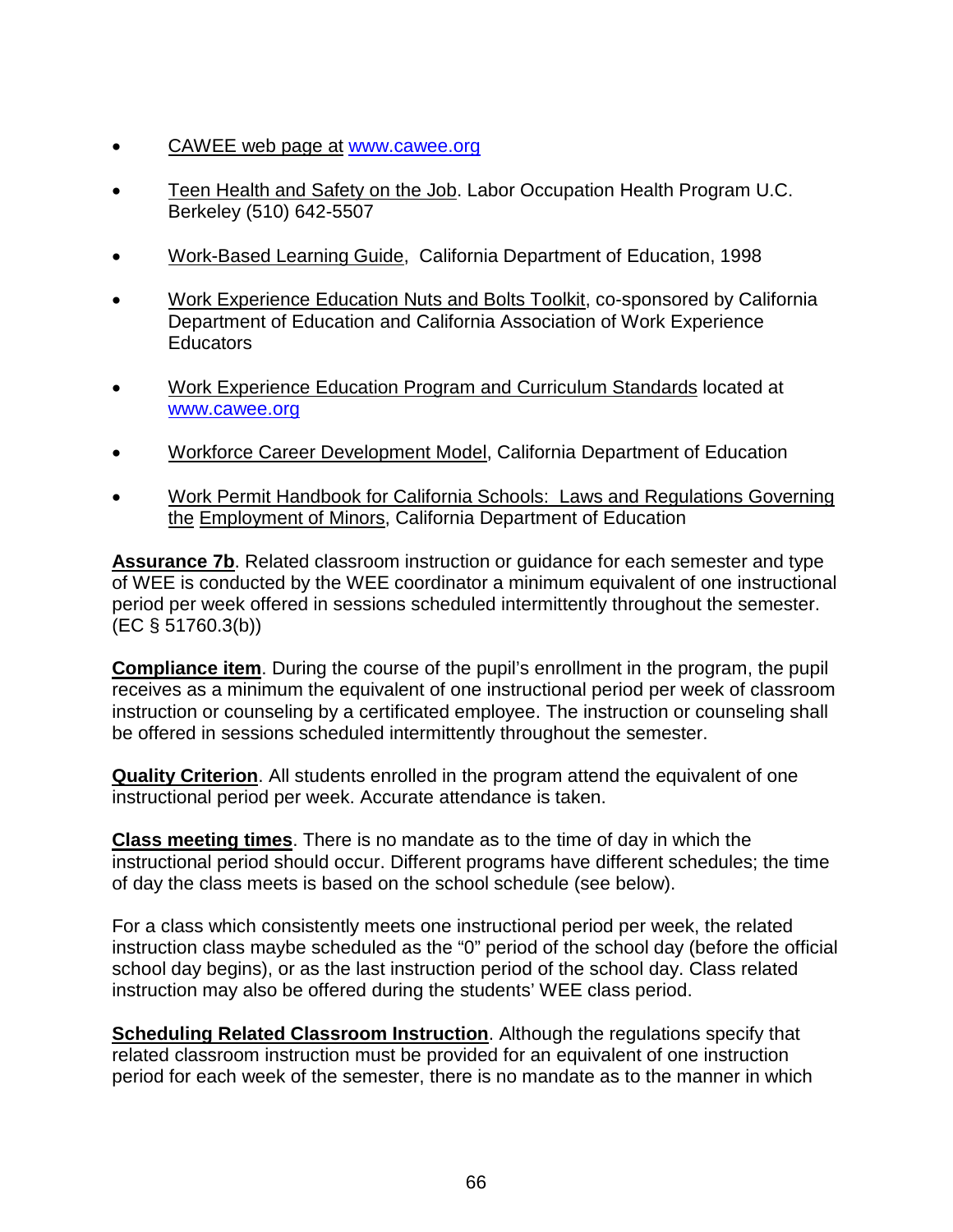the instruction is to be scheduled. The only requirement is that the related classroom instruction is to be scheduled intermittently throughout the semester.

There are a variety of schedules for WEE Programs throughout the state, all of them meeting the legal requirements for providing instruction. Below are a few examples for an 18-week semester:

- 1 instructional period each week of the semester; 18 weeks.
- 1 seminar, 3 instructional periods in length, scheduled every third week; 5 seminars for the semester.

For a seminar, which is the equivalent of 3 instructional periods, an evening session during the instructional week might be more appropriate.

The only time of day, which is prohibited, from being used for related classroom instruction is the lunch period; all students are required to have a free lunch period. The only exception to this regulation is for students who attend school for only a partial day. In such cases, the students could attend an instructional period of related instruction scheduled during the lunch period. This is permitted as the students would have a free lunch period during the officially scheduled school day although it would occur at a time later than the regularly scheduled lunch period. The only caution would be that lunch periods are usually of shorter duration than are instructional periods. Students would have to meet for multiple lunch periods to equal an instructional period or the students would have to meet for one lunch period with additional scheduled instructional minutes to meet the time requirements.

**Counseling**. EC § 51760.3(b) allows for counseling by a certificated employee as meeting the requirement for classroom related instruction. Counseling can be understood as one-to-one time spent with students to discuss career goals, employment concerns and/or problems, problem solving for employment, etc.

When these counseling sessions take place, the dates, times, duration, and subject matter of the meetings should be noted and records kept in the student's file. The recorded counseling minutes can be counted towards the total number of instructional minutes required by law.

**Purpose of Related Classroom Instruction.** Related classroom instruction is an essential component of a successful WEE Program. The purpose of related instruction is to enrich WEE and to correlate experiences at the work station with school programs. The goals of the program include personal job fulfillment, appreciation for interpersonal relationships, understanding the relevance of work to the curriculum and basic economic practices, and the development of career goals.

**Assurance 8 – Course Description.** The district course description, with major units of instruction for each semester and for each type of Work Experience Education offered is attached. (5 CCR §10073)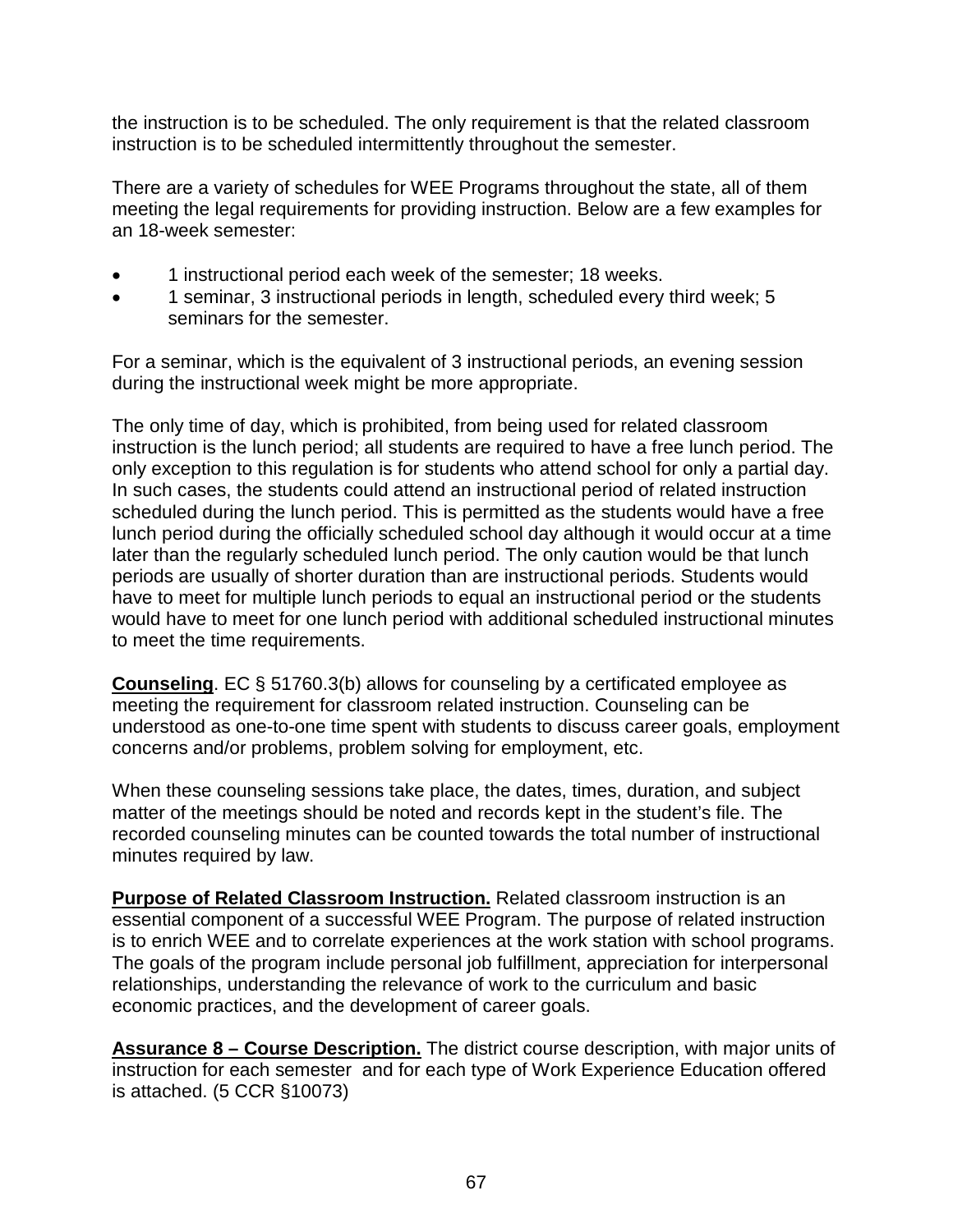It is the responsibility of the WEE coordinator to conduct the related classroom instruction. Related classroom instruction should be developed for each semester and for each type of Work Experience Education offered. The curriculum should include units in appropriate scope and sequence.

**Compliance Item**. A course outline showing meaningful instruction is attached to the district plan and is being followed by the Work Experience Education in related instruction.

**Quality Criterion**. Concerning curriculum, the WEE Program Quality Review states that instruction should cover a two-year sequence of courses. See Assurance #7 for suggested topics.

The Work Experience Education Program Framework and Curriculum Standards, lists performance indicators for the three types of WEE: Exploratory, General, Career Technical.

Two-year sequential curriculum may involve such instructional strategies as:

- Individual study and group instruction.
- Audio and visual aids.
- Field trips to business firms.
- Use of outside resources including recent graduates.
- Remedial teaching strategies as need.
- Business, labor and/or community members as speakers.
- Job shadowing experiences.

## **Assurance 9 – Work Sites**

**Assurance 9a**. The WEE coordinator identifies, selects and/or approves work sites. (EC § 51762.5(a) & 5 CCR §10072)

**Compliance Item.** The 5 CCR § 10072, states, "In selecting and approving a work station for an individual student, the WEE coordinator shall approve work stations that will enable the students to accomplish meaningful learning objectives."

**Quality Criterion**. The ideal situation is that students enrolling in WEE are placed in jobs, which reflect their interest, aptitudes, and abilities. This cannot always be the case for all students enrolled in WEE; many students are employed prior to enrolling.

Nonetheless, there are students who do need the assistance of the WEE coordinator to obtain suitable employment and require frequent supervision. This is especially true for students with special needs and those identified as "high risk" students. There are also students who, due to work station business problems, have been laid off. In these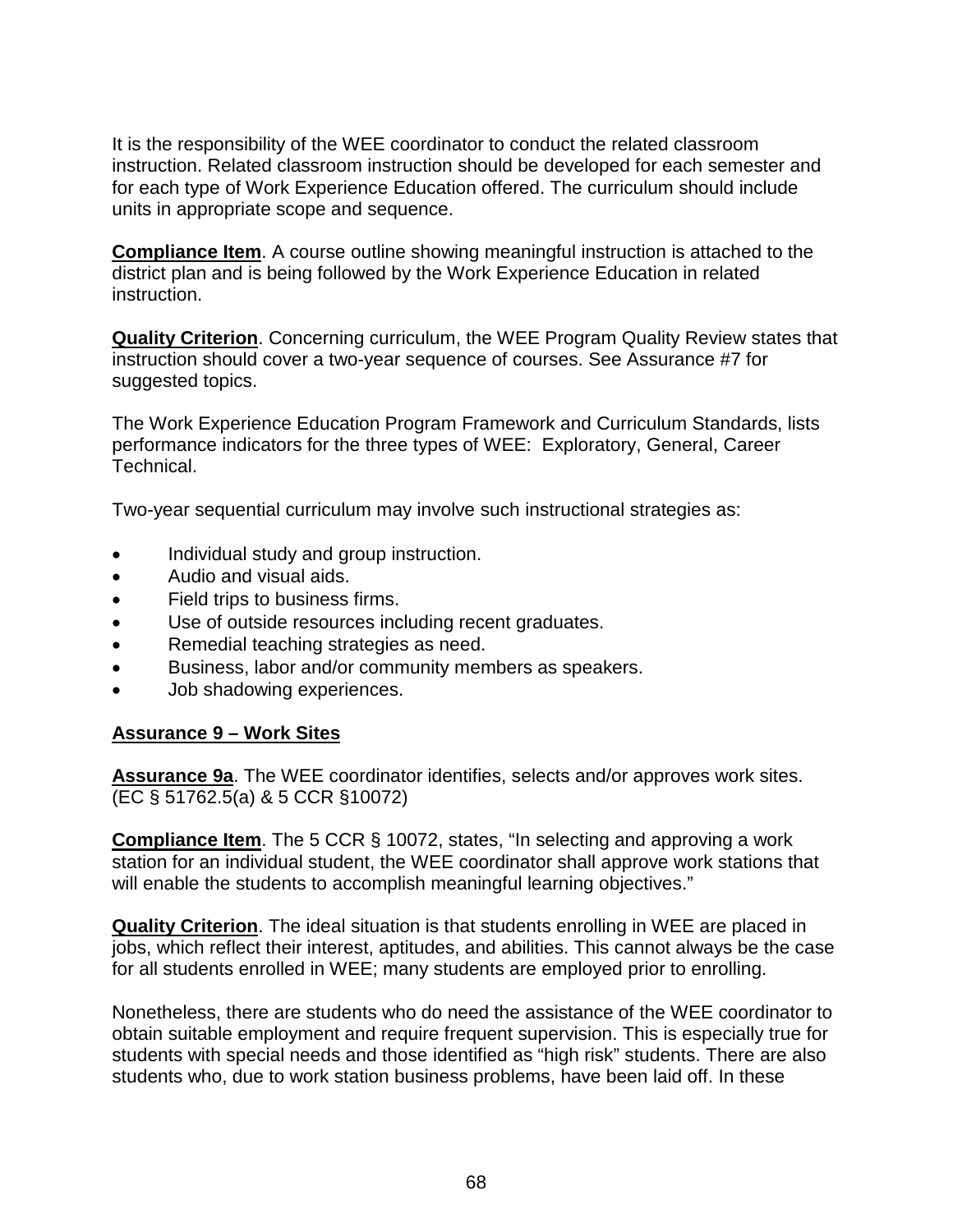cases, the WEE coordinator may assist students in obtaining employment at appropriate work sites.

In the identification and selection of work stations, the WEE coordinator will find that a combination of the following techniques will be the most successful.

**Contact Current Employers**. The procedure most often followed is the direct solicitation of employers. The WEE coordinator has a myriad of successful, continuous contacts with community businesses and employers. The coordinator can be very successful placing WEE students in jobs where positive past experiences with WEE students have encouraged the employer to interview referrals from the WEE coordinator. The coordinator can also enlist the assistance of other school and community personnel in this endeavor.

**Career Center**. If a Career Center is operated at the school, the WEE coordinator should work closely with that office in identifying appropriate work stations. Career Center technicians and job placement boards can be excellent resources for available work sites for unemployed WEE students. In many communities, youth employment service agencies and various community civic groups interested in the welfare of youth are actively involved in job placement.

Coordinators must constantly seek new work stations. Students who do not succeed on their jobs may make employers wary of WEE for a short period of time. Some firms establish corporate rules prohibiting the hiring of employees under 18 years of age. Other jobs are lost to the program when students graduate from high school and retain their jobs as permanent employees or while continuing their education. Because of job losses due to these and similar reasons, coordinators must constantly search for new work sites. Developing formal and informal communications with employers will benefit the currently employed students and will also help the WEE coordinator to develop contacts within the business/industry community for future job placements.

Work Experience Education coordinators may work with state and local agencies such as WIA, State Department of Rehabilitation, Workability, Goodwill Industries and the Salvation Army to help students with special needs find jobs.

Most students who register in General WEE or Career Technical WEE have obtained their own jobs prior to enrollment. In such cases, prior approval is not possible and WEE coordinators should establish a policy describing jobs acceptable for course credit to screen students at the start of each semester or before enrolling them. However, there are some basic requirements to which all work sites should conform:

- Employers know and support the intent and purpose of Work Experience Education.
- Employers are required by law to provide Workers Compensation Insurance.
- Employers maintain accurate records of students' work hours, rates of pay, and deductions.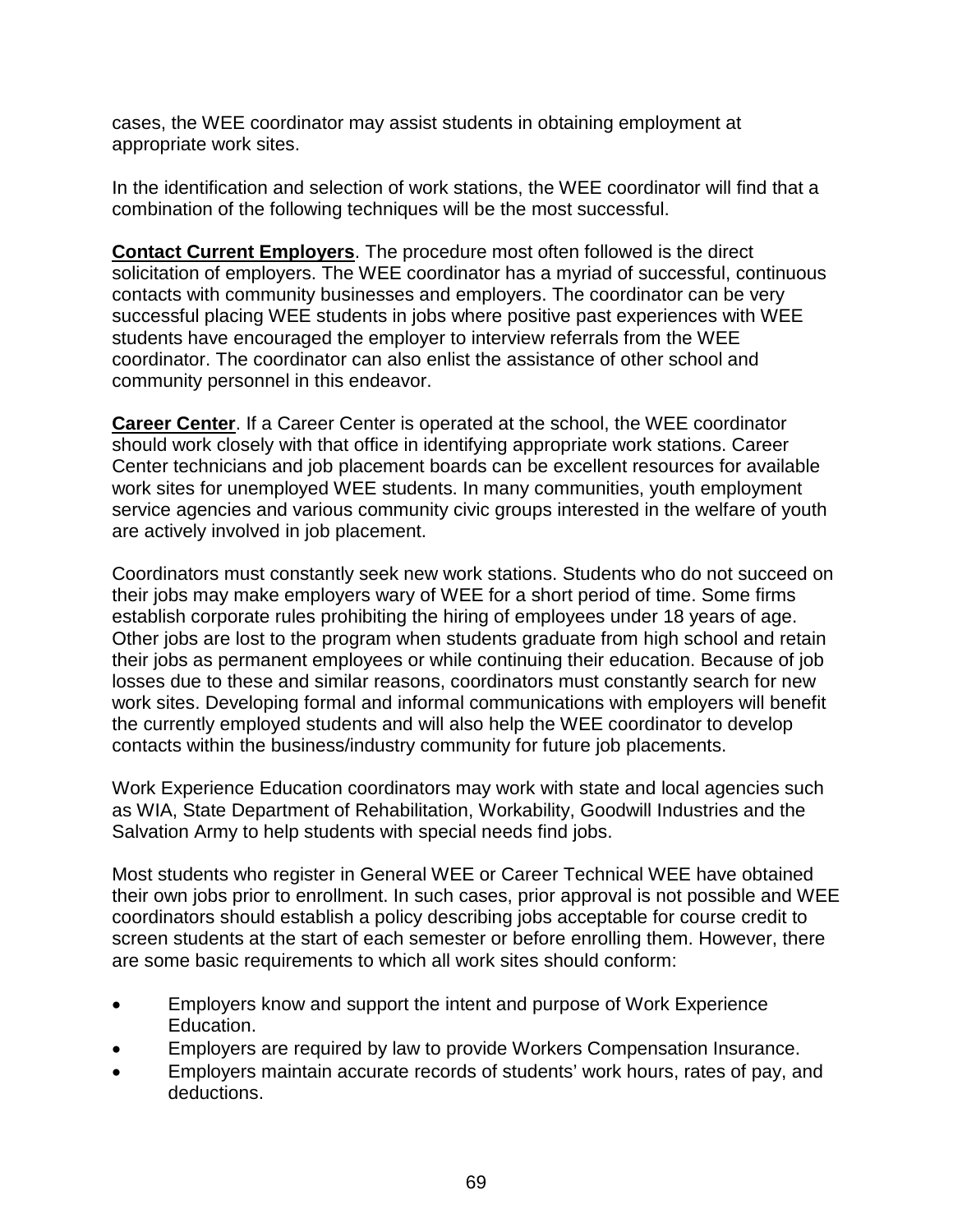- Work sites offer a reasonable probability of continuous employment for a weekly number of hours (as specified in district plan) during the student's enrollment in WEE.
- Employers have adequate equipment, materials, and other facilities to provide appropriate learning opportunities.
- Working conditions will not endanger the health, safety, welfare, or morals of the students.
- Employers abide by nondiscrimination policies.
- Employers will provide adequate adult supervision so students may receive maximum educational benefits.

In selecting and approving work stations, for all sites, all students, and all WEE coordinators, the primary concern should be for the student's health, safety and welfare. Students should never knowingly be referred to work stations where strikes or other labor disputes are in progress, nr should they be referred to work stations where the WEE coordinator is aware of a history of child labor law violations.

**Other Work Site Considerations**. There are other factors, not mandated by law, to be considered in the selection of work stations. In evaluating possible work stations, the WEE coordinator should ask the following questions:

- Are the wages comparable to those paid for similar occupations in the community?
- Are the work sites conveniently located for the students and the WEE coordinator?
- What are the employer's reputations in the community?
- Will the jobs provide sufficient hours for training?
- Will the jobs provide training in all appropriate phases of the occupations rather than in routine activities only?
- Are the tasks within the scope of the student's abilities but, at the same time, difficult enough to provide learning situations?
- Will local union regulations and practices affect WEE students?
- Employer Cooperation: Employer's enthusiasm for the WEE Program are good measures of the cooperation to be expected. By far, the great majority of employers prefer to employ students who are enrolled in WEE by reason of the supportive related classroom instruction and work site supervision of the students by the WEE coordinator.
- On occasion, employers of WEE students do not adhere to child labor laws and/or education code provisions. In such situations, the WEE coordinator should attempt to educate the employers and the students as to the appropriate regulations and notify the student's parents/legal guardians. If employers ignore requests to comply with code provisions, students' work permits should be revoked with official notices to the employers and parents/legal guardians. Further, official notices of code violations should be sent to school site administrators, student's counselors, and regional offices of the State Labor Commissioner and U.S. Department of Labor.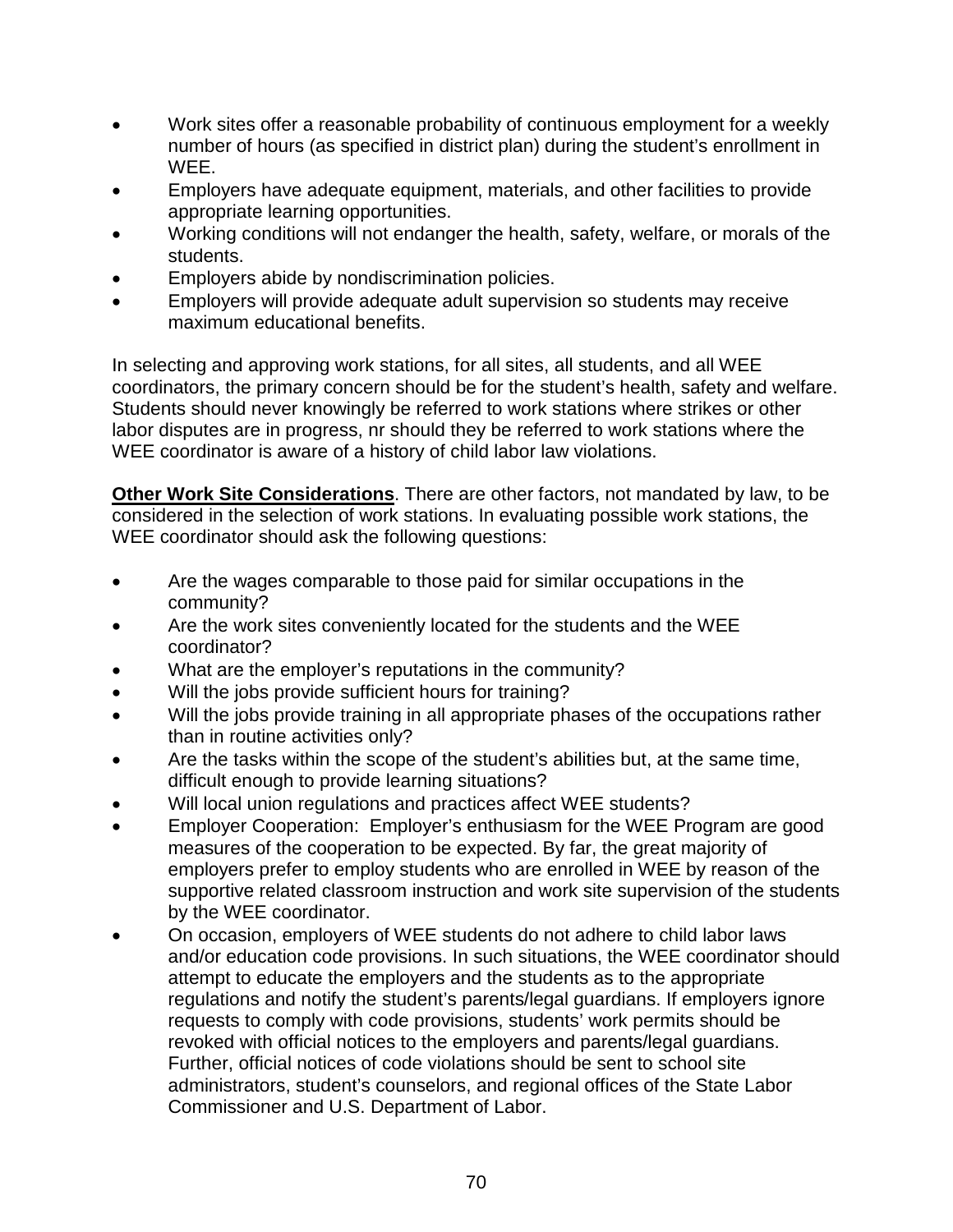**Unemployment**. If a business goes on strike, students will not be able to work but should not be penalized for not working during the strike. A strike is part of the learning experience of having a job. Walking a picket line and receiving a weekly stipend from the union is not an employee/employer relationship. Students are not covered by their employer's workers compensation insurance while picketing. If a business closes, students are usually given two weeks to find another job. If a business has a temporary closure due to fire, remodeling, or change of ownership, it is up to the discretion of the WEE coordinator on how to handle the situation. Many districts will allow students to average their hours since many do not work the exact same number of hours each week. This also allows students to cut back on hours during special weeks at school. Students who have earned a paid vacation can turn in their timesheet showing paid vacation and no hours worked. Students are not required to work during a school vacation, such as winter or spring break. Students who work during this time may still submit timesheets to make up for weeks when their hours were low or they were unemployed. Each WEE coordinator should develop a policy for handling students who are fired from a job and the affect on the student's grade and credits. This policy should be included in the District Plan. Many coordinators evaluate the circumstances surrounding the dismissal of the students. Most students who are fired may receive an F grade on the employer evaluation. If the student gets another job, the evaluation will be averaged with the F evaluation for the final grade. Students who are fired because of illegal activities will usually receive an F in the class. WEE coordinators ultimately decide the grading policy and how to handle weeks when students do not work. The district plan should be written to support this policy.

**Assurance 9b**. A minimum of two on-site contacts per semester with a supervisor at each work site and a minimum of one on-site contact during the summer school session is mandated by the WEE coordinator. (5 CCR §10074)

**Compliance Item**. A minimum of two on-site contacts per semester are made by the Work Experience Education Coordinator with each approved employer (one for summer school). All work station visitations must be recorded with dates, names of supervisors, and items discussed. The records of work station visitations should be maintained and filed in the student's folders. During a compliance review these files will be examined.

**Quality Criterion**. On-site contacts and recordkeeping are very important aspects. The WEE coordinator should have ongoing contacts with all supervisors/employers. These contacts (aside from those required) can be in the form of additional work site visitations, telephone contacts, advisory committee contacts, and written communications.

The WEE coordinator is mandated to make two on-site work station visitations during the semester or one visitation during Summer School session. At this time, no codes nor regulations address the issue of site visitations during the trimester schedule. Until the California Code of Regulations, Title 5, is revised, one visit per trimester has been tacitly approved by the CDE representative.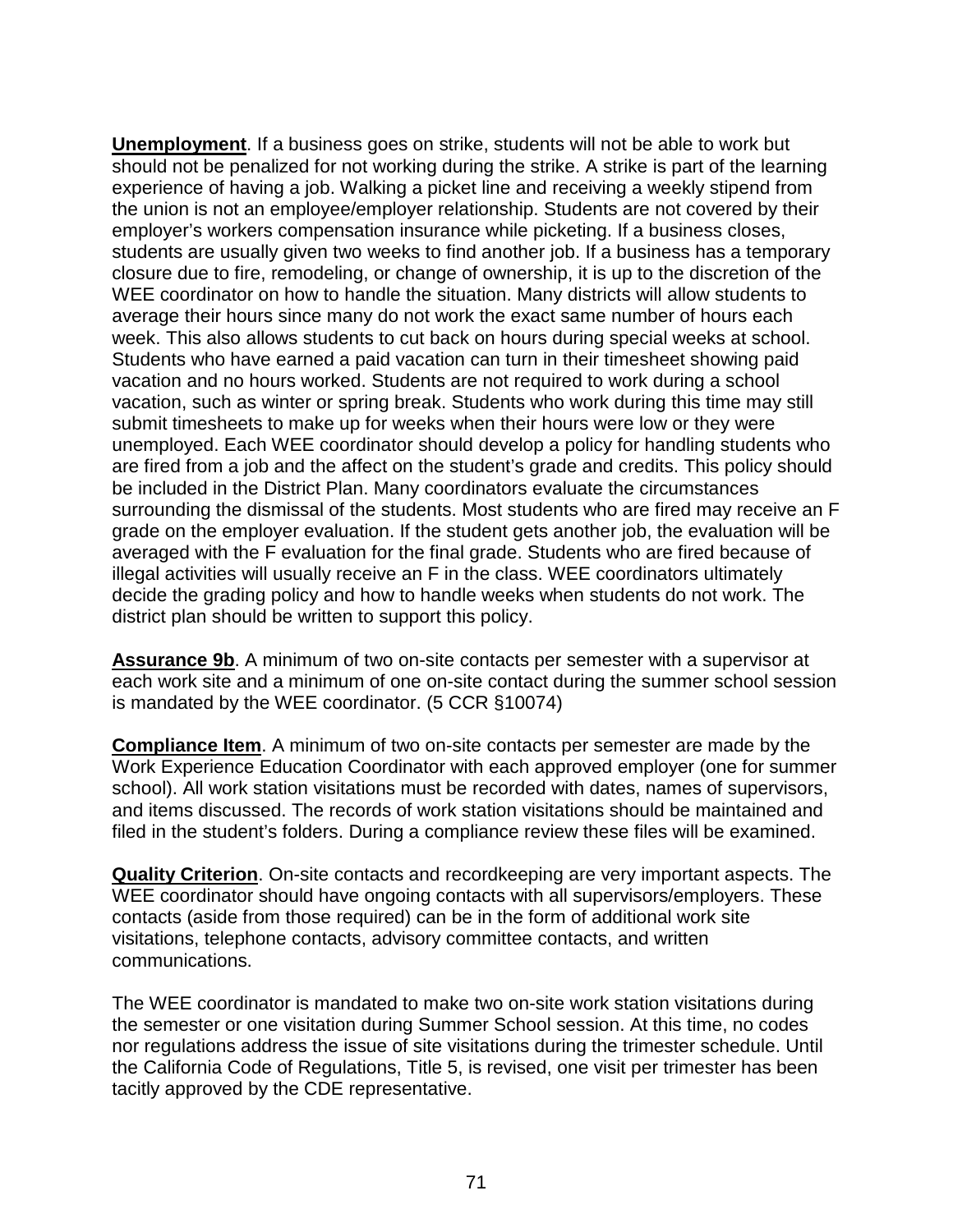Although not required by regulations, during those work site visitations, the coordinator might have the opportunity to observe a student at work. However, it is not appropriate to interfere while the student is working.

The coordinator should also schedule one-to-one consultation times with WEE students. This time can be used to discuss the student's perception of job successes (or need for improvement), individual problem solving, career goals, etc.

Work site visitations give the WEE coordinator opportunities to speak with supervisors relative to students work progress and performances. Ideally, all WEE students should be visited at least once each quarter while working at their work stations.

It is also advantageous if the coordinator can assist work station supervisors in utilizing appropriate techniques for supervising and evaluating student's job performances. In all communications with employers, the coordinator must be sensitive to business schedules and employers' needs. It should be obvious that a coordinator should avoid a work site visitation during peak business times.

A word of caution: On occasion, employers with whom the WEE coordinator speaks with are not the students' immediate work station supervisors. Whenever possible visitation interviews and evaluations should be completed with the student's immediate supervisor.

**Work Station Evaluations**. For most districts, student progress at work stations is evaluated in two ways. First, the WEE coordinator visits the work stations and consults with student supervisors. The second evaluation involves a written progress assessment, which is completed by the work station supervisors.

The WEE coordinator should be an innovator, communicator, and facilitator as well as the professional whose enthusiasm and knowledge of the business community motivates students and employers toward successful work station experiences and career-vocational education planning.

**Students with Special Needs**. In 1990 Public Law 101-476, *The Individuals with Disabilities Education Act*, added transition services to the student's Individual Education Plan.

"The term 'transition services' means a coordinated set of activities for a student, designed within an outcome-oriented process, which promotes movement from school to post-school activities, including post-secondary education, vocational training, integrated employment (including supported employment), continuing and adult education, adult services, independent living, or community participation."

"The coordinated set of activities shall be based upon the individual student's needs, taking into account the student's preferences and interests, and shall include instruction,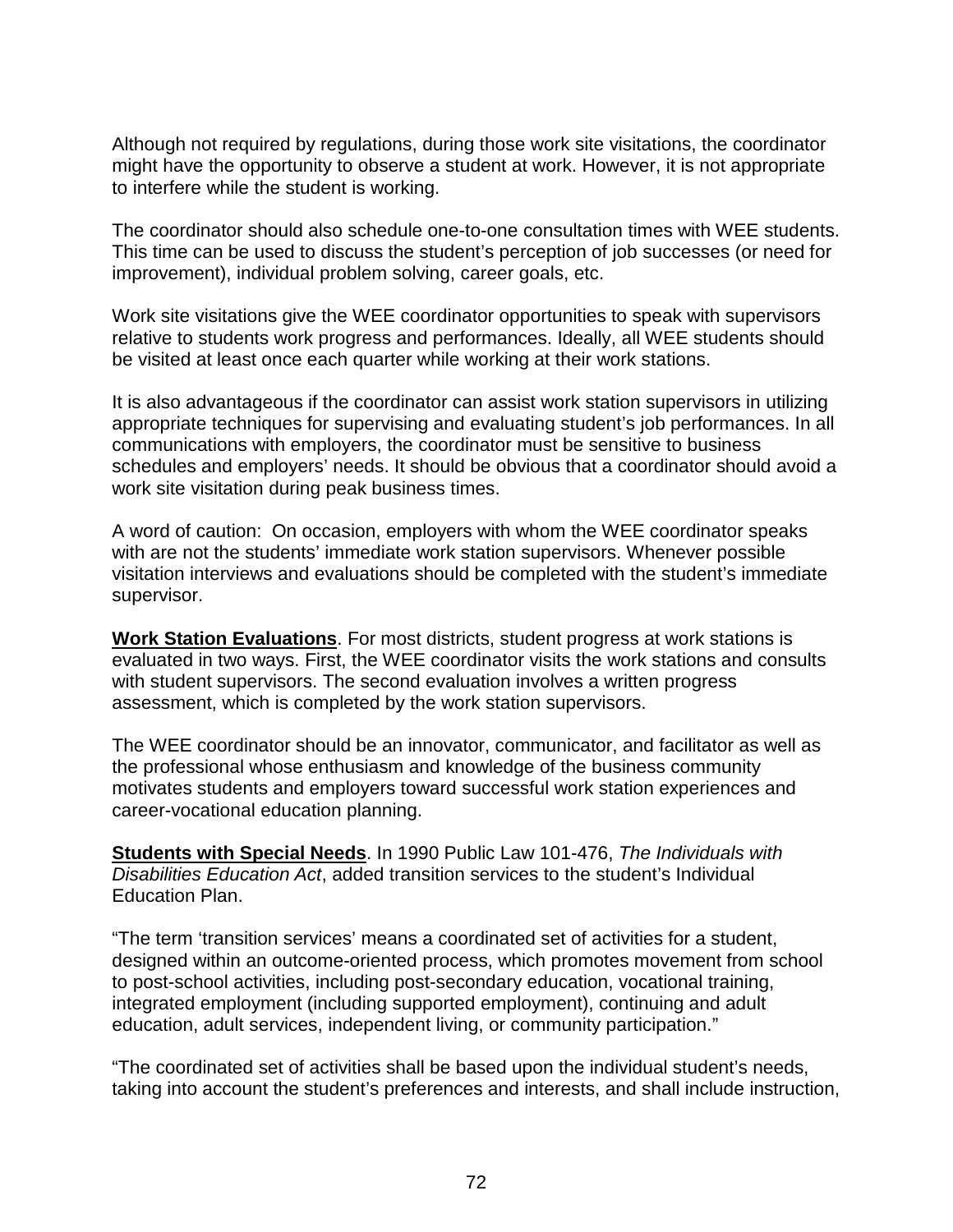community experiences, the development of employment and other post-school adult living objectives, and, when appropriate, acquisition of daily living skills and functional vocational evaluation."

The IEP includes "a statement of the needed transition services for students no later than age 16 and annually thereafter (and, when determined appropriate for the individual, beginning at age 14 or younger), including, when appropriate, a statement of the interagency responsibilities or linkages (or both) before the student leaves the school setting," and "in the case where a participating agency, other than the educational agency, fails to provide agreed upon services, the educational agency shall reconvene the IEP team to identify alternative strategies to meet the transition objectives."

One of the major components for the successful job placement of students with special needs is the selection of work stations with supportive, understanding supervisors. Supervisors need to be aware that students will need some special training and one-onone time with supervisors. In this situation, there will be extensive communications with the WEE coordinator, and there needs to be very specific, ongoing job and behavior performance evaluations.

Students with special needs might also be required to complete forms and time cards in excess of those usually expected of other employees (especially true for Department of Rehabilitation clients). Another aspect of placing students with special needs is the possibility that "job coaches" might accompany students for the time it would take the student to become proficient at job tasks. Where job coaches are present, aside from employers' cooperation, the possibilities of space constraints need to be addressed.

The WEE coordinator should quickly identify the agencies, which will assist in job placement and support services: State Department of Rehabilitation, Workability programs, sheltered workshops, Goodwill Industries, Salvation Army, and employers historically supportive of students with special needs.

There are also community groups which are interested in providing services and/or supporting the employment of students with special needs. The coordinator and other school personnel should contact agencies such as Easter Seal Society, Soroptimists, Rotary, Elks, Lions, Kiwanis, and local trusts developed and directed to help needy students.

**Assurance 10 – Training Agreement**. A written formal training agreement identifying the responsibilities of the school district, employer, parent/legal guardian, and student is developed for each WEE student. (EC § 51762.5(d) & 5 CCR §10071)

**Individual Training Agreement**. A written formal training agreement is required for every student enrolled in WEE. Training agreements necessarily involve four parties – student, parent/legal guardian, employer, and the WEE coordinator – who acknowledge by their signatures that they accept the specified conditions and requirements and that they will carry out the particular responsibilities asked of them.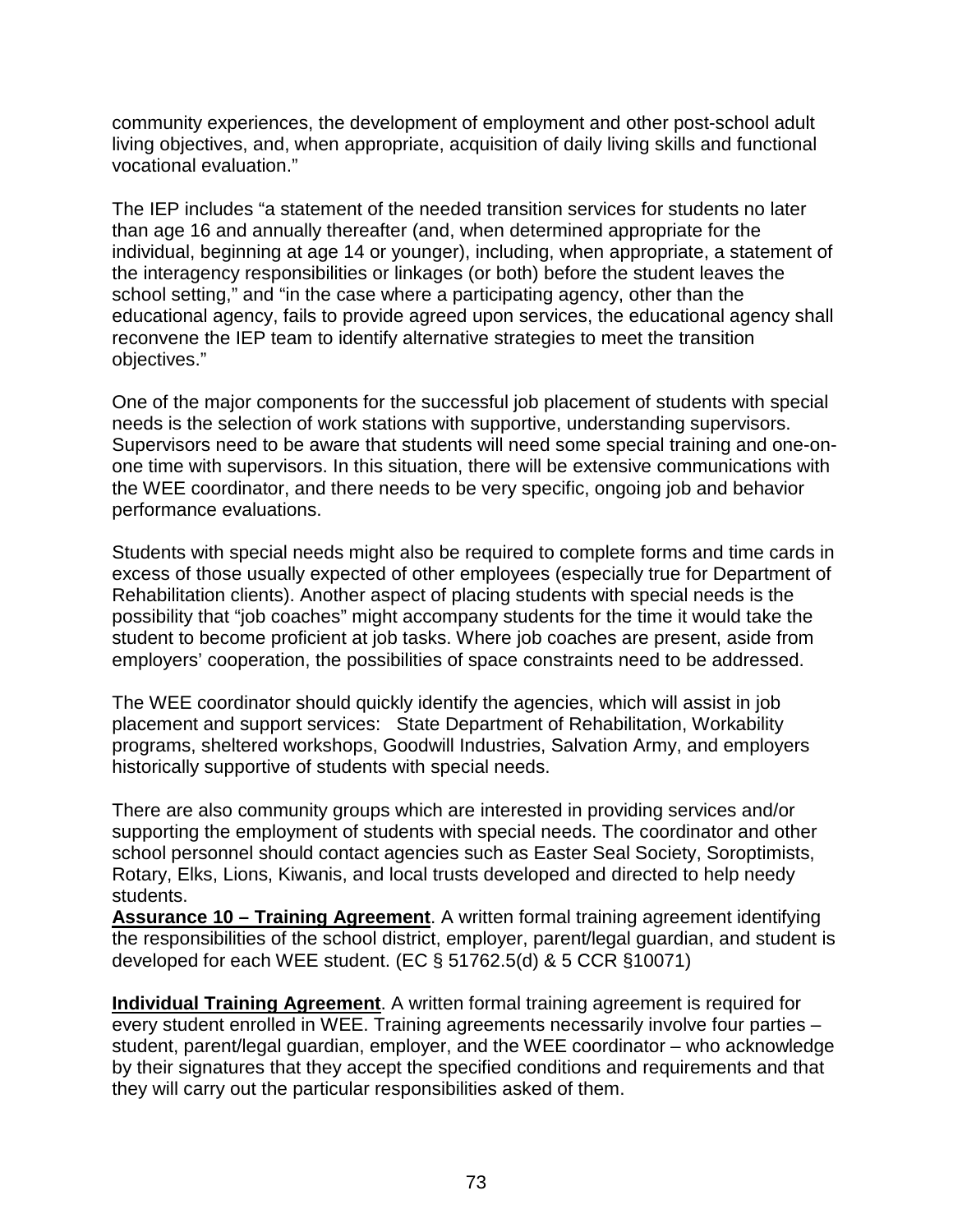The first step in development of the training plan is to analyze the specific jobs/tasks in which the student is currently competent. The competencies, which can, or must be learned can then be identified. Finally, the length of time needed to attain the competencies is determined. For instance, a student working in an office setting might learn to use specific computer programs for that position. An individual goal for this student might be to be able to produce a work document with no errors.

**Agreement Format**. There is no one format mandated for all training agreements. A sample of a training agreement, which could be used by a WEE coordinator, can be found in the appendix of this document or in the WEE Nuts and Bolts Toolkit.

The conditions that must be addressed in the formal training agreement are outlined in the Secondary District Plan for WEE and are listed below:

**Assurance 10a**. The student objectives to be accomplished at the work site. (5 CCR § 10071)

**Assurance 10b**. The work site offers a reasonable probability of continuous employment for the student during the period for which the student is enrolled in WEE. (EC § 51760 & § 51762.5)

**Assurance 10c**. The employer has adequate equipment, materials, and other facilities to provide appropriate learning opportunities. (EC § 51760 & 5 CCR §10072)

**Assurance 10d**. Work conditions will not endanger the health, safety, welfare, or morals of the student. (EC § 49116, § 51762, & 5 CCR §10072)

**Assurance 10e**. The employer provides adequate adult supervision to ensure that:

- (1) The Exploratory WEE student is provided opportunities to observe and sample a variety of conditions of work to ascertain his/her interests and suitability for occupations being explored.
- (2) The General WEE student is provided opportunities to gain occupational skills.
- (3) The Career Technical WEE student is provided opportunities to reinforce and extend the job skills and knowledge learned through the school career/vocational education instructional program. (5 CCR §10071 & 10072)

**Assurance 10f**. The employer, as required by law, provides Workers Compensation Insurance coverage whenever there is an employee/employer relationship. Students enrolled in Exploratory WEE are provided Workers' Compensation Insurance through the local school district. (EC § 51768, § 51769 & 5 CCR § 10071)

**Assurance 10g**. The employer maintains student's hourly work records and cooperates in rating his/her achievement at the work site. (EC § 51762.5 & 5 CCR § 10072)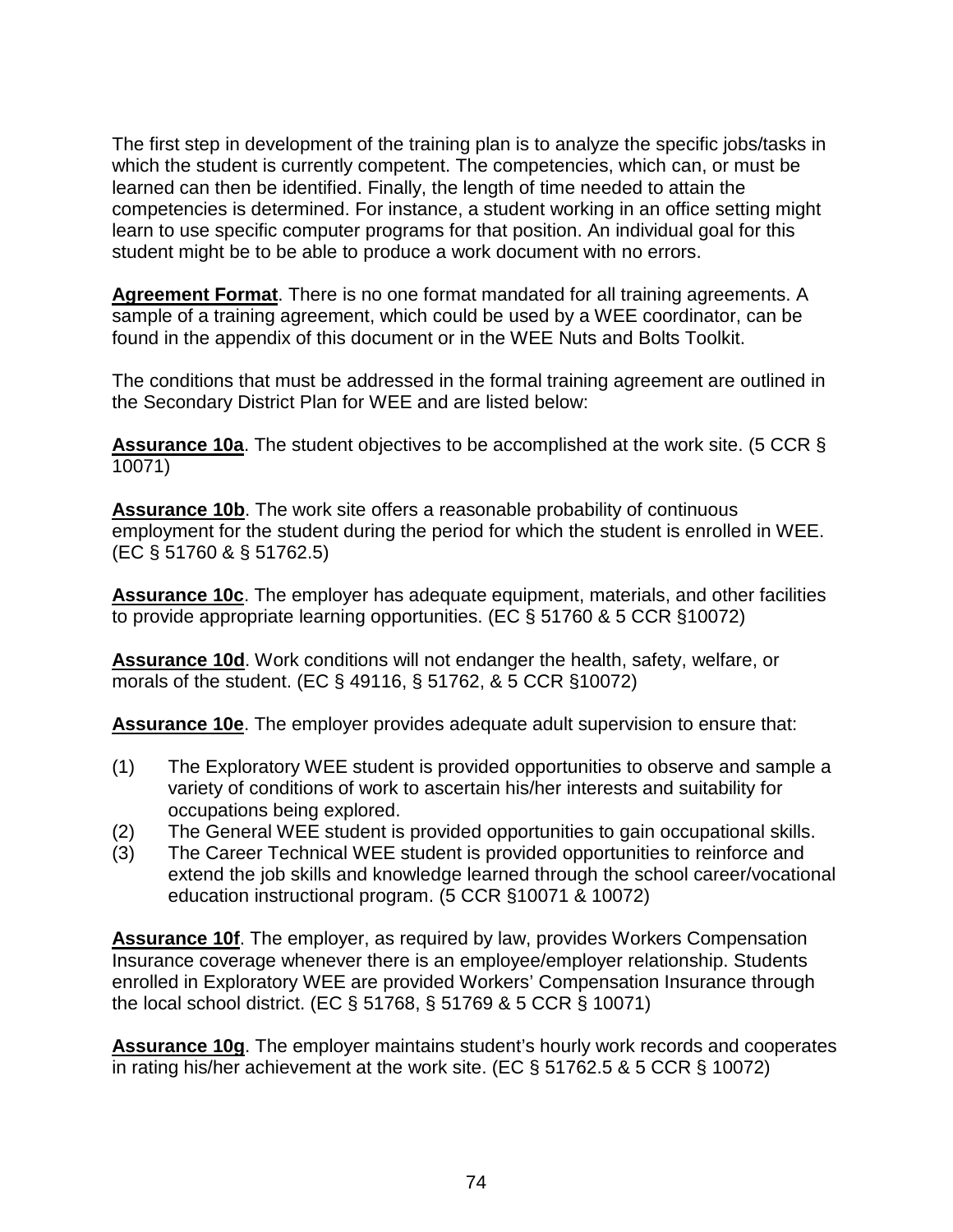**Assurance 10h**. The employer assures the district that he/she does not discriminate on the basis of race, creed, color, sex, sexual orientation, or religion. (EC § 51760.3(c)) & 5 CCR § 10071)

All training agreements must contain a nondiscrimination clause, which the school and employers agree to uphold. As of January 1, 2005 such a statement should read,

"No personal shall be excluded from participation in or denied the benefits of any local agency's program or activity on the basis of sex, sexual orientation, gender, ethnic group identification, race, ancestry, national origin, religion, color, or mental or physical disability in any program or activity conducted by an 'educational institution' or any other local agency," defined in Article 2 of this Chapter, which is funded directly by, or that receives or benefits from any state financial assistance.

**Compliance Item**. "Individual student records for participants enrolled in work experience education (WEE) include the following:

- A formal training agreement for each student that describes the conditions of employment, the employer's Workers Compensation Insurance Carrier, and the responsibilities of the student, employer parent(s) and school.
- Training agreement signed by student, employer and parents.
- Nondiscrimination statement on every training agreement (Title VI)
- Training agreement contains the current nondiscrimination statement.
- Individual training plan for each student (5 CCR § 10070 and 10074)
- Individual training plan on each student.

**Legal Requirements**. Students enrolled in WEE must have formal training agreements on file. (5 CCR § 10071) training agreements describe the conditions and requirements to be met for WEE enrollment and for the successful completion of course requirements to earn credits. Training agreements necessarily involve four parties – students, parents/legal guardians, employers, and the WEE coordinator – who acknowledge by their signatures that they accept the specified conditions and requirements and that they will carry out the particular responsibilities asked of them.

**Quality Criterion**. The training agreement contains a nondiscrimination statement and is signed by student, employer and parent/legal guardian and includes the following items in the agreement:

- **10a**. Student objectives to be accomplished at the worksite.
- **10b**. Work stations offer reasonable probability of continuous employment during the students' enrollment in WEE.
- **10c**. Employers have adequate equipment, materials, and other facilities to provide appropriate learning opportunities.
- **10d**. Working conditions will not endanger the students' health, safety, welfare, or morals.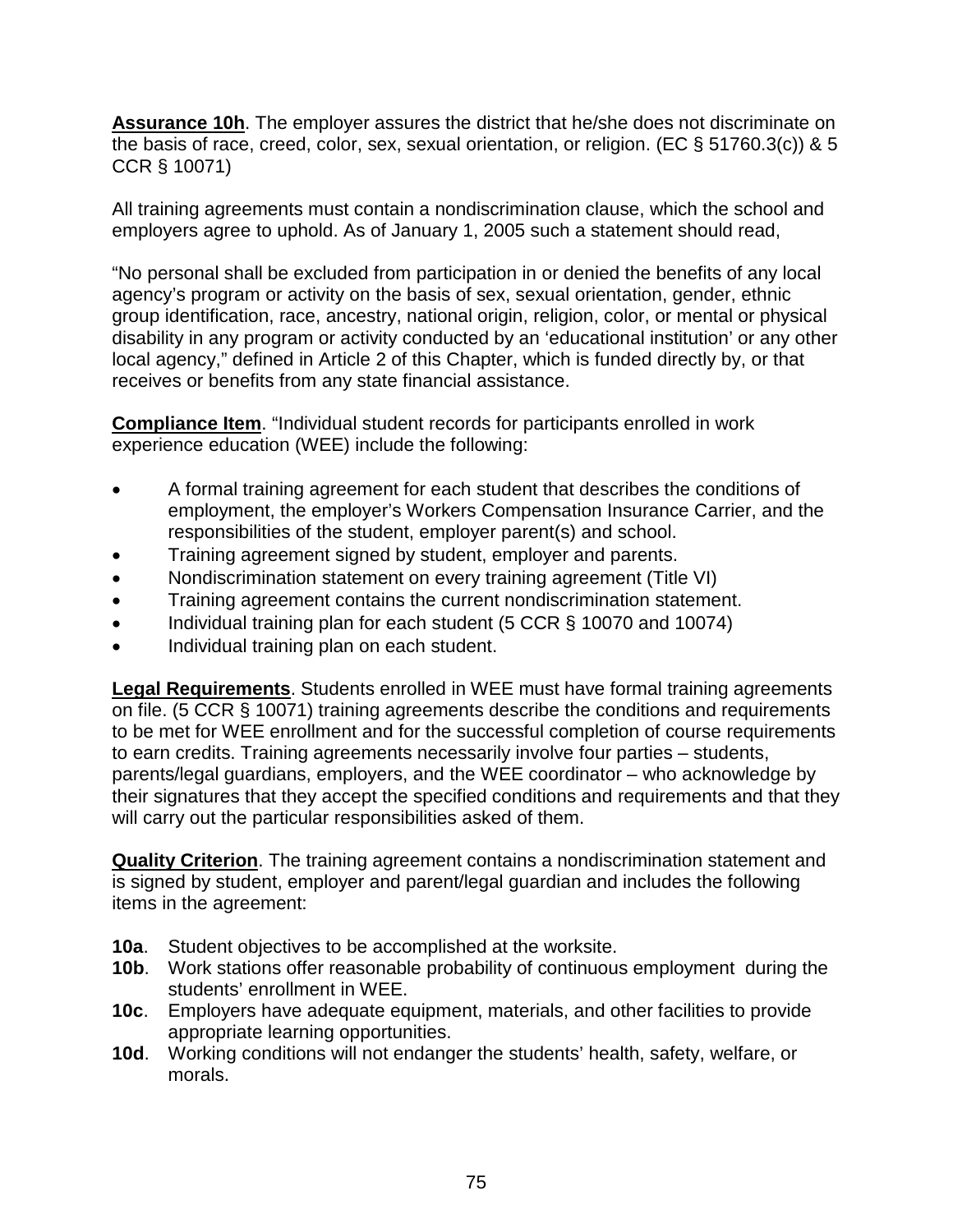**10e**. All employers are informed of the intent and purposes of the type of WEE in which employees/students are enrolled.

Employers provide adult supervision to ensure that:

- General WEE students have opportunities to gain occupational skills.
- Career Technical WEE students have opportunities to reinforce and extend job skills and knowledge learned in the career-vocational education program.
- **10f**. Employers provide Workers Compensation Insurance for students enrolled in General WEE or Career Technical WEE. The district provides coverage for Exploratory WEE students.
- **10g**. Employers maintain hourly work records and cooperate in rating the students' work site performances.
- **10h.** Contains the current nondiscrimination clause.

Training agreements for Exploratory WEE should stipulate the career areas in which students will gain firsthand knowledge by observing employees at work and the number of hours to be devoted to that training site (should follow rotation schedule outlined in district plan).

In order to protect the school district from liability, no credit or grade should be issued to students who do not return a completed training agreement. The training agreement is proof that the job site is approved by the school district, parents/legal guardians and employers.

In some districts, WEE students are not enrolled in the program until the training agreement and registration materials are completed and returned to the WEE coordinator.

**Assurance 11 – Work Permits.** All work permits for students enrolled in WEE are issued or verified by the WEE coordinator. (EC § 49110)

**Issuance Authorization**. The superintendent of any school district may authorize, in writing, a qualified person to issue work permits to certain minors. (EC § 49110) In almost all instances, the WEE coordinator is designated by the superintendent to issue work permits for all students in the WEE Program. Some WEE coordinators are designated the responsibility for issuing all work permits issued by the high school and others are designated the issuing authority for the entire school district.

It is imperative the WEE coordinator have extensive knowledge of child labor laws and other educational codes and regulations, which govern the employment of minors.

**Issuance Process**. There are two forms, which must be completed for the issuance of work permits: the CDE Form B1-1, *Request for Work permit and Statement of Intent to Employ A Minor* and the CDE Form B1-4, *Permit to Employ and Work*.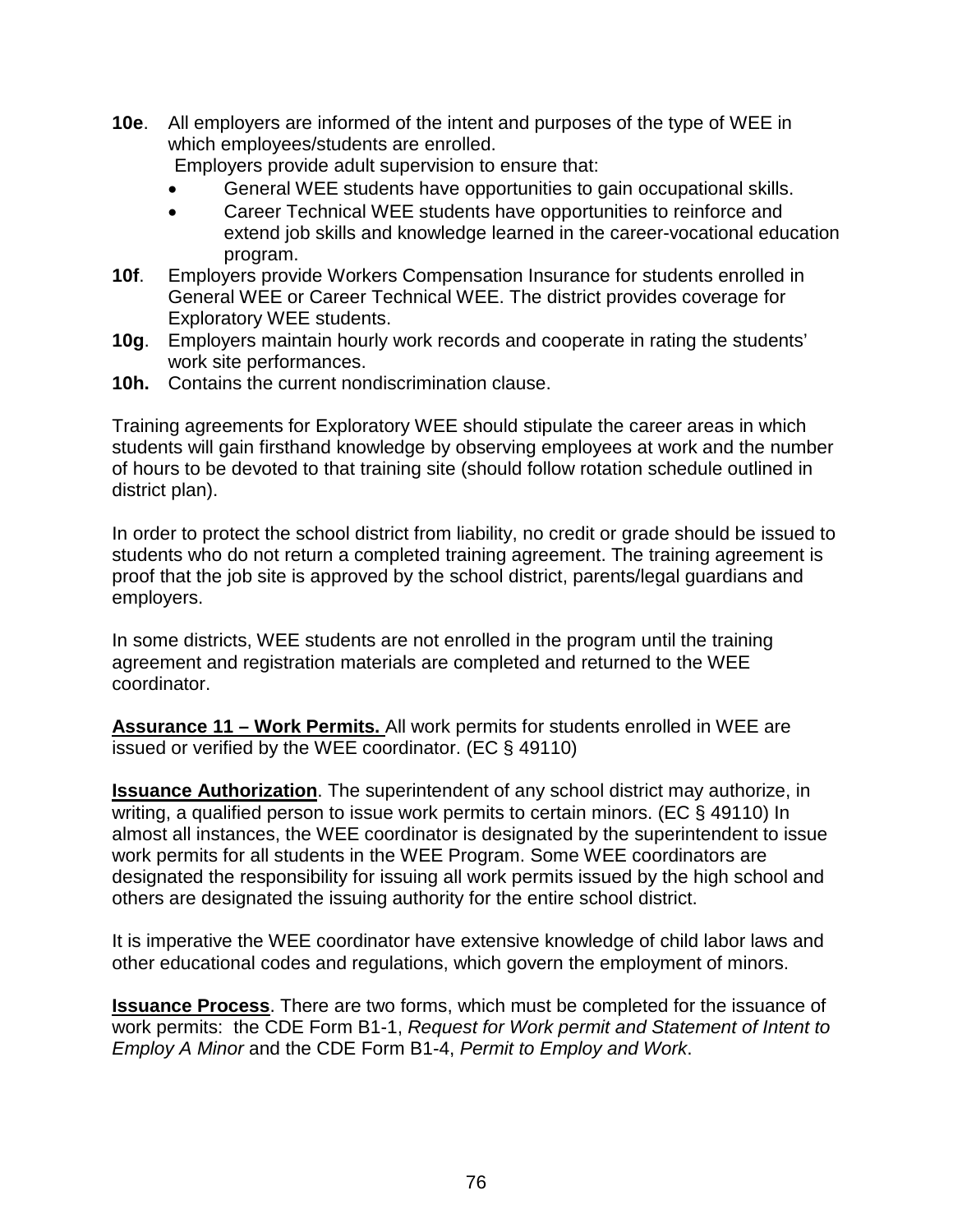In completing a CDE Form B1-1, "Request for Work Permit. . .," the issuing authority is responsible for verifying that the minor is meeting the compulsory school attendance laws and that the birth date noted is verified through school records, birth certificate, or other specified legal documents (i.e. U.S. Immigration documents). All other information on the CDE Form B1-1 is the responsibility of the student, parent/legal guardian, and employer.

It is the employer's responsibility to note the Worker's Compensation Insurance Company; the employers' signature is taken to verify that information. All information requested on the CDE Form B1-1 must be completed before the form can be used as the basis for issuing a work permit.

The CDE Form B1-4, "Permit to Employ and Work," must be issued in adherence to the state and federal child labor laws. Local school district policies may further restrict and regulate the hours worked by minors. These regulations take precedence over the state and federal regulations only in the case when they are more restrictive, and therefore, more protective of the minor.

School districts vary in their process for issuing work permits. Some districts have a centralized issuing process in which all CDE Form B1-1 forms are sent to a central office where an appropriate work permit (CDE Form B1-4) is issued and returned to the school of origin. Other districts have a process wherein each secondary school is responsible for the issuance of work permits for students enrolled and meeting compulsory attendance laws at that school.

The official copies of the CDE Form B1-1 and the CDE Form B1-4 are usually maintained at the site where the work permits are issued (central office or school site). Nonetheless, it is advisable for the WEE coordinator to maintain copies of CDE Form B1-1 and CDE Form B1-4 for all students enrolled in WEE.

The following resources are recommended to anyone issuing work permits:

- 1. California Department of Education [\(www.cde.ca.gov\)](http://www.cde.ca.gov/)
	- *Work Permit Handbook for California Schools*: Laws and Regulations Governing the Employment of Minors 2009
	- Labor Occupational Health Program (LOHP), University of California, **Berkeley**
- 2. Department of Industrial Relations [www.dir.ca.gov](http://www.dir.ca.gov/) Division of Labor Standards Enforcement (regional offices)
- *California Child Labor Laws*
	- Laws Relating to Payment of Wages
	- *Uniforms: An Explanation of Industrial Welfare Commission Regulations*
	- Order No. MW-88, regulating the California minimum wage
	- Industrial Welfare Commission Orders
- 3. U.S. Department of Labor [www.dol.gov](http://www.dol.gov/)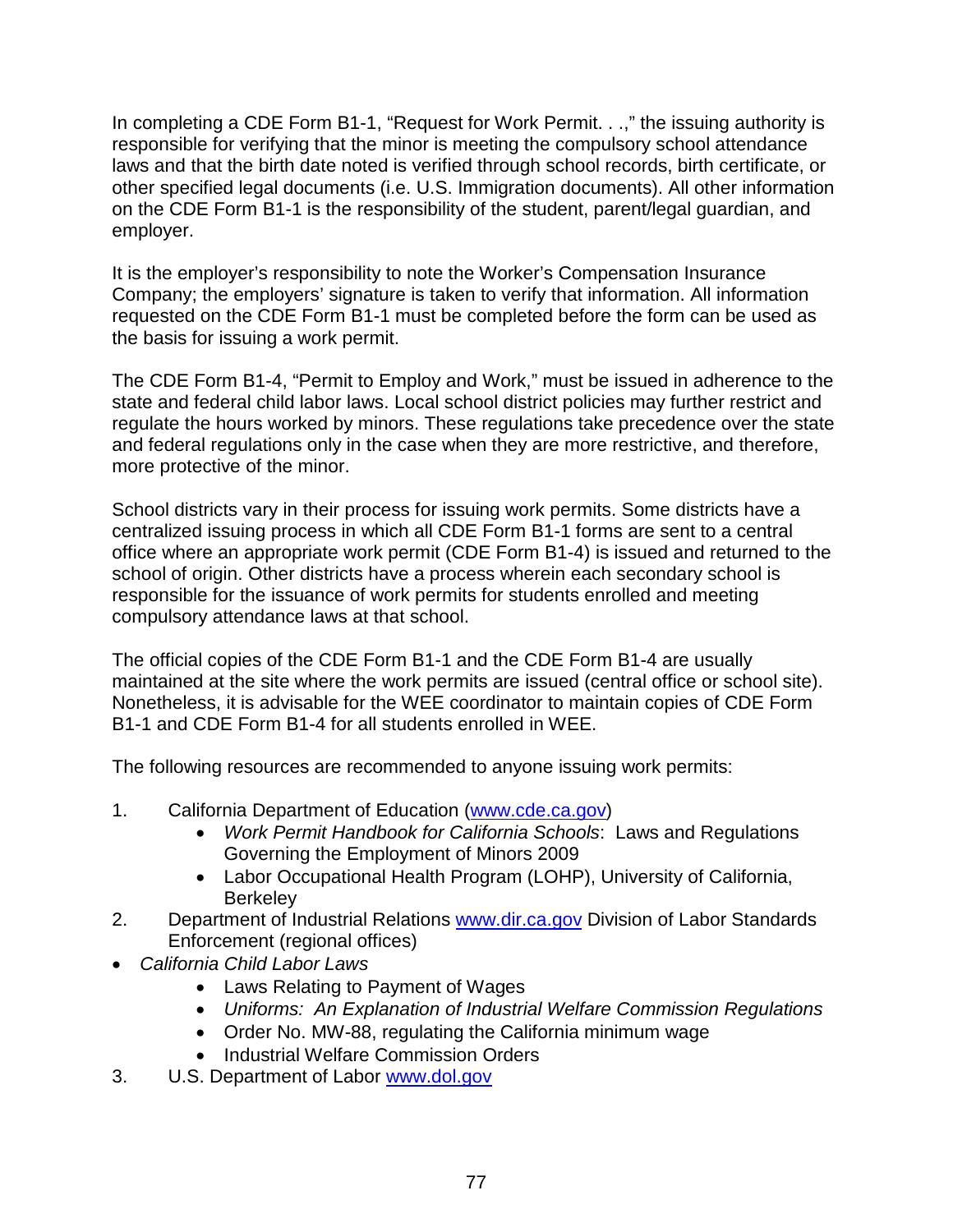• Employment Standards Administration Wage and Hour Division (regional offices)

**Compliance item**. Individual student records for participants enrolled in Work Experience Education (WEE) include a copy of the Work Permit. Work permit issued for students under 18 (not required for Exploratory WEE).

**Quality Criterion**. Work Experience Education coordinator has extensive knowledge of Work Permits and labor laws affecting minors. Every student under 18 who is enrolled in a Work Experience Education Program has valid work permit on file with WEE coordinator (except Exploratory WEE).

**Assurance 12 – Exploratory Work Experience Education**. For each student enrolled in Exploratory WEE, a limit on the number of hours of observation will be established at each observation site. (5 CCR §10071(c))

**Purpose**. The purpose of Exploratory WEE is to assist students to ascertain their interest and suitability to various occupations. Exploratory WEE offers students the opportunity to observe a variety of occupations/businesses; there is no paid employment in Exploratory WEE. Students enrolled in Exploratory WEE job shadow different jobs during the course of the semester.

Note: WEE students may not do productive work during the time spent at the exploratory site. Students must not replace nor displace employees. Refer to the Work Permit Handbook for California Schools: Laws and Regulations Governing the Employment of Minors, California Department of Education 2009 for more specific details on the Federal Labor Standards Act regulations.

**Hours And Rotation**. The number of hours and the rotation to differing job sites must be specified in the district plan. Training agreements for Exploratory WEE should stipulate the career areas in which students will gain firsthand knowledge by observing employees at work. Further, the number of hours to be devoted to that training site should follow the rotation schedule outlined in the district plan. Ideally, the length of the assignments will vary according to the students' aptitudes, the occupation being explored, the facilities of the observation station, and the job classification.

Education Code § 51769 states that, for the purpose of Worker's Compensation Insurance coverage by a school district, "job shadowing experience means a visit to a work place for the purpose of career exploration for no less than three hours and no more than 25 hours in one semester, intersession, or summer school session."

Note: Enrollment in Exploratory WEE Programs is open to students over 12 years of age Worker's Compensation Insurance must be provided by the school district.

**Compliance item**. Type of WEE is listed and limit on number of hour's student is allowed to observe at each site.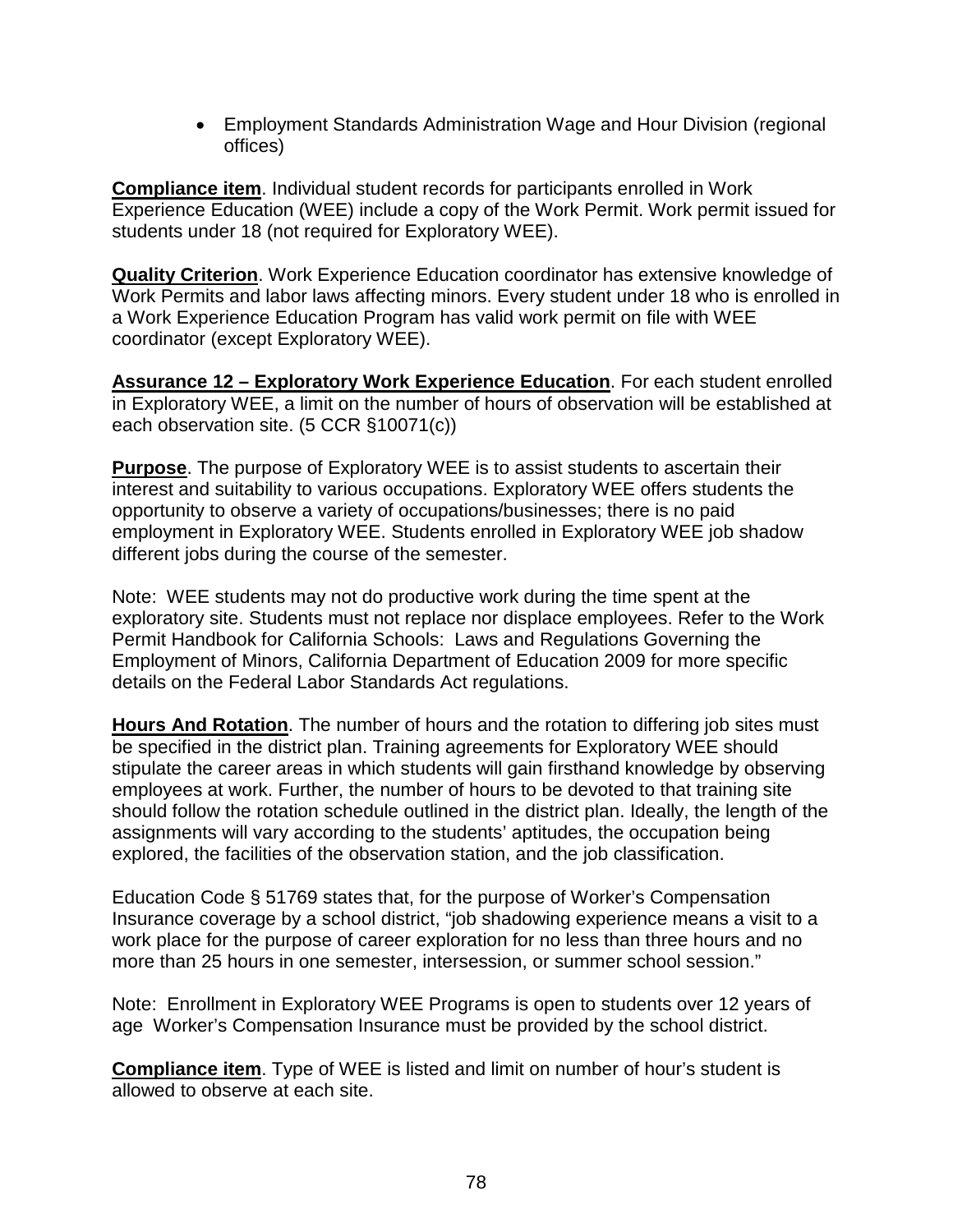**Quality Criterion**. The training agreements for Exploratory WEE should stipulate the career areas in which the students will gain firsthand knowledge by observing employees at work and the number of hours to be devoted to training sites (should follow rotation schedule outlined in the district plan).

Note: WEE students may not do productive work during the time spent at the exploratory site. The students must not replace nor displace employees.

**Assurance 13 – Granting Credits.** The district procedure for granting school credit for WEE is attached to this district plan. A student satisfactorily completing the WEE Program requirements may earn a maximum of 40 semester credits made up of one or a combination of two or more of the following:

- **Exploratory WEE** Ten (10) semester credits for each semester with a maximum of twenty (20) semester credits.
- **General WEE** Ten (10) semester credits for each semester with a maximum of forty (40) semester credits.
- **Career Technical WEE** Ten (10) semester credits for each semester with a maximum of forty (40) semester credits. (EC § 51760.3, § 51762.5(b) (f) & 5 CCR §1635)

**Compliance Item**. According to EC § 51760.3 and 51762.5 (b) (f) and 5 CCR § 1635, a Work Experience Education Program shall following guidelines outlined in the District Plan for issuing credits.

The number of credits, which may be earned, is limited to a total of 40 semester credits, with no more than 10 credits earned in any one semester. A school district may designate a number less than ten as the maximum number of credits possible to earn in a semester of WEE. This policy must be noted in the district plan for WEE.

Exception: An exception to the Education Code section is when an IEP waiver for students with special needs exists. The waiver must be approved by the local governing board and then approved by the State Board of Education.

**Quality Criterion**. Local governing boards, through the WEE coordinator, provide for arranging, approving, coordinating, and awarding credit earned for WEE courses. Credit towards graduation is earned for satisfactory progress towards achieving the goals and objectives of the WEE Program.

The basis for earning elective credits towards graduation when enrolled in WEE Programs may include, but not be limited to:

• Completing related classroom instruction activities and assignments.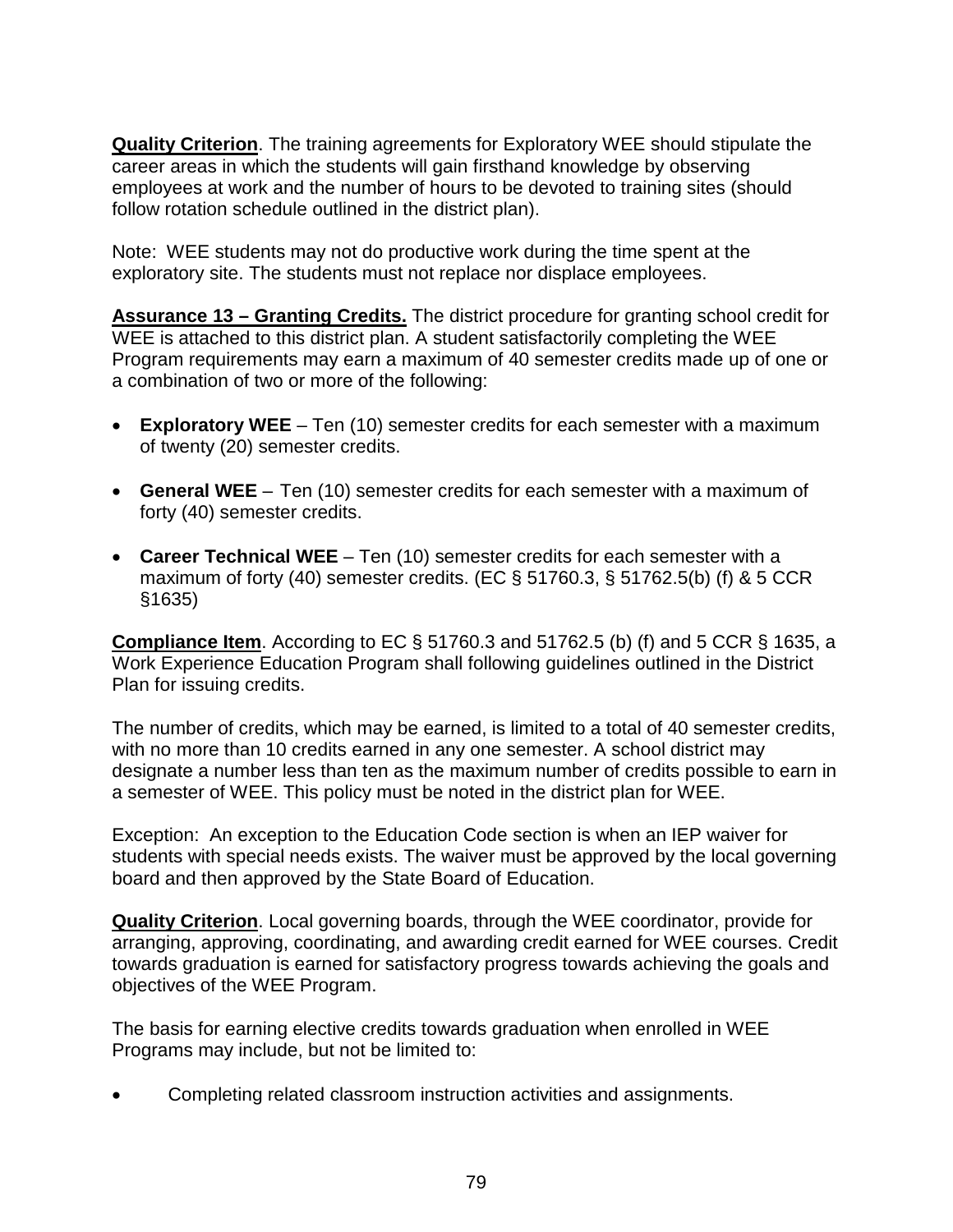- Attaining individual training plan goals.
- Working the required minimum number of hours each week.

Each local district must specify the number of hours a student must work in order to earn credits. Some districts issue the same number of credits to all students enrolled in the WEE Program, and the students' grade reflects how well they did in the program. Other districts issue variable credits based on how many hours the student worked and number of class-related classes attended for the semester. How credits are issued are left to the discretion of the school district, but must be outlined in the district plan.

Most school districts do not release students who are failing WEE until the end of the semester, unless an administrator or counselor request that the student be removed. In most schools, finding a class for a student to transfer into the middle of the semester can be very difficult. See Appendix for examples of how credits might be issued.

**Assurance 14 – Professional Development.** A provision is made for WEE professional development for new and continuing coordinators and other support personnel in WEE, to ensure the quality of the WEE Program. (EC § 51762)

**Compliance item**. (EC § 51762) Work Experience Education coordinator has received in-service and is current and knowledgeable on all areas necessary to run a legal and effective WEE Program.

**Quality Criterion**. The WEE coordinator is encouraged to participate in a variety of staff development activities, such as program organization and coordination, instructional methods and curriculum development.

There are many opportunities for WEE coordinators and other appropriate staff to participate in professional development activities. The most accessible are local chapter meetings of the California Association of Work Experience Educators (CAWEE). WEE personnel can visit the CAWEE website [www.cawee.org](http://www.cawee.org/) to learn about regional CAWEE meetings and state conferences. Other sources for WEE coordinators include, but are not limited to:

- California Department of Education
- School-to-Career: regional meetings/workshops
- California Career Educators Association workshops

The WEE coordinator should also have frequent informational meetings with other staff members and administrators in order to stay current on issues pertaining to the school site and school district. Such meetings also help to educate school personnel to the issues that the WEE coordinator addresses with working students and the community.

**Assurance 15 – Clerical Services And Records.** A provision is made for clerical services to assist the professional in meeting the goals and objectives of Work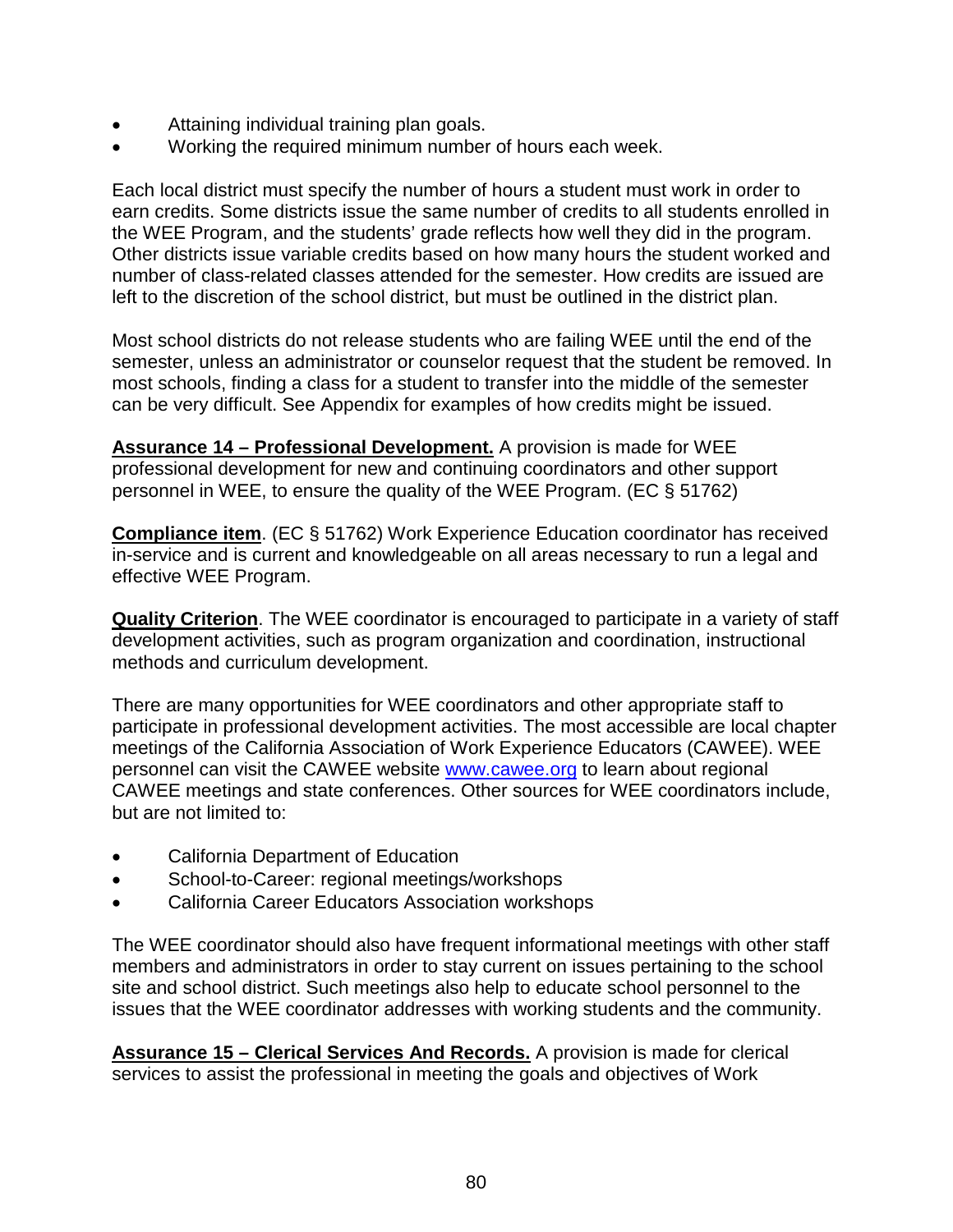Experience Education and to assure the accuracy, completeness, and quality of the records. The district shall maintain records, including the following Assurances:

**Assurance 15a**. Type of WEE in which each student is enrolled, where the student is employed, the type of job held or observation sites and hours of rotation. (EC § 51762.5)

**Assurance 15b**. Work permit issued, if applicable. (EC § 49110) Note: Not required for Exploratory WEE.

**Assurance 15c**. Employer's report of student's hourly work record and performance on the job. (EC § 51762.5)

**Assurance 15d**. Report of employer consultations. (EC § 51762.5 & 5 CCR §10074)

**Assurance 15e**. Ratings of each student, including his/her grade. (EC § 51760.3 & § 51762.5)

**Assurance 15f**. Formal training agreement for each employer and student that describes the responsibilities of the employer, student, school, and parent/legal guardian. (EC § 51762.5 & 5 CCR §10071)

The operative word in the discussion of clerical support is "parity." The WEE coordinator should review the WEE Program to ascertain whether or not clerical assistance is being offered at the same level as it is to other secondary teachers.

An area where clerical support is essential is in the issuance of work permits. Although the issuing authority is responsible for approval of the work permit and assigning the hours approved for work, clerical support is essential for typing the permits and/or maintaining the work permit software files.

**Student Records**. Each student enrolled in WEE should have a separate student file. Although the format for such records is not mandated, there are certain student and work site identification items, which should be noted. Aside from state requirements, school districts have specific requirements for generating information relative to students and program. Each WEE coordinator should be aware of local district requirements, but as a base for record keeping, the following items should be recorded on the identification sheets for each student:

- Name
- Address
- Telephone number
- Date of birth
- Age at time of WEE enrollment
- Type of WEE Program in which enrolled
- Type of work permit issued (if applicable)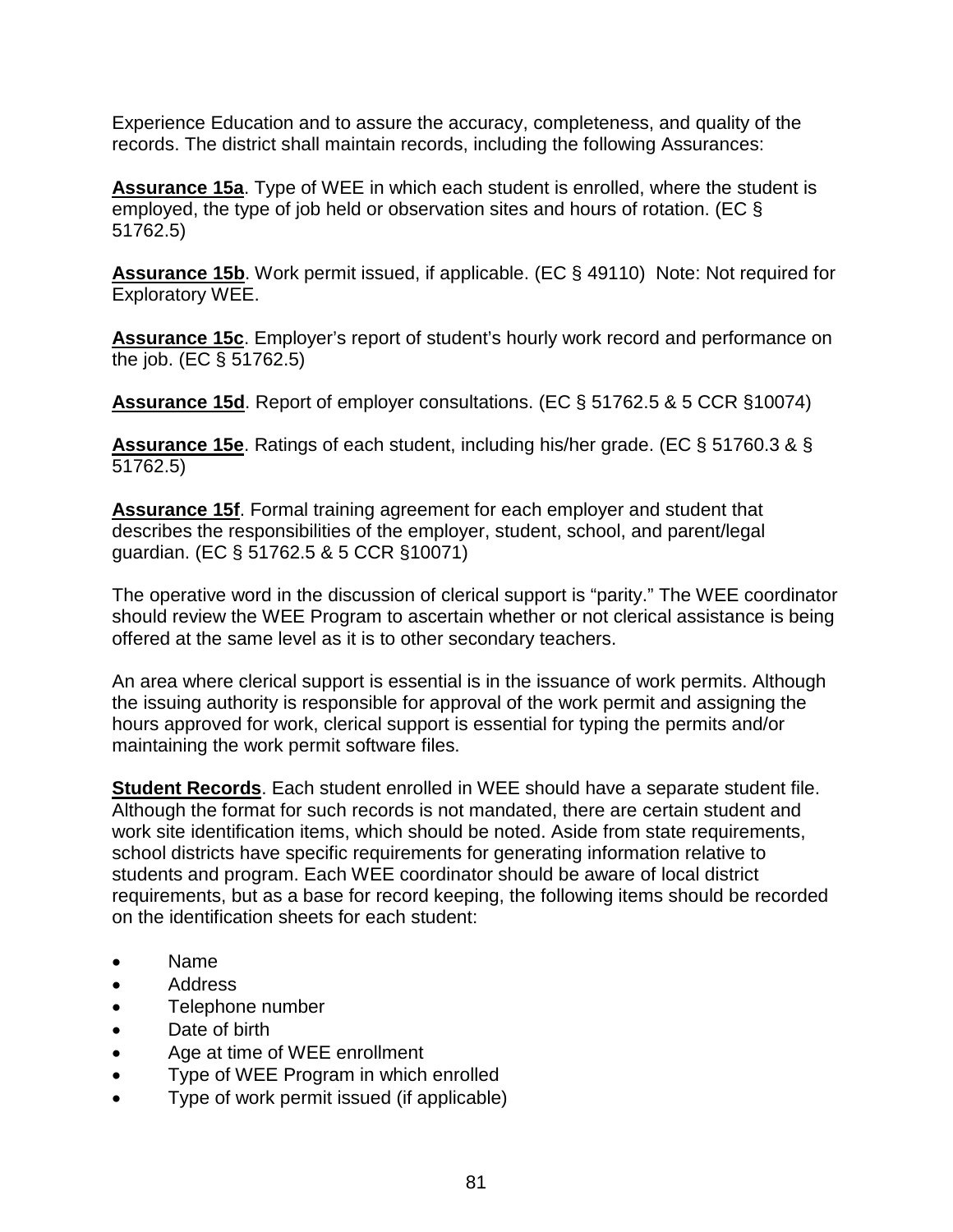- Name of work site/business
- Work site supervisor
- Work site address
- Work site telephone number
- Type of work student performing

Student files should also contain employer reports of student's hourly work records, reports of work station visitations and employer contacts, and employer evaluations of student job performances and behavior. Copies of formal training agreements and individual training plans (with all appropriate signatures) should also be kept in student files.

Copies of students timesheets showing the hourly wage and number of hours worked should be kept for each student. Some schools require students to submit timesheets every week, others every two weeks, and others once a month. The procedure used must be outlined in the District Plan.

The education code does not require the students to submit their paycheck stubs, but many coordinators require the students to submit them. Paycheck stubs may be used to verify hours worked or legality of employment. If paycheck stubs must be submitted, it must be included in the District Plan. Many school districts require the employer and the student to sign the timesheet for verification.

**Maintaining Students Records**. WEE records must be maintained for a total of five years. Student records may be maintained on computer discs, but in the event of a review by an outside agency, hard copy samples of student records should be printed and maintained. Hard copies of the students' training agreement, work permit, timesheets, attendance at class related instruction, and final grade should be stored. At the end of five years, student information should be shredded to ensure student privacy. Compliance reviews always check the current school year WEE records, but can ask to see previous years.

**Compliance Item**. Individual student records of participants enrolled in WEE include all of the following:

- 1. The type of WEE in which each student in enrolled, where the student is employed, and the type of job held.
- 2. Work permit issued, if applicable (not required for Exploratory WEE).
- 3. Employer's report of student's hourly work records and performance on the job.
- 4. Report of employer consultation.
- 5. Ratings of each student, including his or her grade.
- 6. Formal training agreement for each student that describes the responsibilities of the student, employers, parent/legal guardian and schools.
- 7. Nondiscrimination statement on every training agreement (Title VI).
- 8. Individual training plan for each student (5 CCR § 10070 and 10074).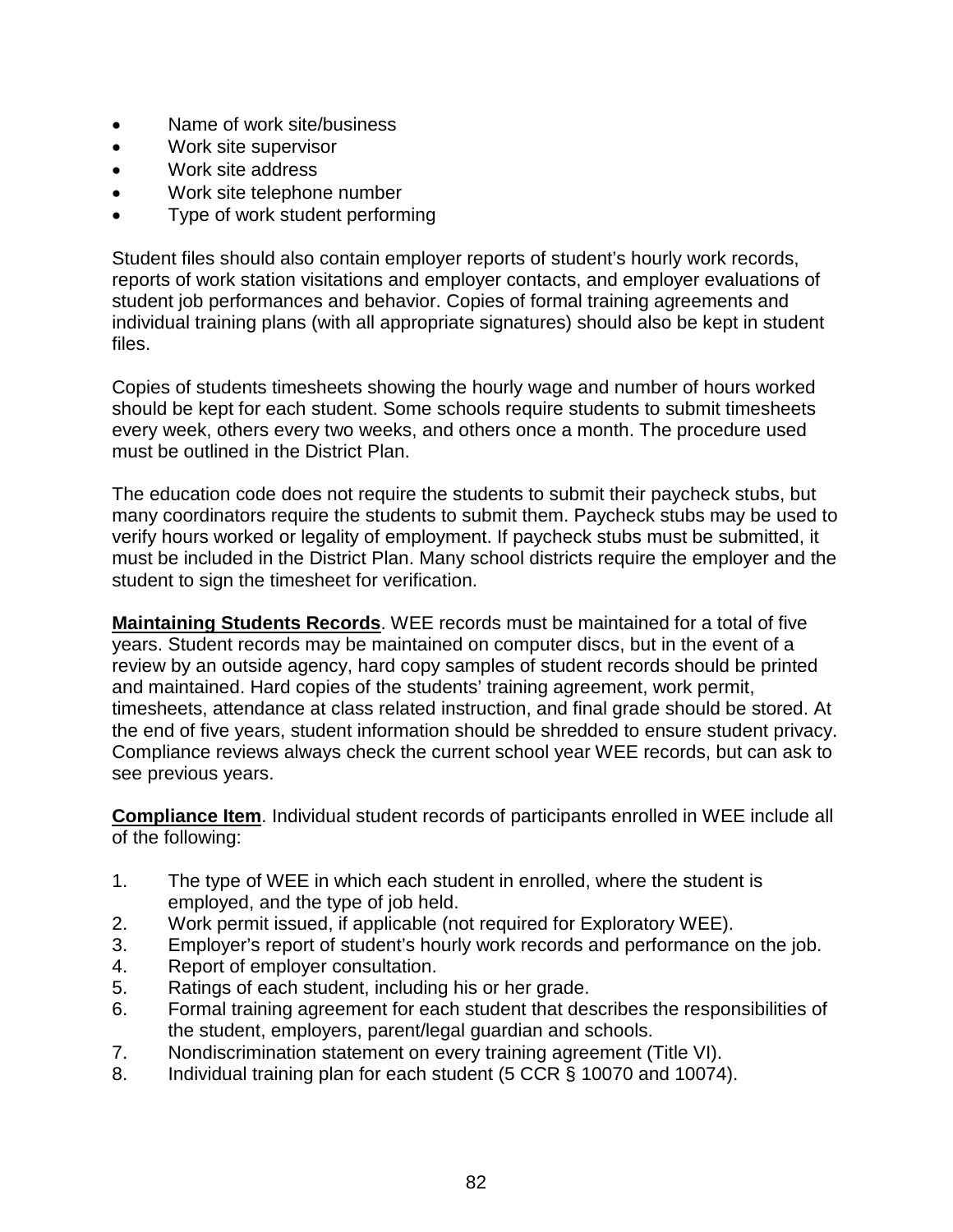**Quality Criterion**. A quality WEE Program needs the following clerical support:

- Sufficient clerical support to effectively manage the program.
- Work experience education personnel have the office space, furniture, telephone service, and equipment needed to carry out the program.

**Assurance 16 – Summer School.** Work Experience Education during the summer is conducted in the same time period as the rest of the approved summer school and conforms to all appropriate federal and state laws, California Labor Code, California Education Code and California Code of Regulations, Title 5 rules and regulations applicable to Work Experience Education.

**Related Classroom Instruction**. Providing related classroom instruction must follow the same guidelines regulating the related classroom instruction during the regular school year. It must be scheduled as the equivalent of one instructional period for each week of the summer session. In other words, a nine-week summer session would dictate the scheduling of nine related classroom instructional periods. These periods may be scheduled once during each week, seminars, etc. as long as they follow the Education Code, which stipulates that related classroom, instruction be scheduled intermittently throughout the summer session.

**Worksite Visitations**. Worksite visitations are required during the summer session. Rather than the two (2) visitations required during the fall and spring semesters, only one worksite visitation is required during summer session. (5 CCR §10074)

**Compliance Item**. Summer School WEE is conducted during the same time period as the approved summer school for the district. (5 CCR § 10070) Individual student records for participants enrolled in summer school WEE are the same as the regular school year and include all of the following:

- 1. Type of WEE in which each student is enrolled, where the student is employed, and the type of job held.
- 2. Work permit issued, if applicable (not required for Exploratory WEE).
- 3. Employer's report of student's hourly work records and performance on the job.
- 4. Report of employer consultation.
- 5. Ratings of each student, including his or her grade.
- 6. Formal training agreement for each student that describes the responsibilities of the student, employer, parent(s) and schools.
- 7. Nondiscrimination statement on every training agreement (Title VI).
- 8. Individual training plan for each student (5 CCR§ 10070 and 10074).

**Quality Criterion**. Students receive the same high quality instruction and monitoring by a qualified WEE coordinator that students enrolled in a WEE Program receive during the school year.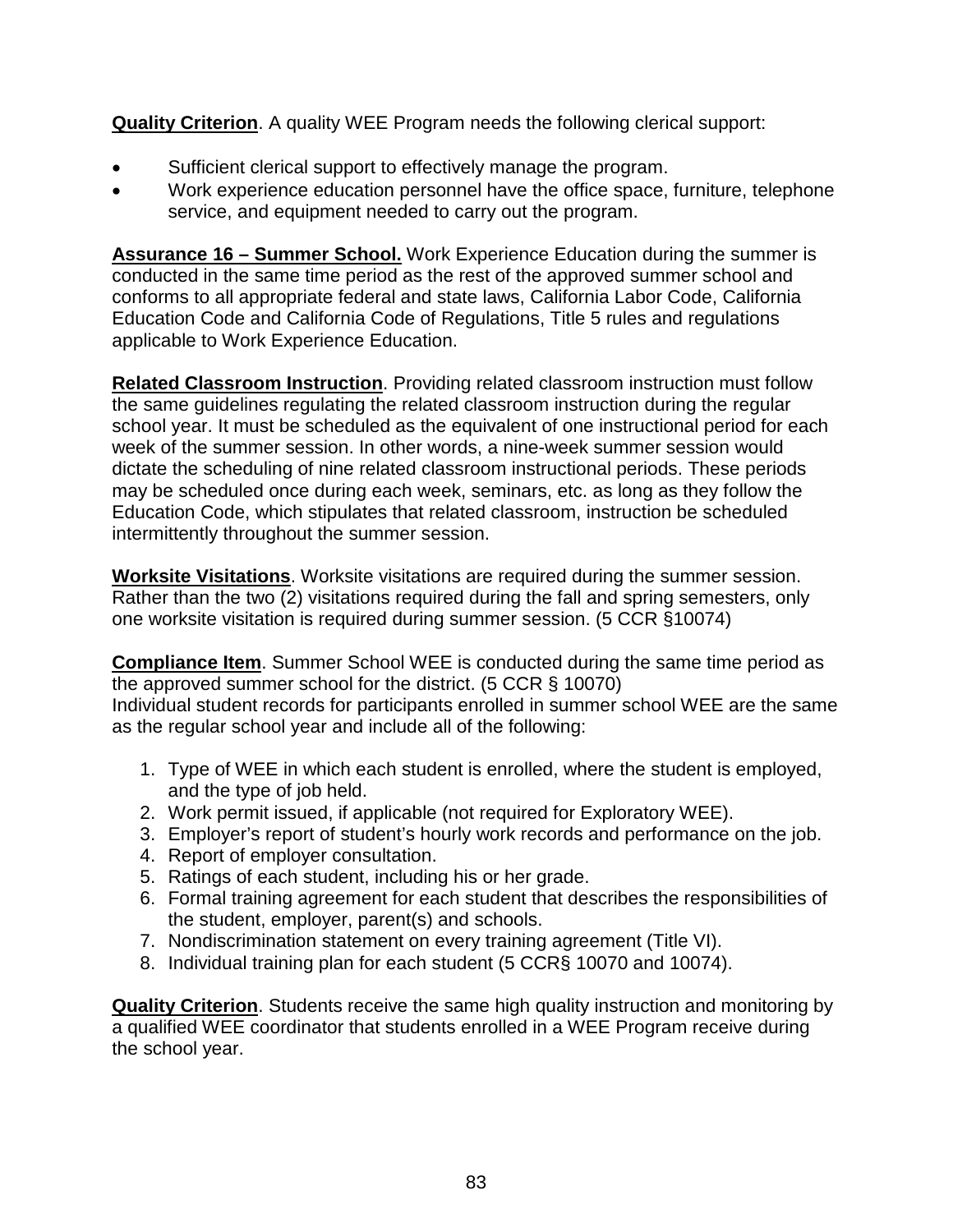**Assurance 17 – Civil Rights Act.** Work Experience education covered by this plan shall be in compliance with Title VI and Title VII of the Civil Rights Act of 1964 and with Title 5 of the California Code of Regulations. (EC § 51762)

**Compliance Item**. The following nondiscrimination statement is on every Training Agreement (Title VI) signed by student, employer, parent and Work Experience coordinator: "No personal shall be excluded from participation in or denied the benefits of any local agency's program or activity on the basis of sex, sexual orientation, gender, ethnic group identification, race, ancestry, national origin, religion, color, or mental or physical disability in any program or activity conducted by an "educational institution" or any other "local agency," defined in Article 2 of this Chapter, which is funded directly by, or that receives or benefits from any state financial assistance.

**Quality Criterion.** Training Agreement on file for each student showing parent/legal guardian, employer, and student have agreed to the nondiscrimination statement.

**Assurance 18 – Nondiscrimination**. Work Experience Education covered by this plan shall be in compliance with Title IX (Nondiscrimination on the Basis of Sex) of the Education Amendments of 1972. (EC §51762)

**Compliance item**. Individual student records for participants enrolled in Work Experience Education (WEE) include…nondiscrimination statement on every training agreement. (Title VI)

**Quality Criterion**. Nondiscrimination statement: All training agreements must contain a nondiscrimination clause, which the school and employers agree to uphold. Such a statement may read:

"Federal and State laws state as outlined in Chapter 5.3 Nondiscrimination and Education Equity. Subchapter 1. Nondiscrimination in Elementary and Secondary Education Programs Receiving State or Federal Assistance Article 1. General Provisions (1)…No person shall be excluded from participation in or denied the benefits of any local agency's program or activity on the basis of age, sex, sexual orientation, gender, ethnic group identification, race, ancestry, national origin, religion, color, or mental or physical disability in any program or activity conducted by an 'educational institution' or any other 'local agency,' defined in Article 2 of this Chapter, which is funded directly by, or that receives or benefits from any state financial assistance."

A copy of the training agreement is signed by the student, parent/legal guardian, employers and WEE coordinator and is in each WEE student's file.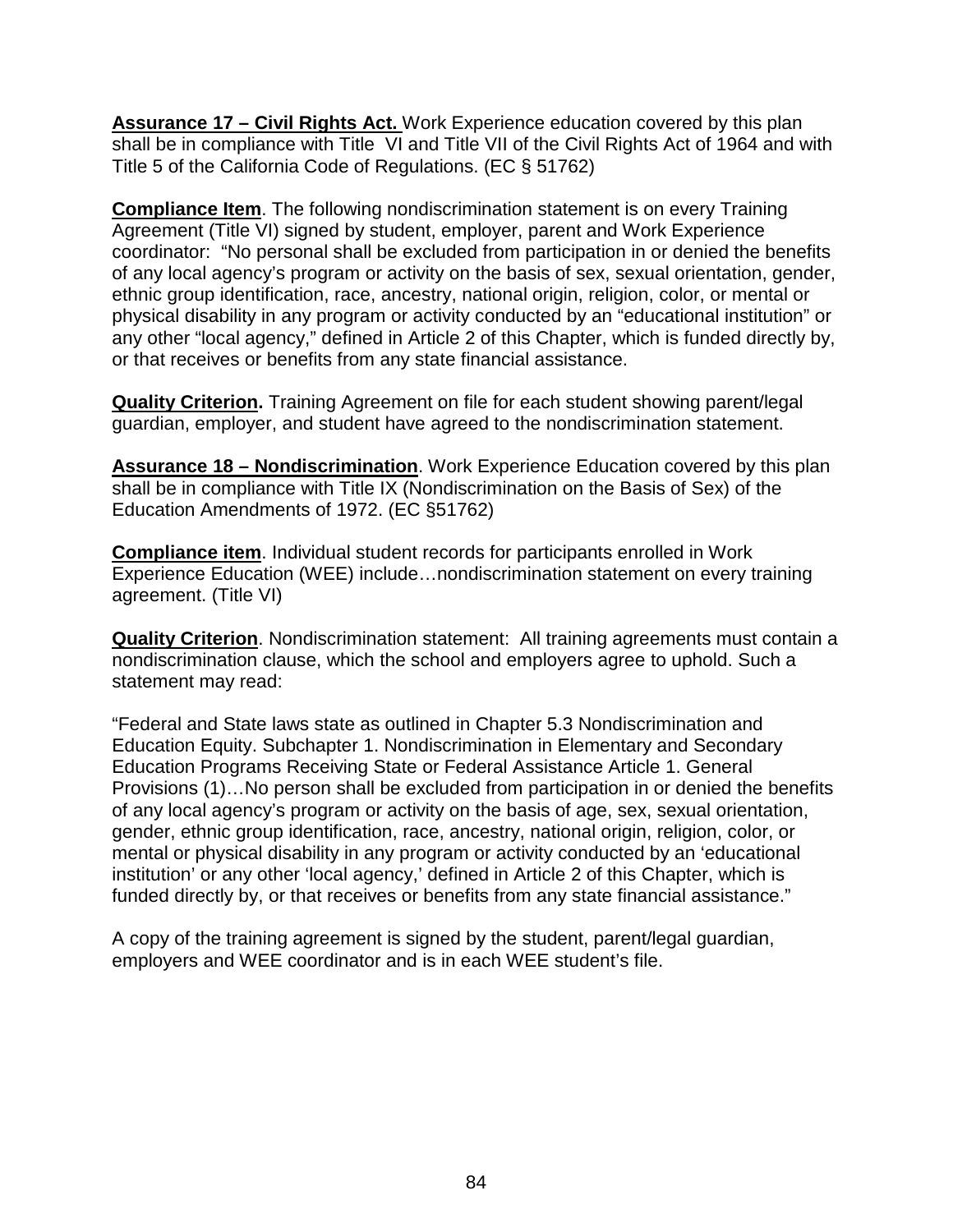## **Chapter V**

#### **Compliance Review and Evaluation**

A process is in place for program compliance and evaluation of Work Experience Education Programs. Compliance refers to the legality of the program operation, irrespective of the program quality. Evaluation involves making qualitative judgments about how well the program's goals and objectives have been met.

**Compliance Review.** The history of the development and processes for coordinated compliance reviews (CCR) are found in Coordinated Compliance Monitoring Review Manual, Sacramento: California Department of Education. The WEE Programs are reviewed as part of the Career Technical Education section in the CCR document.

The Coordinated Compliance Monitoring Review was developed in the early 1980's in order to simplify, streamline, and coordinate the required monitoring of specially funded programs. On a cycle established by the CDE, districts receiving vocational education funds are scheduled for a CCR, which is conducted by CDE personnel.

The school district should take responsibility for conducting a self-review prior to the scheduled CDE review. A self-review allows the school to correct noncompliance problems prior to review and wants the school staff and community to gain a better understanding of the program and program requirements.

**Evaluation Processes.** An excellent approach to program evaluation is to conduct a self-study as described in the Quality Criteria for the High Schools: Planning, Implementing, Self Study, and Program Quality Review, Sacramento, California Department of Education. In addition, follow-up studies and program assessment tools can enhance WEE Program evaluation.

In Chapter IV, each of the assurances that are required in a district plan are described along with the compliance item and quality criteria for that assurance. One of the easiest ways to complete a compliance review is to create a folder for each assurance listed in Chapter IV and place the supporting documentation for that assurance in the folder.

**Follow-Up Studies**. The WEE coordinator should encourage the development and use of a three- and five-year follow-up study. A yearly survey may be used to determine where graduates are working; telephone or postcard inquiries can supply basic information. Graduates may be asked for comments and suggestions about the posthigh school value of WEE and for specific recommendations for curriculum revisions. Follow-up data can provide invaluable management information for WEE coordinators and administrators.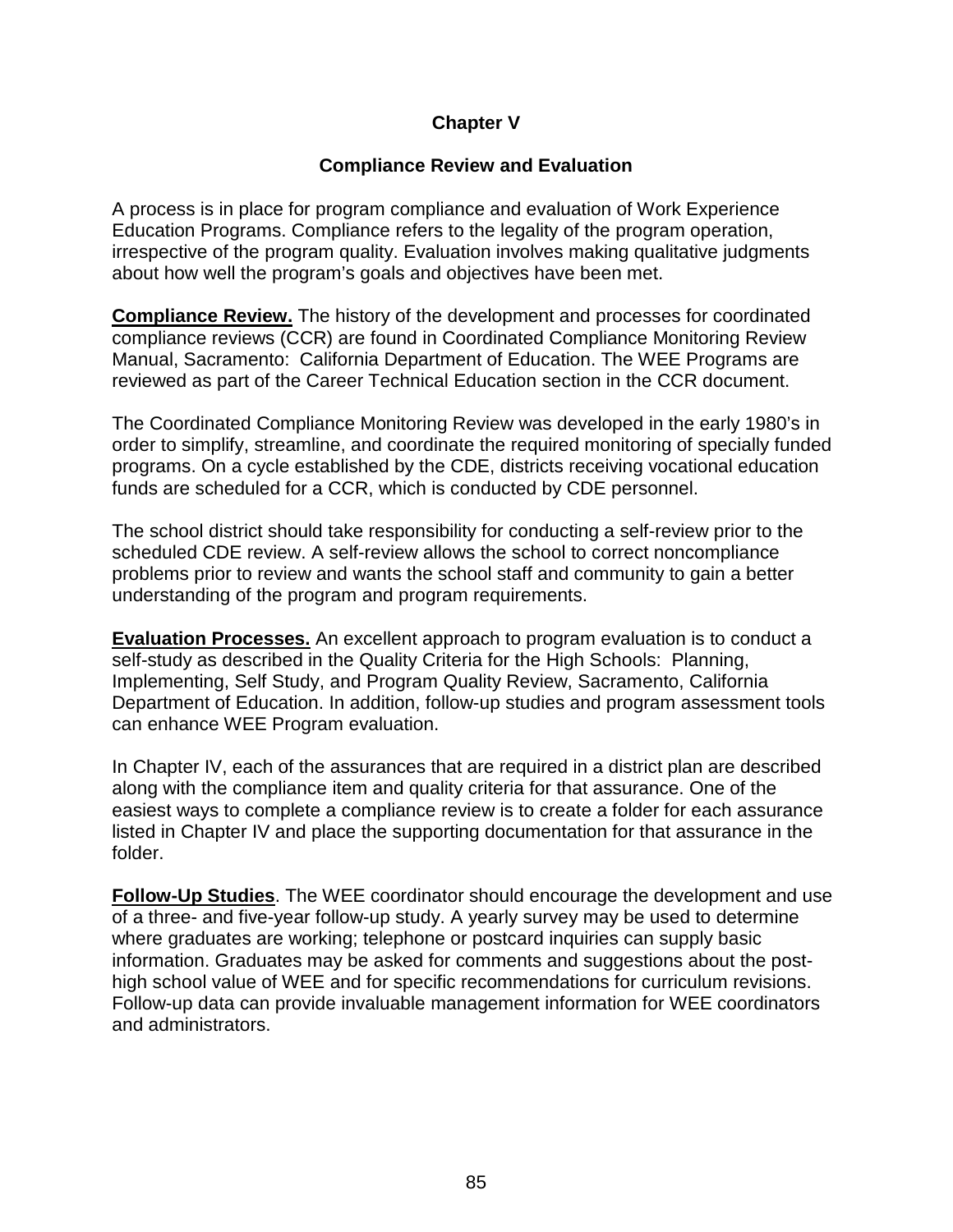**Additional Resources**. These are other methods of evaluation, which if used in conjunction with one of the above methods, can enhance the evaluation of WEE Programs. Suggestions for evaluation include:

- Immediately prior to the end of the semester, a questionnaire asking about the WEE Program may be distributed to WEE students.
- WEE coordinators from nearby districts may be invited to visit and review the program and to make recommendations for improvement of the program.
- Program personnel may make a request for a state WEE coordinator consultant to visit the local district and use the Program Quality Review document to assist in evaluating the WEE Program.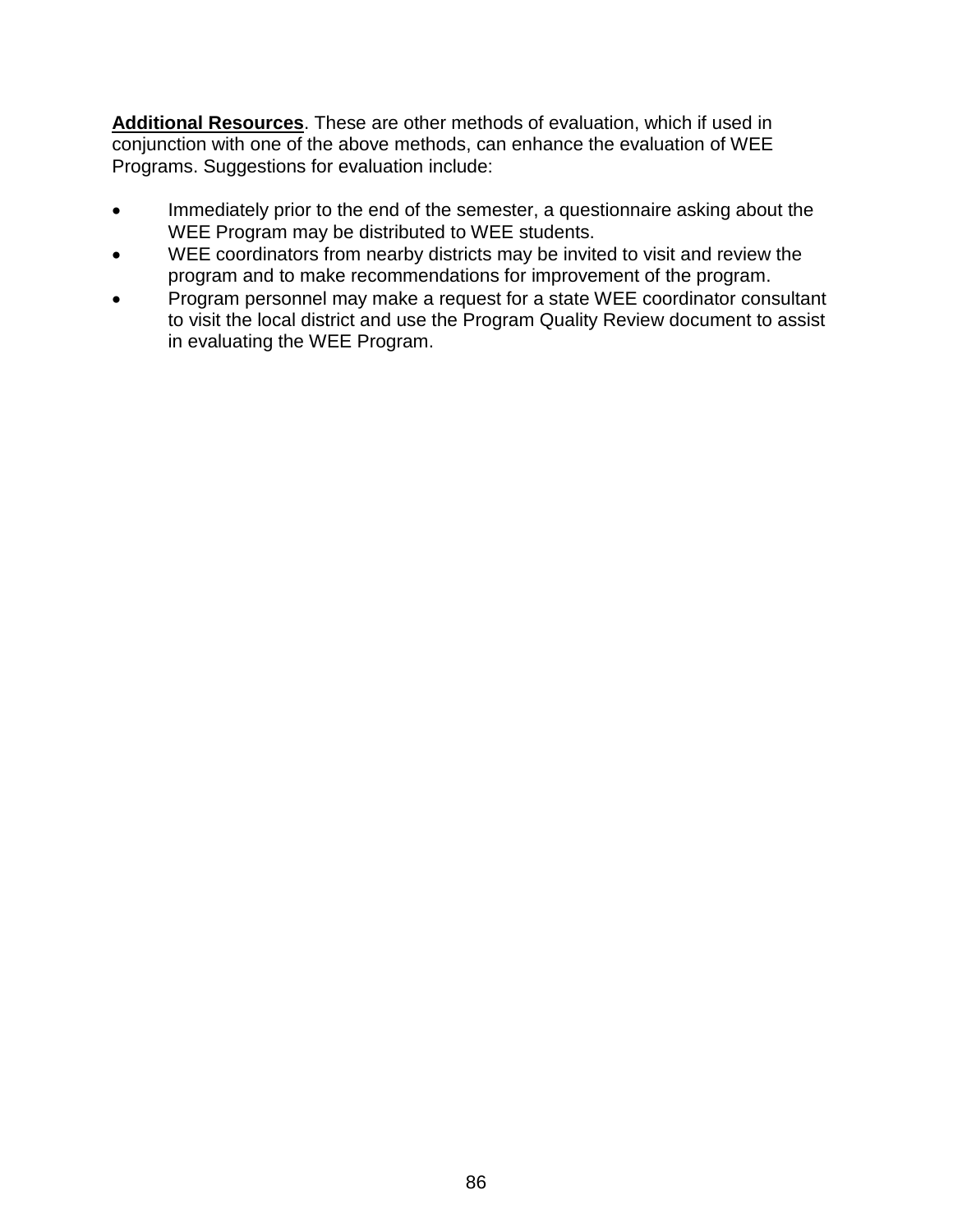# **Chapter VI**

## **Personnel**

This chapter extends the discussion of the roles, responsibilities, and interrelationships of the various personnel involved in the operation of a WEE Program.

**Work Experience Education Teacher-Coordinator.** The WEE coordinator (WEE coordinator) has a unique role both within and outside the education community Being a successful coordinator requires a person of imagination, personal confidence, patience, a willingness to assume responsibility, and the ability to communicate. The coordinator's role extends far beyond the classroom and involves personal contacts with people in the business, industry, professions, government, unions, media, and families of the community.

Newly assigned WEE coordinators should seek the guidance of more experienced coordinators while developing the WEE Program and learning the multifaceted aspects of the coordinator's position. The California Association of Work Experience Educators (CAWEE) is a state organization dedicated to assisting WEE coordinators. More information about their annual workshops and conferences and attending local chapter meetings can be found at their web site [www.cawee.org.](http://www.cawee.org/)

**Roles and Responsibilities.** The legal requirements for the development and implementation of a WEE Program were outlined in Chapter IV, "Program Development, Implementation, and Management." The following list represents duties, which are expected of most coordinators. Additional and expanded duties not specified could be unique to individual districts:

- Participate in development of district WEE plans.
- Be knowledgeable of and comply with the appropriate sections of the California Education Code; the California Code of Regulations, Title 5; the Secondary *District Plan for Work Experience Education (WEE)*; the *Work Permit Handbook*, state and federal labor laws, and other related California Education Codes and documents.
- Approve students for enrollment in the Work Experience Education Program, in cooperation with counselors and coordinators.
- Maintain a file for each WEE student, including the student's training agreement, individual training plan, copy of work permit, timesheets, work station visitation reports, type of WEE Program the student is enrolled in and all other information pertinent to the activities of the student as outlined in the District Plan.
- Consult with faculty and counselors to ensure that school instruction, WEE instruction, and scheduling are coordinated.
- Meet with academic and career/technical education educators regarding the integrated curriculum.
- Work to provide opportunities for all students to participate in work site learning experiences.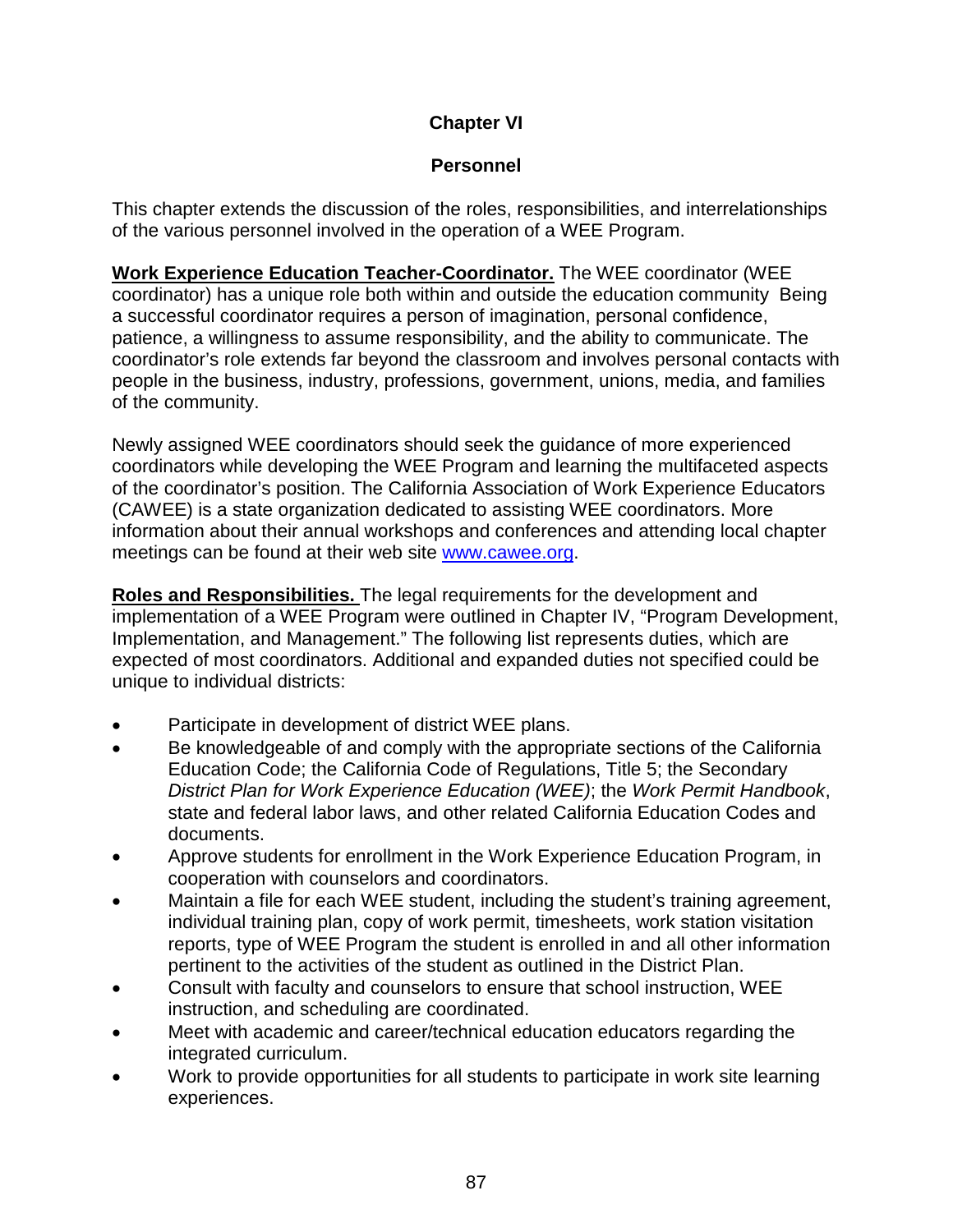- Develop written agreements, which identify the responsibilities of the students, employers, parents/legal guardians (for minors only) and the secondary school/district.
- Verify work permits for students enrolled in Work Experience Education.
- Prepare individual training plans, which outline the objectives that students are to accomplish at the work sites.
- Prepare and conduct work experience related classroom instruction that meets the minimum equivalent of one instructional period each week.
- For Exploratory Work Experience Education, develop plans, which specify and limit the number of hours at observations sites.
- Develop and maintain an adequate number of work stations for WEE students currently in the WEE Program and in preparation for subsequent semester enrollment.
- Visit work stations to evaluate student performance, speak with supervisors, and prepare work site visitations at least twice a semester and a minimum of one visitation during summer sessions.
- Set definite office hours for counseling WEE students.
- Issue work permits and assume responsibility for revoking work permits when students and/or employers fail to comply with work permit laws.
- Develop and maintain a liaison with community leaders and government officials.
- Work with counselors and staff in the selection of WEE students.
- Schedule periodic contacts with the business community to ensure that student WEE activities are educationally relevant to the world of employment.
- Evaluate the effectiveness of the WEE Program at the end of each semester.
- Utilize existing career-technical education advisory committee for program guidance and evaluation.
- Participate in the follow-up study for Career-Technical Education (or the total school curriculum) by inserting WEE questions in the yearly questionnaire.
- Contact businesses or potential employers to promote, maintain and increase the number of employment opportunities available in the Work Experience Education program.
- Assist in a program of ongoing public relations involving all media in order to provide information regarding the Work Experience Education program to students, parent/legal guardians, school staff, and the community at large.
- Comply with other requirements as specified by the local school district and local contract.

A sample job description of a WEE coordinator is also listed on the CAWEE website www.cawee.org.

**Qualifications**. A Work Experience Education coordinator shall:

- Possess a valid California secondary-level credential.
- Have two years of occupational experience outside the field of education (may be demonstrated by showing eight quarters of Social Security credit).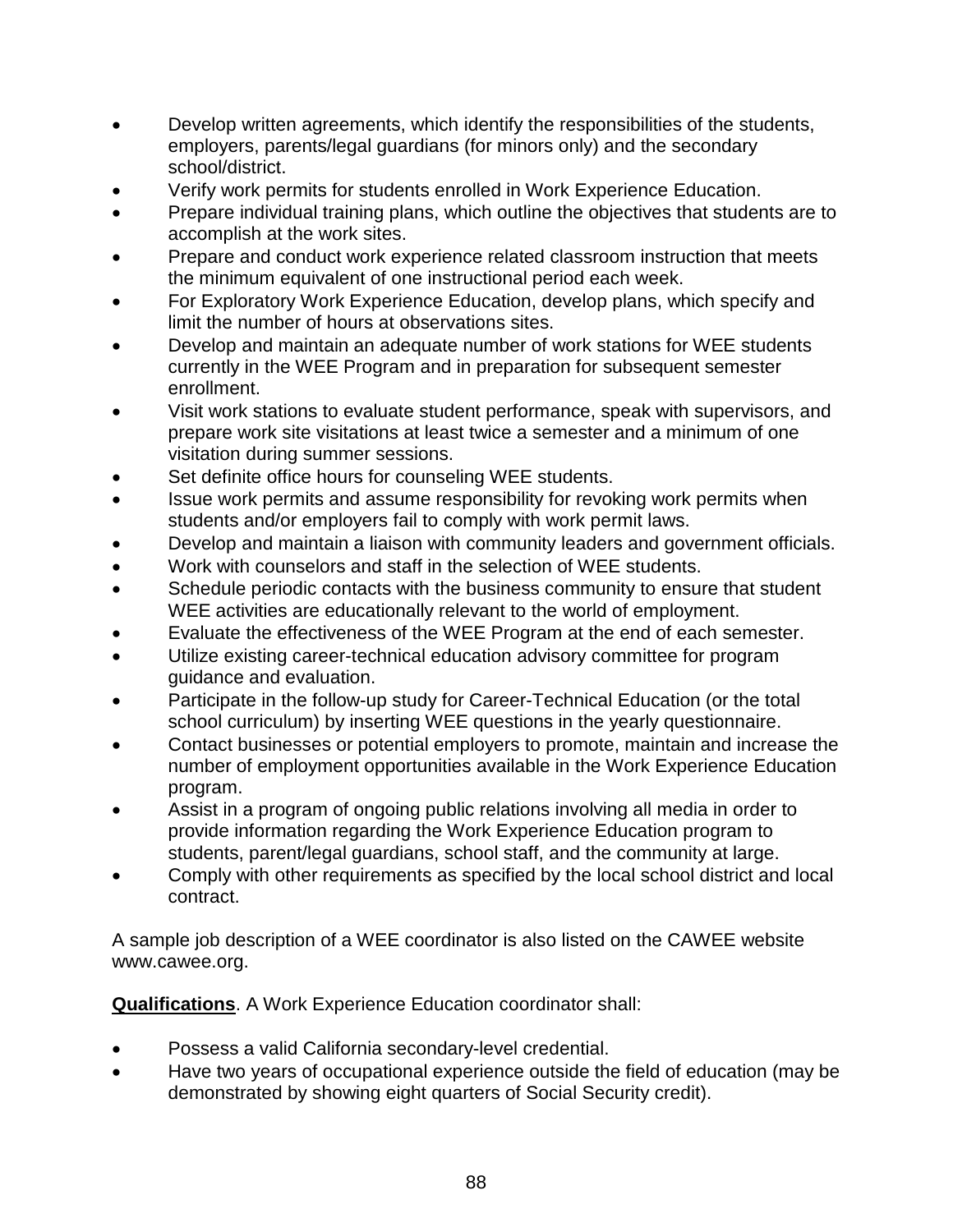• Have knowledge of the educational purposes, standards, laws, rules, and regulations applicable to Work Experience Education.

**Professional Development.** To ensure the quality of the program, the WEE coordinator should be encouraged to participate in professional development activities. District and/or school wide meetings for WEE coordinators, support staff, administrators, employers, etc. are necessary to discuss program concerns and plans to ensure for the adequate administration of the program.

Of special importance are the meetings sponsored by the California Association of Work Experience Educators (CAWEE). This professional organization is represented by local area chapters, which provide professional development activities for WEE coordinators. The organization also provides for regional conferences. These association-sponsored conferences present workshops relative to current labor laws, the interpretation of regulations governing WEE Program, current resource materials, the development and revision of district plans, related classroom instruction curriculum and techniques, exemplary WEE Programs, pending WEE and education legislation business partnerships, and current work-related issues.

The ultimate goal of staff development is to prepare the WEE coordinator to develop programs of intervention utilizing a scheduled progression of certifiable goals in contrast to operating a program typified by routine tasks and crisis counseling.

Many districts utilize the expertise of the WEE coordinator to conduct workshops for local businesses on Labor Laws and Work Permits. Many local offices of the California Department of Labor and/or the Federal Labor Department will provide speakers.

## **District Level Administration**

**Superintendent.** The support and commitment of the District Superintendent is essential for the Work Experience Education Program to succeed. He/she provides credibility and prestige to the program, promotes the WEE in the community, and gives final top-level approval for major programmatic decisions that have financial and educational impact. The District Superintendent signs and approves the District Plan, which is then submitted to the California Department of Education for approval.

**District Administrative Liaison**. The District Administrative Liaison is appointed by the Superintendent or the School Principal to act as the liaison between the Work Experience Education Coordinator and the district. He/she makes certain that State requirements are being met and that the program is operating as planned with appropriate support from the district. The liaison provides overall guidance and direction for the program and helps to set policies. He/she oversees curriculum development and is involved with selection and orientation of personnel. In large districts, he/she may handle work permit questions that come to the district office.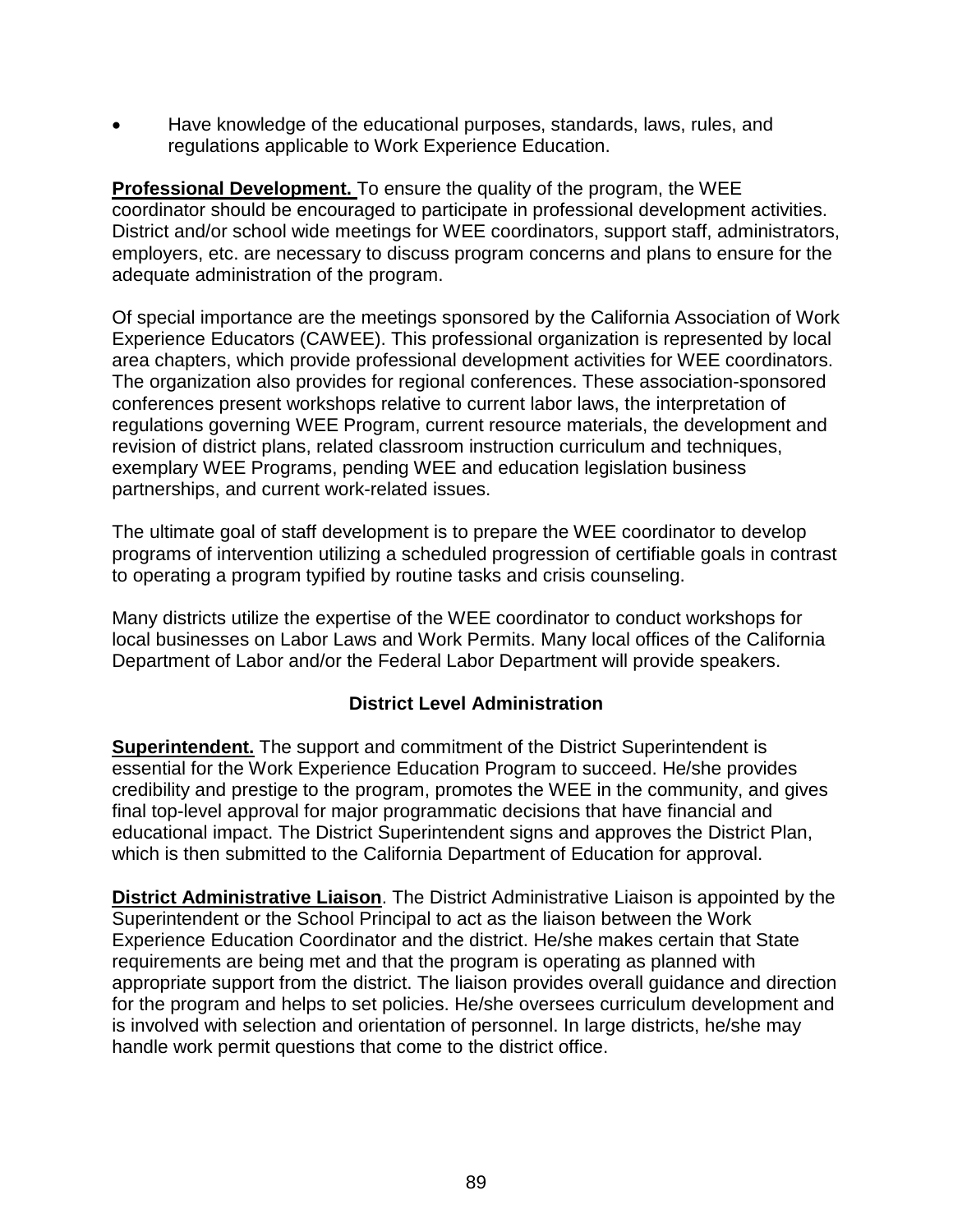Districts with more than one high school usually find it expedient to provide district level supervision/coordination of the WEE Program. The amount of district level administration provided for WEE may vary from a part-time assignment of one district level administrator to several full-time positions. The organizational structure and the line and staff relationships between district administrator(s) and the WEE coordinator(s) will vary from district to district.

Where the WEE coordinator is assigned to one school site, the structure may dictate the coordinator be directly responsible to the site administrator. The district level administrator would work to ensure quality and uniformity in the district's WEE Programs through staff consultation, the provision and development of management and instructional materials, and the organization and implementation of staff development activities, etc.

In a district where the WEE coordinator is assigned to provide the WEE Program for more than one school, the coordinator may report directly to the district level administrator. There might not be a line relationship for reporting to the building administrator. The WEE coordinator should have office space, telephone, file cabinets, etc. at each school site at which related classroom instruction is provided. This structure provides for better coordination and uniformity within the WEE Program when more than one school is served by one WEE coordinator.

Keeping current on state and federal labor laws and maintaining working relationships with such diverse groups as employers, parents, coordinators, and students requires more time and special expertise in the larger districts. Larger districts may have a district coordinator to manage WEE on a district-wide basis.

Regardless of the organization structure, the nature of the WEE Program dictates the program be adequately supervised and coordinated.

**Principal and/or Other School Administrators.** The support and assistance of the School Principal is critical for a successful WEE Program. The principal and/or other school administrator(s) is also responsible for all aspects of site management, including assigning rooms for seminar, scheduling classes, providing WEE office and clerical assistance for the issuance of work permits.

**Clerical Assistance For WEE.** Clerical assistance is an integral component of a high quality WEE Program. *The Career-Vocational Education Quality Criterion for High Schools* states that an effective WEE Program should have "sufficient clerical support to effectively manage the program."

A program with a student: coordinator ration of 125 students to one full-time WEE coordinator needs to have clerical assistance in order to maintain the student records; the computation of work hours; records of employer evaluations and contacts; letters to employers; pamphlets relating to work permits, labor laws, and/or the WEE Program; agendas and notices for advisory committee meetings, etc. This record keeping is in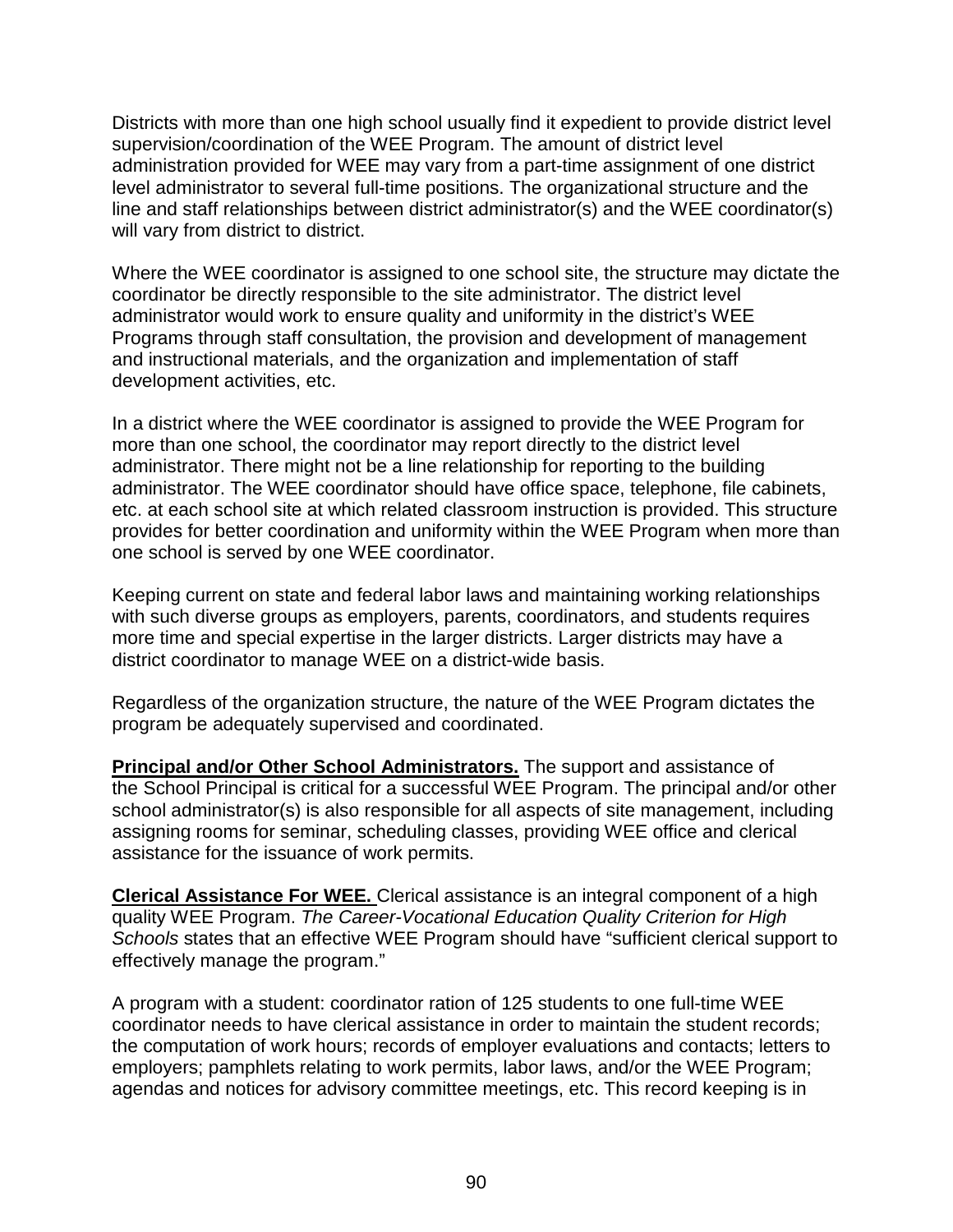addition to the "normal" record keeping generated through the related classroom instruction.

The development of a district plan should include the consideration of available professional clerical assistance. If district administrators, through involvement in the development of the district plan, and the local governing body, through its support of the district plan, support the provision of professional clerical assistance, that commitment should be easier to implement.

It appears, as of this writing, that the present economic climate in the state and in the educational community would preclude, for many WEE Programs, the provision for paid clerical assistance. Alternate proposals can include the assignment of student aides to the WEE Program or paying WEE students, through district funds, minimum wage for clerical support.

The coordinator should also consider asking parents and the school business department for assistance in developing adequate clerical support for the WEE Program. The business community can often be a source of assistance to print special bulletins, set up for a pamphlet, type letters, etc. The WEE coordinator's success in developing adequate clerical assistance will depend, for the most part, on the quality and quantity of local business contacts developed by the coordinator.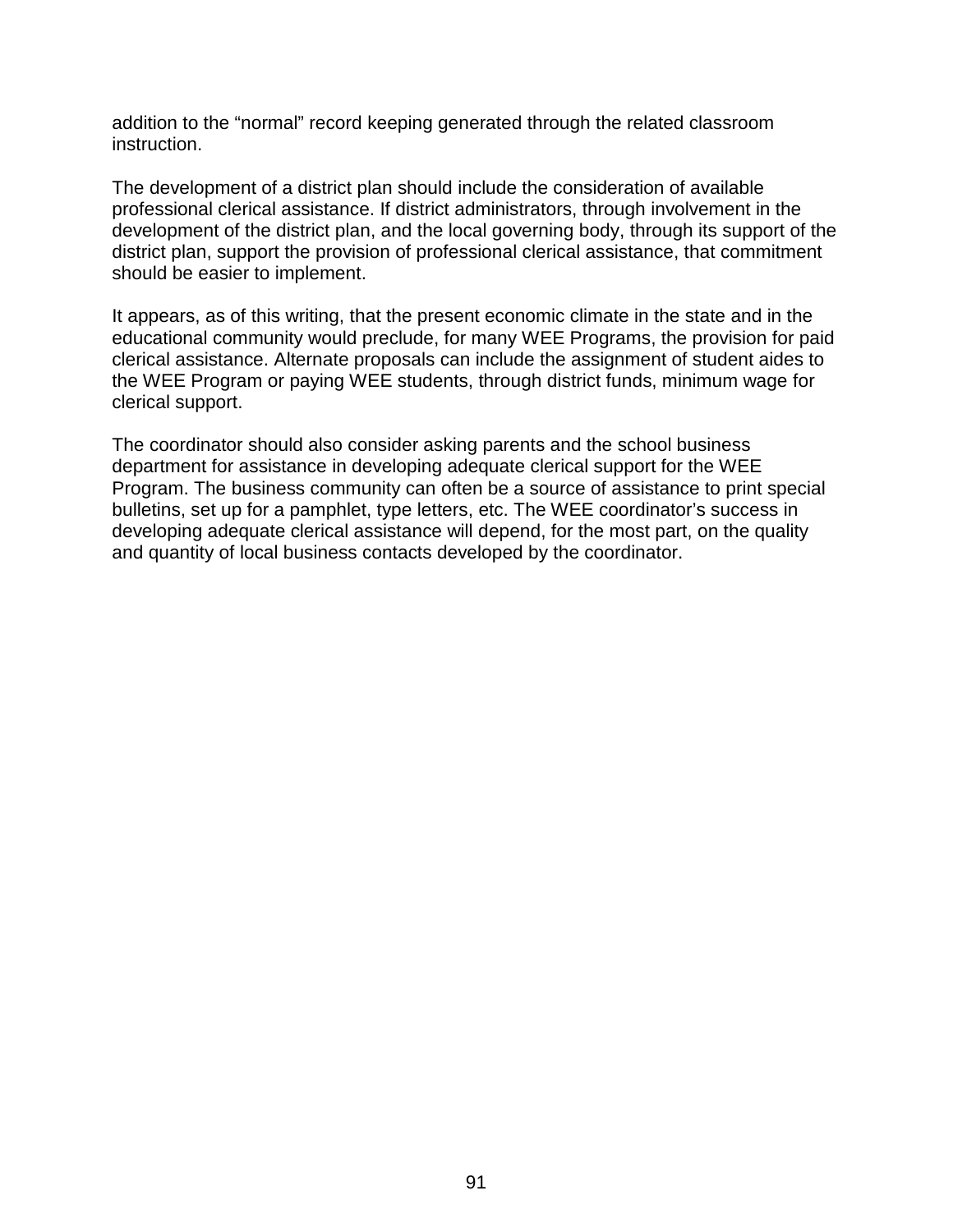## **Chapter VII**

### **Laws and Regulations for Employment of Minors**

A major responsibility of the WEE coordinator is the knowledge of the laws and regulations relating to the employment of minors and WEE Programs. This chapter can be a valuable reference, which the WEE coordinator can use to assist both student and employer in acquiring an understanding for the relationships among the regulatory provisions. For more specific information relating to work permits and labor laws, the WEE coordinator shall refer to the California Department of Education's *Work Permit Handbook* for *California Schools: Laws and Regulations Governing the Employment of Minors*, 2009 and the Department of Industrial Relation's *California Labor Laws*, 2000.

#### **Issuance of Work Permit**

**Role of Work Experience Education Coordinator**. Education Code, § 49110, states that it is the intent of the Legislature that those persons issuing work permits have a "working knowledge of California labor laws." The superintendent of any public school district may issue work permits or may authorize a certificated WEE coordinator, employee, or an educator who holds a Pupil Personnel Services credential to act as the issuing authority. It is most common that, when possible, the superintendent authorizes the WEE coordinator to act as the issuing authority.

The coordinator should act as a positive agent in helping both the student and the employer understand the provisions and purposes of the labor laws. While the coordinator's first consideration is protection of the student's safety and welfare, the coordinator also has a responsibility to be sensitive to the interests of the employer. More often than not, violations of the labor laws result from ignorance rather than intent. Thus, the WEE coordinator should inform and educate the employer regarding the legal regulations that are particularly applicable to that specific business.

When violations occur, the district may revoke a student's work permit (EC § 49164), cancel the training station and refuse to issue other work permits at the site unless assurance is given that future violations will not occur. The coordinator is legally responsible for notifying the local office of the Division of Labor Standards Enforcement within 48 hours of the known violations(s) (EC § 49180). When a wage dispute or nonpayment of wages occurs, the student must file a complaint with the same agency. Offices are listed in the "Government" section of the telephone directory, under "State," "Industrial Relations, Labor Standards Enforcement."

Forms and information about wages, discrimination/retaliation, bureau of field, and Child Labor can also be found at the California Division of Labor Standards Enforcement web site [www.dir.ca.gov/dlse.](http://www.dir.ca.gov/dlse)

The WEE coordinator should have the most recent editions of the *Work Permit Handbook for California Public Schools* and the *California Labor Laws*. Additional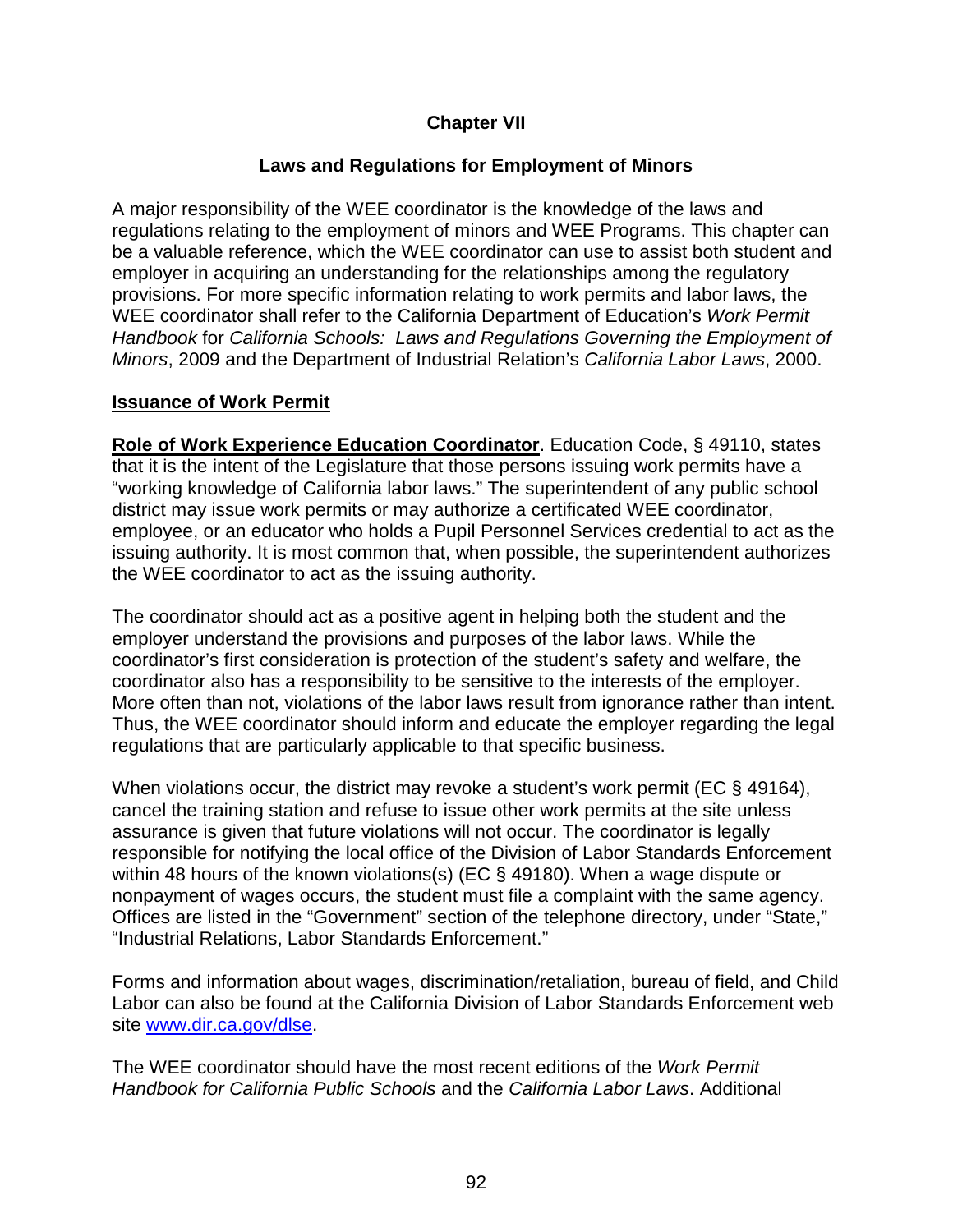resources are available from the U.S. Department of Labor, Employment Standards Administration, Wage and Hour Division, and the State of California Department of Industrial Relations, Division of Labor Standards Enforcement. The California Resource Network for Young Worker Health and Safety has information about safety issues dealing with teenage workers. Typing the title of any of these departments on an internet search engine should bring up the home page for these agencies. Many of the brochures, forms, and laws may be printed directly from the internet.

**Special Work Permits**. Students enrolled in a Work Experience Education Program may be issued a Special Work Permit, which will allow them to work later and longer hours, Monday through Thursday and more hours per week. Below is a comparison of the two types of Work Permits.

|                                                                                                    | <b>Regular Work</b>       | <b>Special Work</b>                   | <b>Regular Work</b>                                                   | <b>Special Work</b>                                                |
|----------------------------------------------------------------------------------------------------|---------------------------|---------------------------------------|-----------------------------------------------------------------------|--------------------------------------------------------------------|
| Hours worked                                                                                       | Permit 16 - 17            | Permit 16 - 17<br>enrolled in<br>WEE* | Permit 14 - 15                                                        | $14 - 15$ enrolled<br>in WEE (principal<br>approval)               |
| Mon - Thurs<br>when school in<br>session                                                           | 4                         | $8*$                                  | 3                                                                     | 3                                                                  |
| Fri - Sun<br>School not in<br>session                                                              | 8                         | 8                                     | 8                                                                     | 8                                                                  |
| Maximum<br>hours when<br>school not in<br>session                                                  | 48                        | 48*                                   | 40                                                                    | 40                                                                 |
| <b>Total hours</b><br>allowed on<br>week when<br>school is in<br>session                           | 48 hours per<br>week 48   | 48 hours per<br>week*                 | 18 hours per<br>week                                                  | 23 hours per<br>week*                                              |
| Work must be<br>performed<br>between these<br>hours when<br>school is in<br>session<br>Mon - Thurs | $5 a.m. - 10$<br>p.m.     | $5$ a.m. $-12:30$<br>$a.m.*$          | 7 a.m. - 7 p.m.<br>but not when<br>public school in<br>session        | $7$ a.m. $-7$ p.m.                                                 |
| When work day<br>does not<br>precede a<br>school day                                               | $5$ a.m. $-12:30$<br>a.m. | $5 a.m. - 12:30$<br>a.m.              | $7$ a.m. $-9$ p.m.<br>between<br><b>Memorial Day</b><br>and Labor Day | 7 a.m. - 9 p.m.<br>between<br><b>Memorial Day</b><br>and Labor Day |

\*With the approval of the parents and the school district.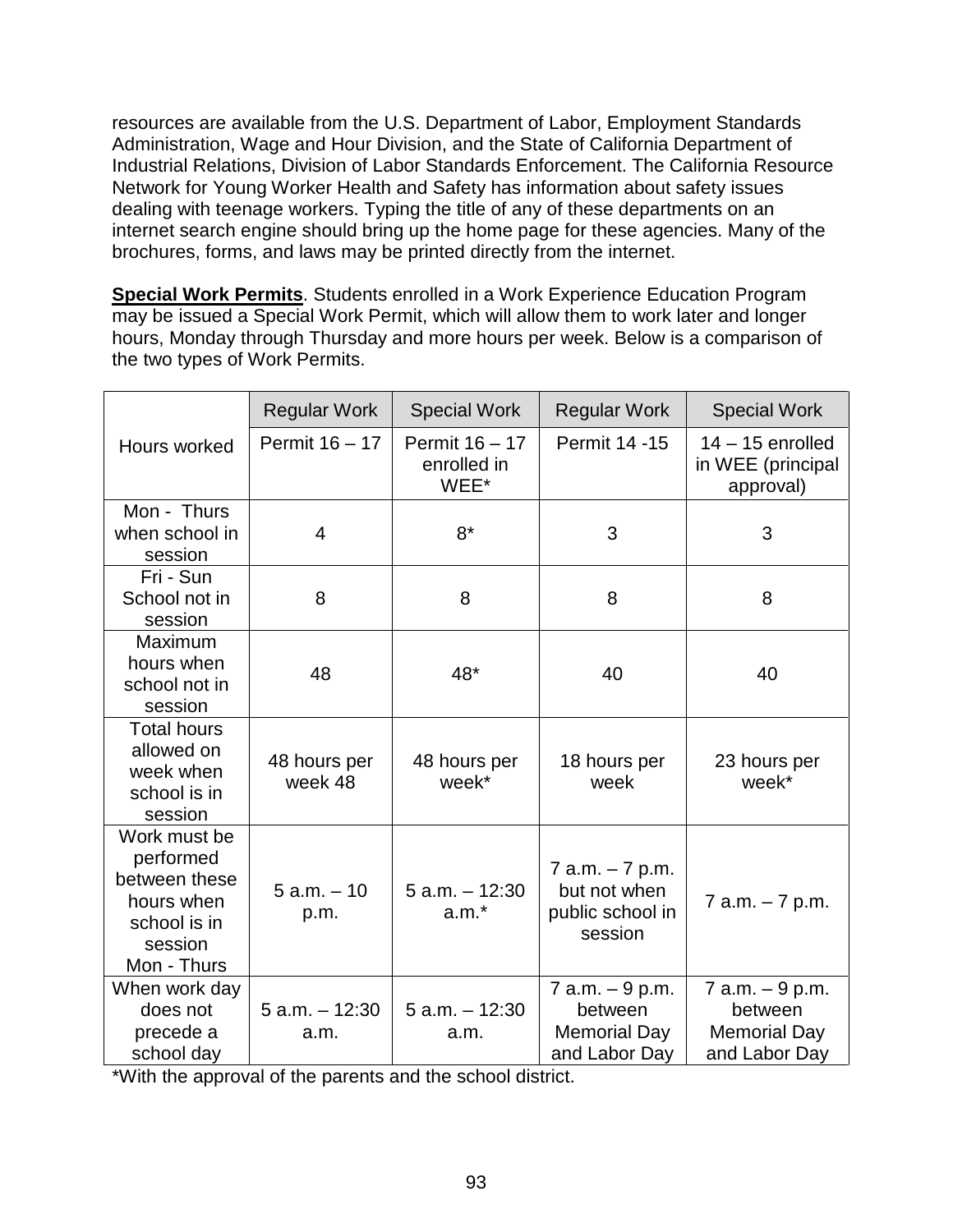School districts may impose their own restrictions on the number of hours a student is allowed to work in a school week. Twenty hours is the suggested number for students not enrolled in a WEE Program. Various studies on the effect of working and a student's success in school shows that students, not enrolled in a WEE Program, show lower academic success when employed more than 20 hours per week.

**School Attendance.** As described in the California Labor Laws Department of Industrial Relations Division of Labor Standards Child labor Pamphlet (download the complete pamphlet at [www.dir.ca.gov/d/se.childlaborpamphlet\)](http://www.dir.ca.gov/d/se.childlaborpamphlet). Minors aged six through fifteen years must attend school full-time, unless the minor is a high school graduate (EC § 49110), attends an approved alternative school (EC § 48224), is tutored (EC § 48224), is on an approved leave of absence (EC § 48232), has transferred from another state with less than 10 days left in the school year (EC § 48231), or has justifiable personal reasons requested by the parent and approved by the principal including, illness, court appearances, religious observances and retreats, funerals or employment conferences (EC § 48205). In rare circumstances, fourteen and fifteen year-olds enrolled in Work Experience Education may be granted a permit to work fulltime during school hours (EC § 49130).

Sixteen and seventeen-year-olds, who have not graduated from high school or who have not received a certificate of proficiency may opt to attend part-time classes. Those who are regularly employed must attend continuation classes for at least four hours per week. Those not regularly employed must attend continuation classes for at least fifteen hours per week (EC § 48400 and 48402). No minor may legally drop out of school entirely.

Note: Schools may excuse the absences of a pupil who holds an entertainment work permit or who participates with a non-profit arts organization in a performance for a public school audience. For additional information, refer to the section entitled, "Excused School Absences," in Chapter 9 of the California Labor Laws, Department of Labor Standards Child Labor Pamphlet.

These Education Codes give school officials the authority to pull a minor's work permit if he/she is not attending school. Many school districts require a student to maintain a minimum grade point average and limit the number of truancies that a student may have. A student who has more than the minimum truancies or less than the minimum grade point average will have his/her work permit revoked. This policy should be outlined by the district and attached to every work permit application. This policy should also be included in the District Plan for Work Experience Education.

**Processing Work Permits**. Many school districts have developed computer programs to help with the issuing of work permits. Another alternative is a commercial computer programs such as QuickPermit<sup>™</sup> for issuance of work permits. Programs such as QuickPermit™ can create a data base, which makes issuing work permits faster, allows for monitoring of students with work permits, and will generate letters to employers,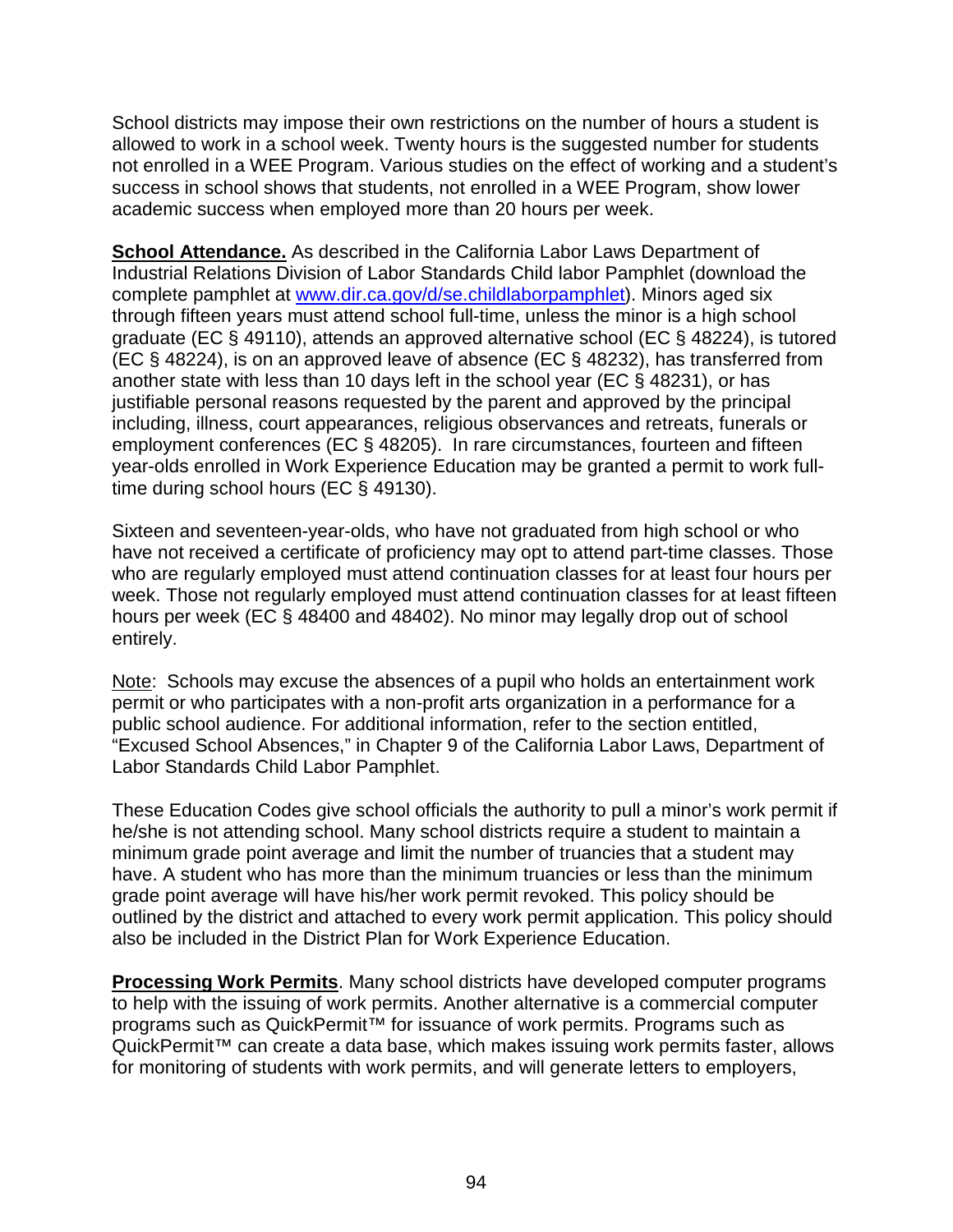parents/legal guardians, and students on work permit related issues. Visit their web site at [http://www.TouchlineSoftware.com.](http://www.touchlinesoftware.com/)

**High School Diploma**. A minor who has a high school diploma or High School Proficiency Certificate is still partially subject to the child labor laws although a work permit is not required by law. Most essential is the fact that the minor may not work at a hazardous occupation (FLSA regulations). The limit on hours worked on a school day and the spread of hours, which may be worked no longer, apply. The minor must be paid the same wages as adults who are doing the same work. (LC § 1391.2)

**Continuation High School / Alternative High Schoo**l. The class schedule of a continuation or evening high school student might allow for work hours, which are different from those of students in the comprehensive high school. The continuation high school student, ages sixteen and seventeen not enrolled in a WEE Program, must be enrolled for fifteen hours of instruction each week and may work up to forty eight hours each week. Continuation students enrolled in a WEE Program must attend school for at least four hours per week.

**Independent Study**. Minors enrolled in an independent student program are limited to the same hours of employment as a student enrolled in a comprehensive high school. Students enrolled in a work experience education program as part of their Independent Study Program may work the same hours as a WEE student enrolled in a comprehensive high school WEE Program.

**Suspended or Expelled Students**. The law does not prohibit issuing a permit to an expelled minor. An expelled minor who does not attend school is in compliance with the law; therefore, issuance of a permit does not sanction a violation of compulsory school attendance laws. Whether issuing the permit is in the best interest of the minor is a matter of discretion for the school and should be carefully considered in the light of all factors.

A student suspended from school for a specific number of days may not work on those days unless a specific condition of the suspension states that the student may work on days when he/she does not attend school.

**Home Schooling**. According to an opinion issued by the office of the CDE Deputy General Counsel, home schooling, "is a species of a private school. That being the case, principals of home schools may issue work permits to their enrolled students. However, parents and guardians may not issue work permit to their own children. (EC § 49110)

**Emancipated Minor**. Emancipation is a legal process wherein the judicial system finds that the minor has the ability to be self supporting and to act in his/her own behalf. Emancipation does not release the minor from compulsory attendance laws nor does it exempt the minor from child labor laws.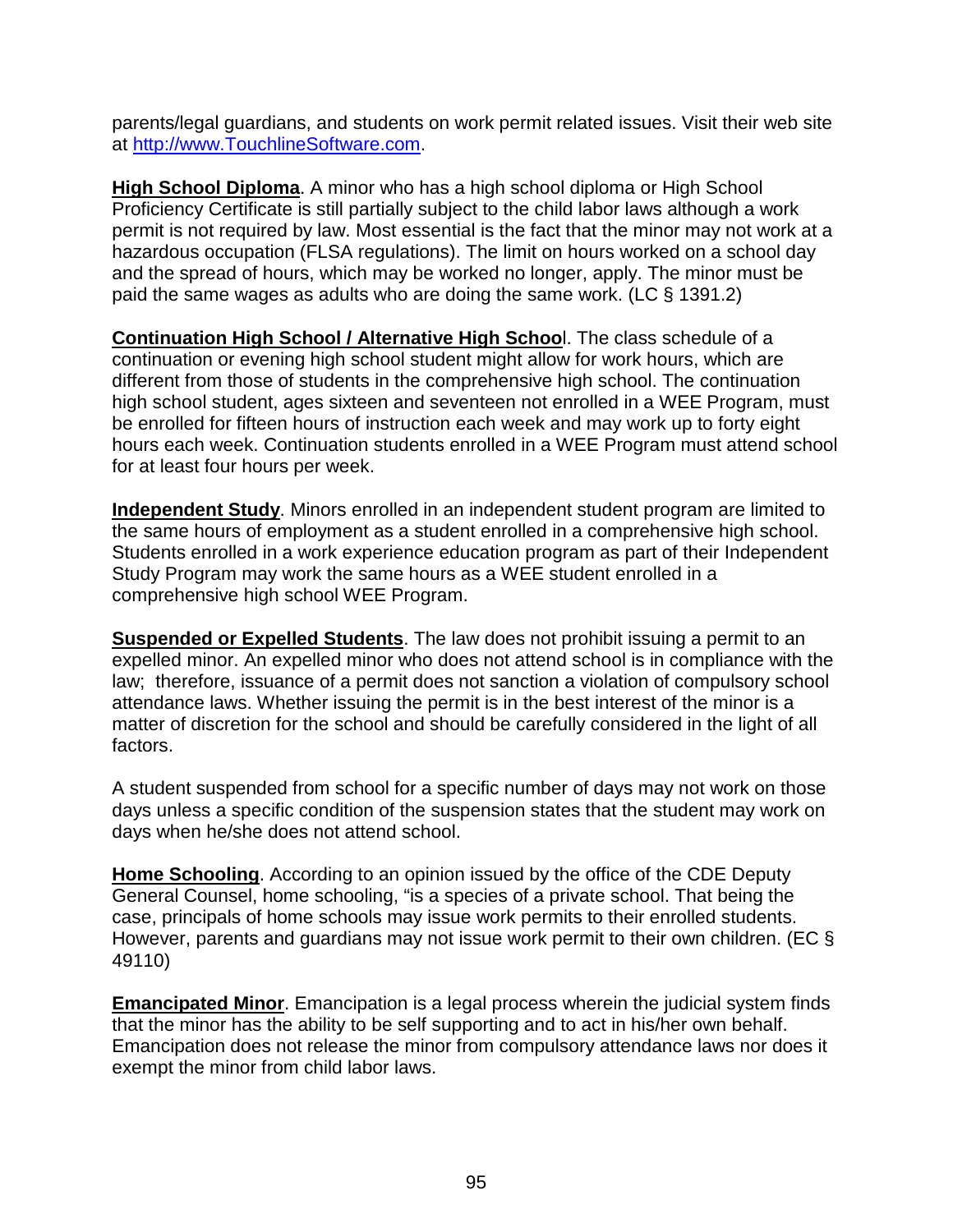As defined in the Civil Code, § 62, "Any person under the age of 18 years who comes within the following description is an emancipated minor:

- a) Who has entered into a valid marriage, whether or not such marriage was terminated by dissolution; or
- b) Who is on active duty with any of the armed forces of the United States of America; or
- c) Who has received a declaration of emancipation pursuant to Civic Code.

For the school, emancipation means that the student may take action for him/herself that would otherwise be restricted to the parent/legal guardians. A work permit is still required but the student may sign in place of the parent. Although the student may work, other regulations relating to the employment of minors still apply.

The emancipated minor is not exempt from any obligations, rules, or laws. The compulsory school attendance laws as specified in the Education Code do not recognize emancipation as a condition for exemption from those rules. The child labor laws, as specified in the Labor Code, do not refer to emancipated minors. The definition, purpose, and liability of emancipation are found only in the Civil Code as amended by statute in 1979.

**Alien Student Employment**. Any student enrolled in school and meeting the state compulsory attendance laws may be issued a work permit regardless of the parent/legal guardian's legal immigration status. It is the responsibility of the employer to complete the "Employment Eligibility Verification (Form I-9)." Issuance of a work permit does not verify citizenship.

Immigrants are aliens who have been admitted for permanent residence to the United States of America and who have access to all privileges and rights of citizens. The only restriction is that they must comply with laws relating to alien registration, change of address, and annual reports.

Non-immigrant aliens are defined as persons admitted temporarily for specific purposes and periods of time. Except for non-immigrants who have been admitted specifically in order to work in this country, non-immigrant aliens are usually prohibited from employment in the United States. The exceptions to this rule are the students and exchange visitors who may work with specific written permission.

**Legal Provisions and Requirements.** The welfare of employed minors is regulated by federal and state labor laws, which serve as guidelines for local regulations. The provisions generally become progressively more restrictive from the federal to the local levels because they are often written to relate to specific needs or new developments. Some flexibility and interpretation is allowed locally for the "welfare of the minor." However, federal and state laws are subject to strict interpretation and are applicable at the local level. When both federal and state laws apply, the higher standards and most restrictive regulations take precedence.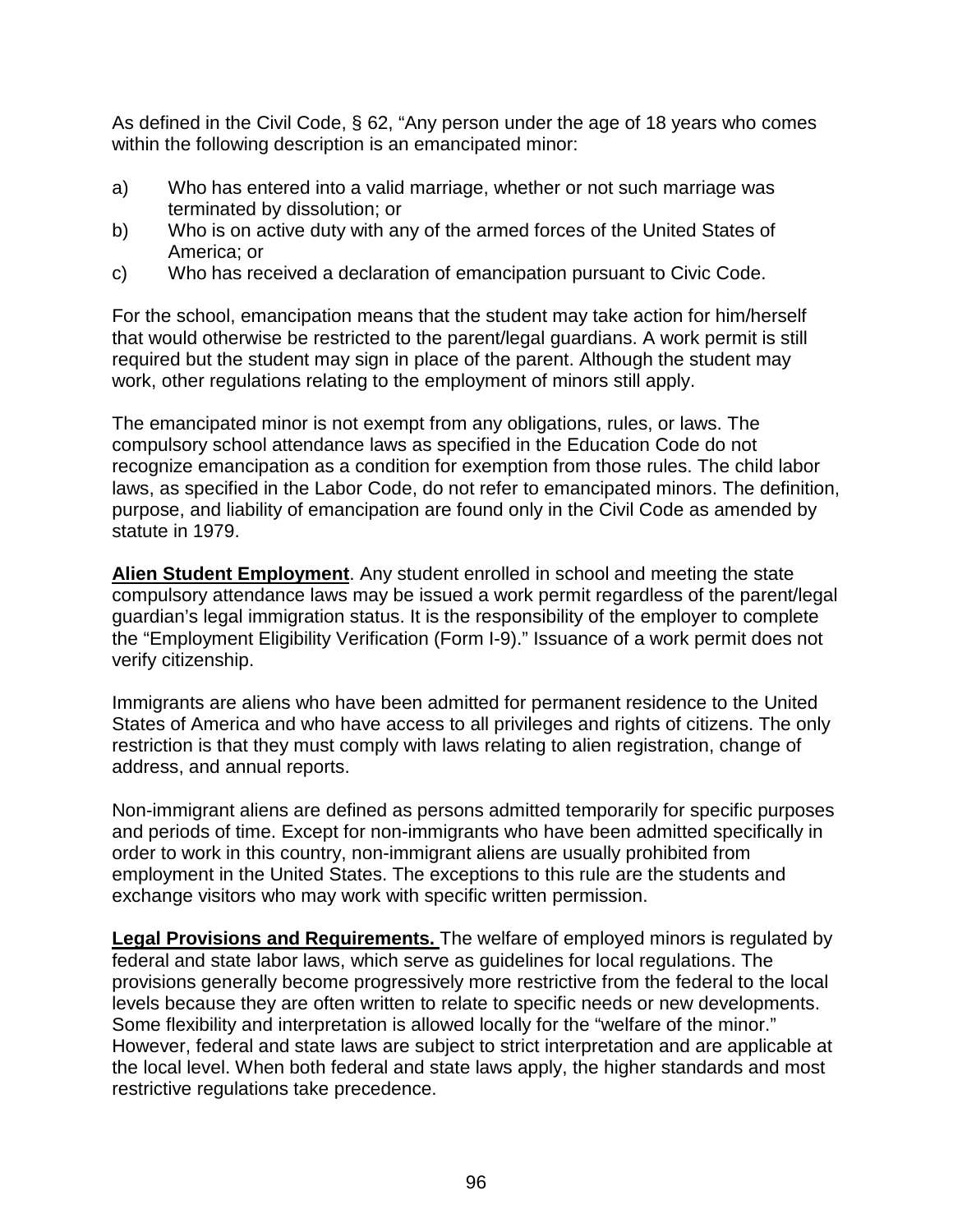On the basis of consideration for a minor's welfare, a school official may revoke his/her work permit, remove a student from a job or from the WEE Program if either interferes with the student's schoolwork, health, or welfare. A parent conference and communication with the employer is strongly recommended before such a step is taken. A parent also has the legal right to restrict or revoke his/her child's work permit.

School districts also have the right to place their own restrictions on the issuance of work permits. Some school districts require students to maintain a minimum grade point average and have no more than a certain number of truancies in a semester. Students should be made aware of these requirements before the work permit is issued.

**Fair Labor Standards Act (FLSA).** Under no circumstances can minors under eighteen years of age work in the following occupations considered hazardous by Federal FLSA:

- 1. Explosive
- 2. Motor vehicle driving/outside helper
- 3. Coal mining
- 4. Logging and sawmilling
- 5. Power-driven woodworking machines
- 6. Radiation exposure
- 7. Power-drive hoists/forklifts
- 8. Power-driven metal farming, punching and shearing machines
- 9. Other mining
- 10. Power driven meat slicing/processing machines and meat slaughtering
- 11. Power baking machines
- 12. Power-driven paper products/paper bailing machines
- 13. Manufacturing brick, tile products
- 14. Powers saws and shears
- 15. Wrecking, demolition
- 16. Roofing
- 17. Excavation

**Worker's Compensation Insurance**. In California, an employer is required by law to carry Worker's Compensation Insurance for employees in the event that they are injured during the course of their employment. Worker's Compensation Insurance covers the employer's full liability to employees for medical and hospital expenses and the liability for the employee's loss of income. (LC § 3351 & 3351.5)

Students enrolled in a general or Career Technical WEE Program must be covered by their employer's Worker's Compensation Insurance. The employer is asked to give the name of the carrier on the student's training agreement. Allowing a student to be enrolled in a WEE Program, without the employer stating the business has Worker's Compensation on their employees, is exposing the school district to a possible lawsuit if the student is injured while enrolled in the program.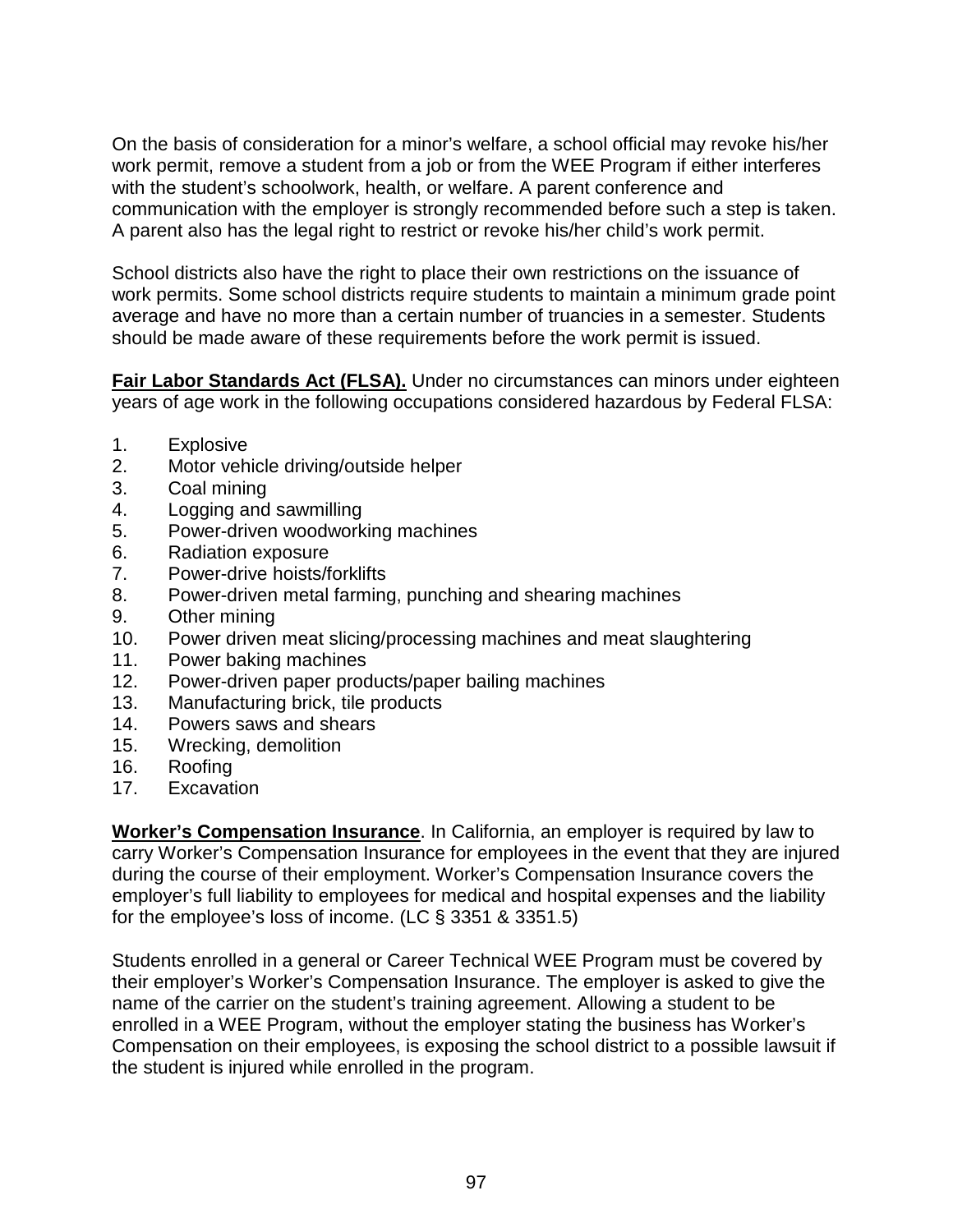The Work Permit Application provided in QuickPermit™ and shown in *The Work Permit Handbook for California Schools: Laws and Regulations Governing the Employment of Minors, 2009* asks for the employer's signature as verification that the employee is covered by Worker's Compensation Insurance.

Students in an Exploratory WEE Program who do not receive wages are covered by the school district's insurance, unless the employer elects to provide coverage for that student. (EC § 51769)

**Liability Insurance**. All school districts are required to carry insurance against liability. EC § 35208 states, in part, that the governing board of a school district must insure against the following:

- 1. The liability, other than a liability which may be insured against under the provisions of Division 4 (commencing with § 3200) of the Labor Code, of the district for damages for death, injury to person, or damage or loss of property; and
- 2. The personal liability of the members of the board and of the officers and employees of the district for damages for death, injury to a person, or damage or loss of property caused by the negligent act or omission of the members, officer, or employee when acting within the scope of his office or employment.

**Fair Labor Standards Act (FLSA).** The FLSA affects employers who engage in interstate or foreign commerce or in the production of goods for such commerce. The FLSA also regulates businesses based on their gross yearly income. Child labor provisions of the FLSA regulate the age at which a minor may be employed, the hours of employment, and the occupations in which the minor may be employed. The regional office of the U.S. Department of Labor, Employment Standards Administration, Wage and Hour Division, should be contacted for further information and materials.

**Vehicle Code (VC)**. Generally speaking, automobile insurance policies specifically exclude students from driving a motor vehicle during the course of employment. Vehicle Code § 12515, states that:

- a) "No person under the age of 18 years shall be employed . . . for the purpose of driving a motor vehicle on the highways.
- b) No person under the age of 21 years shall be employed . . . to drive a motor vehicle . . . that is engaged in interstate commerce . . . or intrastate transportation of hazardous materials."

Vehicle Code § 12515, 17706, and 17707 speak to the issue of the legality of a minor operating a motor vehicle and the liability for negligence as the result of a minor driving. The FLSA, §33e02b, defines the term "driver" as one who drives at any time in the course of employment. This regulation further states that minors sixteen and seventeen years of age may drive on private property except as specifically prohibited. These code sections are printed in their entirety in the *Work Permit Handbook for California Schools:*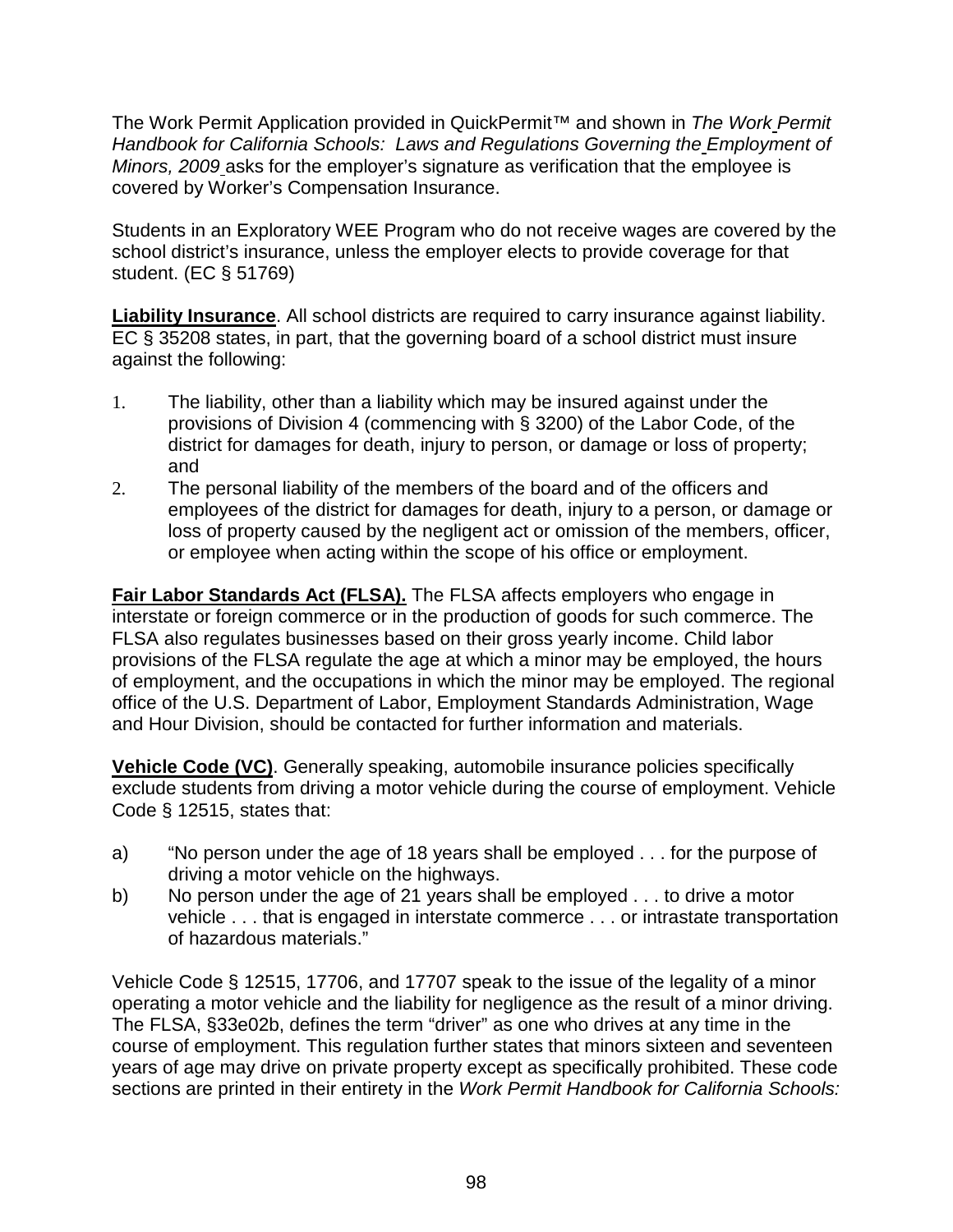*Laws and Regulations Governing the Employment of Minors, 2009* and "The California Labor Laws for Minors," booklet from the Department of Industrial Relations.

**Employment of the Handicapped**. The Rehabilitation Act, Title 5 (PL 93-122), prohibits discrimination in the employment of the handicapped in any federally funded or assisted contract or project. The Companion Law (AB 803) of the State of California regulates employment based on the same restrictions. The Education for the Handicapped Act (PL 94-142) requires that the handicapped have free access to all services offered by any school receiving federal funds. These services include job training, job placement, and career development.

**Social Security Number**. Federal regulations now require all persons born in this country to have a Social Security number. Further, the Employment Eligibility Verification (I-9) allows for the use of the Social Security card as one of the forms used to verify employment eligibility. However, the actually card itself is not required, only the number.

Misplaced or lost Social Security cards may be reissued through the local Social Security office. When an application is completed, the applicant should request a receipt, which may be used in lieu of the card until such time as the Social Security card is in the possession of the applicant.

**Income Tax Withholding.** Full-time students who are working are not automatically exempt from withholding tax regulations. Given the fluidity of the tax laws, the WEE coordinator should contact the local office of the Internal Revenue Service for resource materials, tax forms, and, if possible, a guest speaker to explain current tax regulations and lead the students in completing a W-4 form and state and federal income tax forms.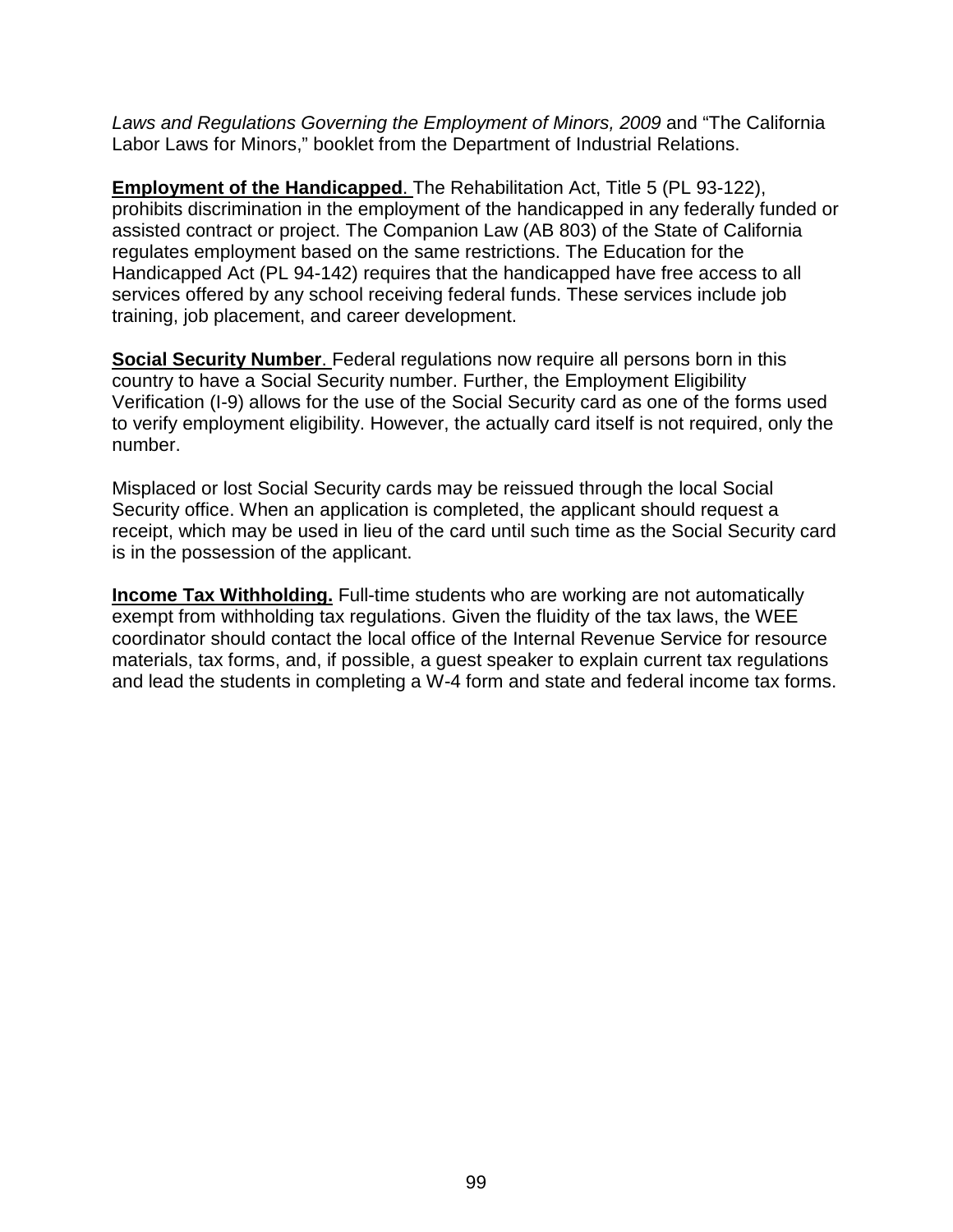# **Chapter VIII**

## **Workplace Learning and Connecting Activities**

**Field Trips.** Field trips are an excellent way of exposing students to both the workplace and post secondary educational and training institutions. Site tours of participating businesses allow students to become familiar with the products of a company, learn about entry-level positions and the qualifications needed, and observe people working in jobs to which the students themselves may aspire. The most worthwhile field trips are those with a focus that enlarges the students' knowledge of the company's activities and of its employee policies. For many students, the field trips are their first opportunity to see a business environment. Without this experience, it is often difficult for students to envision themselves working in a different environment than the one they are currently working or observing.

Students should engage in a classroom activity, discussion and/or assignments prior to and after participating in a field trip. Planned student outcomes and linkages to career field and/or academic achievement should be highlighted.

**Job Shadowing.** Job shadowing enables students to observe employees at various work sites. Job shadowing experiences might be developed in order to:

- Provide students opportunities to observe real-work situations.
- Motivate students to expand their educational career goals.
- Help prepare students to become productive working members of society.
- Allow students to see the relationships between their educational experiences and occupational choice.

Job shadowing activities should be conducted under the supervision of the Work Experience Education coordinator. Effective job shadowing experiences should be connected to classroom experiences. As specified in EC § 51769, the job shadowing activity is optimally "a visit to a workplace for the purpose of career exploration for no less than three hours and no more than 25 hours in one semester, intersession, or summer school session."

Both of these activities would require a great deal of coordination between students' schedules, employers' schedules, and other teachers (if the activity needs to take place during the school day or if follow-up activities are scheduled). Much advanced planning is necessary if these activities are to be arranged.

Job shadowing activities are initially broad in scope and may narrow as the student defines a specific career focus. The greater the diversity of job shadowing placements, the more exposure students will have about different career options and scope of employment settings. When participating in a job shadowing experience, a student should dress appropriately, collect relevant information, reflect upon the experience,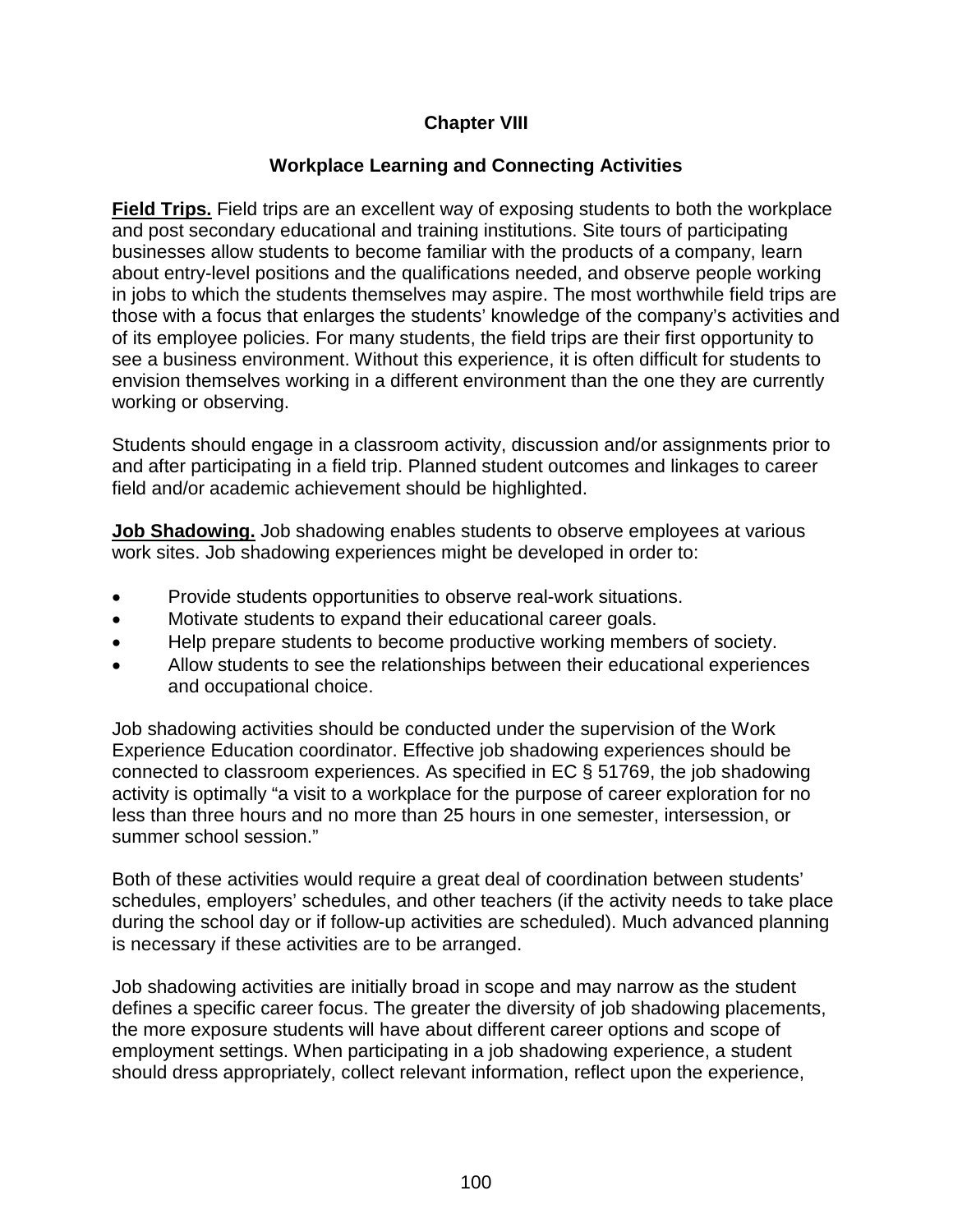report back using the designated format (oral report, written report, etc.), and a write a thank-you note, as appropriate, to the employer.

**Guest Speakers.** Many individuals in the private sector are interested in speaking with students in the classroom and sharing their own personal experiences with them. They can be a rich source of information for students regarding such matters as career selection, employment skills, and the importance of an education. Occasionally, parents of students, a resource not to be overlooked, are interested in volunteering as classroom speakers. The WEE coordinator can incorporate guest speakers as part of the related classroom instruction component of the WEE Program. Many employers are capable of making valuable presentations to groups of students.

**Internship/Exploratory Work Experience Education/Academy.** Students have the opportunity to learn about occupations and experience the workplace environment, in the context of these occupations through the internship program. In this learning setting, the student is engaged in multiple facets of the workplace environment including, but not limited to the following:

- Observing and validating personal occupational/career interests.
- Engage in the "real world of employment."
- Gain an understanding of "real" jobs and understand job expectations.
- Participate in "hands on" educational training activities.
- Understand the job requirements for an occupational field.
- Demonstrate job skills for an occupational field.
- Application and integration of academics with the occupational field.
- Interact with co-workers, business and industry.

Many high school programs, such as Academies, are incorporating internships into their curriculum. These jobs should be meaningful, workplace learning experiences, ideally in the career field in which the Academy is based. At the very least, such jobs should be able to provide students with an interesting experience or specialized job training, which improves their employment skills. Internships are listed in two places in the California EC § 54692 states in order to be eligible to receive funding pursuant to this article, a district shall provide all of the following:

- 1. Assurance that each academy student will be provided with the following:
	- a. An internship or paid job related to the academy's occupational field or work experience to improve employment skills, during the summer following the 11<sup>th</sup> grade.
	- b. A student that must attend summer school for purposes of completing graduation requirements is exempt from this paragraph.
	- c. Additional motivational activities with private sector involvement to encourage academic and occupational preparation.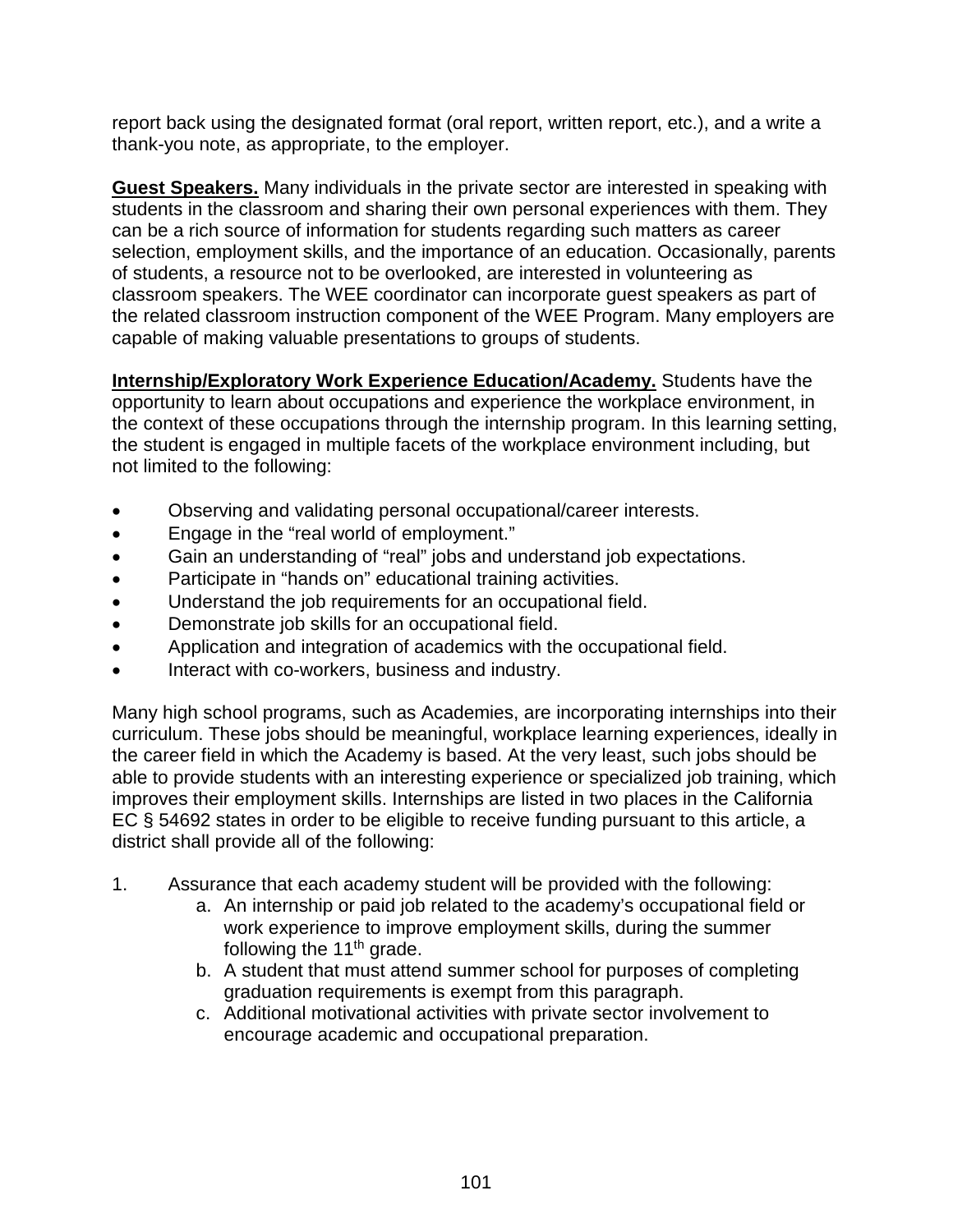California Code of Regulations Title 5 Article 4 Work Experience Education (EC §10070) states:

"Exploratory work experience education is nonpaid and has as its general purpose the vocational guidance of the students by affording them opportunities to observe and sample systematically a variety of conditions of work for the purpose of ascertaining their interest and suitability for the occupation they are exploring. Exploratory Work Experience Education includes a combination of job observations and related classroom instruction in Work Experience Education. The student may be required to perform, on a limited, periodic and sampling basis, nonpaid work activities while exploring the occupation."

WEE coordinators are encouraged to use their expertise to work with High School Academies in setting up internships through Exploratory WEE Programs.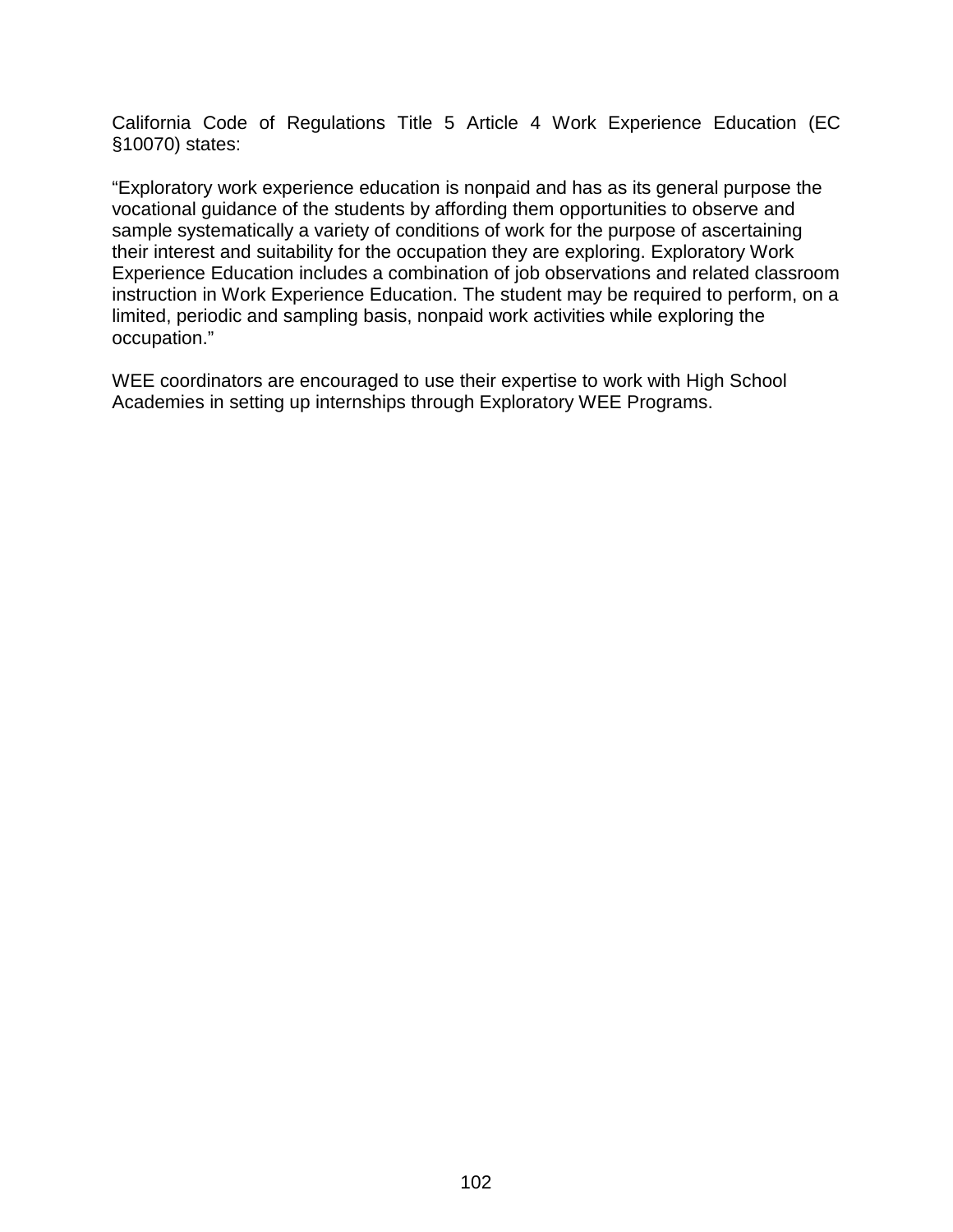## **Chapter IX**

## **Promotional Ideas**

All educators, particularly WEE coordinators, need to keep the public, school administrators, and students aware of their programs. To retain and promote a WEE Program, good public relations are necessary and the coordinator should consider all methods for communication.

The WEE coordinator is probably the only school staff member who has the opportunity to participate in widespread, intensive community relations. Community surveys and the advisory committee can help to maintain good communication. Service clubs, the local chamber of commerce, the media, window displays, advisory committee meetings, and WEE brochures can inform the public. The WEE coordinator should take advantage of every opportunity to promote the WEE Program. Nothing can take the place of personal contacts in building good public relations.

The WEE Program should be explained and/or publicized in the news media, reports, and public meetings. The continued success of the program depends, to a great extent, on how much support can be generated for WEE activities. Without excellent public support, a WEE Program cannot survive. The public must be kept informed of the program's goals and objectives.

CAUTION: Permission from a minor's parent/legal guardian, as well as the student involved, should be obtained prior to including student names and/or photographs in any news release.

## **Local Media Activities**

WEE coordinators need to be uniquely creative in presenting information about WEE Programs. Stories should be short but thorough, with pictures of students and employers. Local media are inundated with releases and requests from a myriad of local organizations. A release needs a "hook" in order to generate special interest and better ensure broadcasting or printing.

**News Releases.** News releases are an important way to generate stories and/or reports related to WEE. The news release, in and of itself, is not sufficient. It should be augmented by personal visits to all local media. Special articles, as well as regular monthly or weekly news releases, should be prepared and disseminated. The human interest aspects of any news release will increase its opportunity to be aired. Student names, faces, and remarks, accompanied by place of employment, add to this dimension.

Students could be invited to prepare reports and releases. Job locations, training, employers, and students should be emphasized (high community interest) while statistical information should be de-emphasized. Local media will be more likely to use a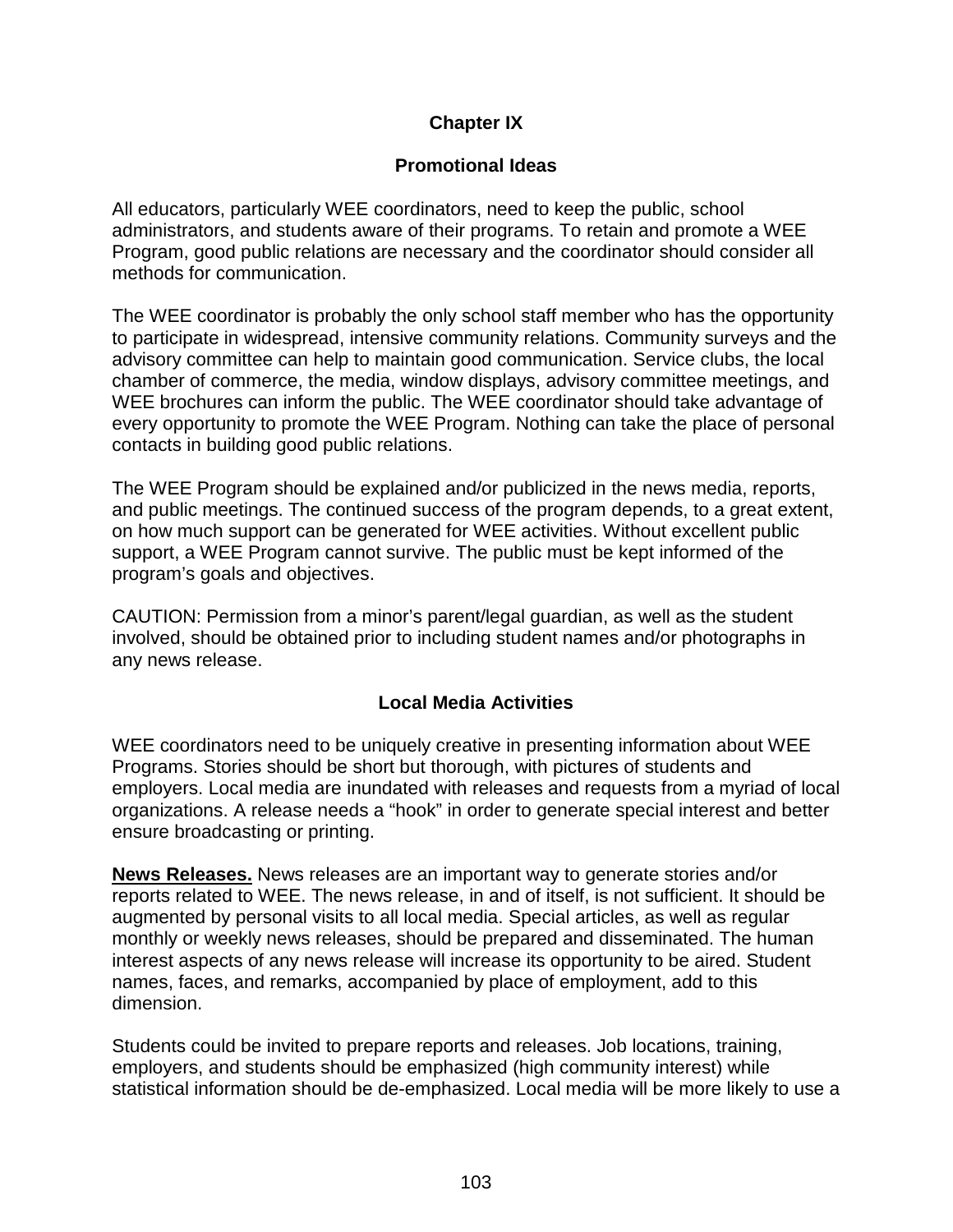news release if it is written specifically for their readers/viewers/listeners and if a sponsor is tied to the news item. The media may also be used in attempting to generate work station placements for students. Timely news releases could ensure that employers are aware that students are available for work not only during school holidays and school recesses, but also during the school year.

**Radio.** Radio announcements could be developed using as many of the WEE students as is practicable. Three-to-five minute scripts about work stations and employers are effective. The local radio station could be asked to broadcast the announcement "live" and then, through the use of tape, rerun later in the day. Radio-release-day should be scheduled twice each month.

**Television/Video/Web Pages.** WEE coordinators and students could write television scripts, which give brief descriptions of the WEE Program. The scripts could be performed by students, parents/legal guardians, employers, and/or advisory committee members. The scripts should briefly include about six work sites, with special emphasis on related classroom instruction, work site training, coordinator work site visitations, counseling, program evaluations by employers, etc. Your school or district's web site can have a link to a WEE page developed by the WEE coordinator.

Students should be featured in all promotional materials. The WEE coordinator should not do all of the talking nor the development of the materials. The greater the student involvement the more likely the student will be interested in the materials.

**Public Service Announcements.** All local radio and television set aside some time for public service announcements (PSA) from nonprofit organizations. These PSA "spots" could be used to announce the availability of students for employment during holidays and school recesses or to announce the date of an advisory committee meeting to which the public is welcome.

## **School Activities**

**School Newspaper.** The school newspaper could be a strong asset for the WEE Program. The newspaper staff could be encouraged to interview and photograph WEE students at their work stations and employers could be included in the interviews as well.

The WEE coordinator, working with the newspaper faculty advisor, could attempt to develop sponsorship of a special WEE issue. Advertising space could be offered as a trade off for sponsorship. Copies of such an issue could be mailed to WEE parent/legal guardians and community employers.

**Parent Newsletters.** WEE coordinators can use school newsletters sent out to parents to promote the WEE Program while also educating parents with articles about laws and work permits. Parent Newsletters are also a good way to remind students to renew their work permits each fall.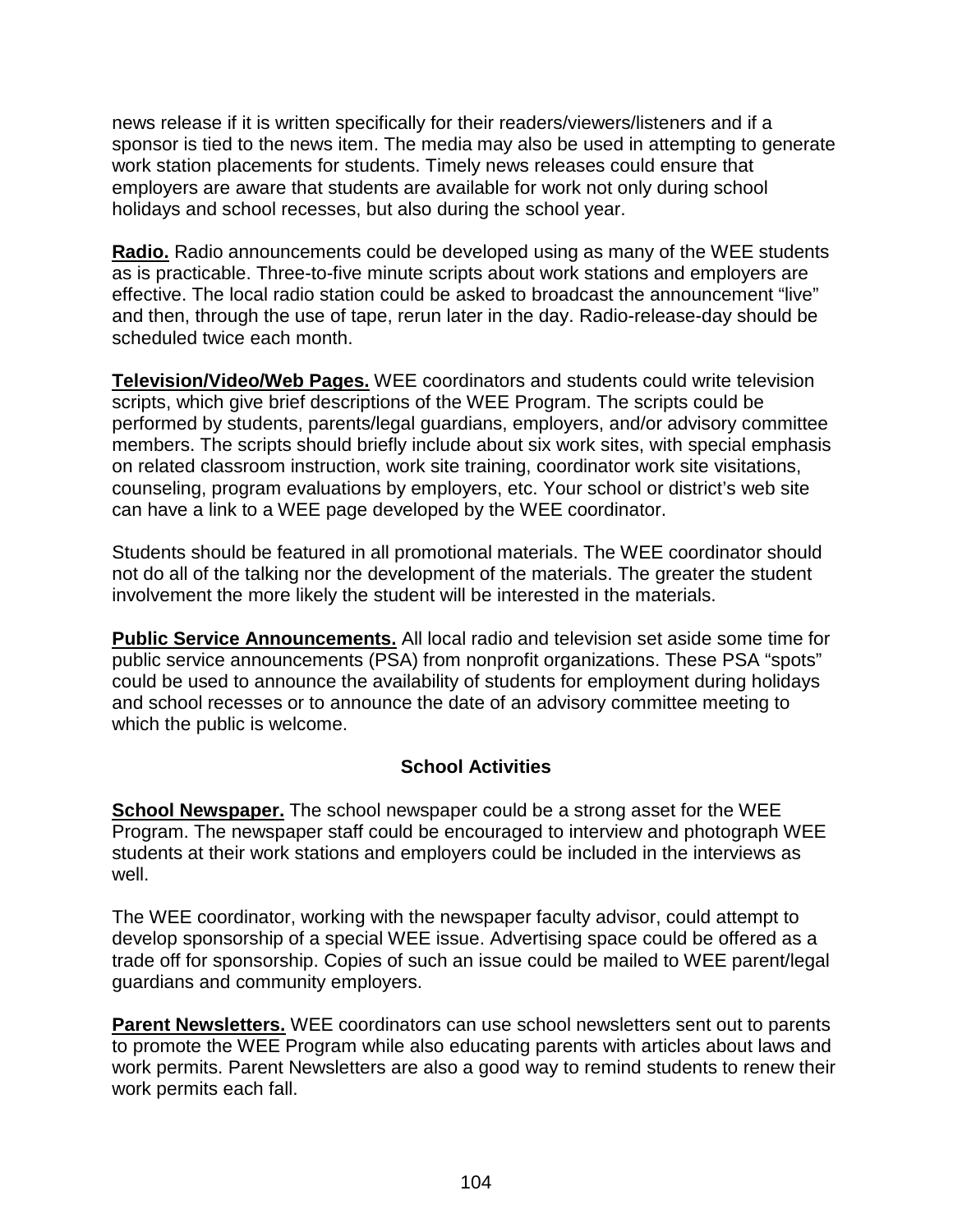**Web Sites.** WEE Programs could have their own web page, be linked to the school web page, be accessed through the school district web site, or the STC consortium web page. This could be a source of information about careers, jobs, class assignments, upcoming events, etc. The California Association of Work Experience Educators can be located on the Internet through its web site at [www.cawee.org.](http://www.cawee.org/)

**Career Fair.** In many schools, the career fair is organized by the career center technician. If such is the case, the WEE coordinator should work closely with the technician to guarantee a wide-ranging display of various businesses and career options. The coordinators might also have a display booth with materials explaining the WEE Program and its benefits to students and employers.

**Job Board.** An effective way to inform students about available jobs is through the use of a job board. Many community employers, because of contact with the WEE coordinator or student employees, will call the local high school when job openings become available.

The job board can also be used to publicize the WEE Program with information about some of the work stations at which WEE students are employed.

**Reports to Board of Education / School Administration.** One of the most important and effective places for WEE promotion is with those people who are responsible for program funding and who can help to keep the program an effective component of the school's curriculum.

One of the most effective tools for this type of presentation is a Power Point or video presentation. If the WEE coordinator is not adept at photography, students from a photography class or club may be asked to assist in developing the presentation.

It is imperative to take well-lighted, interesting action photographs or videos of the students at their work stations. Articulate voices should be selected to give the background information about the students and the work stations.

A well-planned, efficiently operated program can be presented in less than 30 minutes. When preparing a presentation, the coordinator should:

- Keep a list of parents, employers, and students who have been outspoken supporters of the WEE Program.
- Invite four or five students and the same number or parent/legal guardian and employers to give their impressions of WEE.
- Retain control of the presentation but let others tell about the program strengths.
- Summarize WEE accomplishments.
- Report the program costs and program results.
- Tell about successful WASC and CCR reviews.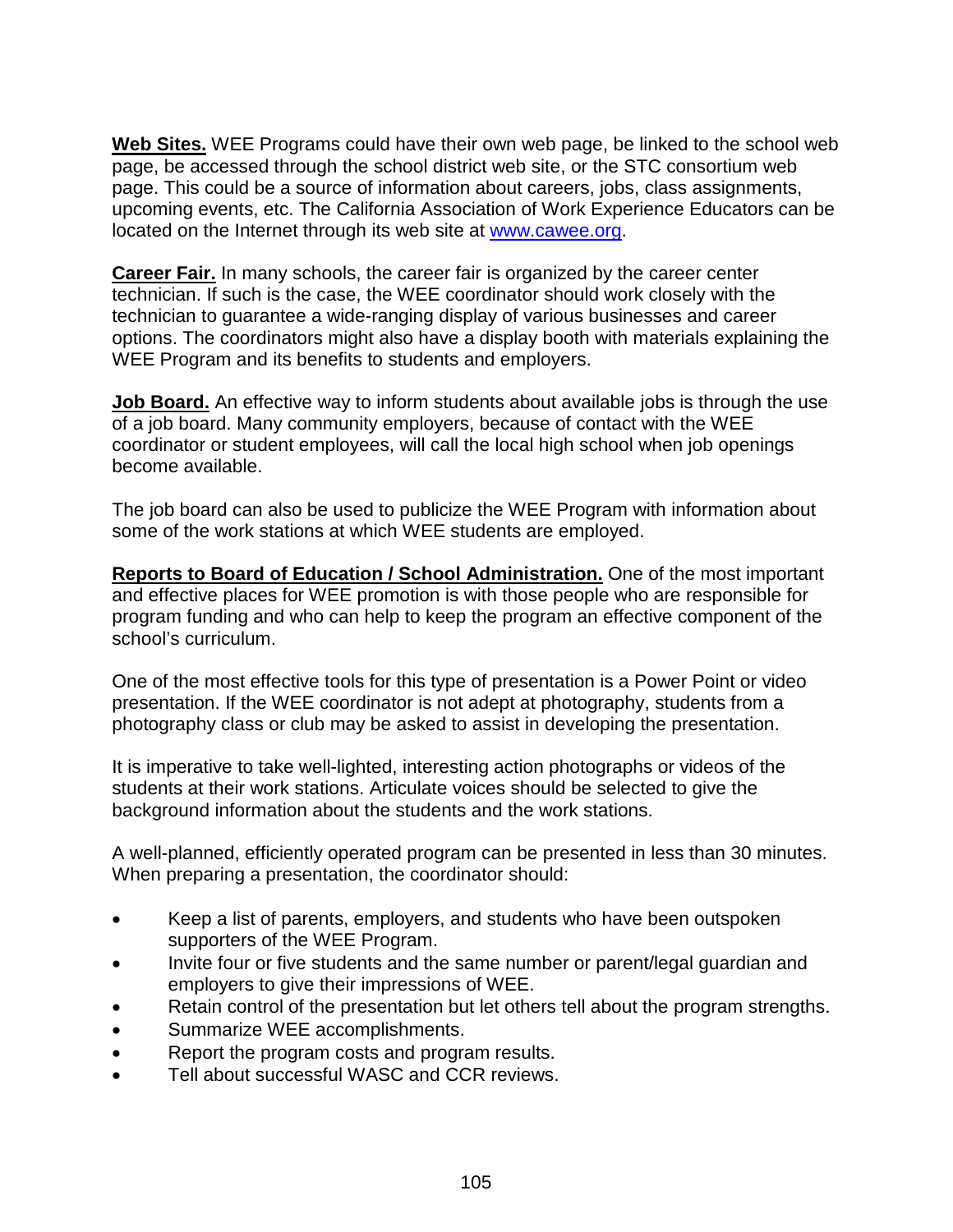- Describe personal participation in district career-technical education, membership and activities in CAWEE and any other professional development activities with local or state career-technical education committees/groups and partnership with local businesses.
- Mention assistance given to other school departments: career guidance, proving WEE materials, notification of guest speakers for possible sharing, etc.

**Middle / Junior High School Orientation.** As the value and quality of career-technical education programs is again being recognized, it is imperative that the WEE coordinator take a proactive posture in student scheduling and four-year high school planning.

It is customary for high school representatives to make presentations to middle/junior high school students and parent/legal guardian in the spring of the graduation year. High school counselors usually give an overview of high school requirements and assist in developing student schedules for the upcoming year. This is an excellent opportunity for the WEE coordinator to speak about the program and to distribute brochures about work permits and the WEE Program. Such proactive planning allows students to plan for WEE in their junior and senior year.

**Students.** The most valuable asset to the WEE Program will be enthusiastic students who want job training and instruction. These students will also be valuable assets to employers who will then support the WEE Program, provide work station instruction, and provide continuing sources for student employment. Students are quick to relate information to other students, teachers, counselors, parent/legal guardian, and employers. The WEE coordinator should involve students in developing a high quality WEE Program. In addition to the quality of the related classroom instruction, students can be invited to make presentations to various groups and local media, encouraged to take part in career center activities, have opportunities for one-on-one contact with the coordinator, etc. All these activities should ensure the best possible WEE image throughout the school and community.

WEE students can be recognized through special school programs such as Student of the Month, Student Honoree, scholarships, etc. Recognition of all named students could be scheduled at special functions.

**School Personnel / Educators.** An effective WEE Program requires the participation of the school staff. Counselors place an important role as they have the responsibility for scheduling, testing, and other activities that influence WEE. The career center technician also plays a vital role because he/she comes into contact with students when they are thinking about and exploring career options.

The coordinator should make a particular effort to obtain the counselors' confidence and support through regular reports regarding WEE students and invitations to accompany the coordinator on work station visitations. The counselors' role in supporting the WEE Program is very crucial and should be acknowledged: Give credit where credit is due.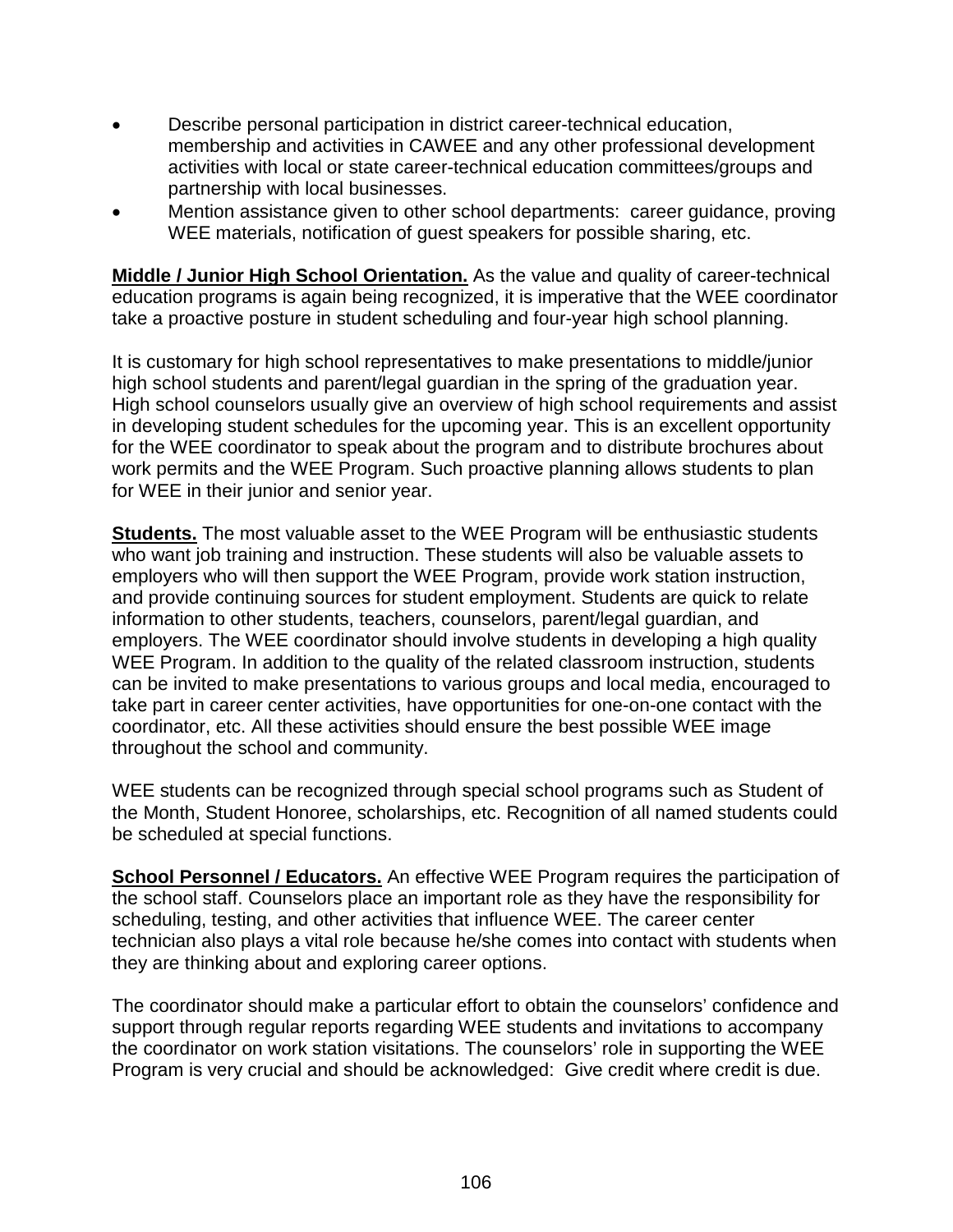Success with faculty and support staff members is ensured through on-going personal contacts. Examples include sharing guest speakers with other faculty members, keeping them up-to-date on the successes of students at their work stations, asking for teacher input before referring students to work stations, etc. Career-technical education teachers can be especially helpful in recommending students for work station placements and/or giving advice regarding the student's specific career strengths or weaknesses.

The WEE coordinator has an opportunity to be a leader in the integrated curriculum movement. The coordinator can be a valuable resource to academic and careertechnical educators in obtaining appropriate placements for students who are ready for community experiences both paid and non-paid.

**Field Trips / Job Shadowing.** Increasing the community's knowledge and support of the WEE Program can be accomplished through greater visibility of the program's students. One such activity, which is of great value to the students and the program, is a field trip for a group of students to view a business site, which is of importance to the local community. This business site should have a scope of jobs, which would be of interest to many students.

Public relations with the community could be further enhanced if students make reports on activities (in WEE related instruction class, as WEE homework, or as part of an assignment in a core curriculum class) and copies of reports are sent to the employers involved.

**In-service Activities.** The WEE coordinator should take a leadership role in educating all school staff on child labor laws, including the work permit issuance process. In so doing, the WEE coordinator could also educate the school staff to the various components of the WEE Program, the extensive responsibilities of the WEE coordinator, student enrollment in the WEE Program, etc.

**Electric Bulletin Board.** A good way to publicize jobs for students and WEE success stories is to use the electronic bulletin board that many schools have. Messages should be concise and stimulate student interest.

## **Community Activities**

**School-to-Career Programs.** Because of the WEE coordinator's extensive community involvement, he/she is the logical person to spearhead business partnerships by utilizing existing relationships in the community. WEE coordinators are experienced in communicating with employers and understand their concerns about bringing students into the workplace. The coordinator can help the student make this transition a successful one for both student and employer.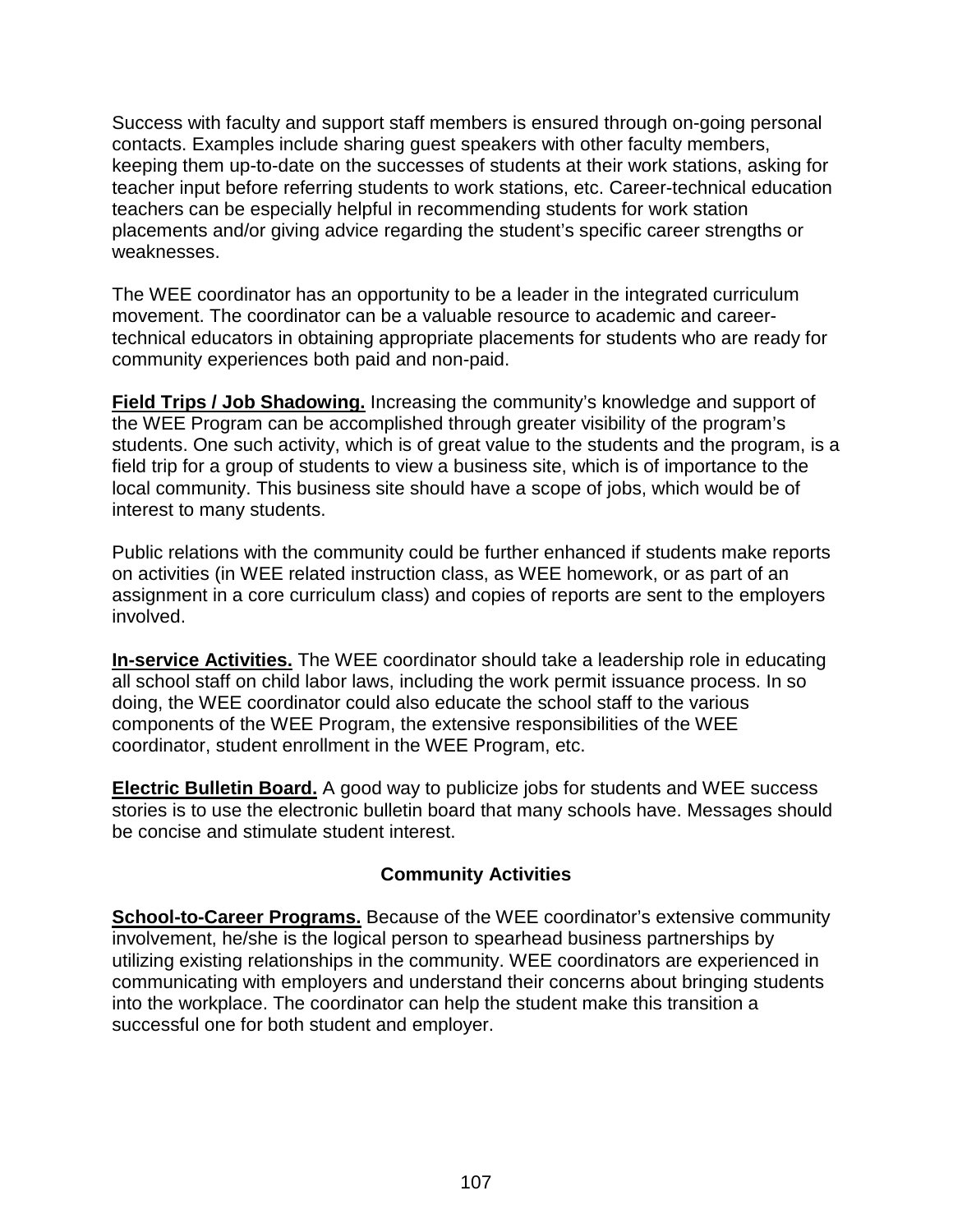An outcome of this type of working relationship is that the employer feels some "ownership" of the school, becomes supportive of school programs, and as an extension, becomes available as a partner and/or a work station for students.

**Service Organizations & Chambers of Commerce.** The local service organizations have regularly scheduled meetings during which speakers are invited to make presentations. The WEE coordinator should contact programming chairpersons in order to make arrangements for students and employers to speak about the WEE Program. It is more than likely that WEE employers are members of the local service organizations and can act as facilitators and/or speakers.

The statewide chambers of commerce have rededicated themselves to involvement with the educational communities to assist in improving education for the employees and employers of the future. The WEE coordinator may be able to serve on a community affairs committee, which discusses the chamber's role in local education.

**Labor Law Workshops.** The WEE coordinator along with the school district should take a role in educating local employers about Labor Laws and work permits for minors. Invite all employers who have work permits issued by the school district. The address database of all employers issued work permits is readily available if the school district uses the QuickPermit™ program to issue work permits (see Appendix for more information on QuickPermit™). The WEE coordinator can lead the workshop or invite representatives from the local U. S. Department of Labor, Wage and Hour Division and the California Division of Labor Standards to help conduct the workshop. Announcements about the workshop can also go out to the local chamber commerce, business clubs, and local newspapers.

**Decals.** The California Association of Work Experience Educators (CAWEE) prints decals with the Work Experience Education logo. These decals can also be photocopied and used to identify all printed material generated by the WEE Program. Decals can be given to employers who have participated on advisory committees and to all employers who have employed WEE students.

**Advisory Committee.** Reports to an advisory committee may be made during a lunch or breakfast meeting with the costs underwritten by a sponsor. Following the guidelines for reports to the local board of education, a fast-paced program should be organized with a total elapsed time of no more than one hour. If a breakfast meeting begins at 7:00 a.m., it should be completed by 8:30 a.m., at the latest. Committee members should be reminded of the meeting by letter, card, and/or phone call. If appropriate, a packet of materials for the committee members should be available.

Students, employers, and parent/legal guardian should be asked to participate. Remarks by administrators and educators should be kept to an absolute minimum. Advisory committee members should always understand that their opinions and recommendations are respected and appreciated.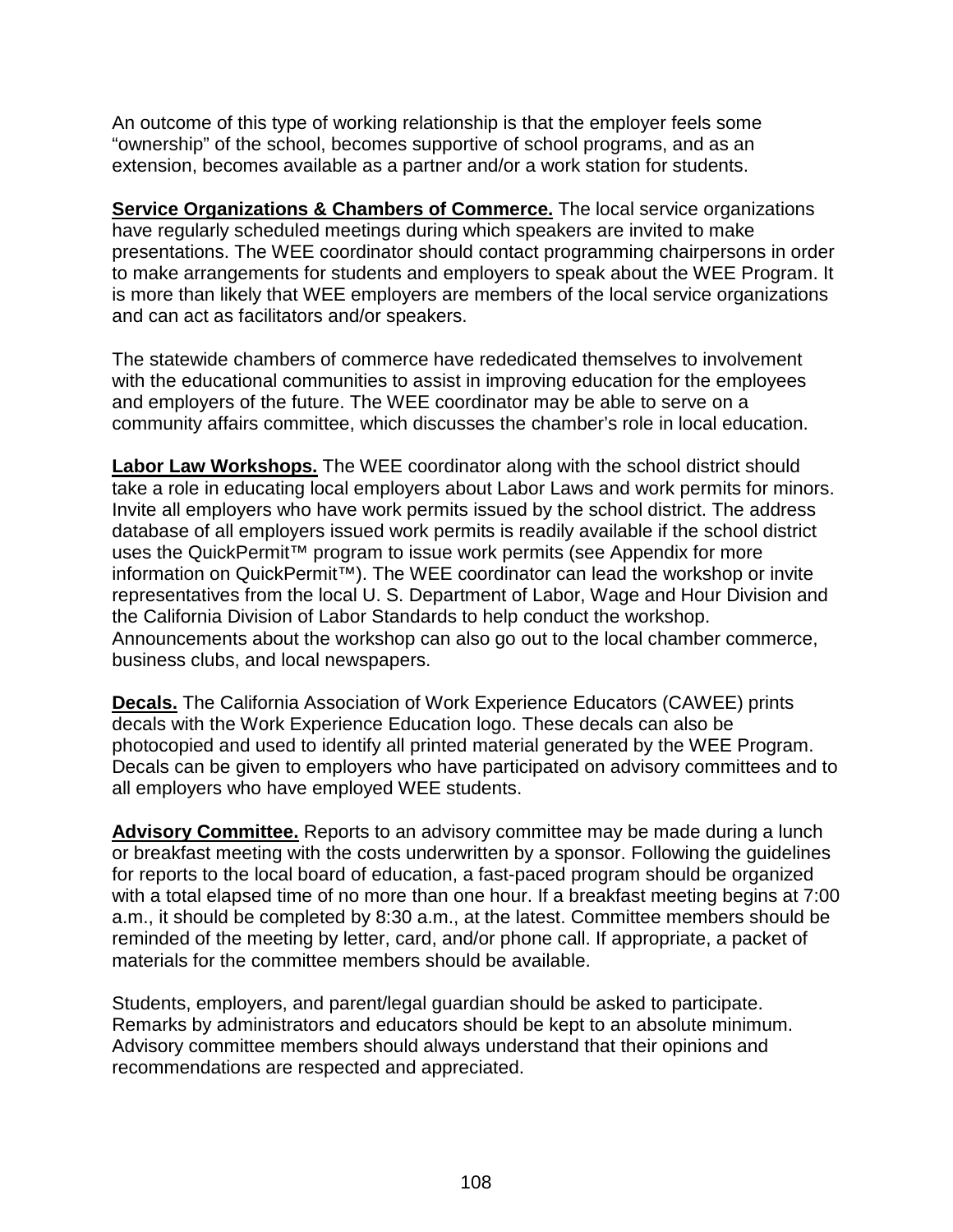**Brochures.** Two types of brochures are very useful in WEE Programs: a WEE brochure and a work permit brochure. WEE brochures should be developed for students, parent/legal guardian employers, and teachers. A basic brochure has highlights of the WEE Program, its basic requirements, enrollment information, and some photographs of work stations.

A work permit brochure should give highlights of applicable child labor laws, especially where the local district has policies, which are more restrictive than are the state and federal regulations. The telephone numbers of the regional state and federal departments of labor should also be included. These brochures can be included with the materials given to students as part of the related classroom instruction lesson on labor laws. The coordinator should always have a supply on hand for dissemination during work station visitations or at any opportunity when visiting a local business.

**Employers.** Remember, especially in small communities, that when a WEE coordinator is conducting business or socializing in the community, the employers still perceive that the coordinator represents the WEE Program. It is imperative that WEE coordinators always act in a professional manner. One negative experience with one employer can have far-reaching effects.

The coordinator needs to take advantage of every opportunity to present the WEE story to current and potential employers. The coordinator should make every attempt to develop both formal and informal relationships with employers. Employers should be given information on state, federal, and school district regulations and policies which might have an effect on business as well as information on procedures involved in student selection and work station placement in WEE.

**Guest Speakers.** Guest speakers can enrich the WEE curriculum, but they can also help to promote the program. The coordinator might be able to arrange for a guest speaker to address both the WEE class and another class. For example, a guest speaker could speak about the need for good written communication skills, a message appropriate for the WEE Program and for an English class.

These activities improve the visibility of the WEE Program within the school and, through the guest speaker, within the community.

**Career-Vocational Training Opportunities.** Many local businesses have been expressing an interest in conducting career-vocational training courses for schools. Because of the WEE coordinator's extensive community involvement it would be appropriate for the coordinator to take a leadership role in facilitating this type of community interest in the schools.

These courses can be for students, for school staff, and others. For instance, a local printing company which has extensive expertise with a certain computer and its publishing programs might offer classes to school staff at the school using the school's hardware. The same type of program could be developed for classes where a teacher,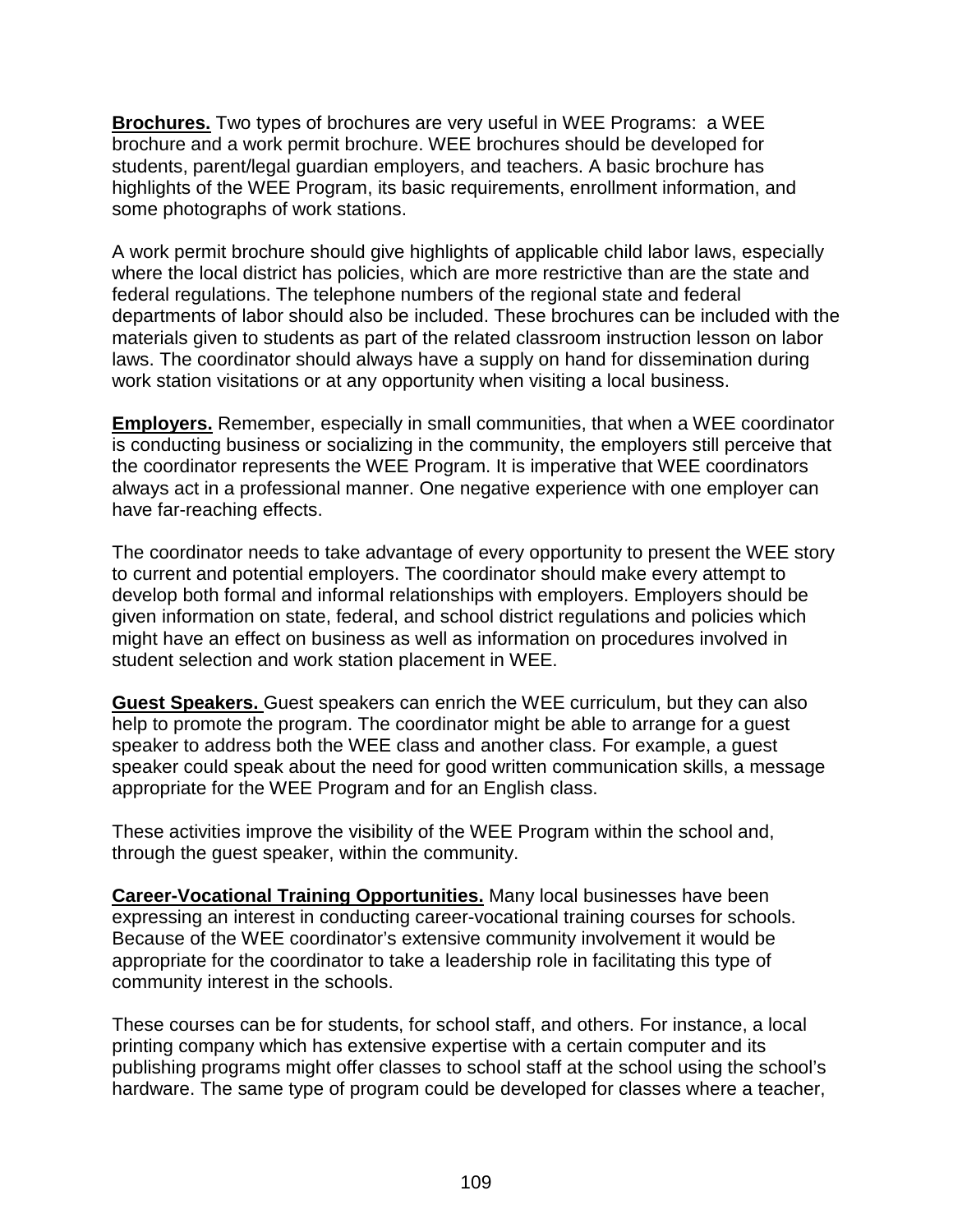although generally very competent, does not have the expertise with certain computer programs.

An outcome of this type of working relationship is that the employer feels some "ownership" of the school, becomes supportive of school programs, and as an extension, becomes an available work station for WEE students.

**Adopt-A-School.** The WEE coordinator is the logical educational professional to work with school site staffs and business personnel in developing and implementing an Adopt-A-School program. In many cases, the local Chamber of Commerce acts as a facilitator for such programs, and the WEE coordinator could be an effective liaison between the educational and business communities.

**Partnership Academy.** The Partnership Academy, which includes a Work Experience Program during 11<sup>th</sup> or 12<sup>th</sup> grade, is based on the following and is a:

- School-within-a-school program whose goal it is to motivate students who may otherwise not complete high school, to participate in activities, which will lead to their graduating with a high school diploma with their classmates.
- Career oriented program, which provides students with a major step towards a skill, which local employers utilize, with local employers directly involved.
- Partnership between a school district, local employers, and the California Department of Education.
- Voluntary program on the part of both students and parent/legal guardian.

The Work Experience Education is tailor-made for a Partnership Academy. Students in  $11<sup>th</sup>$  or  $12<sup>th</sup>$  grades can earn semester credits while pursuing their interest in an occupation, working at a paid position, and attending related classroom instruction.

**Scholarships & Employer Appreciation Functions.** The WEE coordinator could work with local businesses to develop a WEE scholarship. This award could be presented at an end of the year employer/student appreciation function. At the same time, employers could be given decal or certificates for WEE participation. This type of activity is ideal for media coverage and all local media should be notified prior to the event so that they might arrange their own coverage.

Many local chapters of CAWEE also fund scholarships for local WEE students. One way this is done is through raffles at the local chapter meetings. Each member brings a small prize, which is then raffled off through the sale of tickets.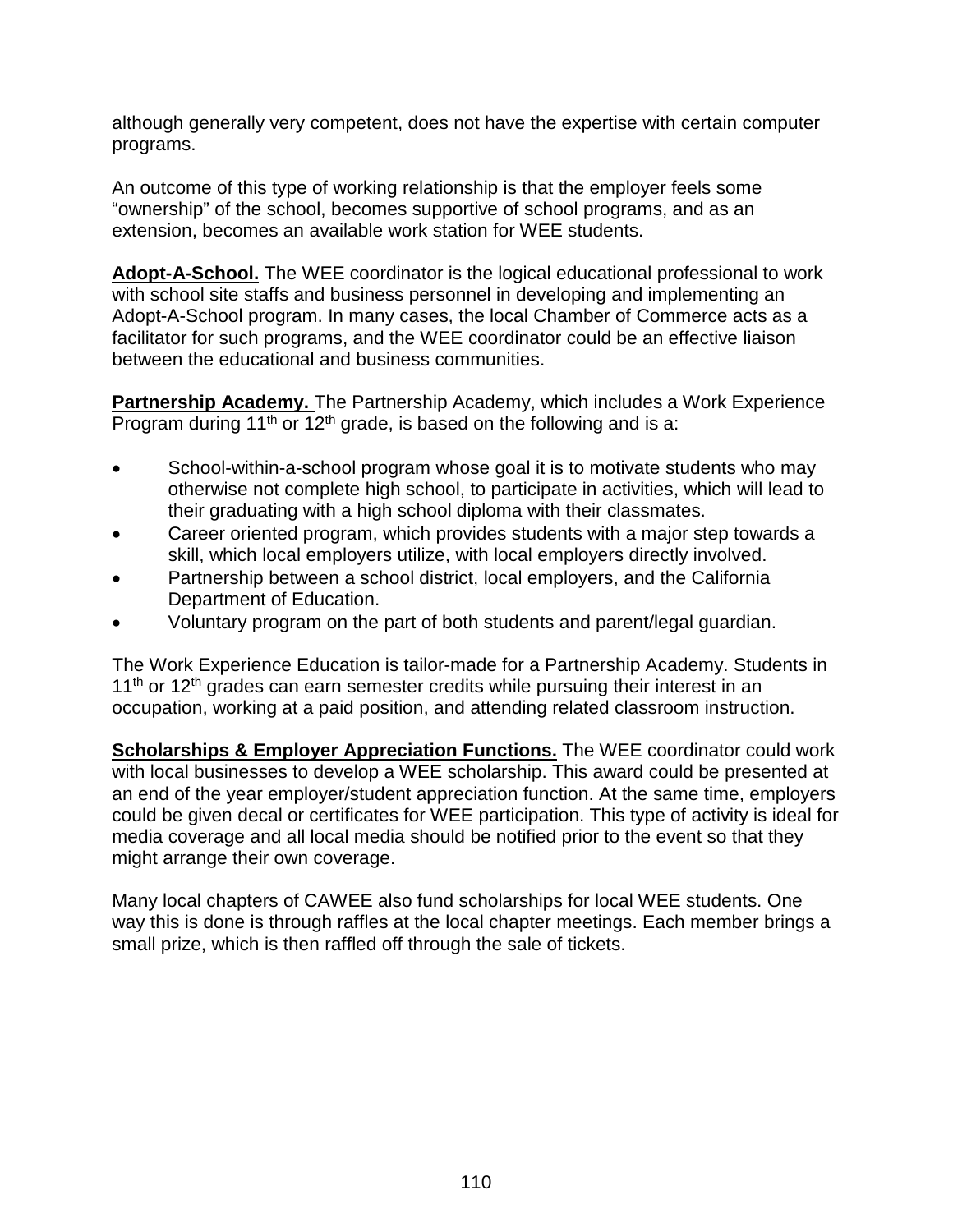**Appendixes**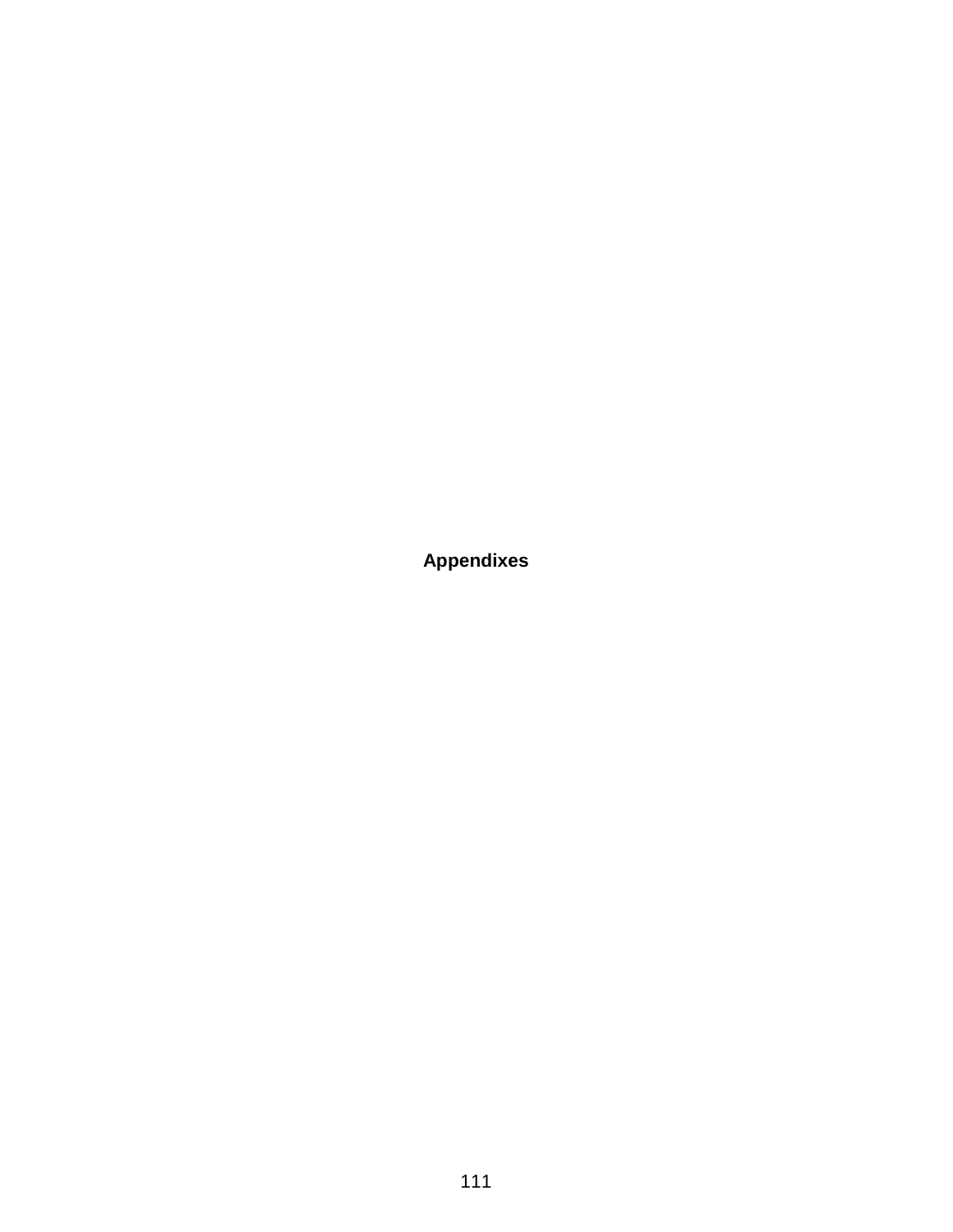# **Work Experience Education (WEE) Training Agreement**

| <b>For Student to Complete:</b>                                                                                                                                                                                                                                                                                                                  | As a student enrolled in the WEE program, I:                                                                                      |
|--------------------------------------------------------------------------------------------------------------------------------------------------------------------------------------------------------------------------------------------------------------------------------------------------------------------------------------------------|-----------------------------------------------------------------------------------------------------------------------------------|
|                                                                                                                                                                                                                                                                                                                                                  | will find a job that meets the class guidelines.                                                                                  |
| Student Name:                                                                                                                                                                                                                                                                                                                                    | will obtain a work permit for each job held if under 18 years                                                                     |
|                                                                                                                                                                                                                                                                                                                                                  | of age.                                                                                                                           |
|                                                                                                                                                                                                                                                                                                                                                  | will attend weekly classes, submit weekly records of hours                                                                        |
|                                                                                                                                                                                                                                                                                                                                                  | worked, provide pay stubs, complete assignments, and                                                                              |
|                                                                                                                                                                                                                                                                                                                                                  | follow all the policies of this program.                                                                                          |
|                                                                                                                                                                                                                                                                                                                                                  | understand if I am absent from school for any reason, then I                                                                      |
| General Work Experience Program                                                                                                                                                                                                                                                                                                                  | am not allowed to go to work on the day of that absence. I                                                                        |
| <b>Exploratory Work Experience Program</b>                                                                                                                                                                                                                                                                                                       | will attend school regularly.                                                                                                     |
| Vocational Work Experience Education                                                                                                                                                                                                                                                                                                             | will inform the WEE teacher coordinator and seek advice                                                                           |
| Work Permit Issued: $\Box$ Yes $\Box$ No $\Box$ 18+ yrs                                                                                                                                                                                                                                                                                          | BEFORE quitting my job.                                                                                                           |
| For Parent/Guardian to Complete:                                                                                                                                                                                                                                                                                                                 | As a parent/guardian of a student enrolled in WEE, I:                                                                             |
|                                                                                                                                                                                                                                                                                                                                                  |                                                                                                                                   |
|                                                                                                                                                                                                                                                                                                                                                  | give permission for the student to be employed.                                                                                   |
|                                                                                                                                                                                                                                                                                                                                                  | give permission for the student to leave school during WEE.                                                                       |
|                                                                                                                                                                                                                                                                                                                                                  | assume responsibility for the safety and conduct of the                                                                           |
|                                                                                                                                                                                                                                                                                                                                                  | student while traveling to and from school, job, and home.                                                                        |
|                                                                                                                                                                                                                                                                                                                                                  | assume responsibility for the student's supervision while off                                                                     |
|                                                                                                                                                                                                                                                                                                                                                  | campus.                                                                                                                           |
|                                                                                                                                                                                                                                                                                                                                                  | will assist my student in successful completion of this class.                                                                    |
| <b>For Employer to Complete:</b>                                                                                                                                                                                                                                                                                                                 | provide adequate equipment, materials, facilities, and                                                                            |
|                                                                                                                                                                                                                                                                                                                                                  | accommodations to allow appropriate learning activities.                                                                          |
|                                                                                                                                                                                                                                                                                                                                                  | provided an itemized statement of deductions with every                                                                           |
|                                                                                                                                                                                                                                                                                                                                                  | paycheck.                                                                                                                         |
|                                                                                                                                                                                                                                                                                                                                                  | complete time sheets and provide student evaluations.                                                                             |
| Employer's Worker's Comp.                                                                                                                                                                                                                                                                                                                        | consult with the WEE coordinator regarding student's                                                                              |
|                                                                                                                                                                                                                                                                                                                                                  | performance.                                                                                                                      |
|                                                                                                                                                                                                                                                                                                                                                  | provide Worker's Compensation Insurance.                                                                                          |
| As the employment site, we will:                                                                                                                                                                                                                                                                                                                 | provides adequate adult supervision.                                                                                              |
| $\Box$ not discriminate on the basis of race, color, national                                                                                                                                                                                                                                                                                    | provide the probability of continuous employment.                                                                                 |
| origin, sex, or disability, creed or religion.                                                                                                                                                                                                                                                                                                   | notify the WEE coordinator immediately of any problems or                                                                         |
| $\Box$ ensuring working conditions do not endanger the health,                                                                                                                                                                                                                                                                                   | concerns or if the student is terminated or quits.                                                                                |
| safety, welfare, or morals of the student.                                                                                                                                                                                                                                                                                                       |                                                                                                                                   |
| For Work Experience Teacher Coordinator to                                                                                                                                                                                                                                                                                                       | <b>Work Experience Education Coordinator Will:</b>                                                                                |
| <b>Complete:</b>                                                                                                                                                                                                                                                                                                                                 | review and approve student job sites.                                                                                             |
| Student's on-the-job objectives:                                                                                                                                                                                                                                                                                                                 | conduct a minimum of 2 site visits/semester.                                                                                      |
|                                                                                                                                                                                                                                                                                                                                                  | maintain all program/student records per Ed Code.                                                                                 |
| (2)                                                                                                                                                                                                                                                                                                                                              | consult with employer, student, and parent/guardian                                                                               |
| $\begin{picture}(3) \put(0,0) {\line(1,0){100}} \put(15,0){\line(1,0){100}} \put(15,0){\line(1,0){100}} \put(15,0){\line(1,0){100}} \put(15,0){\line(1,0){100}} \put(15,0){\line(1,0){100}} \put(15,0){\line(1,0){100}} \put(15,0){\line(1,0){100}} \put(15,0){\line(1,0){100}} \put(15,0){\line(1,0){100}} \put(15,0){\line(1,0){100}} \put(15$ | regarding job performance, progress in class, grade, etc. as                                                                      |
|                                                                                                                                                                                                                                                                                                                                                  | necessary.                                                                                                                        |
| <b>Non-discriminatory Statement:</b>                                                                                                                                                                                                                                                                                                             |                                                                                                                                   |
|                                                                                                                                                                                                                                                                                                                                                  | "No person shall be excluded from participation in or denied the benefits of any local agency's program or activity on the basis  |
| of sex, sexual orientation, gender, ethnic group identification, race, ancestry, national origin, religion, color, or mental or                                                                                                                                                                                                                  |                                                                                                                                   |
|                                                                                                                                                                                                                                                                                                                                                  | physical disability in any program or activity conducted by an educational institution or any other local agency, which is funded |
| directly by, or that receives benefits from nay state financial assistance." (5 CCR, Ch. 5.3, SubCh. 1, Art. 1)                                                                                                                                                                                                                                  |                                                                                                                                   |
|                                                                                                                                                                                                                                                                                                                                                  |                                                                                                                                   |
| Date                                                                                                                                                                                                                                                                                                                                             | Date                                                                                                                              |
|                                                                                                                                                                                                                                                                                                                                                  |                                                                                                                                   |
|                                                                                                                                                                                                                                                                                                                                                  |                                                                                                                                   |
| Date                                                                                                                                                                                                                                                                                                                                             | Date                                                                                                                              |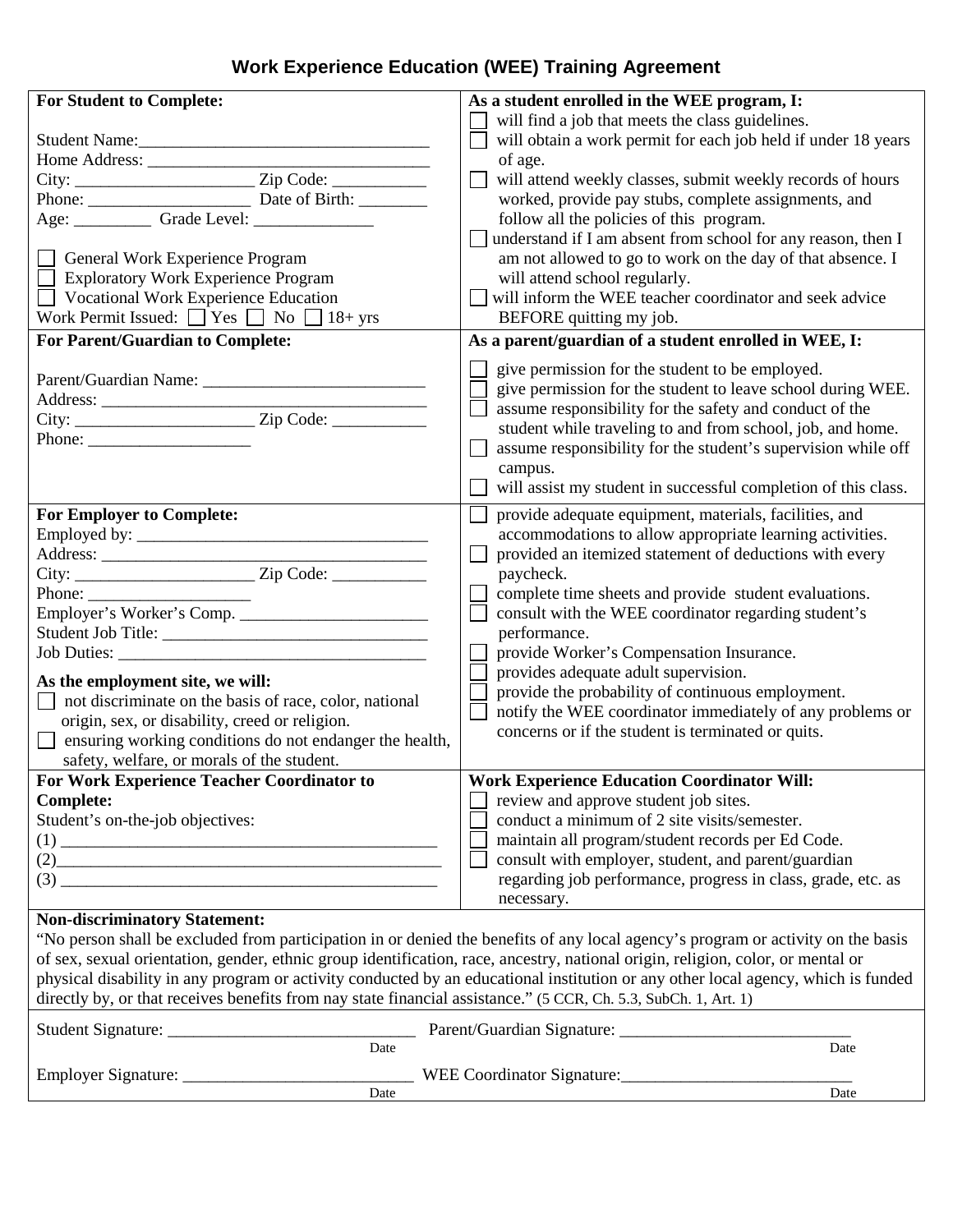#### **Employer Work Experience Evaluation Form**

*Please return this directly to student or WEE Coordinator*

| Student's Name:    | Employer:           |
|--------------------|---------------------|
| Supervisor's Name: | Supervisor's Title: |

Please check the box that best describes your assessment of the student's performance in the various aspects of Work Experience.

| <b>Courtesy</b>                                     | Very Polite & Well<br>Mannered        |                             | <b>Reasonably Polite</b>                           | $\mathbf{L}$ | Impolite                                   |
|-----------------------------------------------------|---------------------------------------|-----------------------------|----------------------------------------------------|--------------|--------------------------------------------|
| <b>Punctuality</b>                                  | Arrives on time                       |                             | Acceptable                                         | L            | Always Late                                |
| <b>Cooperation</b>                                  | Creates a pleasing<br>impression      |                             | Acceptable                                         |              | Difficult to work<br>with                  |
| <b>Reaction to Criticism</b>                        | Reacts positively                     |                             | Doesn't seem to care                               | L            | Dislikes criticism                         |
| <b>Neatness in work</b><br>and appearance           | Careful with work<br>and appearance   | $\mathcal{L}_{\mathcal{A}}$ | Usually Neat & Clean                               | $\mathbb{R}$ | Careless at work<br>& untidy               |
| <b>Perseverance</b>                                 | Persistent                            |                             | Acceptable                                         | $\mathbf{L}$ | Give up easily                             |
| <b>Work Attitude</b>                                | Eager interest                        |                             | Normal interest                                    | $\mathbb{R}$ | Appears<br>indifferent                     |
| <b>Initiative</b>                                   | Seeks Additional<br>work              |                             | Waits to be told<br>what to do                     | L            | Lacking                                    |
| <b>Ability to</b><br><b>Communicate</b>             | Easily able to use<br>language skills |                             | Has some trouble<br>articulating their<br>thoughts | $\mathbb{R}$ | Lacking in their<br>thoughts into<br>words |
| <b>Ability to Comprehend</b><br><b>Instructions</b> | Quick to<br>understand                |                             | Reasonably good                                    | L.           | Slow to<br>comprehend                      |
| <b>Capacity to develop</b>                          | Promising                             |                             | Average                                            | L            | Not very promising                         |

Additional Comments if Applicable:

Supervisor's Name: \_\_\_\_\_\_\_\_\_\_\_\_\_\_\_\_\_\_\_\_\_\_\_\_\_\_\_\_\_\_\_\_\_\_\_\_\_\_\_\_\_\_\_\_\_\_\_\_\_\_\_\_

\_\_\_\_\_\_\_\_\_\_\_\_\_\_\_\_\_\_\_\_\_\_\_\_\_\_\_\_\_\_\_\_\_\_\_\_\_\_\_\_\_\_\_\_\_\_\_\_\_\_\_\_\_\_\_\_\_\_\_\_\_\_\_\_\_\_\_\_\_\_

\_\_\_\_\_\_\_\_\_\_\_\_\_\_\_\_\_\_\_\_\_\_\_\_\_\_\_\_\_\_\_\_\_\_\_\_\_\_\_\_\_\_\_\_\_\_\_\_\_\_\_\_\_\_\_\_\_\_\_\_\_\_\_\_\_\_\_\_\_\_

Supervisor's Signature: \_\_\_\_\_\_\_\_\_\_\_\_\_\_\_\_\_\_\_\_\_\_\_\_\_\_\_\_\_\_\_\_\_\_ Date: \_\_\_\_\_\_\_\_\_\_\_

Thank you for taking the time to complete this Evaluation Form.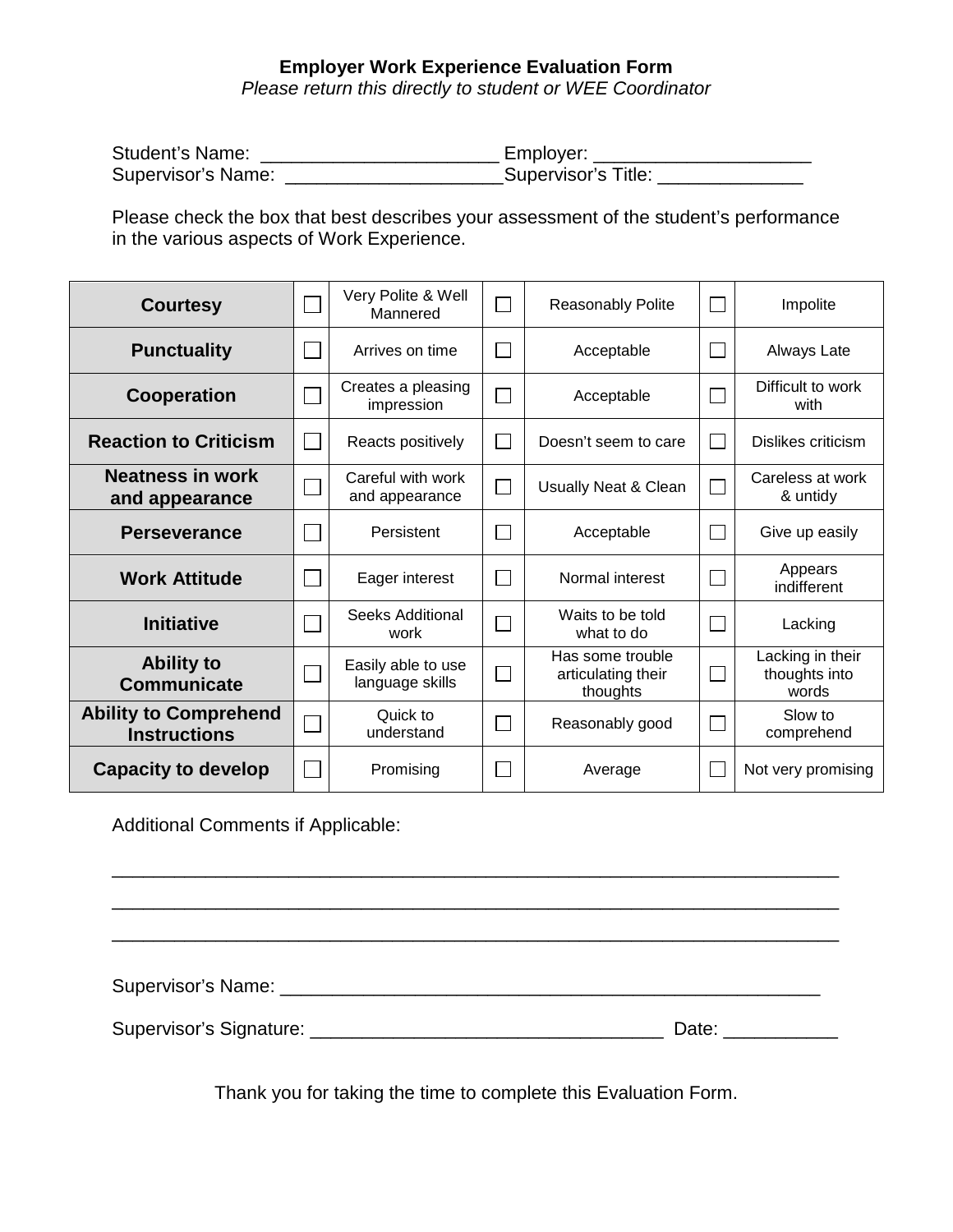### **Work Experience Time Sheet**

Name: \_\_\_\_\_\_\_\_\_\_\_\_\_\_\_\_\_\_\_\_\_\_\_\_\_\_\_\_\_\_\_\_\_\_\_\_\_\_\_\_\_\_\_\_\_\_\_\_\_\_\_\_\_\_\_\_\_\_\_\_\_\_\_ Last Name **First Name** Prise Name Middle Initial

Employer: \_\_\_\_\_\_\_\_\_\_\_\_\_\_\_\_\_\_\_\_\_\_\_\_\_\_\_\_ Supervisor: \_\_\_\_\_\_\_\_\_\_\_\_\_\_\_\_\_\_\_\_\_\_\_

All students are required to submit their Work Experience Education worksite hours during the weekly classroom meeting. This time sheet must be signed by the employer to verify work attendance.

|               | Date | <b>Start Time</b> | End Time | <b>Start Time</b> | <b>End Time</b>   | <b>Daily Total</b> |
|---------------|------|-------------------|----------|-------------------|-------------------|--------------------|
| Saturday      |      |                   |          |                   |                   |                    |
| Sunday        |      |                   |          |                   |                   |                    |
| Monday        |      |                   |          |                   |                   |                    |
| Tuesday       |      |                   |          |                   |                   |                    |
| Wednesd<br>ay |      |                   |          |                   |                   |                    |
| Thursday      |      |                   |          |                   |                   |                    |
| Friday        |      |                   |          |                   |                   |                    |
|               |      |                   |          |                   | <b>Week Total</b> |                    |

I certify that the work hours indicated above are true, accurate, and were in fact worked in the period reflected.

**\_\_\_\_\_\_\_\_\_\_\_\_\_\_\_\_\_\_\_\_\_\_\_\_\_\_ \_\_\_\_\_\_\_\_\_ \_\_\_\_\_\_\_\_\_\_\_\_\_\_\_\_\_\_\_\_\_\_\_ \_\_\_\_\_\_\_** Student Signature **Date** Date Supervisor Signature Date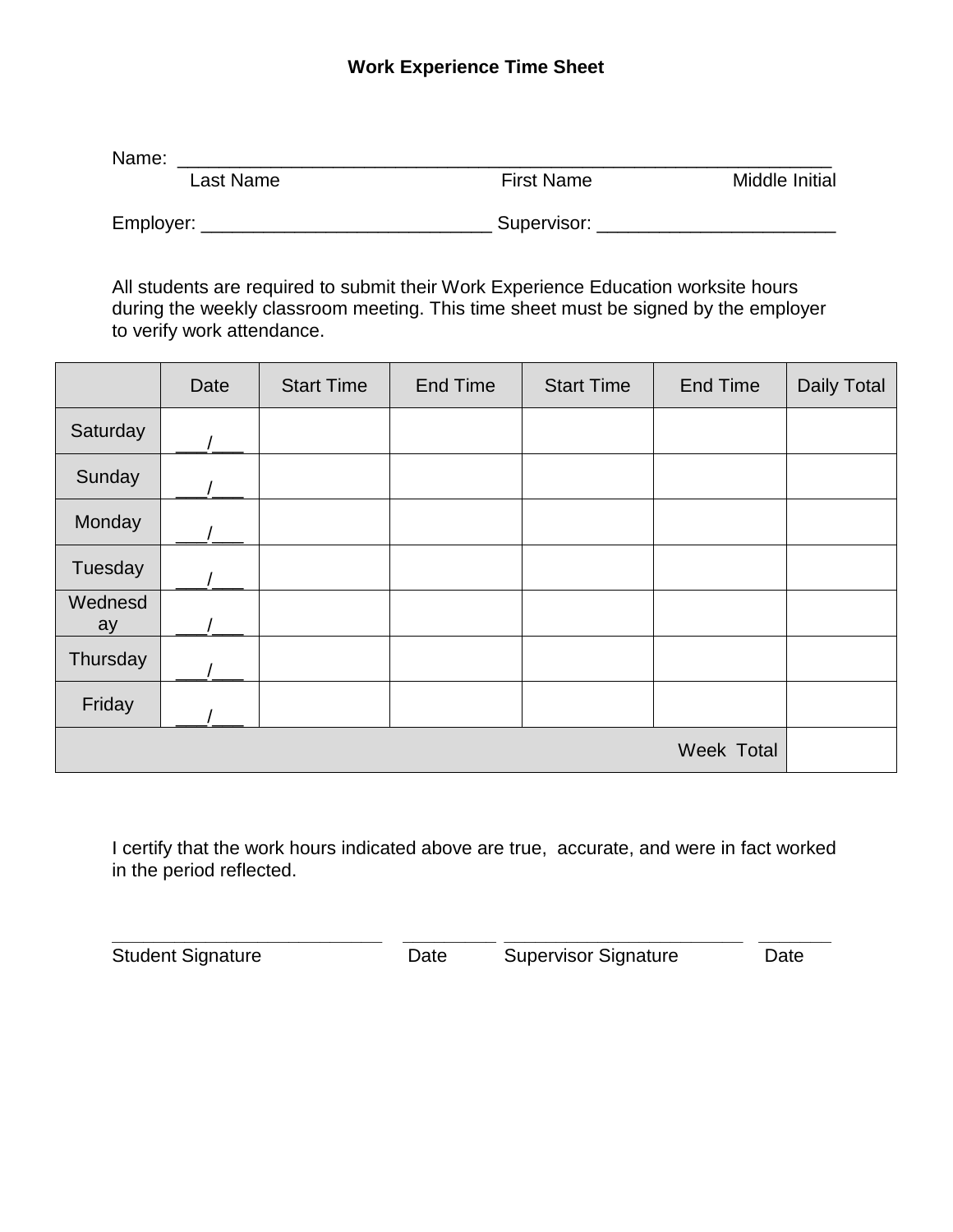# **Work Experience Education (WEE) Program**

**Notice of Job Change**

| Date Submitted: ________________                                        |  |       |  |
|-------------------------------------------------------------------------|--|-------|--|
|                                                                         |  |       |  |
| Reason for leaving: $\Box$ Quit $\Box$ Laid Off                         |  | Fired |  |
| Explain:<br><u> 1980 - Johann Stoff, amerikansk politiker (d. 1980)</u> |  |       |  |
|                                                                         |  |       |  |
|                                                                         |  |       |  |
|                                                                         |  |       |  |
| Do you have new employment? $\Box$ Yes $\Box$ No                        |  |       |  |
|                                                                         |  |       |  |
|                                                                         |  |       |  |
|                                                                         |  |       |  |

*Credit for new employment starts when new work permit is submitted*.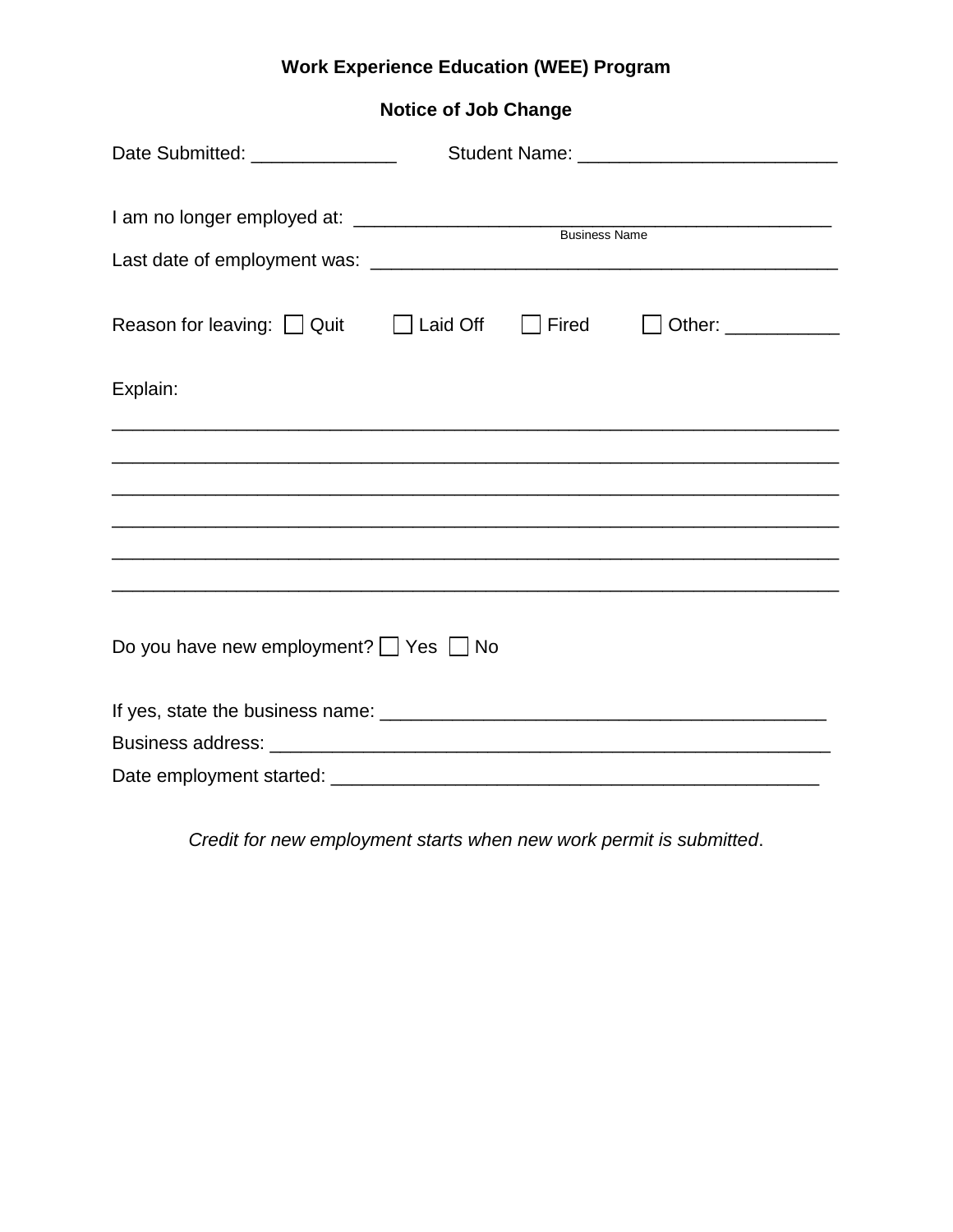## **Application for Permission to Work Past 10:00 p.m.**

I intend to employ \_\_\_\_\_\_\_\_\_\_\_\_\_\_\_\_\_\_\_\_\_ at \_\_\_\_\_\_\_\_\_\_\_\_\_\_ later than 10:00 p.m. Work Experience Student Employer

Under the provision of the work permit and conditions set forth in Section 1391.1 of the *California Labor Code:*

Minors 16 years of age or older and under the age of 18 years enrolled in Work Experience programs approved by the State Department of Education may work after 10:00 p.m. but no later than 12:30 a.m., providing such employment is not detrimental to the health, education, or welfare of the minor and approval of the parent and the Work Experience Education coordinator has been obtained. However, if any such minor works any time during the hours from 10:00 p.m. to 12:30 a.m., he/she shall be paid for working during that time at a rate which is not less than the minimum wage paid to adults.

> \_\_\_\_\_\_\_\_\_\_\_\_\_\_\_\_\_\_\_\_\_\_\_\_\_ \_\_\_\_\_\_\_\_\_\_ Employer Signature **Date**

I understand that upon approval of the above, I must maintain satisfactory school progress and attend school promptly and regularly, otherwise permission would be revoked.

> \_\_\_\_\_\_\_\_\_\_\_\_\_\_\_\_\_\_\_\_\_\_\_\_\_ \_\_\_\_\_\_\_\_\_\_ Student Signature Date

Permission is granted for the above named student to work later than 10:00 p.m. according to the conditions set forth in Section 1391.1 of the *California Labor Code.*

\_\_\_\_\_\_\_\_\_\_\_\_\_\_\_\_\_\_\_\_\_\_\_ \_\_\_\_\_\_\_\_\_\_ \_\_\_\_\_\_\_\_\_\_\_\_\_\_\_\_\_\_\_\_\_\_ \_\_\_\_\_\_\_\_\_\_ Parent / Guardian Signature Date Date WEE Coordinator Signature Date